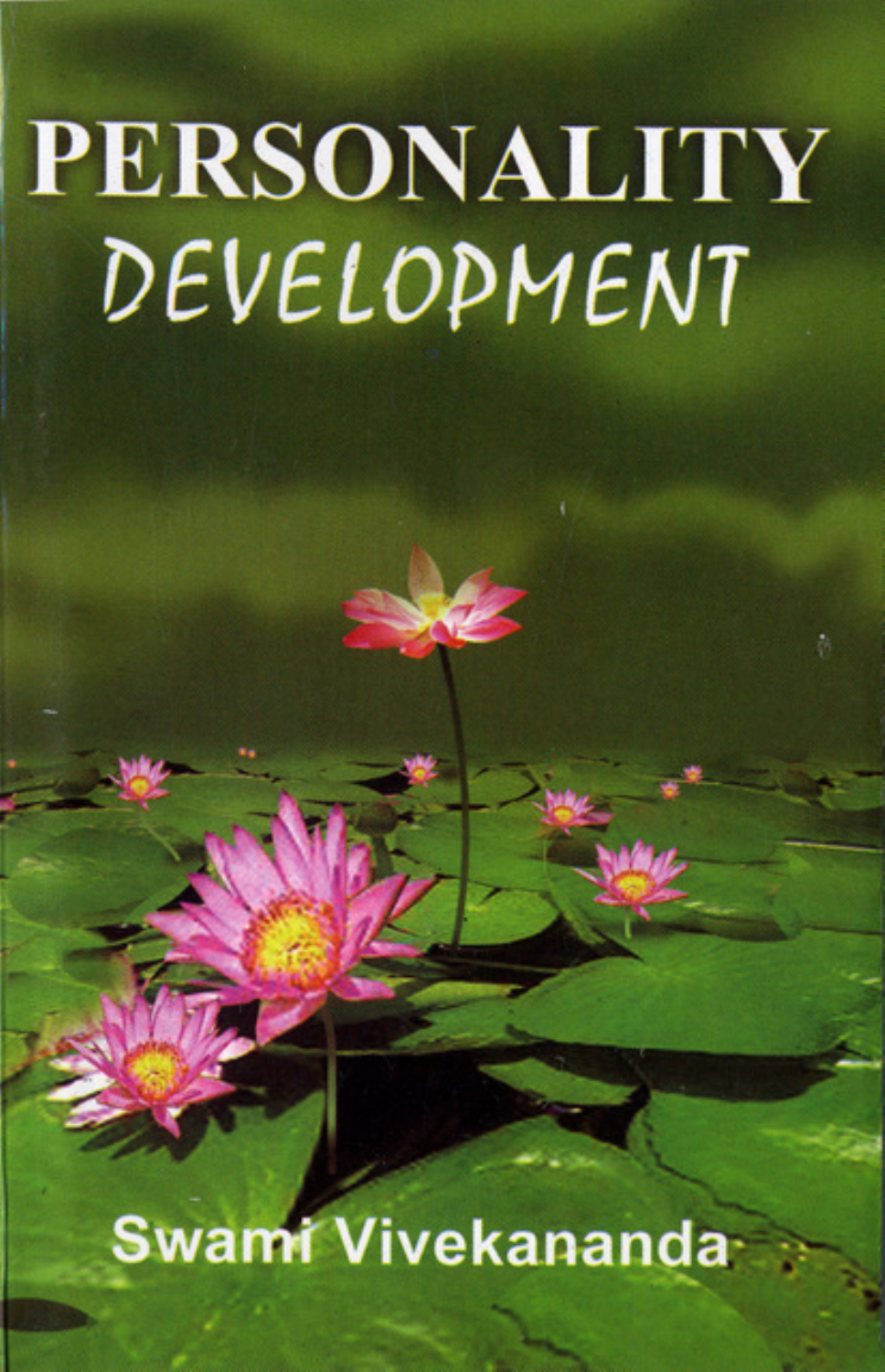## *Personality* **DEVELOPMENT**

**Swami Vivekananda**



5 DEHI ENTALLY ROAD • KOLKATA 700 014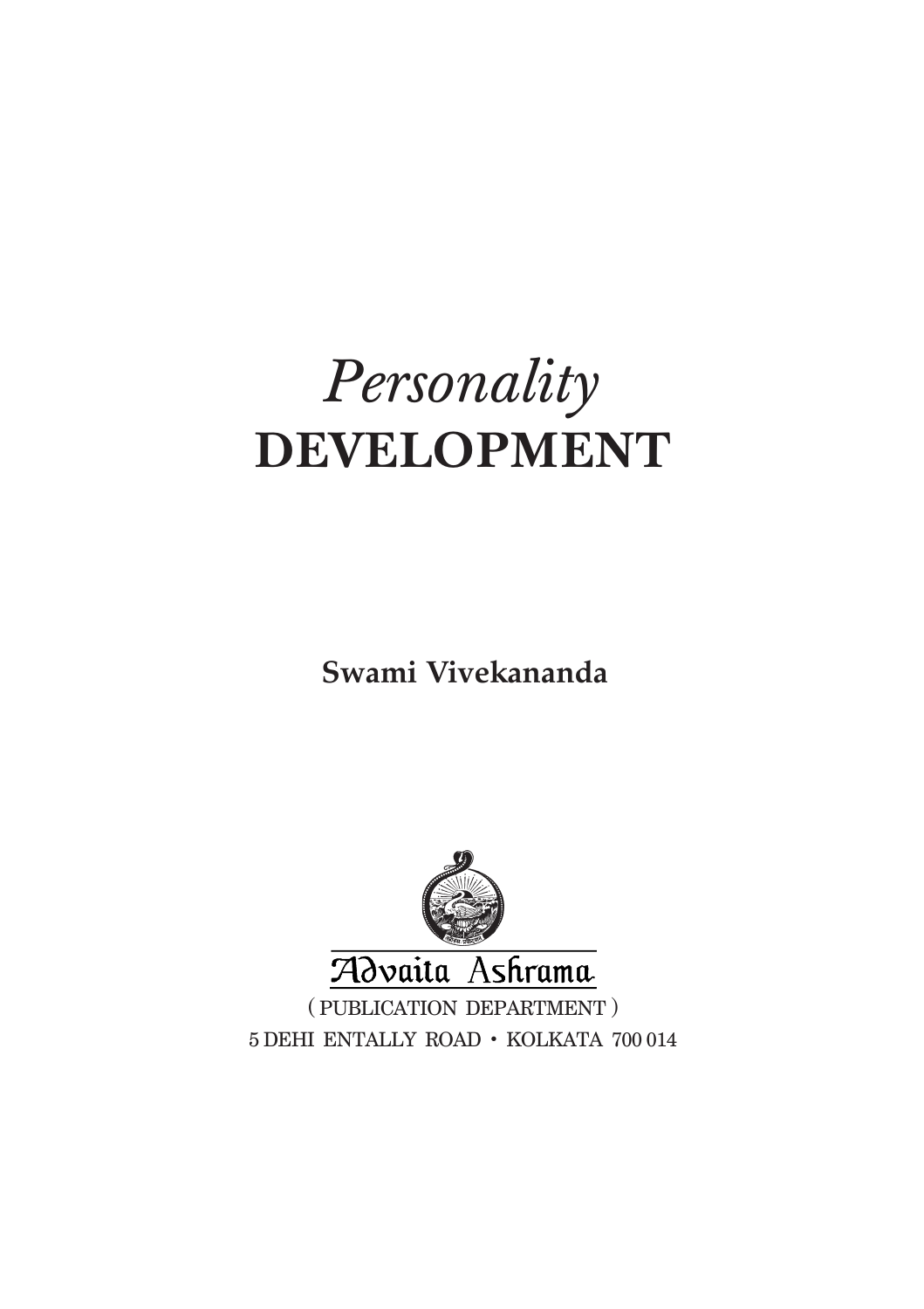#### *Published by*

Swami Bodhasarananda Adhyaksha, Advaita Ashrama Mayavati, Champawat, Uttarakhand *from its Publication Department, Kolkata* Email: mail@advaitaashrama.org Website: www.advaitaashrama.org

© *All Rights Reserved* First Edition, December 1999 Second Edition, November 2001 Twenty-first Impression, July 2009 21M2C

ISBN 978-81-7505-224-6

*Printed in India at* Trio Process Kolkata 700 014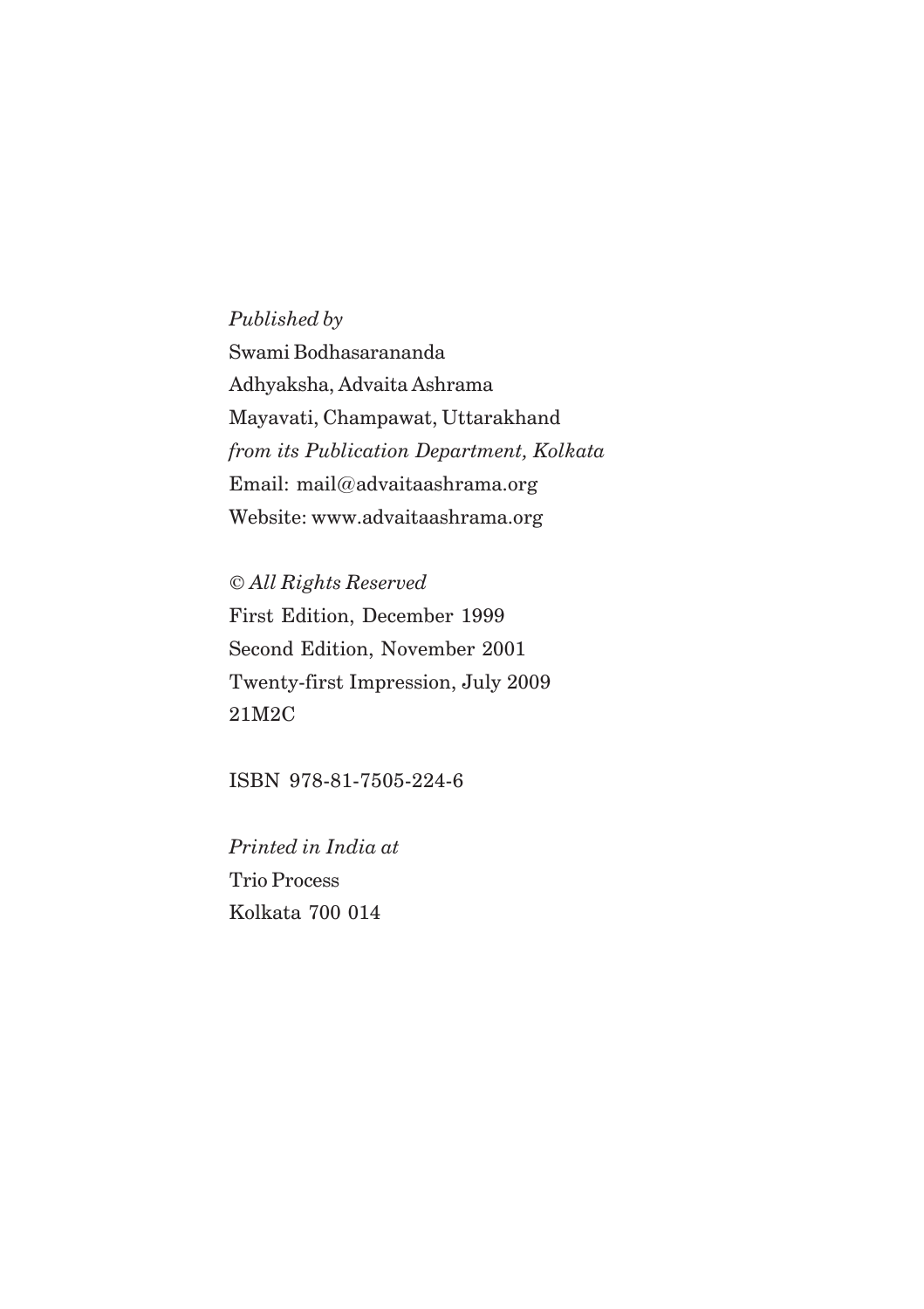### **CONTENTS**

| Publisher's Note                  | 5  |
|-----------------------------------|----|
| Introduction                      |    |
| Personality Development           |    |
| •It Is Personality That Matters   | 22 |
| • Laws of Personality Development | 26 |
| ·Different Layers of Personality  | 30 |
| • Man Is Divine                   | 34 |
| • Pleasure Is Not the Goal        | 36 |
| • How to Change Our Character?    | 39 |
| •Influence of Thought             | 45 |
| • Control Your Negative Emotions  | 49 |
| •Change Yourself First            | 52 |
| • Take the Whole Responsibility   |    |
| on Yourself                       | 55 |
| • How to Work?                    | 60 |
| • Work Like a Master              | 68 |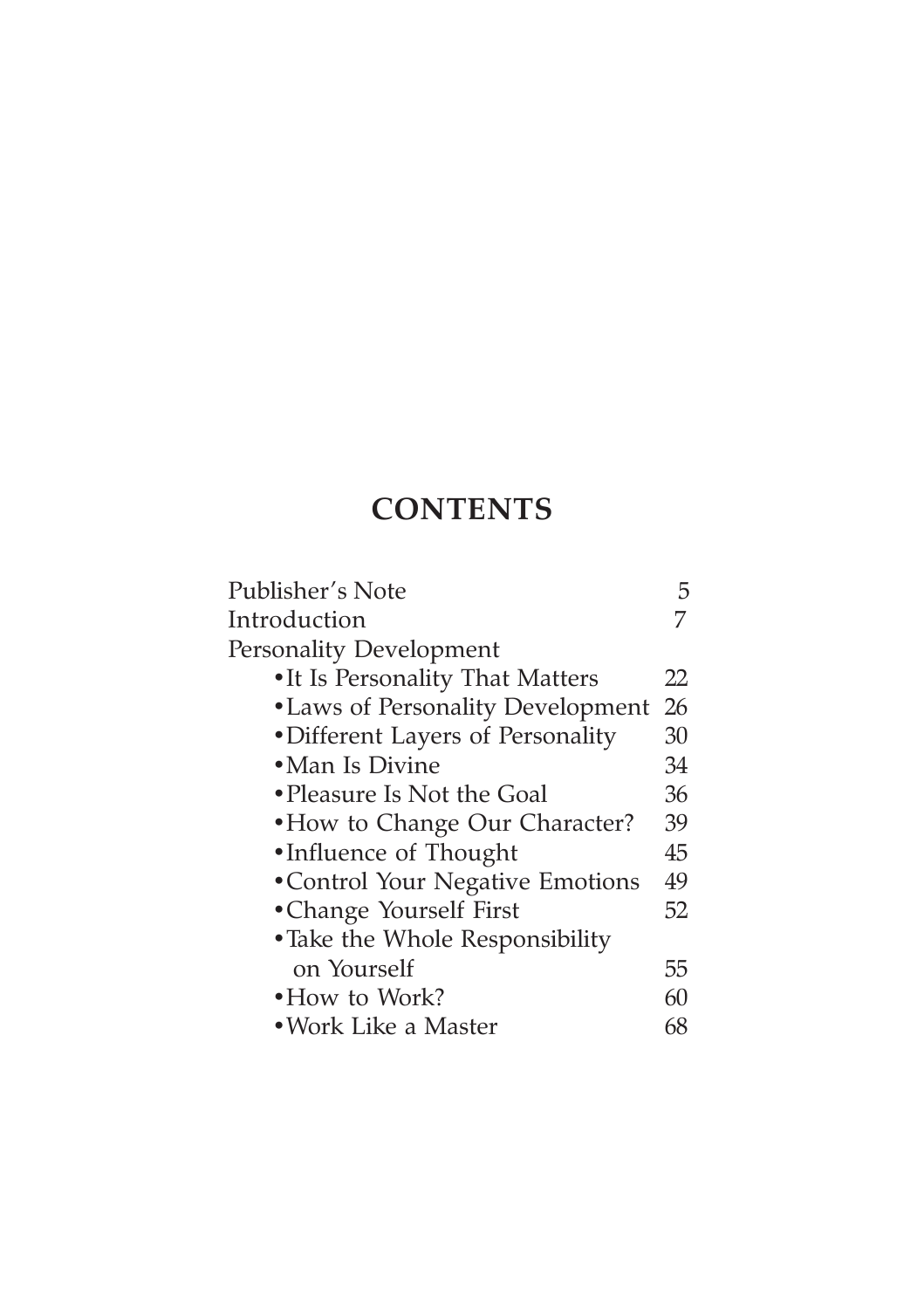| <b>CONTENTS</b> |
|-----------------|
|                 |

| • Doing Good to This World         | 71  |
|------------------------------------|-----|
| • Unselfishness Will Bring Success | 76  |
| •It Is Love That Pays              | 79  |
| •Weakness Is Death                 | 83  |
| • Be Brave                         | 89  |
| $\bullet$ Heroism                  | 91  |
| • Faith in Oneself                 | 95  |
| •Imitation Is Bad                  | 98  |
| • What Is Ethics?                  | 101 |
| •Hold On to the Ideal              | 104 |
| •The Power of Concentration        | 109 |
| •Develop the Sense of Equality     | 114 |
| $\bullet$ Be Free                  | 116 |
| •March On!                         | 121 |
| References                         | 124 |
|                                    |     |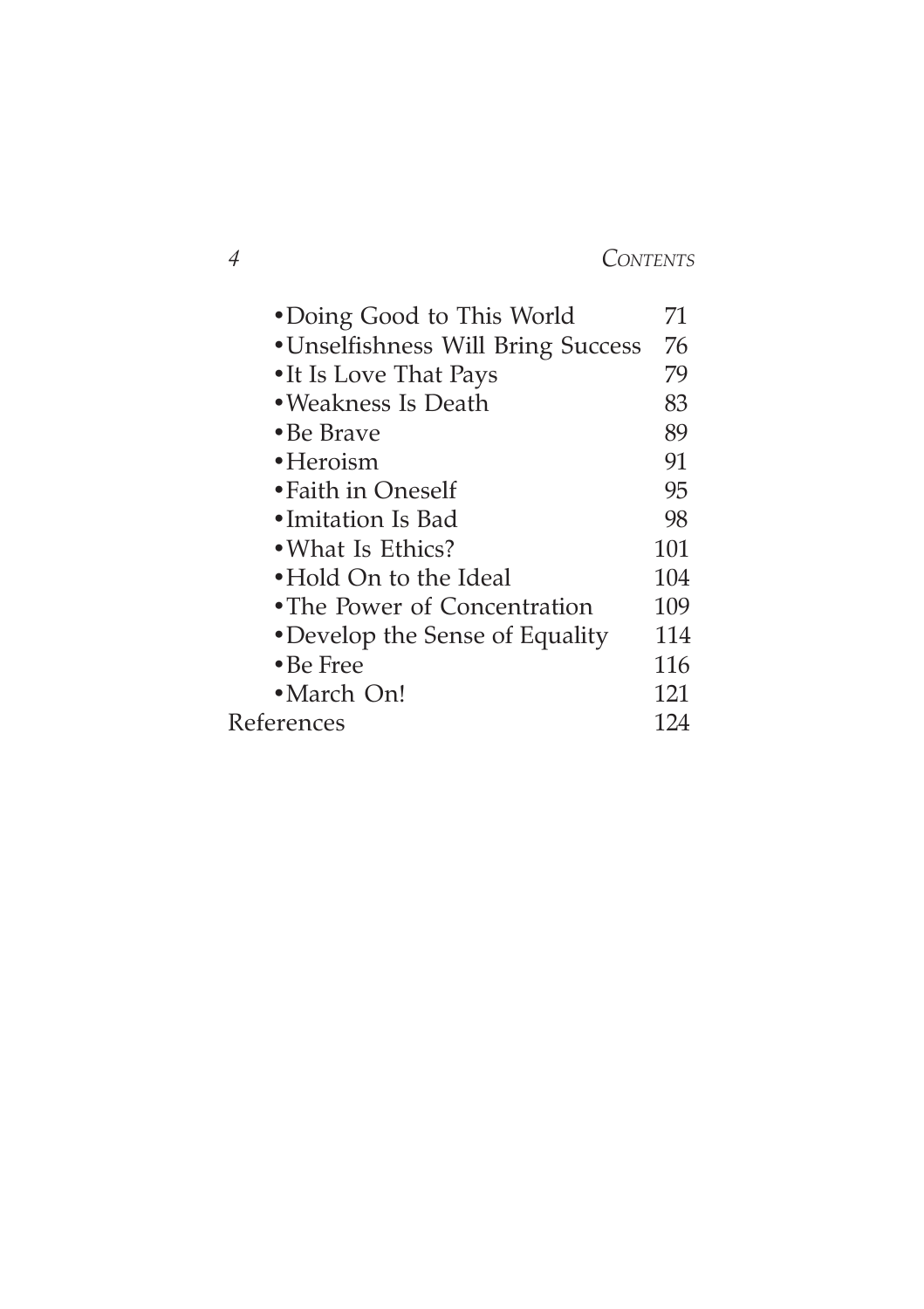#### **PUBLISHER'S NOTE**

The development of one's personality, done in the right manner, is a challenging and rewarding task for every individual, particularly for the energetic youth who can gain much from it. It is challenging in that it demands hard, methodical labour, perseverance, and careful attention. And it is rewarding since no effort in this direction goes in vain. In fact, every effort brings success and satisfaction proportionate to the attempt. Moreover, it is every person's duty to work towards it, since personality development is necessary for success in any field.

In the writings, talks, and lectures of Swami Vivekananda, constructive ideas relating to personality development are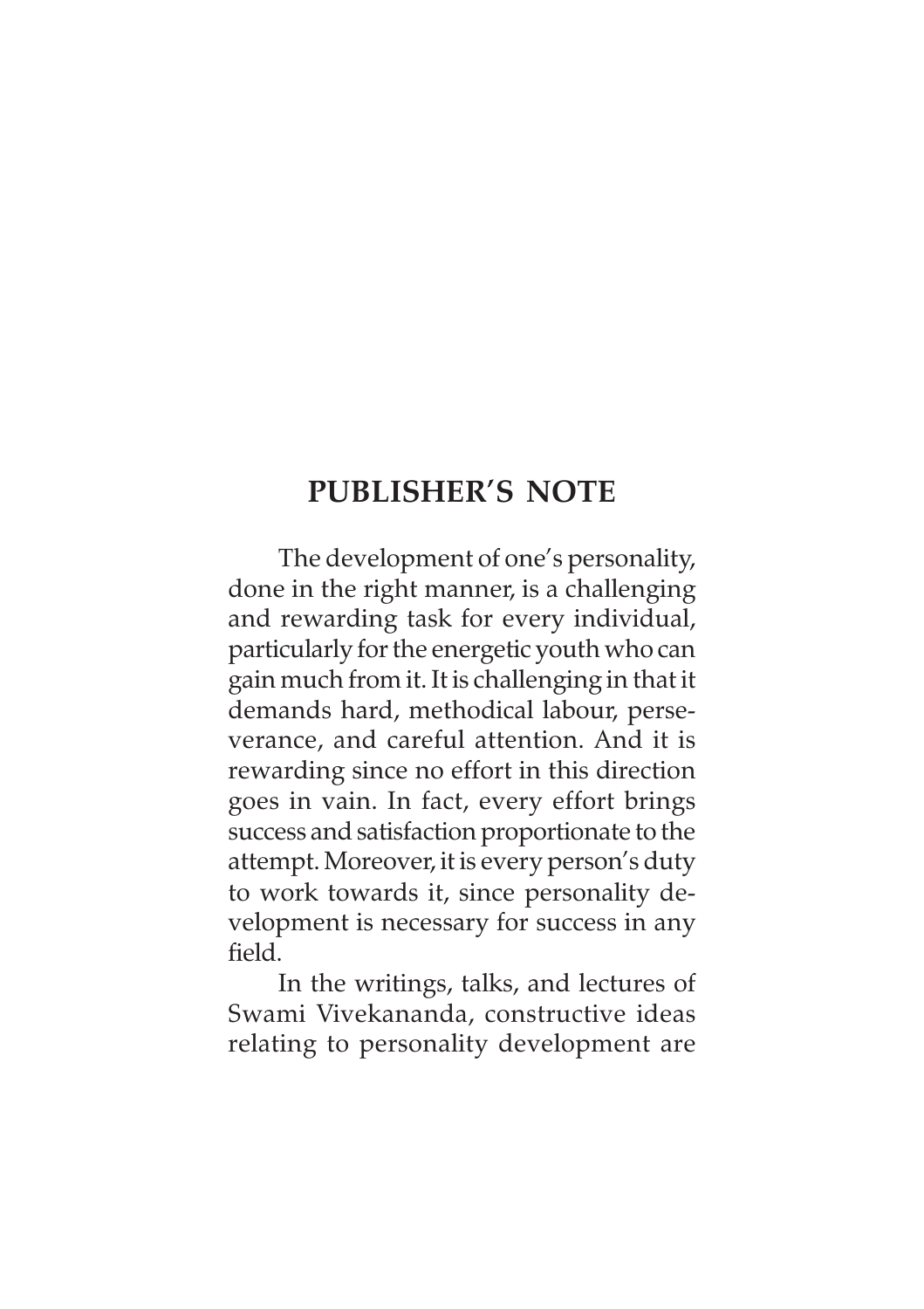*6 PUBLISHER'S NOTE*

profusely scattered. After culling those ideas systematically from *The Complete Works of Swami Vivekananda*, published by us, a compilation entitled *Personality Development* was published by Sri Ramakrishna Ashrama, Mysore, in December 1999. The booklet included an illuminating introduction, for which we owe our grateful thanks to its writer. We now have great pleasure in reprinting this book hoping that the readers, particularly the younger generation, will be greatly benefited in their efforts towards personality development.

Kolkata Publisher August 23, 2001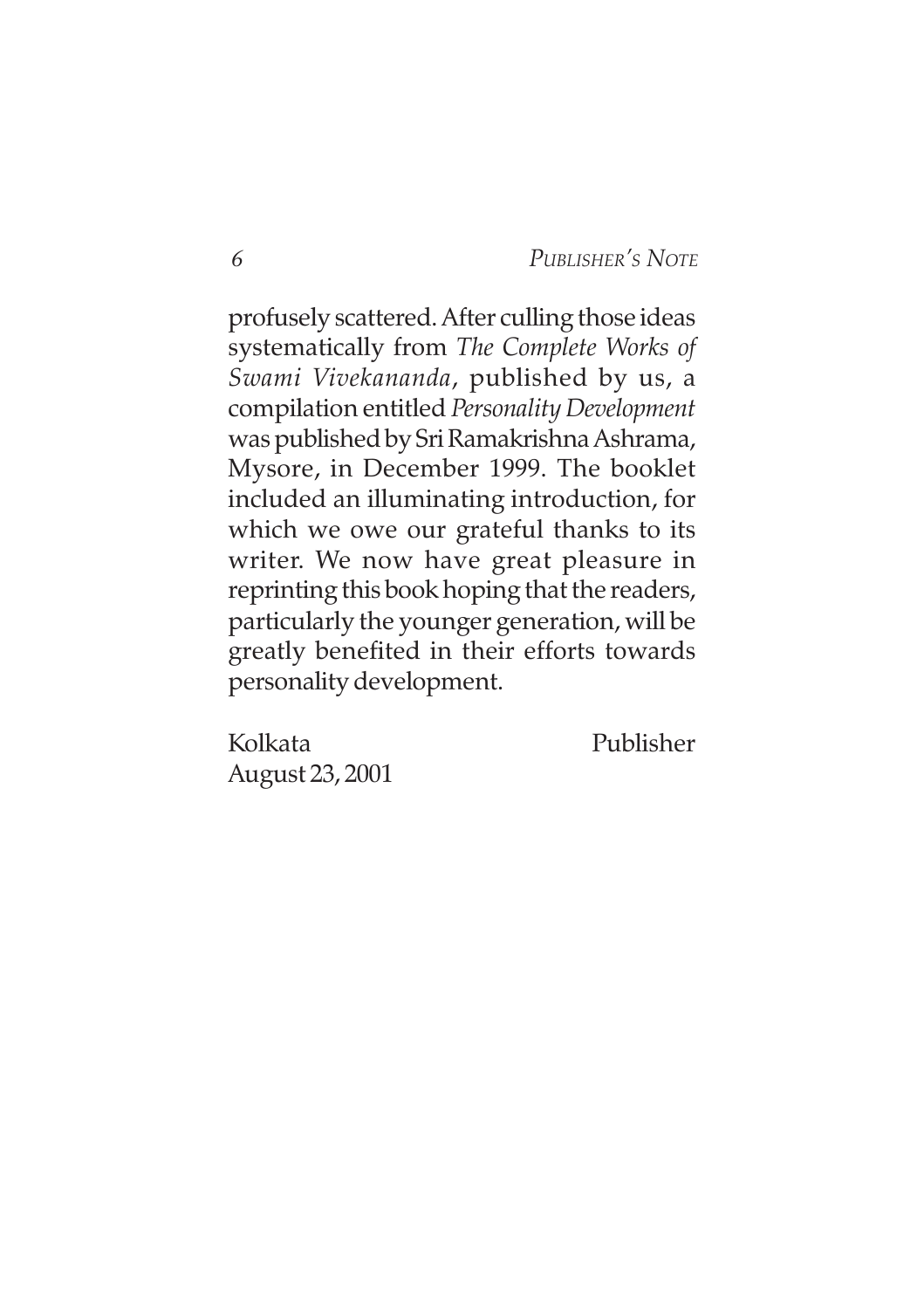#### **What Is Personality?**

 $\Delta$  CCORDING TO THE Cambridge Inter-**T** national Dictionary of English, 'your personality is the type of person you are, which is shown by the way you behave, feel and think.' Personality, according to the Longman Dictionary of Contemporary English, is the 'whole nature or character of a person.'

How a person behaves, feels and thinks, how he conducts himself in a given set of circumstances is largely determined by the state of his mind. Mere external appearance or a person's speech or mannerisms are only fringes of one's personality. They do not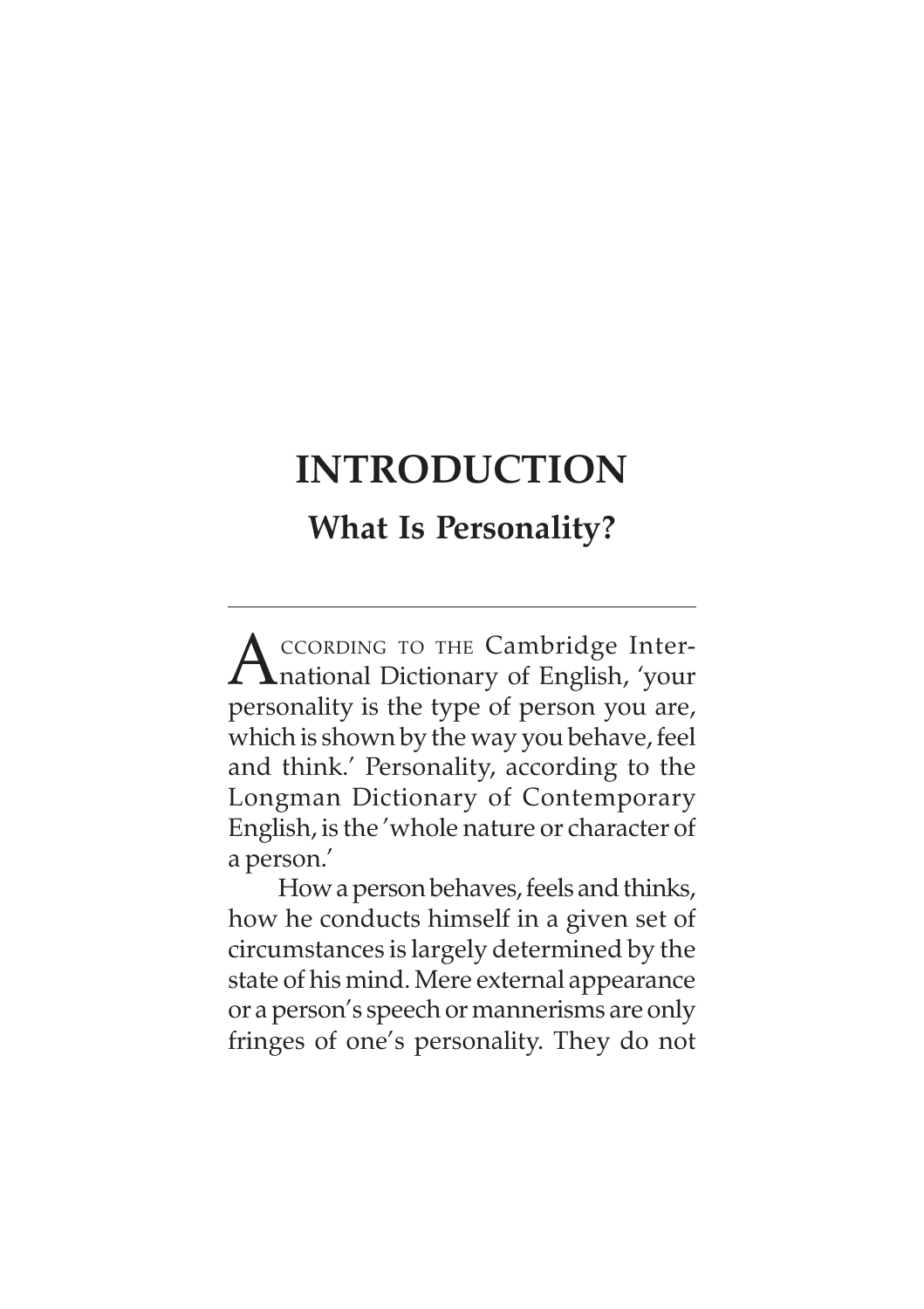reflect the real personality. Personality development in the real sense refers to deeper levels of a person. So a study of our personality should start from a clear grasp of the nature of our mind, and how it functions.

#### *Necessity to know our mind :*

We intend to do many things—make resolutions to cultivate good habits, to kick certain bad habits, to study with concentration, to do something with a concentrated mind. Very often our mind rebels, forcing us to beat a retreat from our efforts at implementing our resolutions. A book is open before us, and our eyes are open. But the mind has started wandering, thinking about some past events or some future plans. The same thing happens when we sit for a few minutes trying to pray or think of a divine name or form. Says Swami Vivekananda: 'Free! We who cannot for a moment govern our own minds, nay, cannot hold our minds on a subject, focus it on a point to the exclusion of everything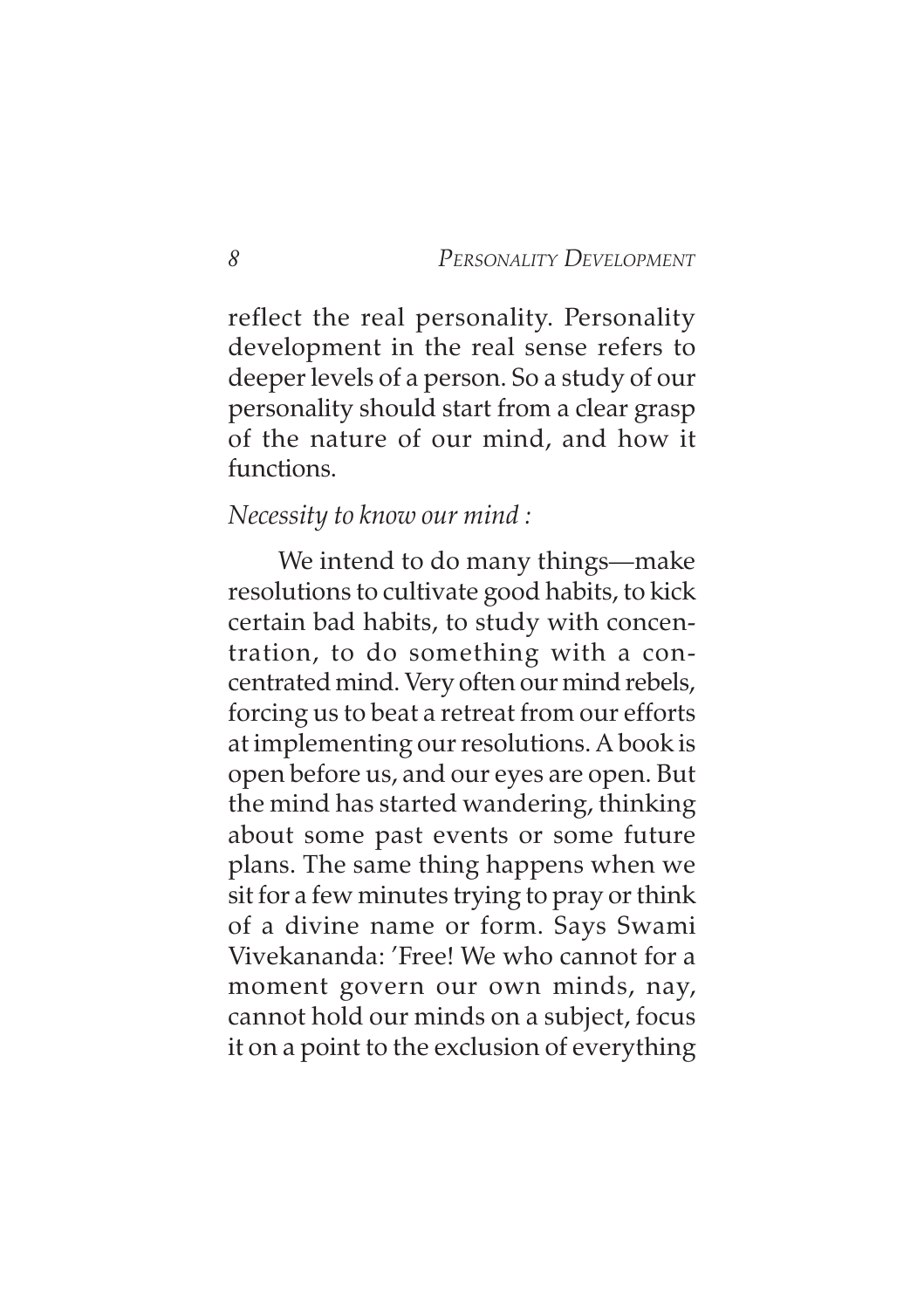else for a moment! Yet we call ourselves free. Think of it!<sup>1</sup>

According to the *Bhagavad Gita,* the undisciplined mind acts as our enemy, whereas a trained mind acts as our friend.<sup>2</sup> So we need to have a clear idea of the mechanism of our mind. Can we train it to obey us, to cooperate with us? How can it contribute to the development of our personality?

#### *The fourfold functions of the mind:*

The human mind has four basic functions. This can be illustrated by an example: suppose I meet a person whom I had met somewhere, say, about ten years before. I try to recollect when and where I met him and who is he. From the inner recesses of my mind there begins a process of scanning, as it were, to check if there are any events stored there connected with the person. Suddenly I am able to recognize the person as so and so and finally say 'he is the same person I met in such and such a place,' etc. I now have a firm knowledge about the person.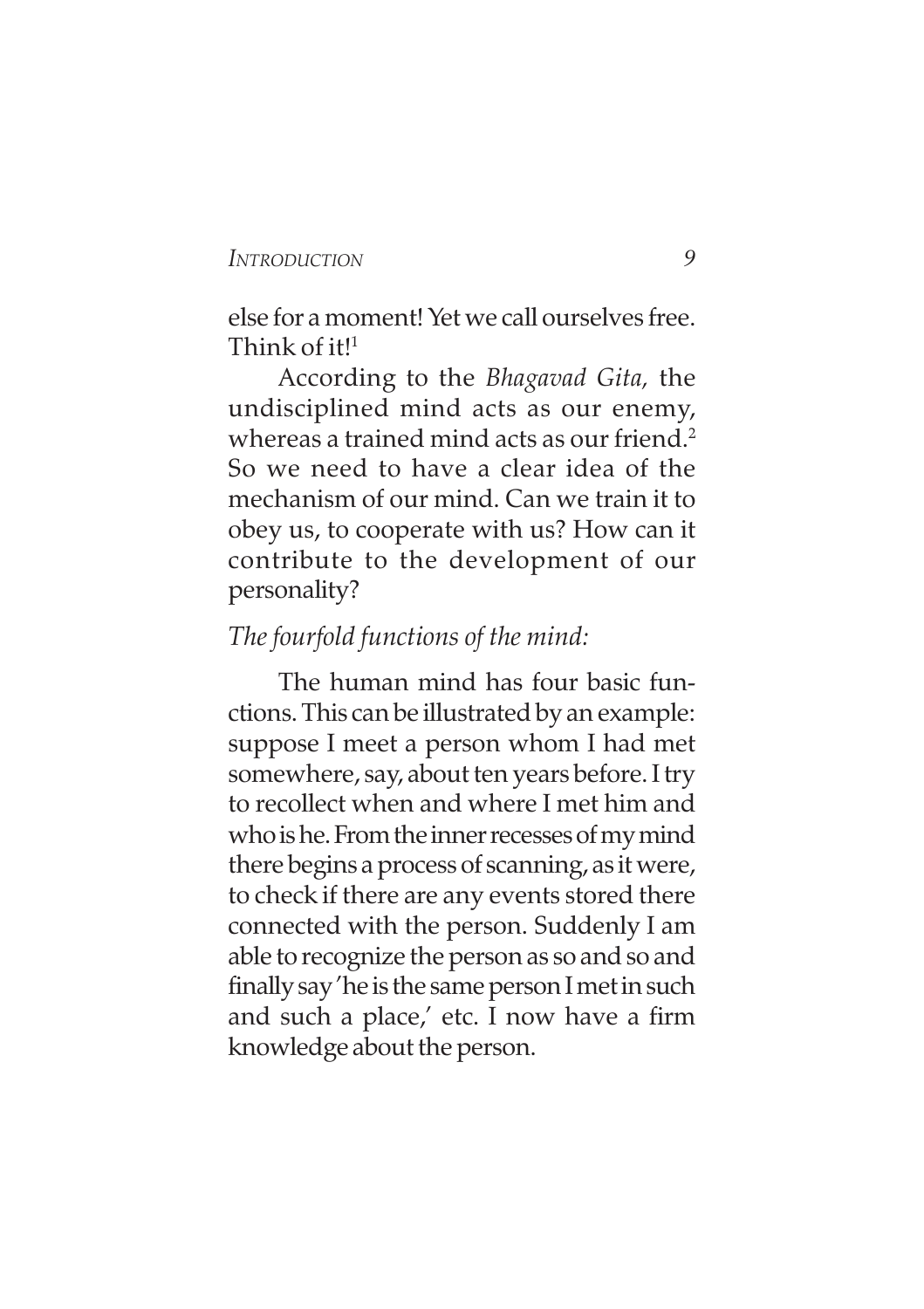Analysing the above example, we are able to discern four functions of the mind:

**Memory**: The storehouse of memory and impressions of our past experiences presents various possibilities before the mind. This storehouse is called *chitta.* It is in this storehouse that the impressions of our thoughts and actions—good and bad—are stored. The sum total of these impressions determine our character. This *chitta,* again, is what is known as our subconscious mind.

**Deliberation and Conceptualization:** Not yet sure, the mind examines the many options presented before it. It deliberates on several things. This faculty of the mind is called *manas.* Imagination and formation of concepts are also functions of the *manas.*

**Determination and Decision-making:** *Buddhi* is the faculty responsible for decisionmaking. It has the capacity to judge the *pros* and *cons* of things and find what is more desirable. It is also the discriminative faculty in a person, which enables him to discriminate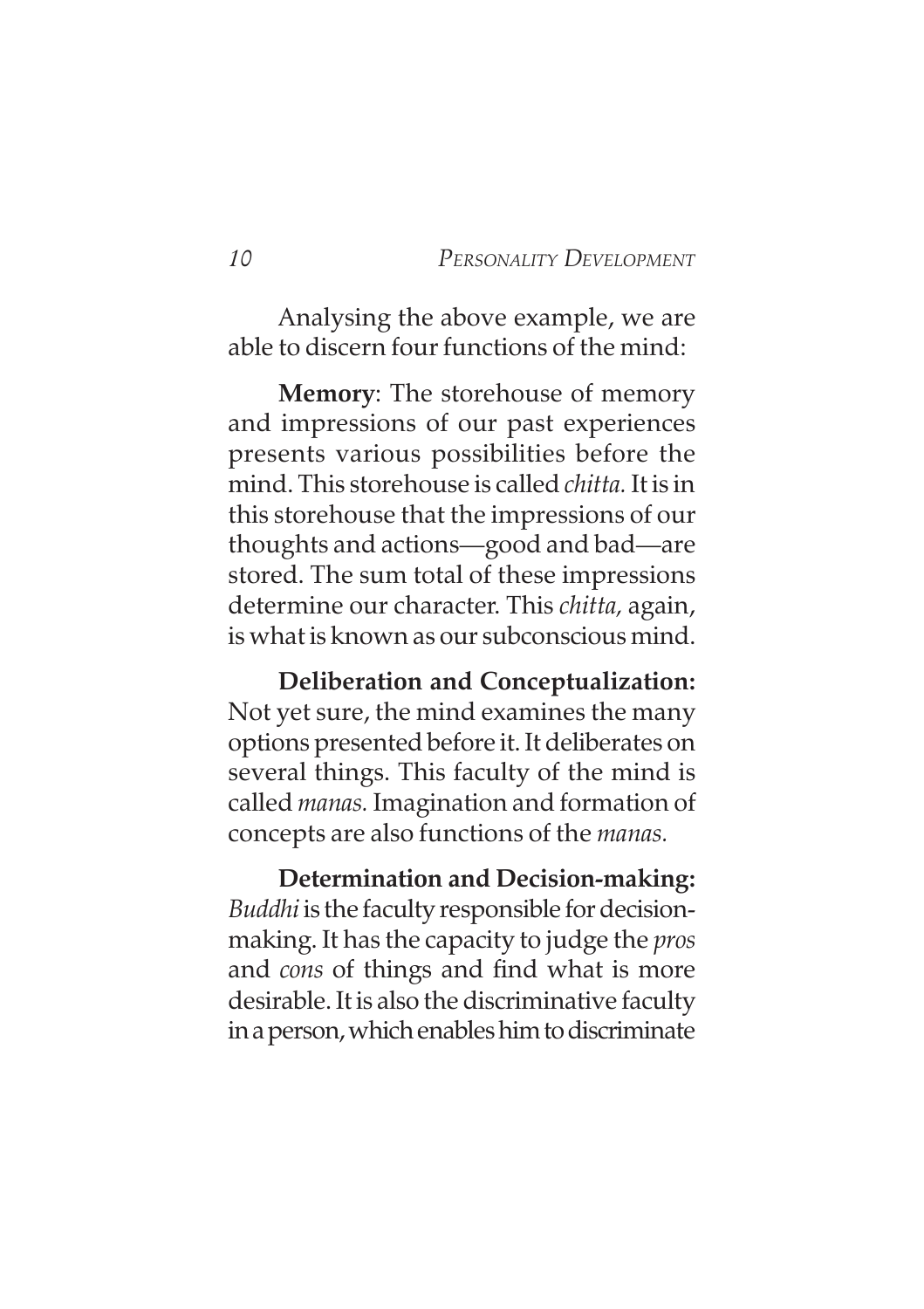between the real and the unreal, between what is to be done and what is to be avoided, what is morally right and what is wrong. It is also the seat of will-power so essential for personality development and hence this aspect of the mind concerns us the most.

**'I' Consciousness:** Appropriating to oneself all physical and mental activities eg, 'I eat', 'I see', 'I talk', 'I hear', 'I think', 'I am confused', etc., is called *ahamkara* or 'I' consciousness. As long as the 'I' identifies itself with the undisciplined body-mind complex, human life is dictated by events and circumstances of the world; we become happy with pleasurable events, and miserable with adverse circumstances. More the mind gets refined and disciplined, more does one get to know the real source of 'I' consciousness. Correspondingly, a person becomes more balanced and equipoised in his daily life. Such a person is no longer swayed by any event or circumstances of life.

These four aspects of the mind, viz *manas, buddhi, chitta* and *ahamkara,* are not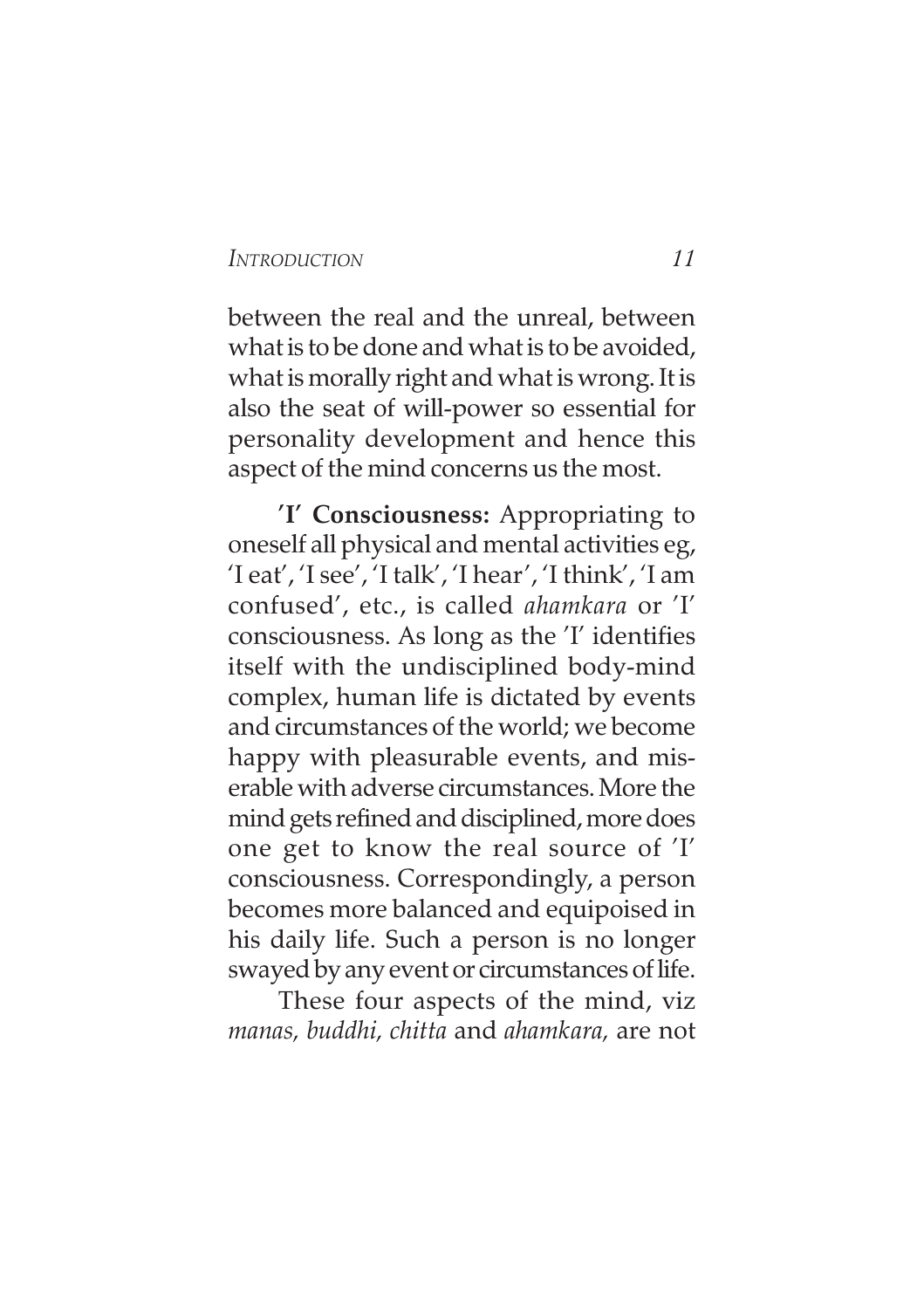watertight compartments. It is the same mind called by different names based on its functions.

#### *More about the mind:*

The *Katha Upanishad*3 describes human personality with the help of a chariot allegory. 'Our 'I' is represented by the master of the chariot; the body is the chariot and the *buddhi* the charioteer. The *manas* is represented by the reins to which are yoked the horses representing the sense organs—ears, skin, eyes, tongue and nose—which are the five windows in a human being that give him or her the knowledge of objects in the world. The road on which the chariot travels is represented by the sense objects. The human being who identifies himself or herself with this body-mind system is said to be the enjoyer of objects or the fruits of actions.

If the horses are not broken and if the charioteer is asleep, the chariot cannot reach its destination. It can even overturn and spell the death of the master. Similarly, if the sense organs are not disciplined, and if the power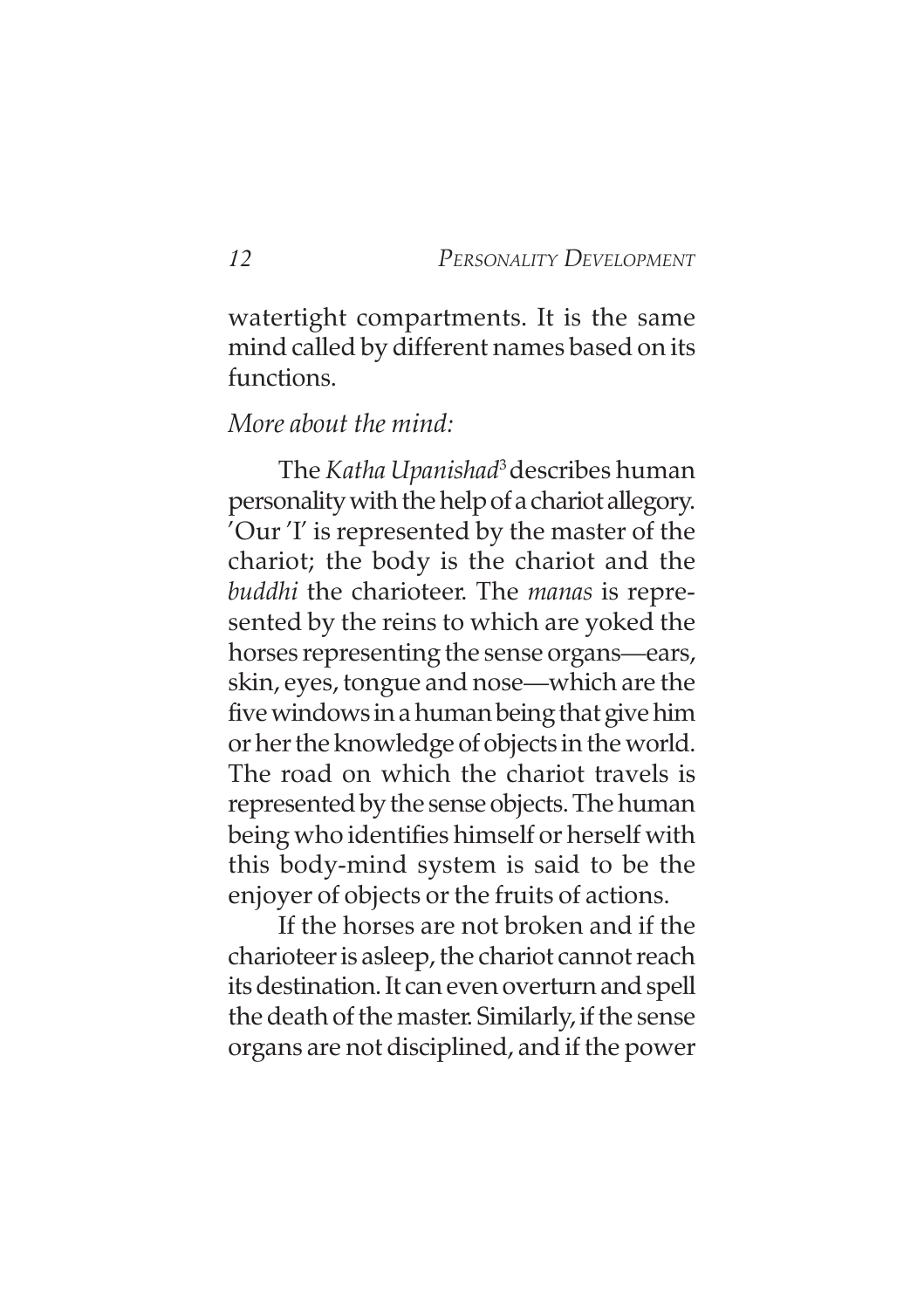of discrimination lies dormant, one cannot reach the goal of human life.

On the other hand, if the horses are broken and the charioteer is wide-awake, the chariot reaches its destination. Even so, if the *buddhi* is wide awake, and if the sensory system together with the mind is disciplined and controlled, a human being can reach the goal of his life. What is that goal? We will come to it shortly. Another important activity of the mind that concerns personality development is our emotions. More the emotions are under control, healthier becomes one's personality. Emotions can be broadly classified into two types, viz attraction and repulsion. Love, admiration, aspiration, sympathy, joy, veneration, pride and the like indicate attraction. Hate, anger, fear, sorrow, jealousy, disgust, shame, etc., are of the nature of repulsion. As long as one is entangled with the undisciplined mind, one's personality does not really develop. *Buddhi,* the charioteer, serves as an effective instrument of self-development by controlling the emotions and raising the higher self from the hold of the lower mind.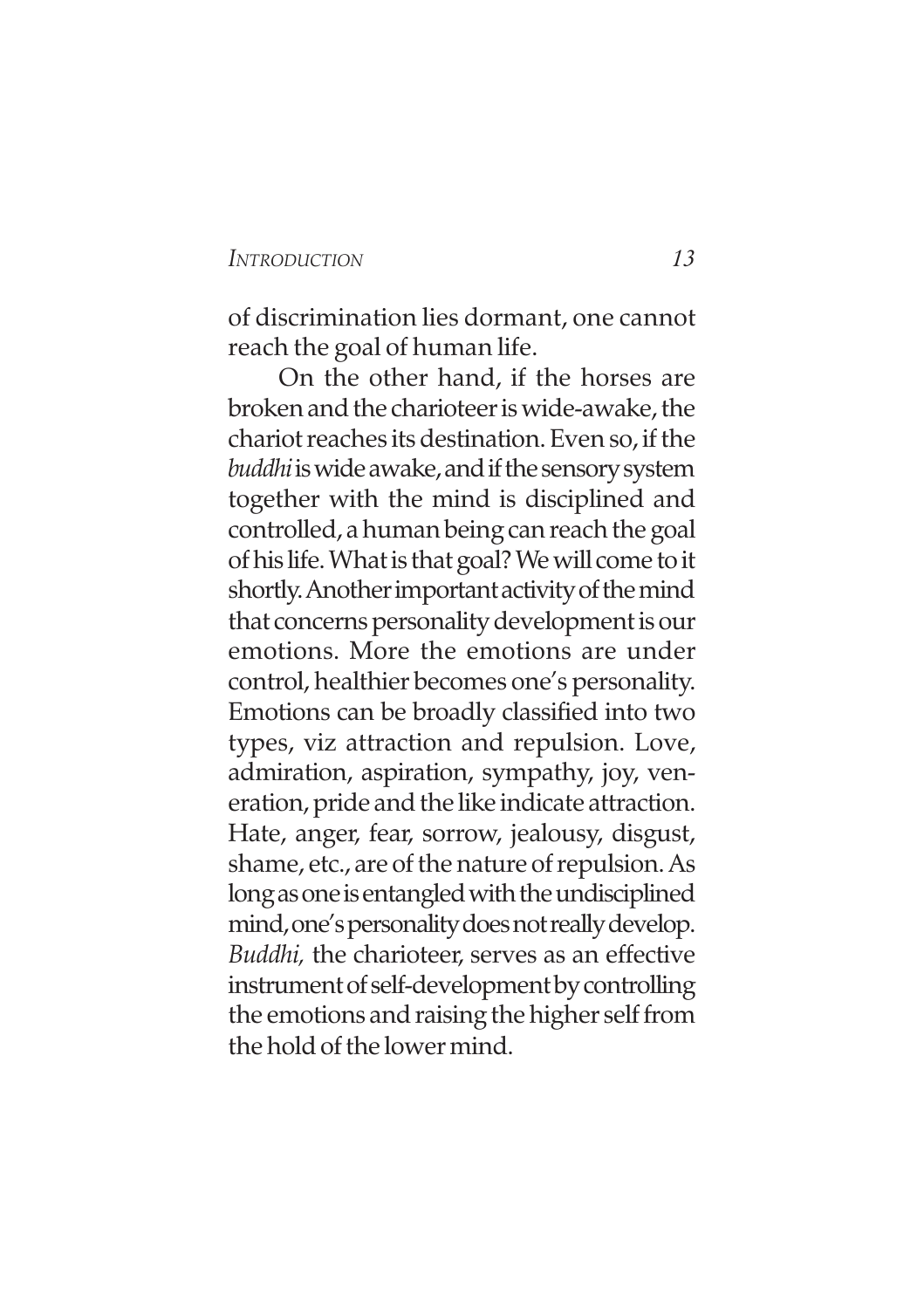#### *What is character?*

Every action and thought of ours leaves an impression in our mind. These impressions determine how we behave at a given moment, how we respond to a given situation. The sum total of all our impressions is what determines our character. The past has determined the present. Even so the present—our present thoughts and actions—will shape our future. This is a key principle governing personality development.

#### *What activates the body-mind system?*

This is an important question, the answer to which will help us have better knowledge of ourselves. This question engaged the attention of ancient Indian seers and sages. They experimented with themselves—their sensory and mental apparatus—and after a disciplined quest they found out that there is a divine element in human beings, which is the Mind of the mind, Eye of the eyes, Ear of the ears and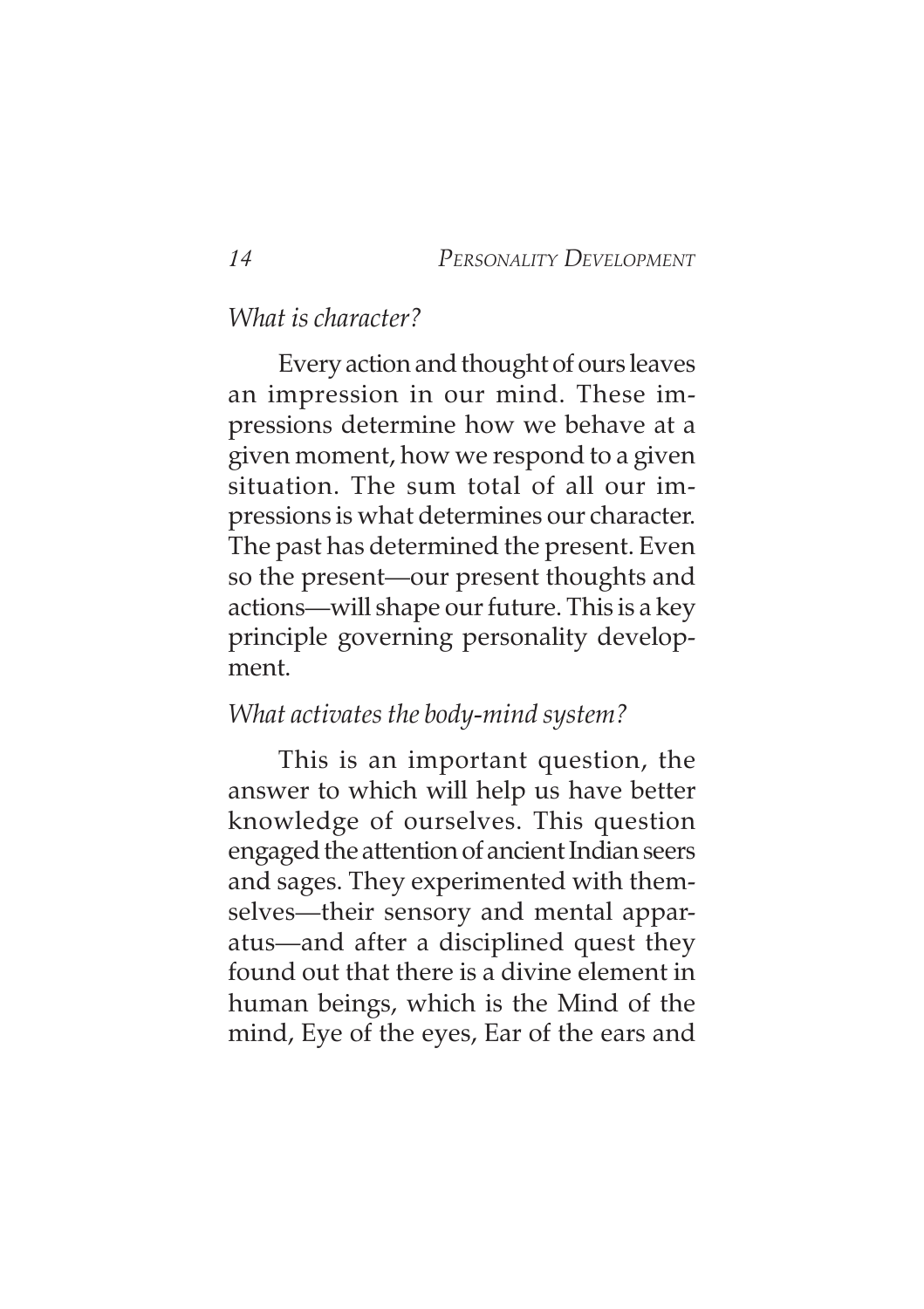Speech of the speech.<sup>4</sup> It is this divinity which constitutes the real 'I' and the eternal element in our personality. This divinity survives physical dissolution of the body. This divinity remains latent in us as long as we identify ourselves with our body-mind and the sensory system. The goal of life, according to the scriptures and the great ones, is to manifest this hidden divinity.

#### *What was the central message of Swami Vivekananda?*

Swami Vivekananda's lectures, talks, letters, poems—his life's work—is published in nine volumes entitled *The Complete Works of Swami Vivekananda*. Is there any central message of Swamiji that runs through the pages of these nine volumes? Let us hear Swamiji himself: 'My ideal indeed can be put into a few words and that is: to preach unto mankind their divinity, and how to make it manifest in every movement of life.'5 Man's inherent divinity was Swamiji's central message. The following famous quotation of Swamiji can be our *mantra* for personality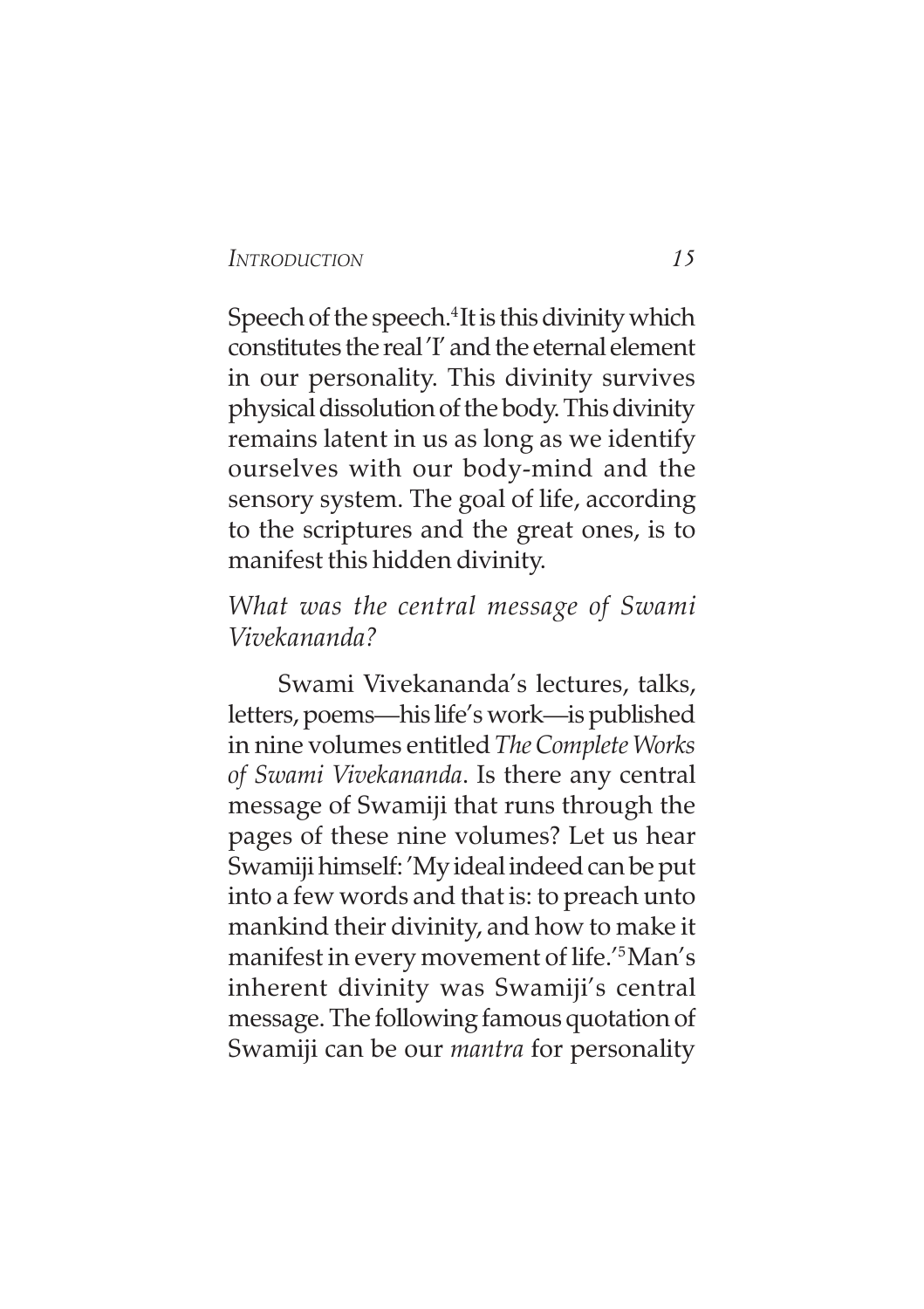development: 'Each soul is potentially divine. The goal is to manifest this Divinity within by controlling nature, external and internal.'6

Swamiji was never tired of rousing people to be conscious of their inherent divinity and perfection. He wanted this divinity to manifest in our day-to-day lives. In fact, he held this manifestation of divinity as the sole index of civilization of humankind:

"A nation may conquer the waves, control the elements, develop the utilitarian problems of life seemingly to the utmost limits, and yet not realize that in the individual, the highest type of civilization is found in him who has learned to conquer self.<sup>7</sup>

"This universe is simply a gymnasium in which the soul is taking exercise; and after these exercises we become gods. So the value of everything is to be decided by how far it is a manifestation of God. Civilization is the manifestation of that divinity in man."8

This divinity in us is the repository of eternal existence, eternal knowledge and eternal bliss. The more it manifests, the more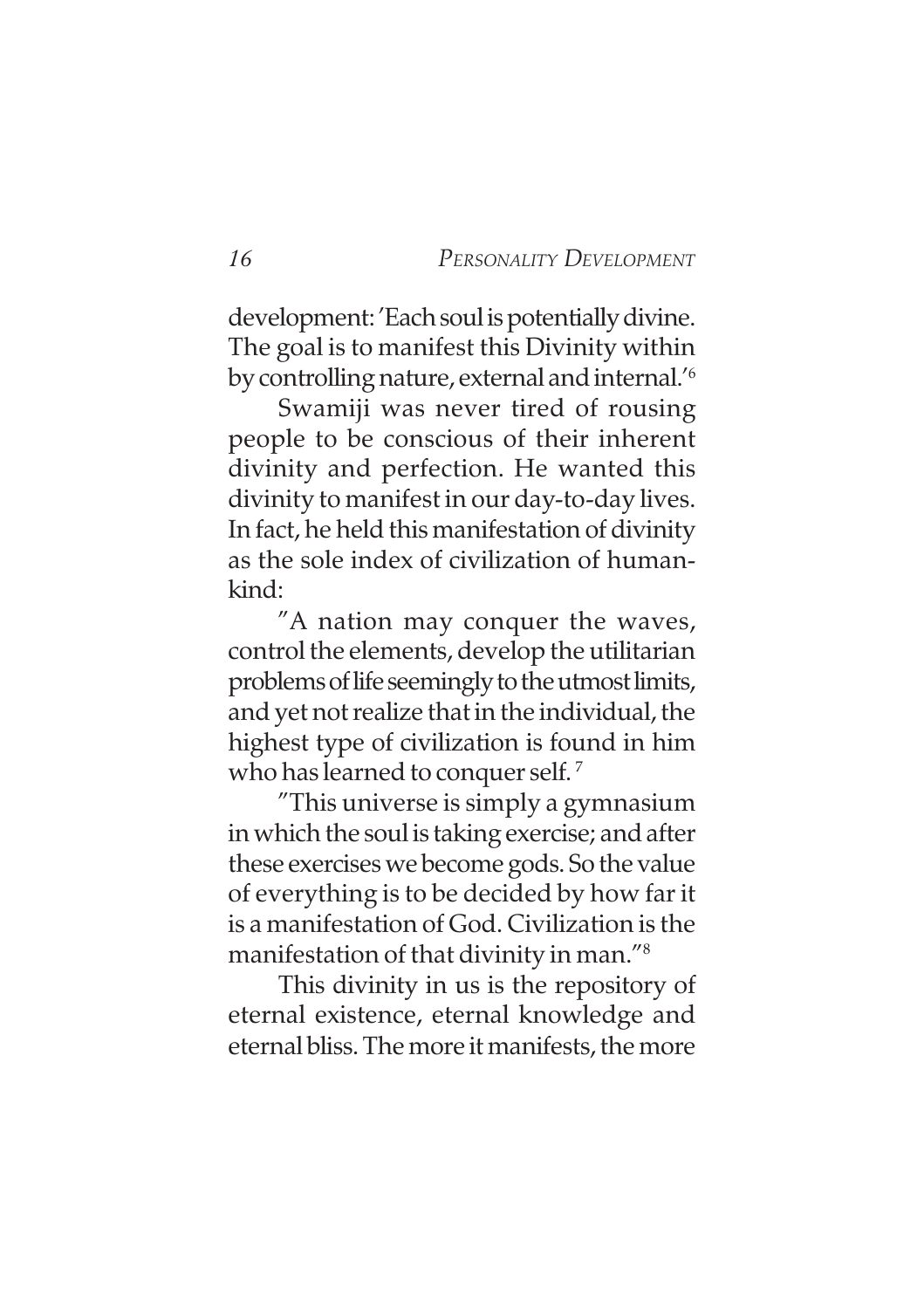we experience abiding happiness and get supreme knowledge.

*Strengthening of will-power, the essence of personality development:*

The divine core of our personality is covered, as it were, by five dimensions:

*• Physical dimension* consisting of our body and senses.

*• Energy dimension* which performs digestion of food, circulation of blood, respiration and other activities in the body.

*• Mental dimension* characterized by the activities of the mind, like, thinking, feeling and emotions, etc.

*• Intellectual dimension* characterized by the determinative faculty in a person. This is also the seat of discrimination and willpower.

*• Blissful dimension* experienced as bliss during deep sleep.

Each succeeding dimension is subtler than the preceding one and pervades it.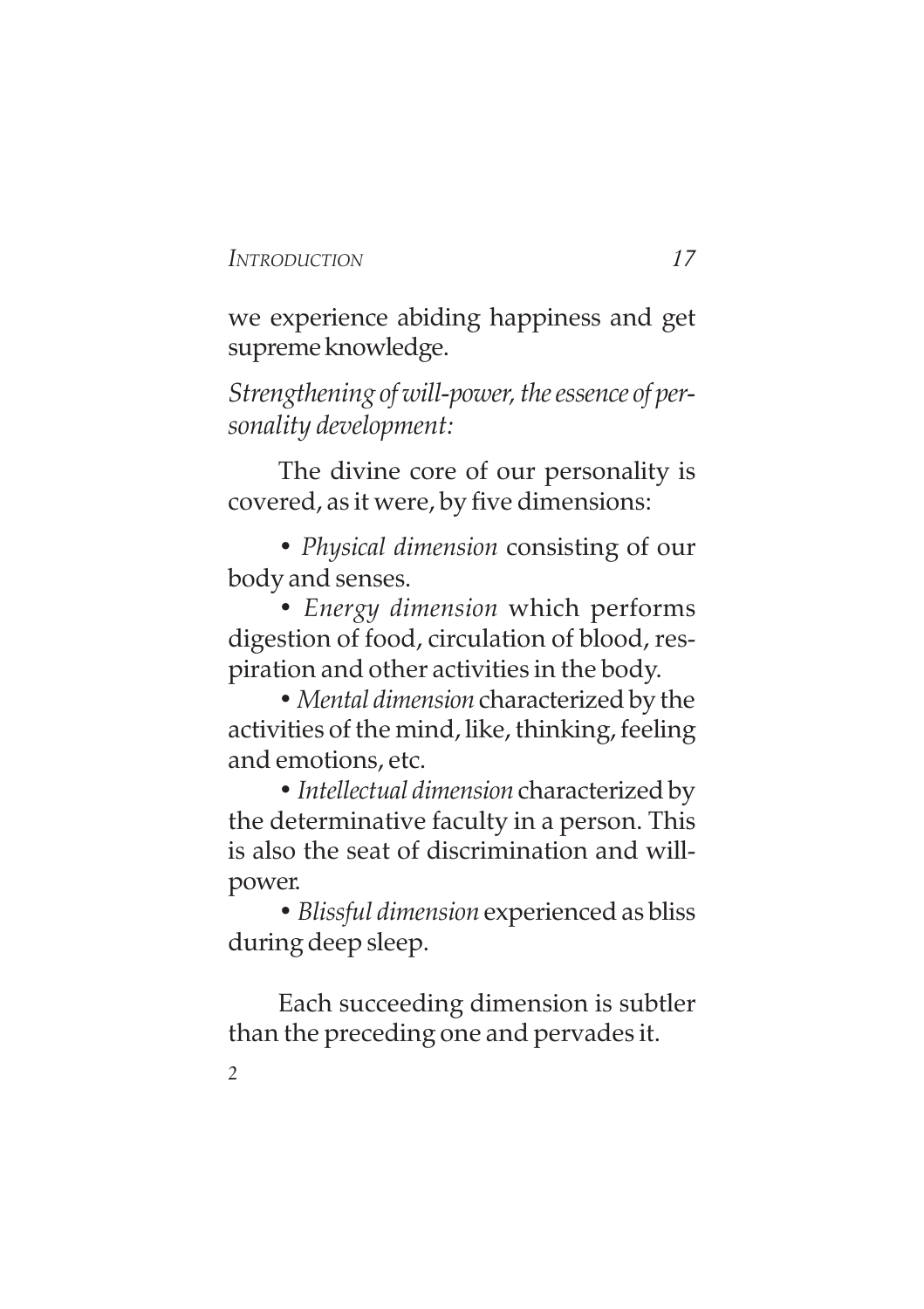Personality development implies progressive identification with higher dimensions of personality. Thus a person identified only with the physical dimension without exercising his higher mental faculties, lives not far different from animals, whose pleasure and pain are restricted to the sensory system.

Development involves struggle with one's lower mind characterized by desires, old habits, wrong tendencies, impulses and bad impressions. The lesser we identify with the lower mind, and the more we identify with the higher mind, and exercise our *buddhi* (discrimination), the more developed will our personality be. This involves struggle to grapple with one's mind and its old habits, to cultivate new and wholesome ones. But this struggle is the greatest of all struggles in that it makes us civilized in the real sense of the term by manifesting our divinity and thereby our hidden perfection.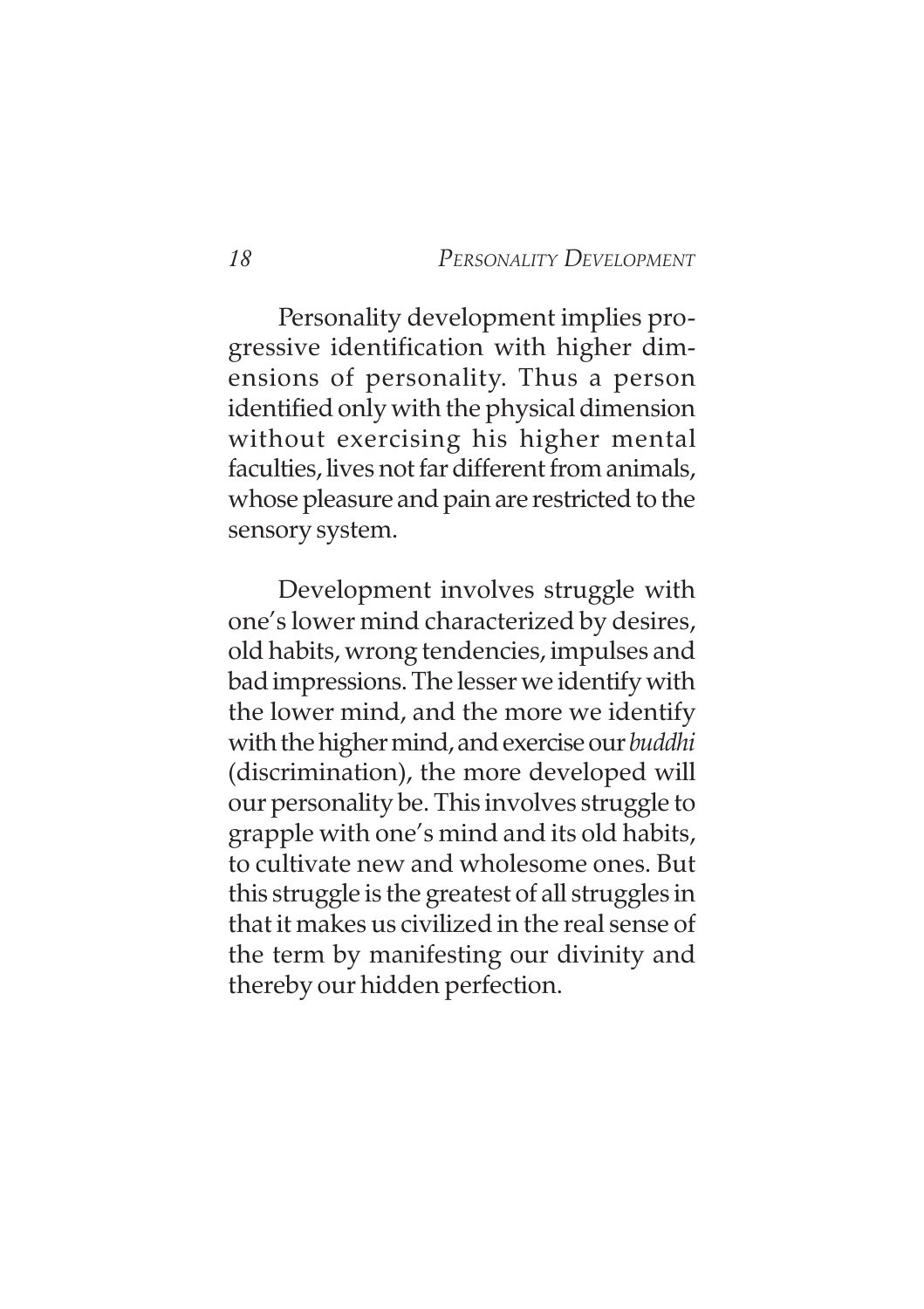*Some essential qualities for personality development:*

**Faith in Oneself:** Swamiji held faith in one's potential divinity as the sheet anchor of personality development. Faith in God came next only to faith in oneself. If one believes that one's real nature is the spirit not the body or the mind—one would be a better individual with strong character.

**Think Positive Thoughts:** Swamiji decried, in no uncertain terms, weakness in human beings. Positive, wholesome thoughts based on our inherent divinity are essential for a strong character. 'Go on doing good, thinking holy thoughts continuously, that is the only way to suppress base impressions... Character is repeated habits and repeated habits alone can reform character.'9 Further, according to Swamiji, the only sin is to think of oneself and others as weak.

**Attitude towards Failures and Mistakes**: Swamiji advocated upholding the ideal once again even if a person failed a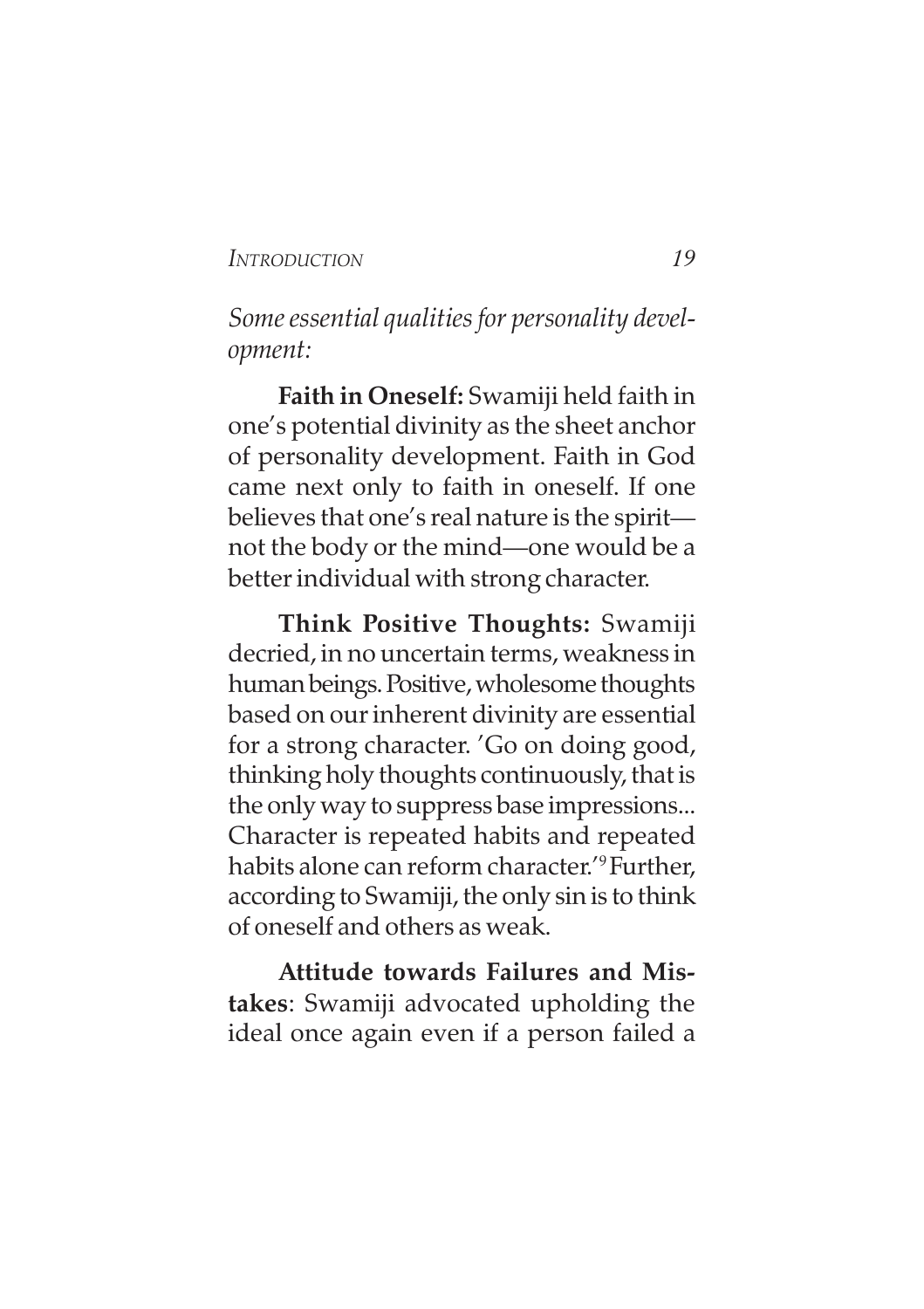thousand times. He appreciated committing mistakes and learning from them rather than leading an inert existence like a wall, which cannot even tell a lie.

**Self-reliance:** Man is the maker of his own destiny, said Swamiji: 'We are responsible for what we are, and whatever we wish ourselves to be, we have the power to make ourselves.'10

**Renunciation and Service:** Swamiji held selfless service as a paramount means to character development. This, coupled with renunciation of selfishness and desire for the fruits of action, was considered by Swamiji as the twin ideal of our nation. 'Intensify her in those channels,' said he, 'and the rest will take care of itself.'11

#### *This booklet:*

This booklet is a humble attempt to present Swamiji's ideas on personality development spread over the nine volumes of his *Complete Works*. We hope that a perusal of this booklet inspires our youth to make a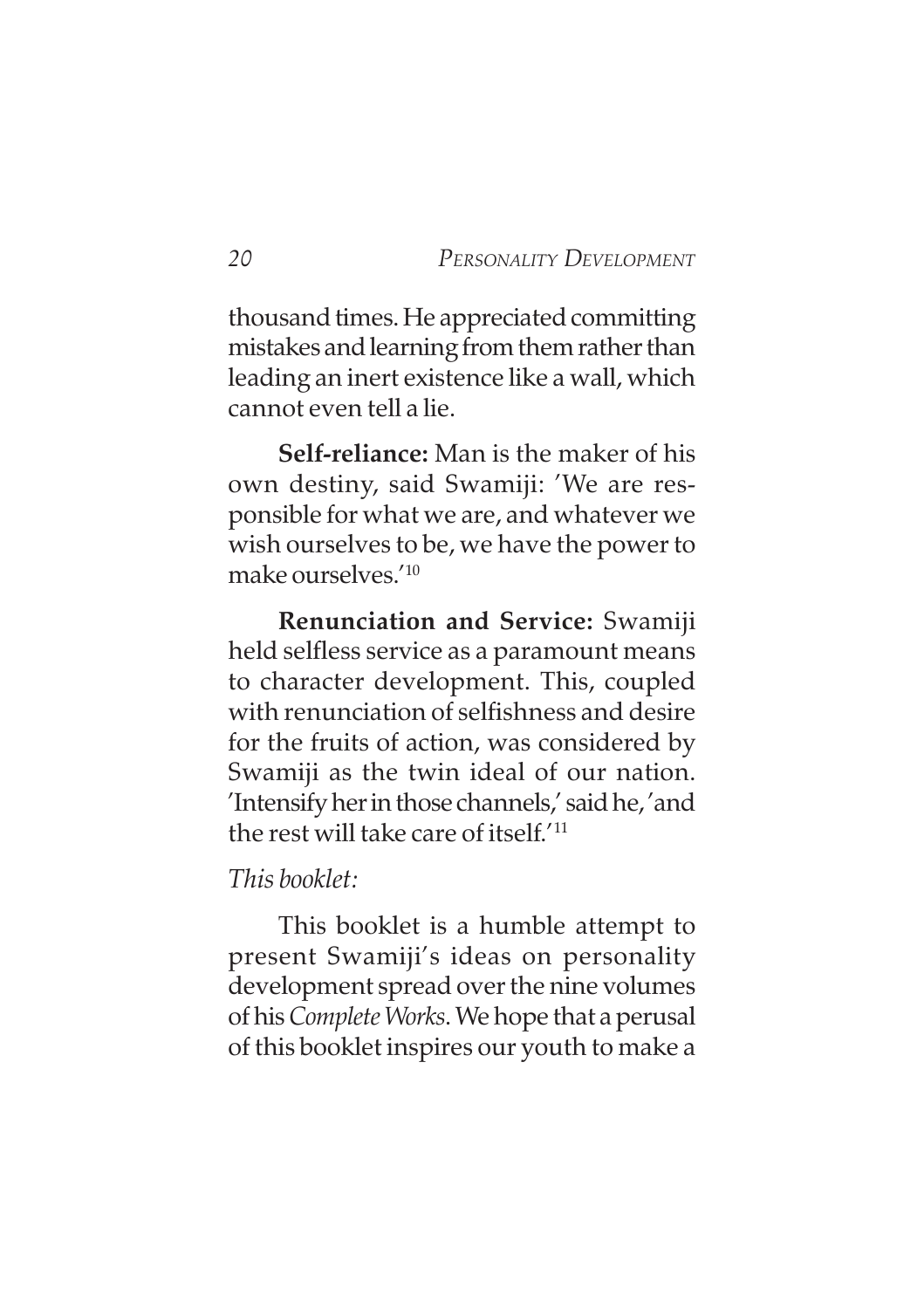deep study of Swamiji and his works, and awakens in them a desire to mould their character and develop their personality. A noble character and developed personality will ensure excellence in one's chosen field, and contribute to individual and national development. Says Swamiji: 'Teach yourselves, teach every one his real nature, call upon the sleeping soul and see how it awakes. Power will come, glory will come, goodness will come, purity will come, and everything that is excellent will come when this sleeping soul is roused to self-conscious activity.'12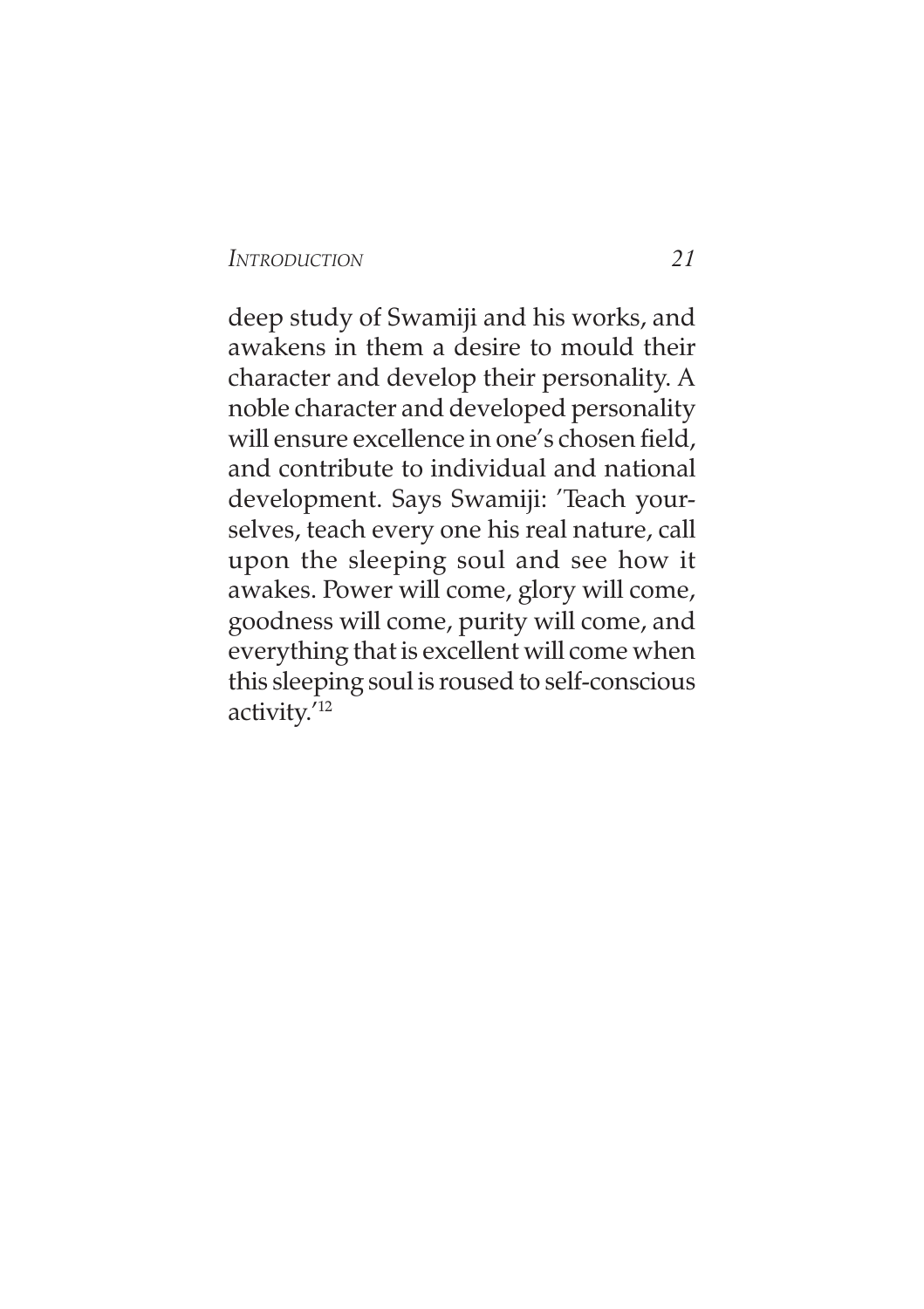#### **It Is Personality That Matters**

WHAT WE WANT IS to see the man who is<br>harmoniously developed . . . great in<br>heavy great in mind [smeat in dead] heart, great in mind, [great in deed] . . .. We want the man whose heart feels intensely the miseries and sorrows of the world . . .. And [we want] the man who not only can feel but can find the meaning of things, who delves deeply into the heart of nature and understanding. [We want] the man who will not even stop there, [but] who wants to work out [the feeling and meaning by actual deeds]. Such a combination of head, heart, and hand is what we want.<sup>1</sup>

 You see what is happening all around us. The world is one of influence. Part of our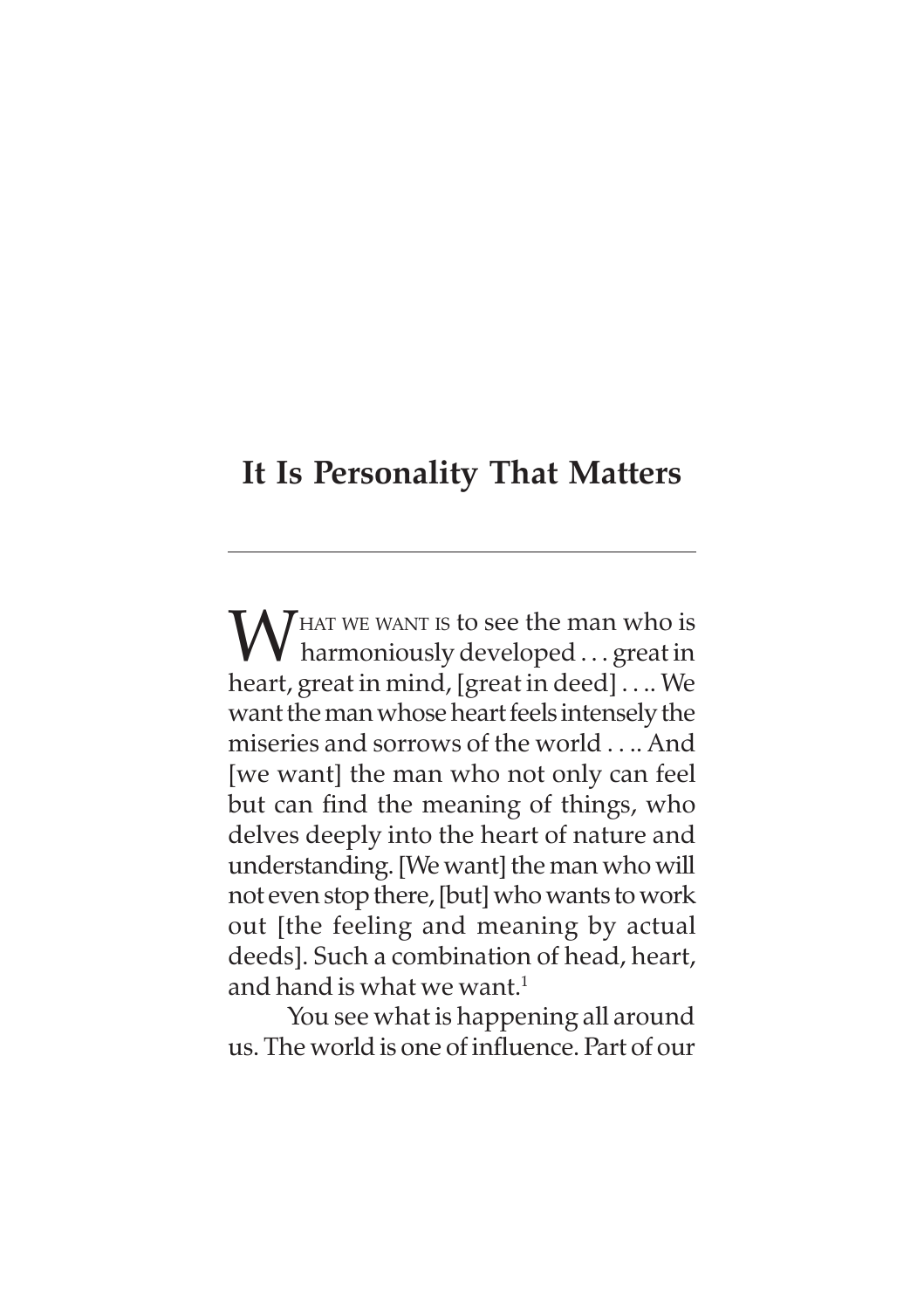#### *IT IS PERSONALITY THAT MATTERS 23*

energy is used up in the preservation of our own bodies. Beyond that, every particle of our energy is day and night being used in influencing others. Our bodies, our virtues, our intellect, and our spirituality, all these are continuously influencing others; and so, conversely, we are being influenced by them. This is going on all around us. Now, to take a concrete example. A man comes; you know he is very learned, his language is beautiful, and he speaks to you by the hour; but he does not make any impression. Another man comes, and he speaks a few words, not well arranged, ungrammatical perhaps; all the same, he makes an immense impression. Many of you have seen that. So it is evident that words alone cannot always produce an impression. Words, even thoughts, contribute only one-third of the influence in making an impression, the man, two-thirds. What you call the personal magnetism of the man—that is what goes out and impresses you.

In our families there are the heads; some of them are successful, others are not. Why?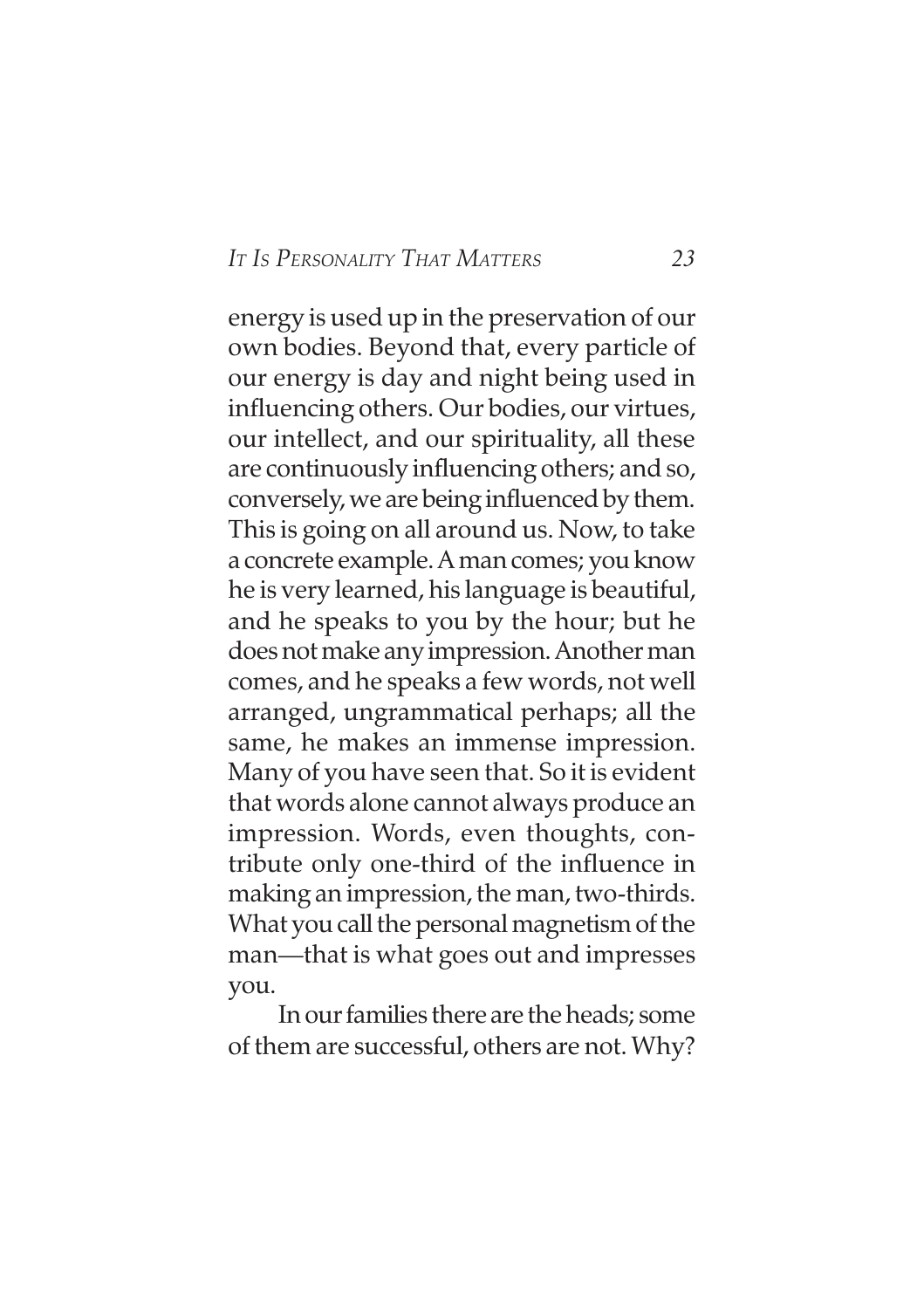We complain of others in our failures. The moment I am unsuccessful, I say, so-and-so is the cause of the failure. In failure, one does not like to confess one's own faults and weaknesses. Each person tries to hold himself faultless and lay the blame upon somebody or something else, or even on bad luck. When heads of families fail, they should ask themselves, why it is that some persons manage a family so well and others do not. Then you will find that the difference is owing to the man—his presence, his personality.

Coming to great leaders of mankind, we always find that it was the personality of the man that counted. Now, take all the great authors of the past, the great thinkers. Really speaking, how many thoughts have they thought? Take all the writings that have been left to us by the past leaders of mankind; take each one of their books and appraise them. The real thoughts, new and genuine, that have been thought in this world up to this time, amount to only a handful. Read in their books the thoughts they have left to us. The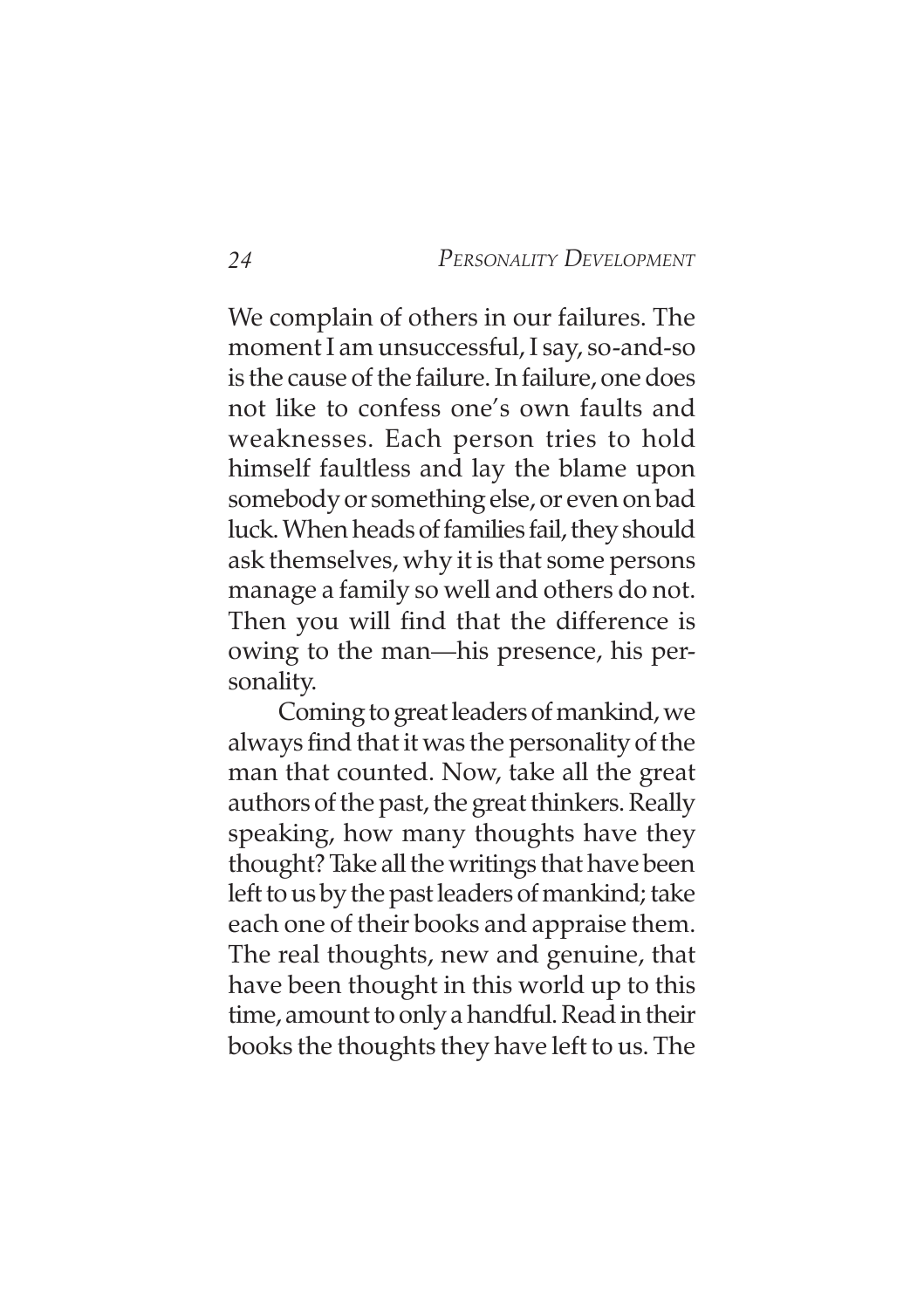#### *IT IS PERSONALITY THAT MATTERS 25*

authors do not appear to be giants to us, and yet we know that they were great giants in their days. What made them so? Not simply the thoughts they thought, neither the books they wrote, nor the speeches they made, it was something else that is now gone, that is their personality. As I have already remarked, the personality of the man is two-thirds, and his intellect, his words, are but one-third. It is the real man, the personality of the man, that runs through us. Our actions are but effects. Actions must come when the man is there; the effect is bound to follow the cause.

The ideal of all education, all training, should be this man-making. But, instead of that, we are always trying to polish up the outside. What use in polishing up the outside when there is no inside? The end and aim of all training is to make the man grow. The man who influences, who throws his magic, as it were, upon his fellow-beings, is a dynamo of power, and when that man is ready, he can do anything and everything he likes; that personality put upon anything will make it work.<sup>2</sup>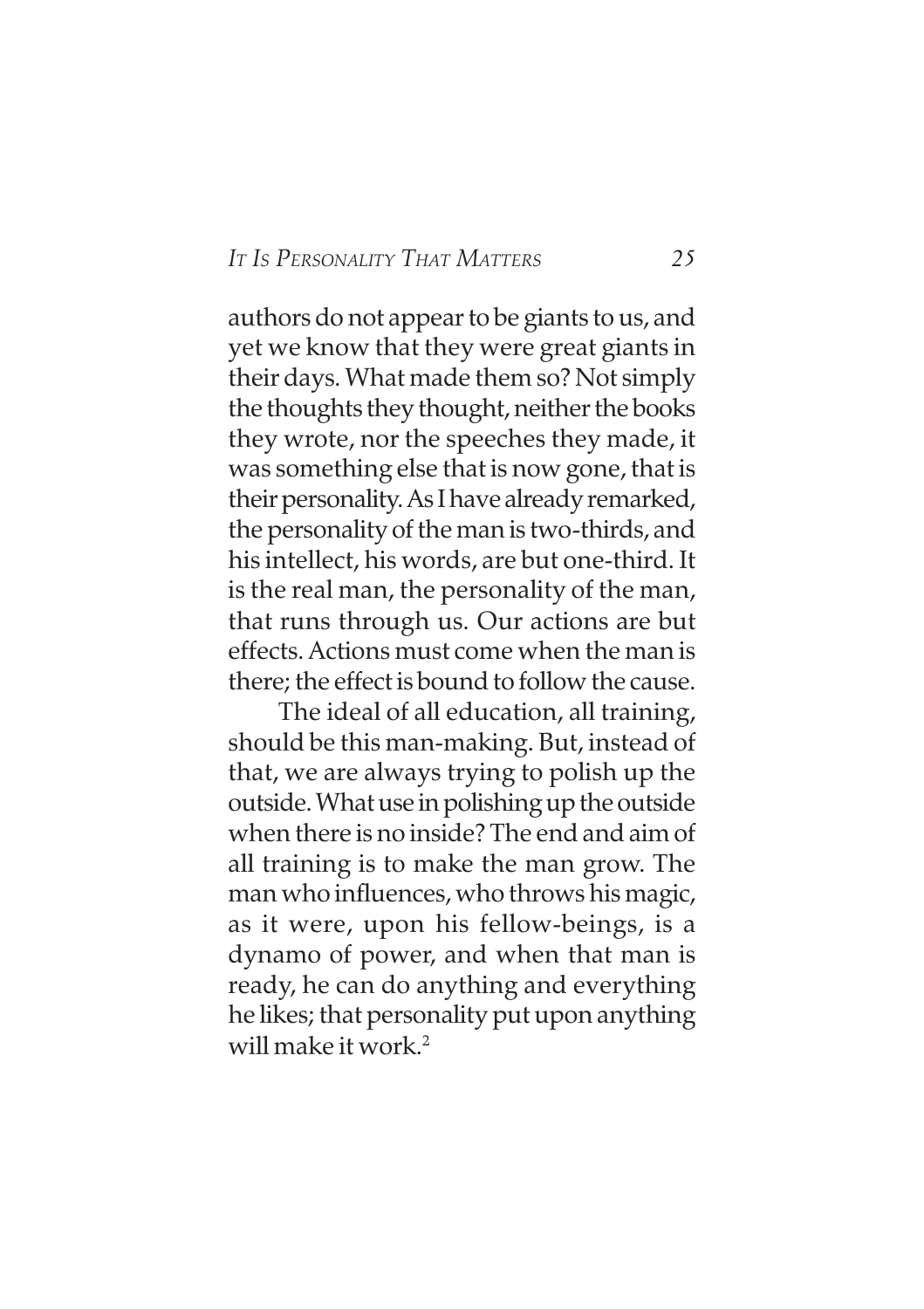#### **Laws of Personality Development**

THE SCIENCE OF YOGA claims that it has  $\perp$  discovered the laws which develop this personality, and by proper attention to those laws and methods, each one can grow and strengthen his personality. This is one of the great practical things, and this is the secret of all education. This has a universal application. In the life of a householder, in the life of the poor, the rich, the man of business, the spiritual man, in every one's life, it is a great thing, the strengthening of this personality. There are laws, very fine, which are behind the physical laws, as we know. That is to say, there are no such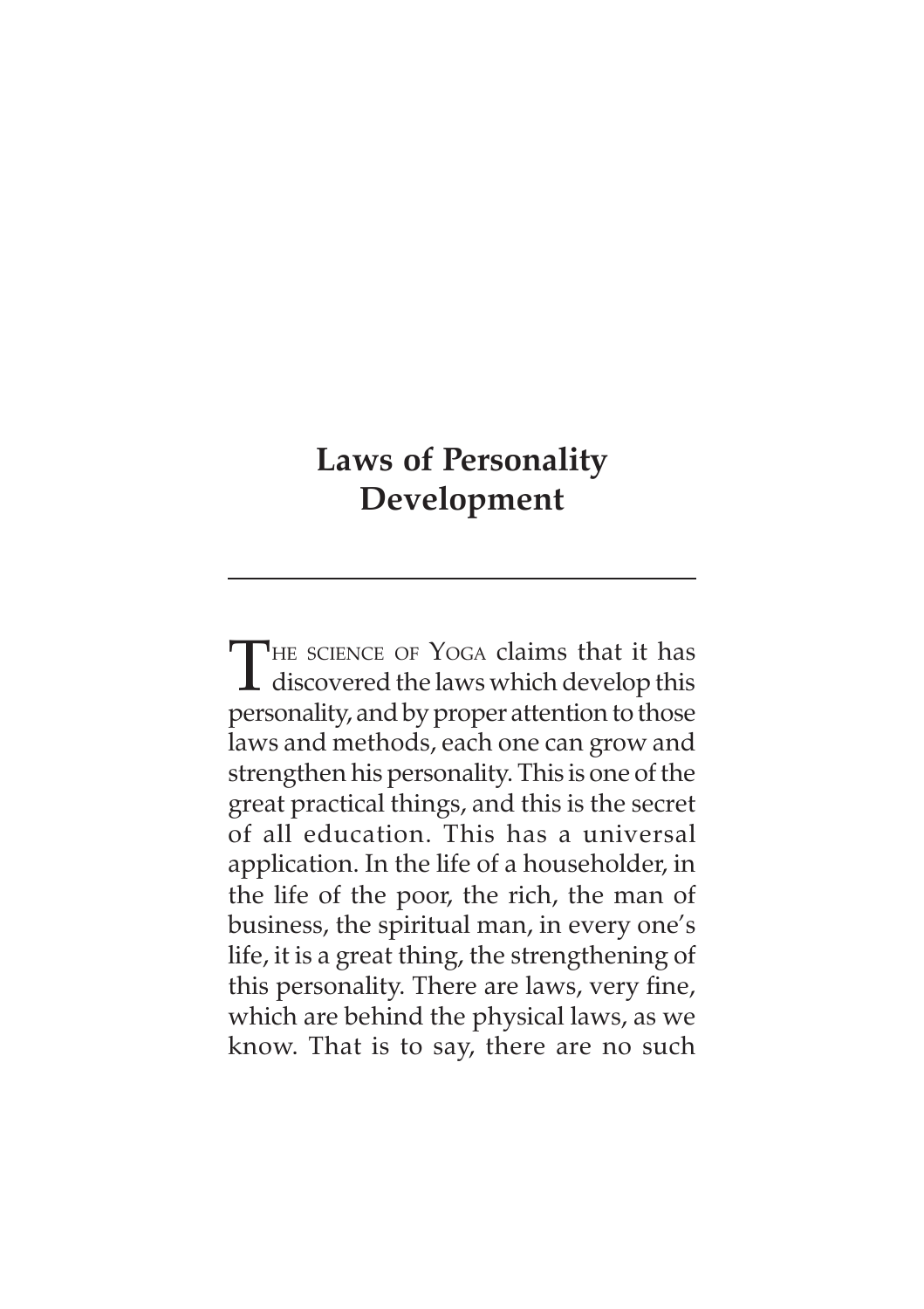*LAWS OF PERSONALITY DEVELOPMENT 27*

realities as a physical world, a mental world, a spiritual world. Whatever is, is one. Let us say, it is a sort of tapering existence; the thickest part is here, it tapers and becomes finer and finer. The finest is what we call spirit; the grossest, the body. And just as it is here in microcosm, it is exactly the same in the macrocosm. The universe of ours is exactly like that; it is the gross external thickness, and it tapers into something finer and finer until it becomes God.

We also know that the greatest power is lodged in the fine, not the coarse. We see a man take up a huge weight, we see his muscles swell, and all over his body we see signs of exertion, and we think the muscles are powerful things. But it is the thin threadlike things, the nerves, which bring power to the muscles; the moment one of these threads is cut off from reaching the muscles, they are not able to work at all. These tiny nerves bring the power from something still finer, and that again in its turn brings it from something finer still—thought, and so on. So, it is the fine that is really the seat of power.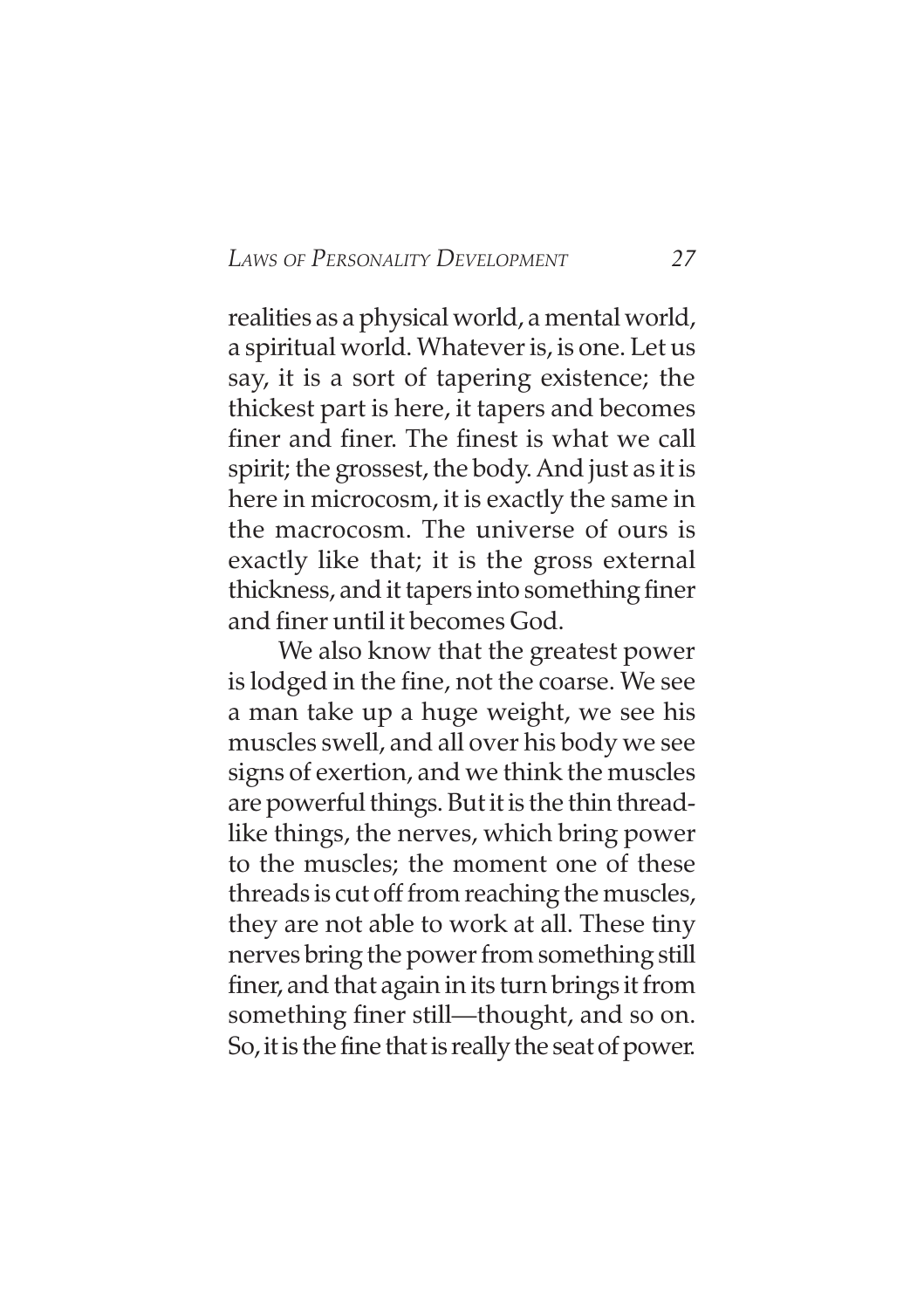Of course we can see the movements in the gross; but when fine movements take place, we cannot see them. When a gross thing moves, we catch it, and thus, we naturally identify movement with things which are gross. But all the power is really in the fine. We do not see any movement in the fine, perhaps, because the movement is so intense that we cannot perceive it. But if by any science, any investigation, we are helped to get hold of these finer forces which are the cause of the expression, the expression itself will be under control. There is a little bubble coming from the bottom of a lake; we do not see it coming all the time, we see it only when it bursts on the surface; so, we can perceive thoughts only after they develop a great deal, or after they become actions. We constantly complain that we have no control over our actions, over our thoughts. But how can we have it? If we can get control over the fine movements, if we can get hold of thought at the root, before it has become thought, before it has become action, then it would be possible for us to control the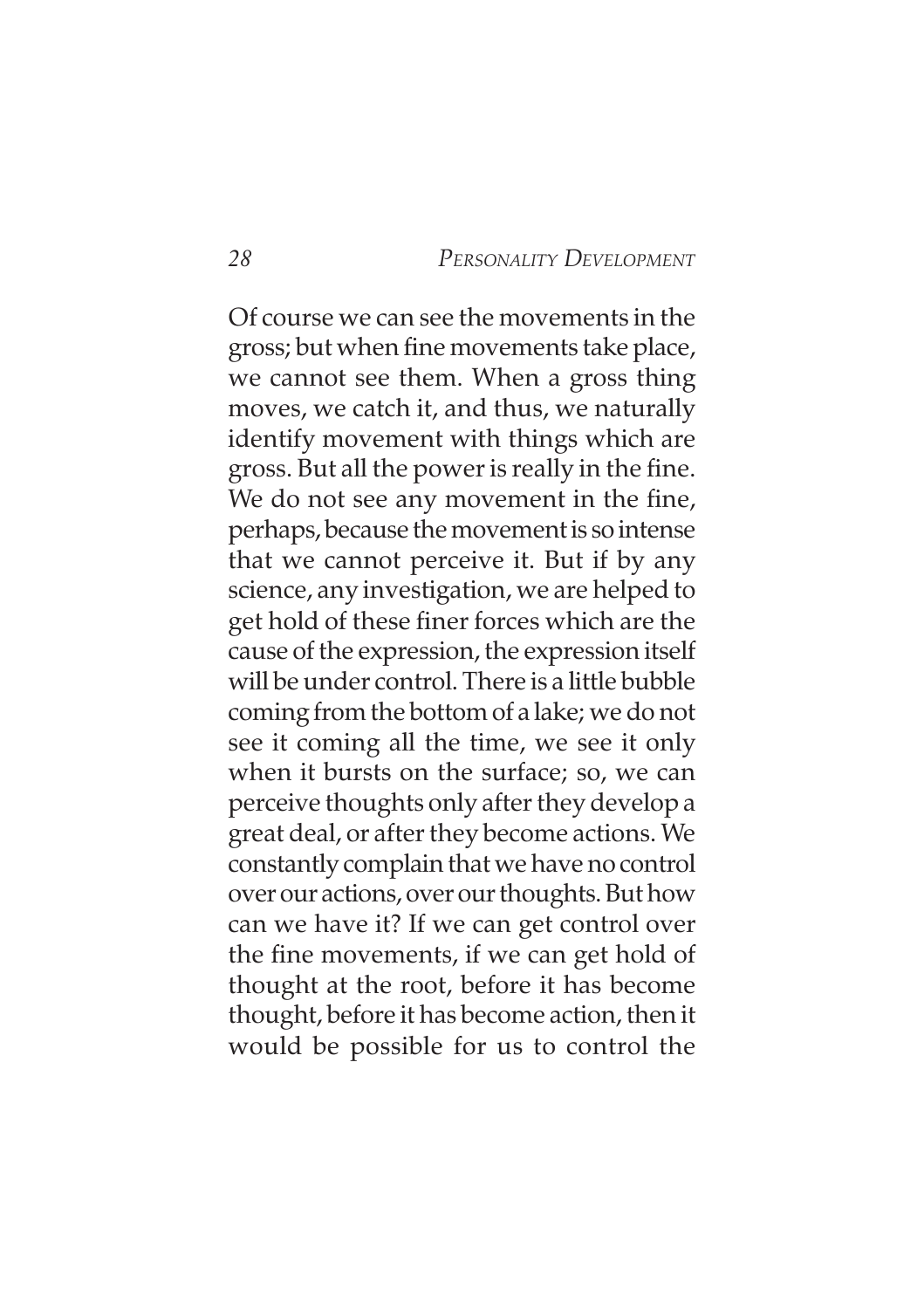#### *LAWS OF PERSONALITY DEVELOPMENT 29*

whole. Now, if there is a method by which we can analyse, investigate, understand, and finally grapple with those finer powers, the finer causes, then alone is it possible to have control over ourselves, and the man who has control over his own mind assuredly will have control over every other mind. That is why purity and morality have been always the object of religion; a pure, moral man has control of himself. And all minds are the same, different parts of one Mind. He who knows one lump of clay has known all the clay in the universe. He who knows and controls his own mind knows the secret of every mind and has power over every mind.

Now, a good deal of our physical evil we can get rid of, if we have control over the fine parts; a good many worries we can throw off, if we have control over the fine movements; a good many failures can be averted, if we have control over these fine powers.<sup>1</sup>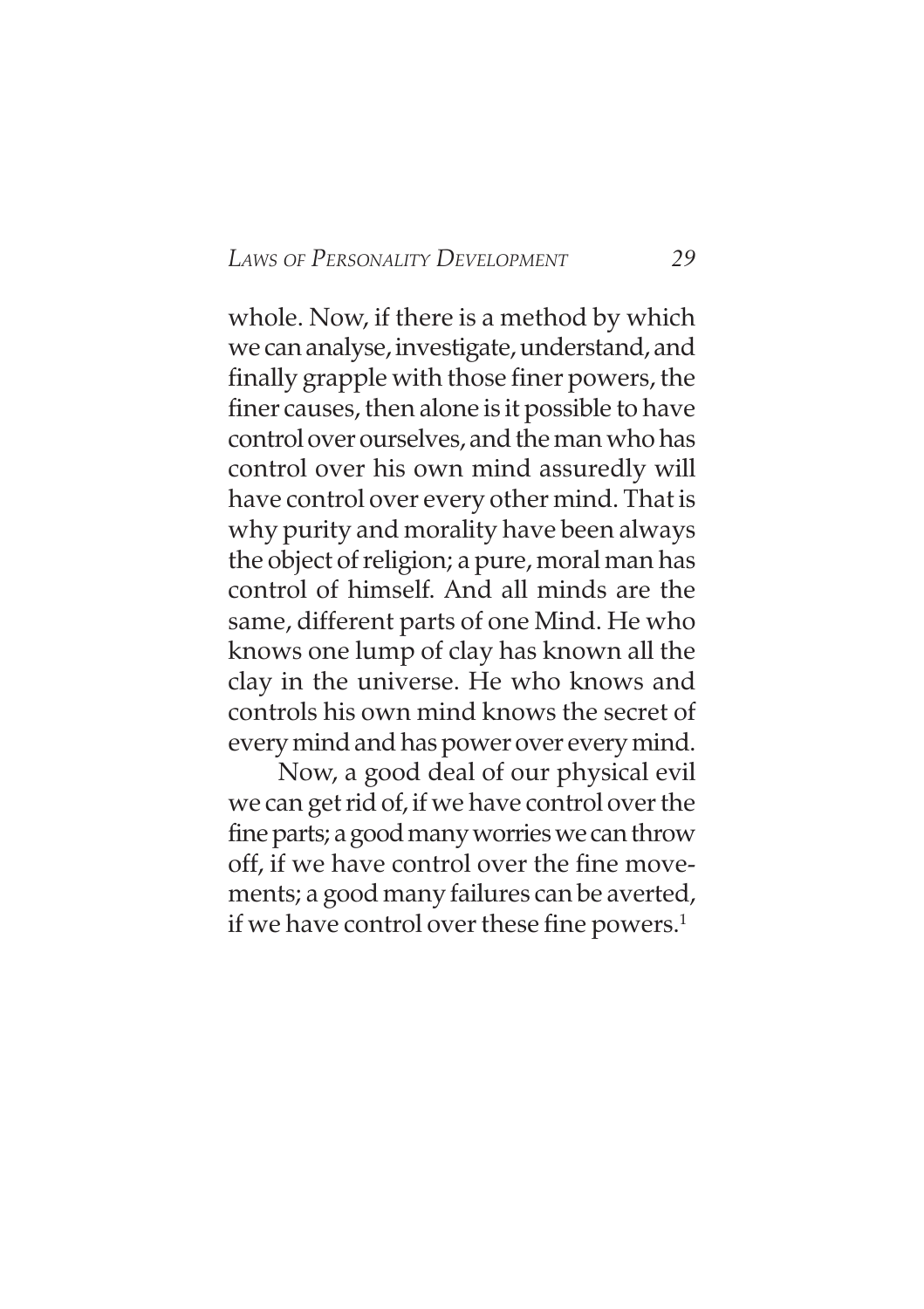#### **Different Layers of Personality**

THIS GROSS PART OF MAN, this body, in  $\perp$  which are the external instruments, is called in Sanskrit, *Sthula Sharira*, the gross body; behind it comes the series, beginning with the organs, the mind, the intellect, the egoism. These and the vital forces form a compound which is called the fine body, the *Sukshma Sharira*. These forces are composed of very fine elements, so fine that no amount of injury to this body can destroy them; they survive all the shocks given to this body. The gross body we see is composed of gross material, and as such it is always being renewed and changing continuously. But the internal organs, the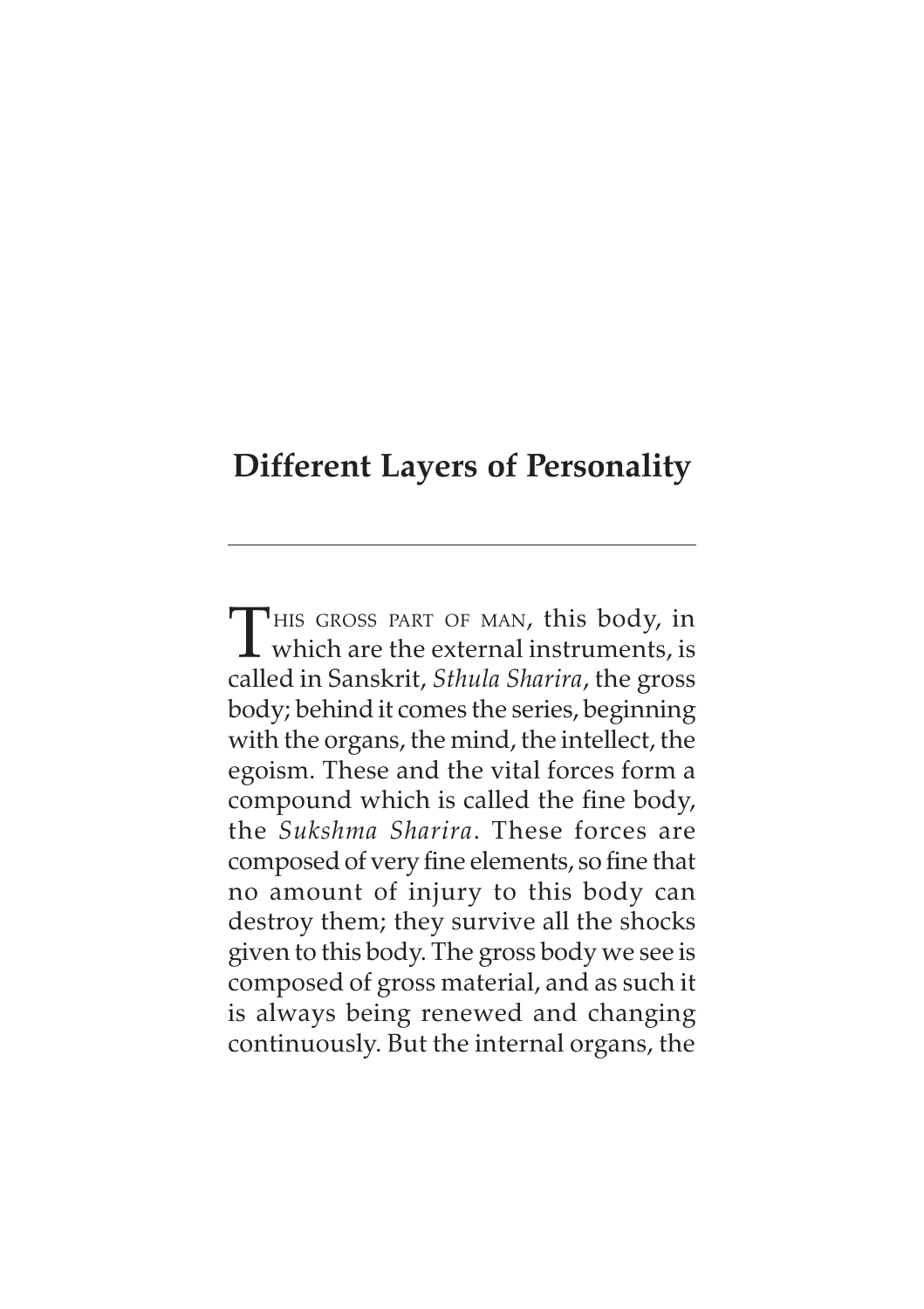*DIFFERENT LAYERS OF PERSONALITY 31*

mind, the intellect, and the egoism are composed of the finest material, so fine that they will endure for aeons and aeons. They are so fine that they cannot be resisted by anything; they can get through any obstruction. The gross body is non-intelligent, so is the fine, being composed of fine matter. Although one part is called mind, another the intellect, and the third egoism, yet we see at a glance that no one of them can be the "Knower ". None of them can be the perceiver, the witness, the one for whom action is made, and who is the seer of the action. All these movements in the mind, or the faculty of intellection, or egoism, must be for some one else. These being composed of fine matter cannot be selfeffulgent. Their luminosity cannot be in themselves. This manifestation of the table, for instance, cannot be due to any material thing. Therefore there must be some one behind them all, who is the real manifester, the real seer, the real enjoyer and He in Sanskrit is called the Atman, the Soul of man, the real Self of man.<sup>1</sup>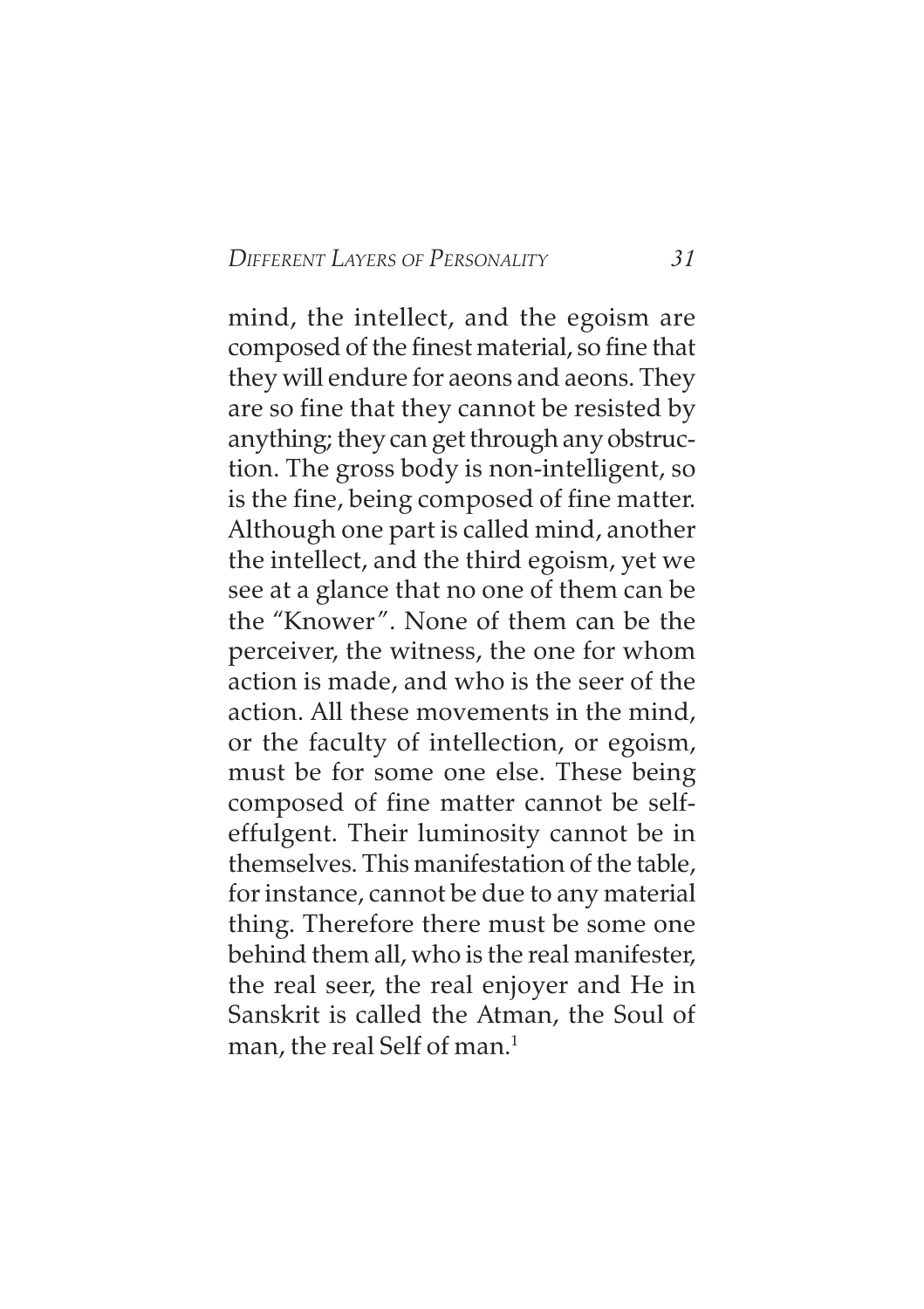The body is dying every minute. The mind is constantly changing. The body is a combination, and so is the mind, and as such can never reach to a state beyond all change. But beyond this momentary sheathing of gross matter, beyond even the finer covering of the mind is the Atman, the true Self of man, the permanent, the ever free. It is his freedom that is percolating through layers of thought and matter, and, in spite of the colourings of name and form, is ever asserting its unshackled existence. It is his deathlessness, his bliss, his peace, his divinity that shines out and makes itself felt in spite of the thickest layers of ignorance. He is the real man, the fearless one, the deathless one, the free.

Now freedom is only possible when no external power can exert any influence, produce any change. Freedom is only possible to the being who is beyond all conditions, all laws, all bondages of cause and effect. In other words, the unchangeable alone can be free and, therefore, immortal. This Being, this Atman, this real Self of man,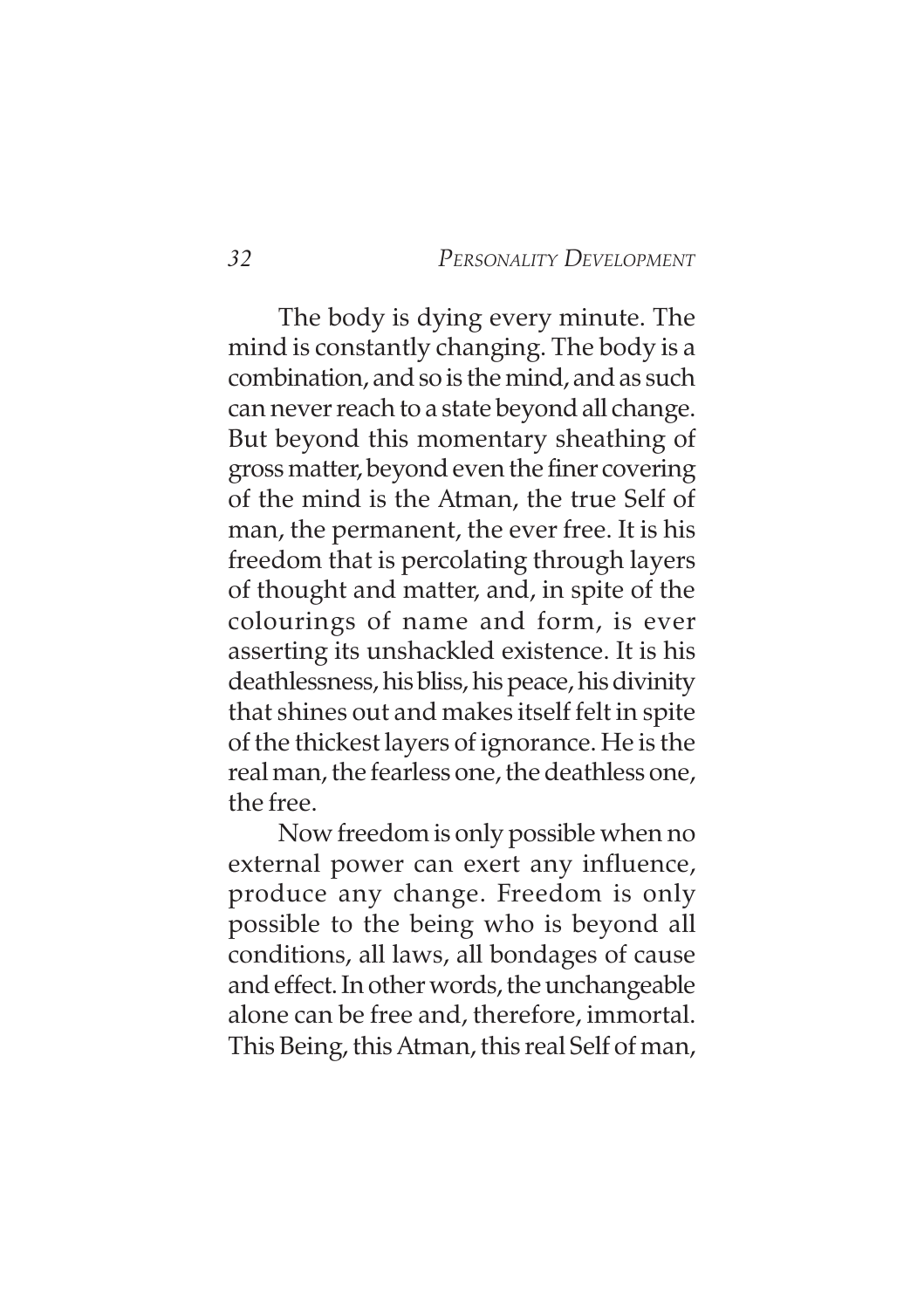#### *DIFFERENT LAYERS OF PERSONALITY 33*

the free, the unchangeable is beyond all conditions, and as such, it has neither birth nor death.2

Every human personality may be compared to a glass globe. There is the same pure white light—an emission of the divine Being—in the centre of each, but the glass being of different colours and thickness, the rays assume diverse aspects in the transmission. The equality and beauty of each central flame is the same, and the apparent inequality is only in the imperfection of the temporal instrument of its expression. As we rise higher and higher in the scale of being, the medium becomes more and more translucent.3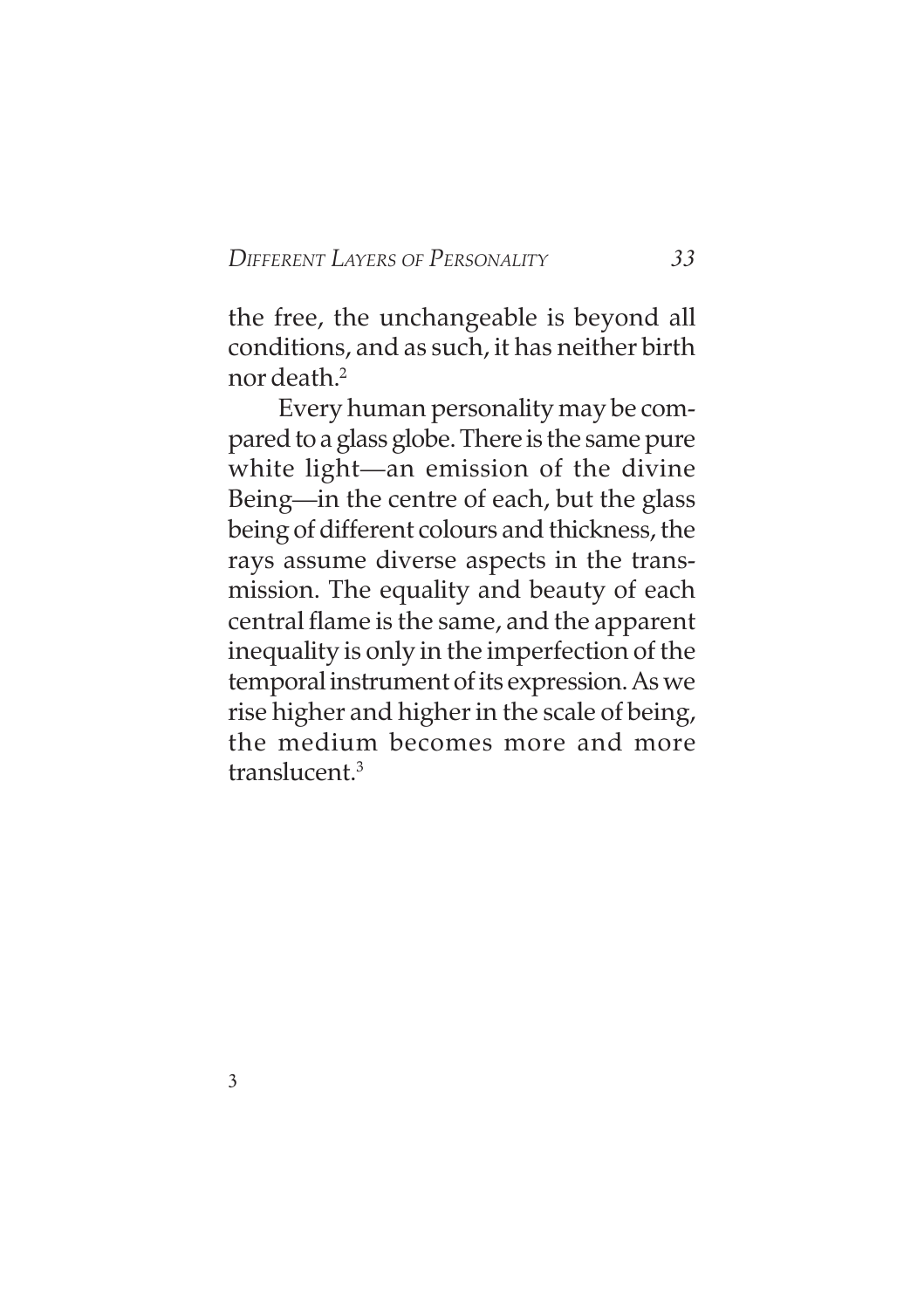#### **Man Is Divine**

C HILDREN OF IMMORTAL BLISS—what a<br>sweet, what a hopeful name! Allow me to call you, brethren, by that sweet name heirs of immortal bliss—yea, the Hindu refuses to call you sinners. Ye are the Children of God, the sharers of immortal bliss, holy and perfect beings. Ye divinities on earth—sinners! It is a sin to call a man so; it is a standing libel on human nature. Come up, O lions, and shake off the delusion that you are sheep; you are souls immortal, spirits free, blest and eternal; ye are not matter, ye are not bodies; matter is your servant, not you the servant of matter.1

Even this world, this body and mind are superstitions; what infinite souls you are!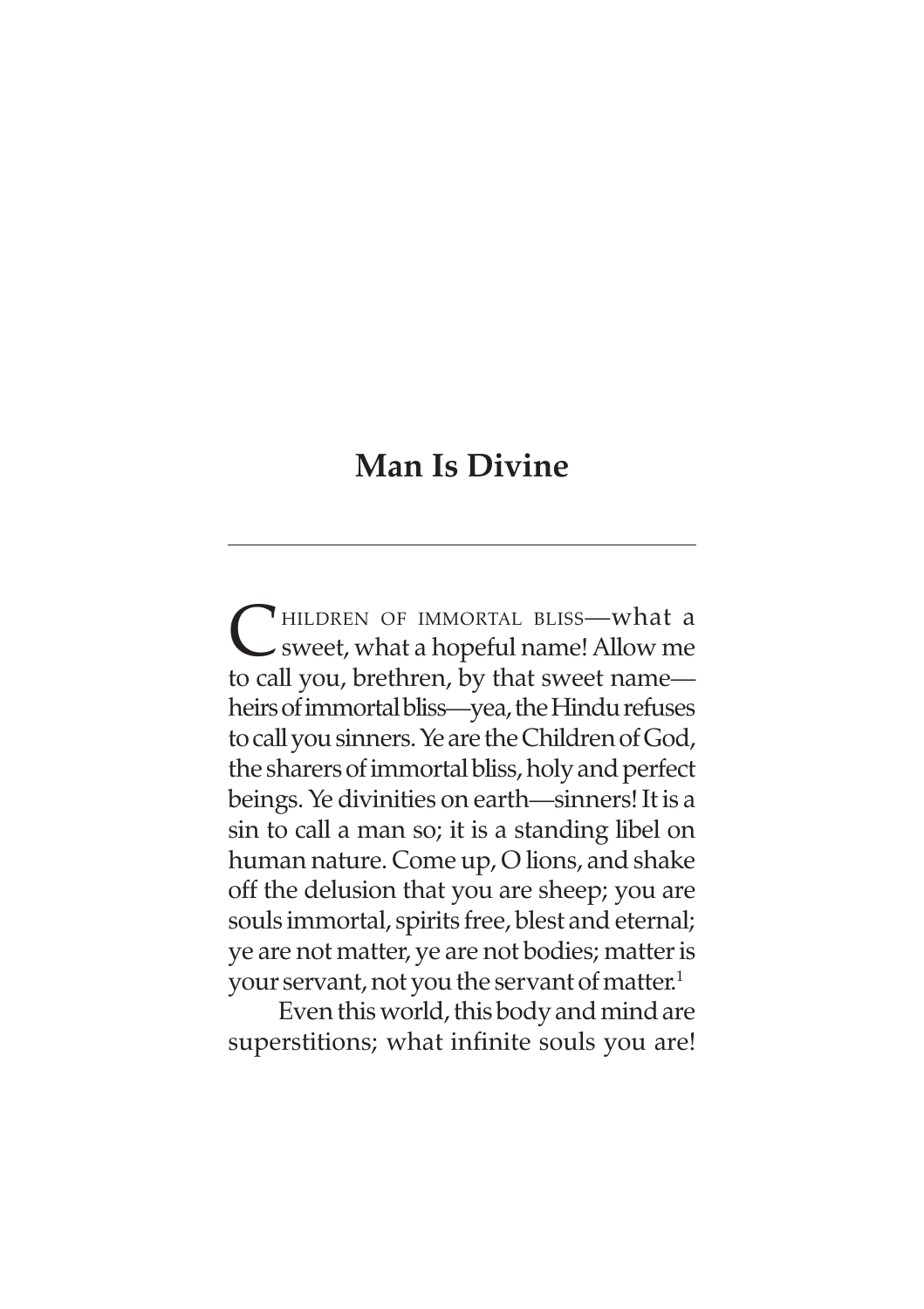*MAN IS DIVINE 35*

And to be tricked by twinkling stars! It is a shameful condition. You are divinities; the twinkling stars owe their existence to you.<sup>2</sup>

Everything that is strong, and good, and powerful in human nature is the outcome of that divinity, and though potential in many, there is no difference between man and man essentially, all being alike divine. There is, as it were, an infinite ocean behind, and you and I are so many waves, coming out of that infinite ocean; and each one of us is trying his best to manifest that infinite outside. So, potentially, each one of us has that infinite ocean of Existence, Knowledge, and Bliss as our birthright, our real nature; and the difference between us is caused by the greater or lesser power to manifest that divine.<sup>3</sup>

This infinite power of the spirit, brought to bear upon matter evolves material development, made to act upon thought evolves intellectuality, and made to act upon itself makes of man a God.

Manifest the divinity within you, and everything will be harmoniously arranged around it.4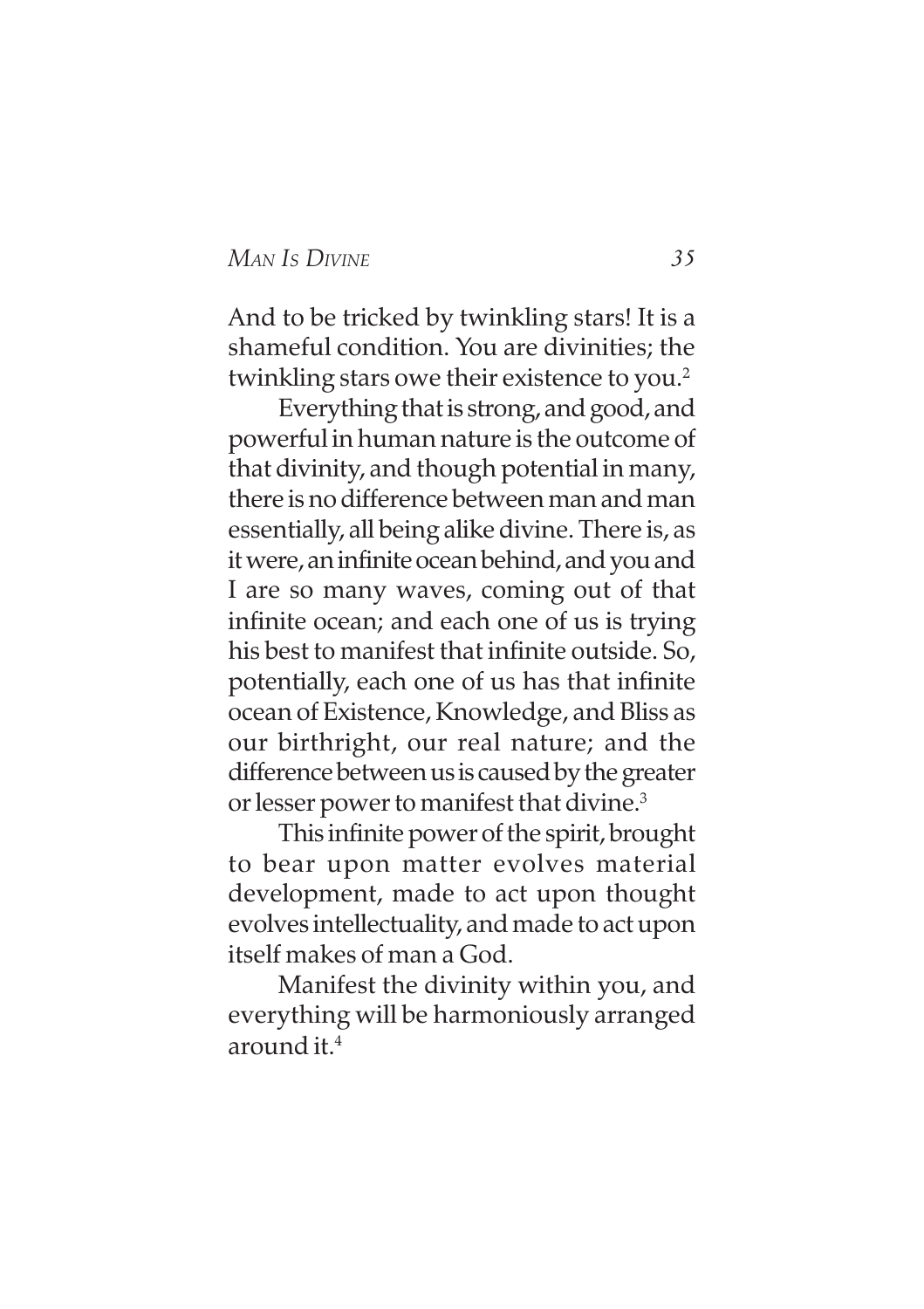# **Pleasure Is Not the Goal**

LEASURE IS NOT THE GOAL of man, but knowledge. Pleasure and happiness come to an end. It is a mistake to suppose that pleasure is the goal. The cause of all the miseries we have in the world is that men foolishly think pleasure to be the ideal to strive for. After a time man finds that it is not happiness, but knowledge, towards which he is going, and that both pleasure and pain are great teachers, and that he learns as much from evil as from good. …Good and evil have an equal share in moulding character, and in some instances misery is a greater teacher than happiness. In studying the great characters the world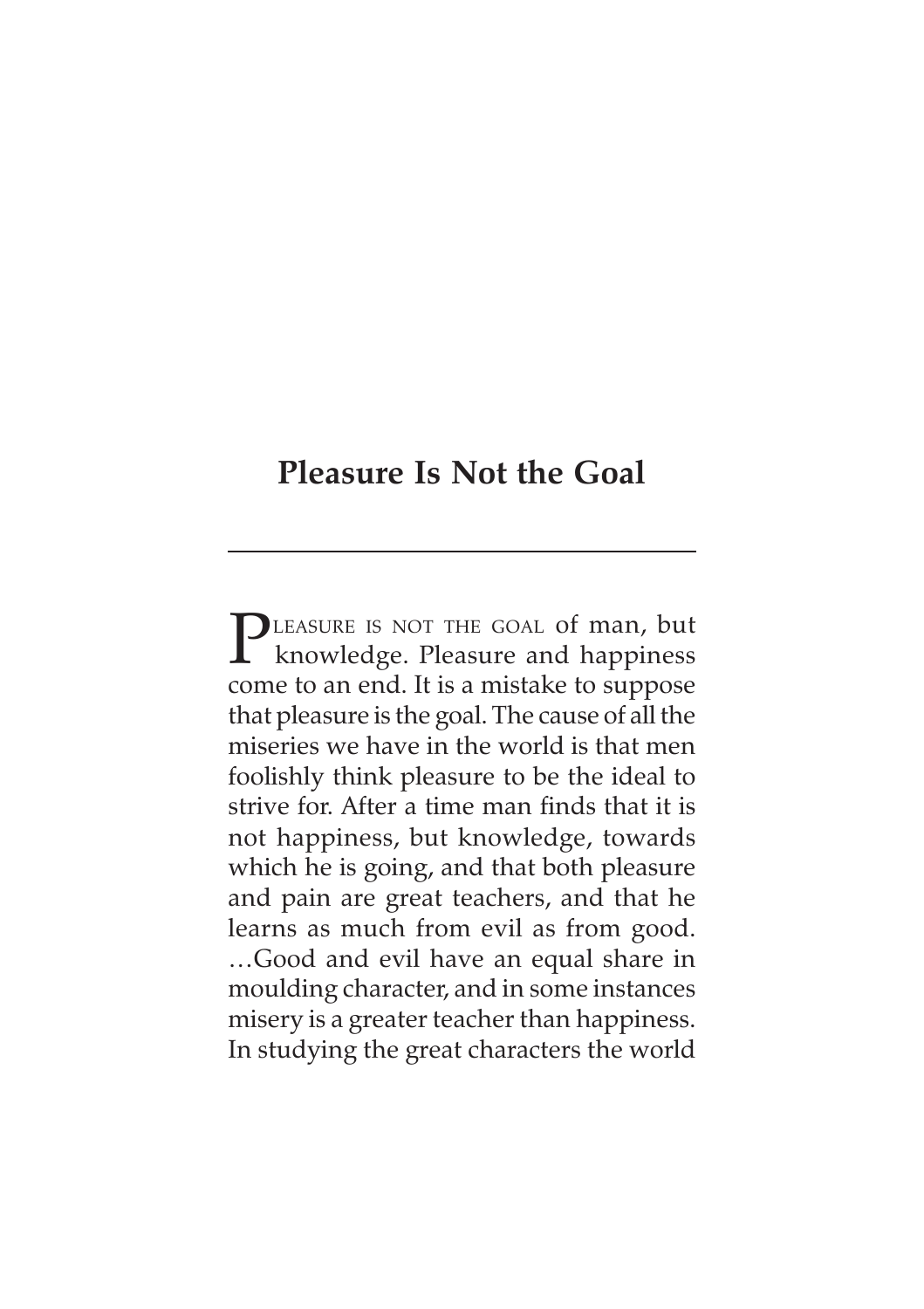## *PLEASURE IS NOT THE GOAL 37*

has produced, I dare say, in the vast majority of cases, it would be found that it was misery that taught more than happiness, it was poverty that taught more than wealth, it was blows that brought out their inner fire more than praise. $1$ 

Sense-happiness is not the goal of humanity. Wisdom (*Jnana*) is the goal of all life. We find that man enjoys his intellect more than an animal enjoys its senses; and we see that man enjoys his spiritual nature even more than this rational nature. So the highest wisdom must be this spiritual knowledge. With this knowledge will come bliss. All these things of this world are but the shadows, the manifestations in the third or fourth degree of the real Knowledge and Bliss.2

Only the fools rush after sense-enjoyments. It is easy to live in the senses. It is easier to run in the old groove, eating and drinking; but what these modern philosophers want to tell you is to take these comfortable ideas and put the stamp of religion on them. Such a doctrine is dangerous. Death lies in the senses.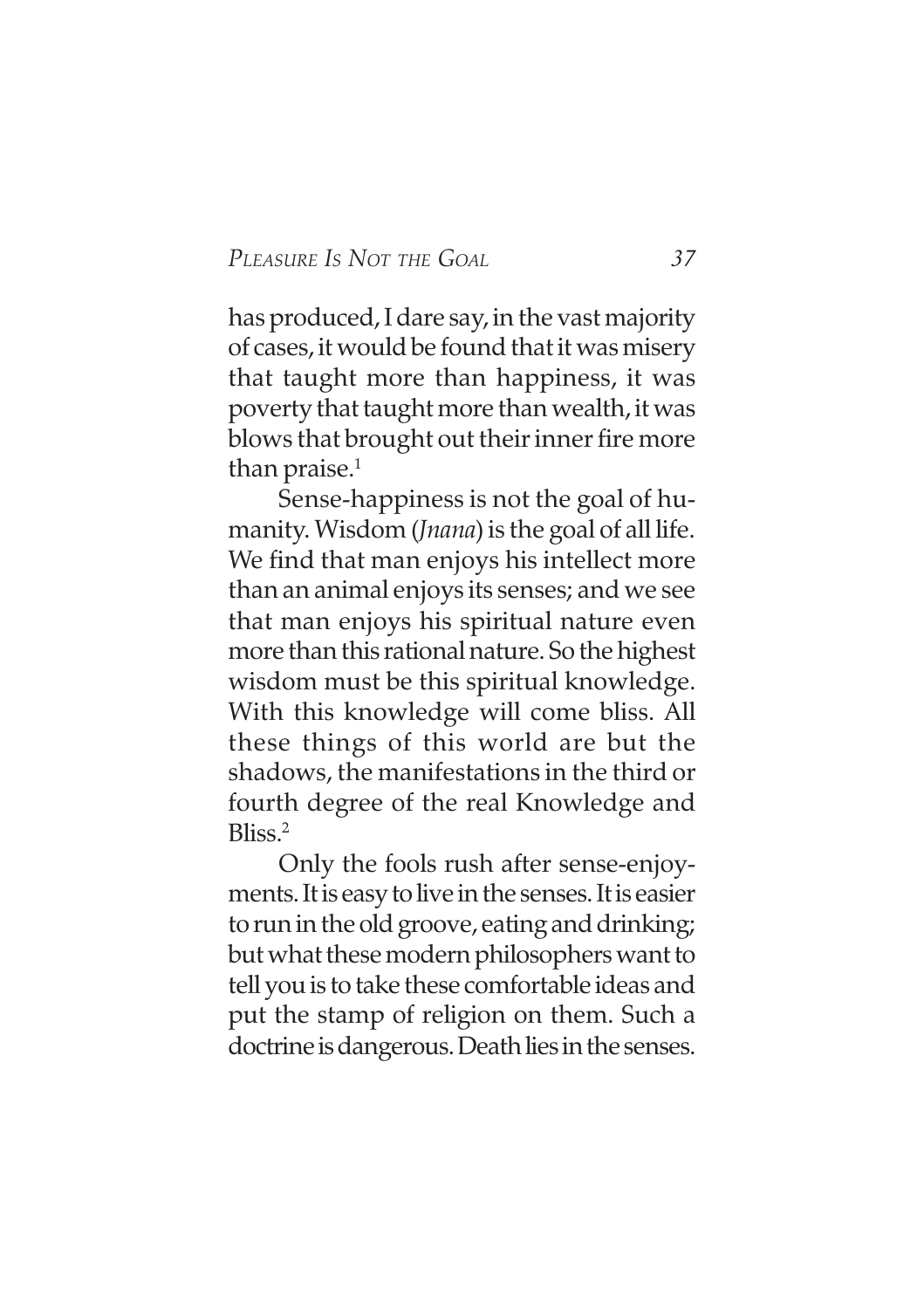Life on the plane of the Spirit is the only life, life on any other plane is mere death; the whole of this life can be only described as a gymnasium. We must go beyond it to enjoy real life. $3$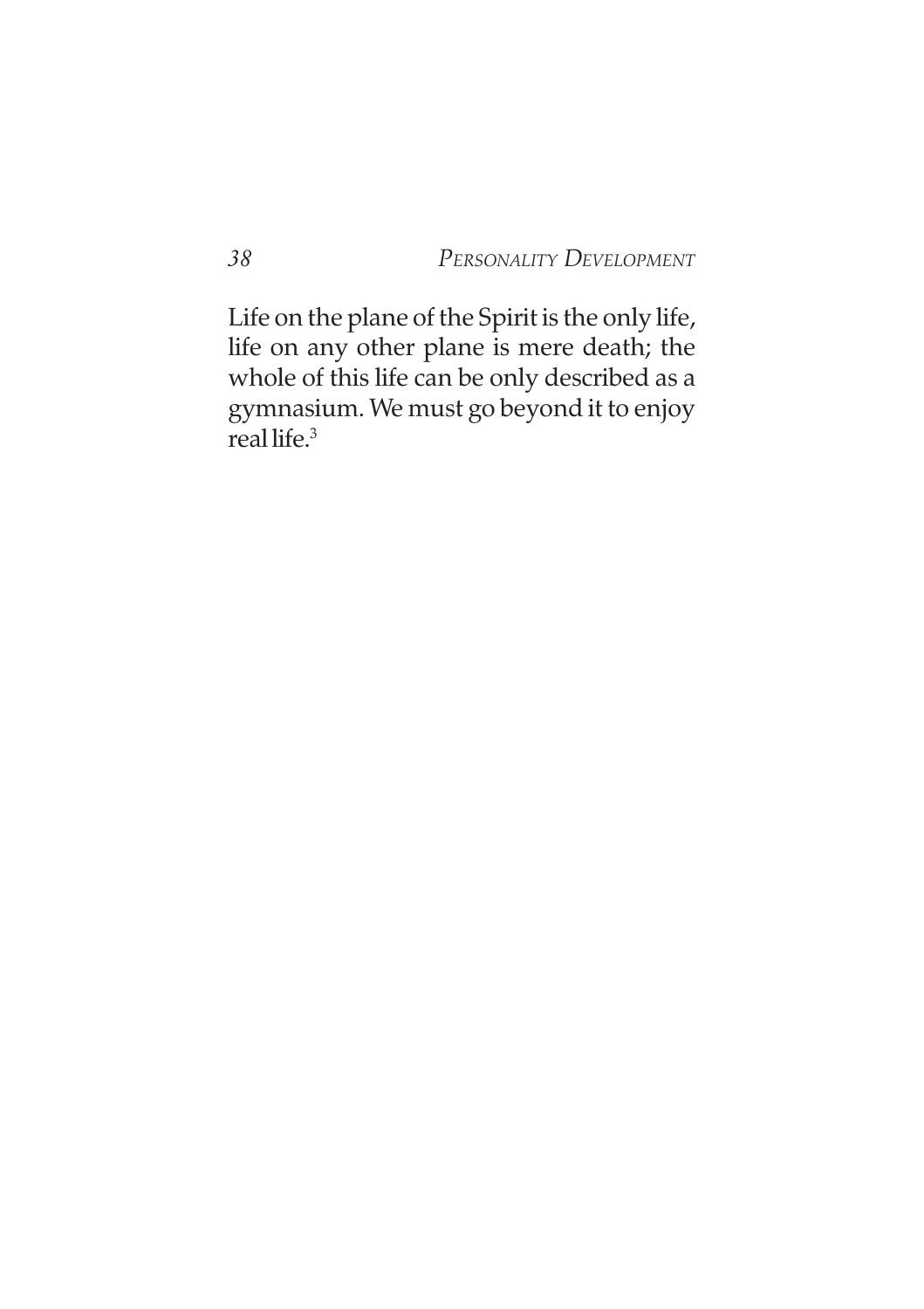## **How to Change Our Character?**

E VERY WORK THAT WE DO, every<br>movement of the body, every thought that we think, leaves such an impression on the mind-stuff, and even when such impressions are not obvious on the surface, they are sufficiently strong to work beneath the surface, subconsciously. What we are every moment is determined by the sum total of these impressions on the mind. What I am just at this moment is the effect of the sum total of all the impressions of my past life. This is really what is meant by character; each man's character is determined by the sum total of these impressions. If good impressions prevail, the character becomes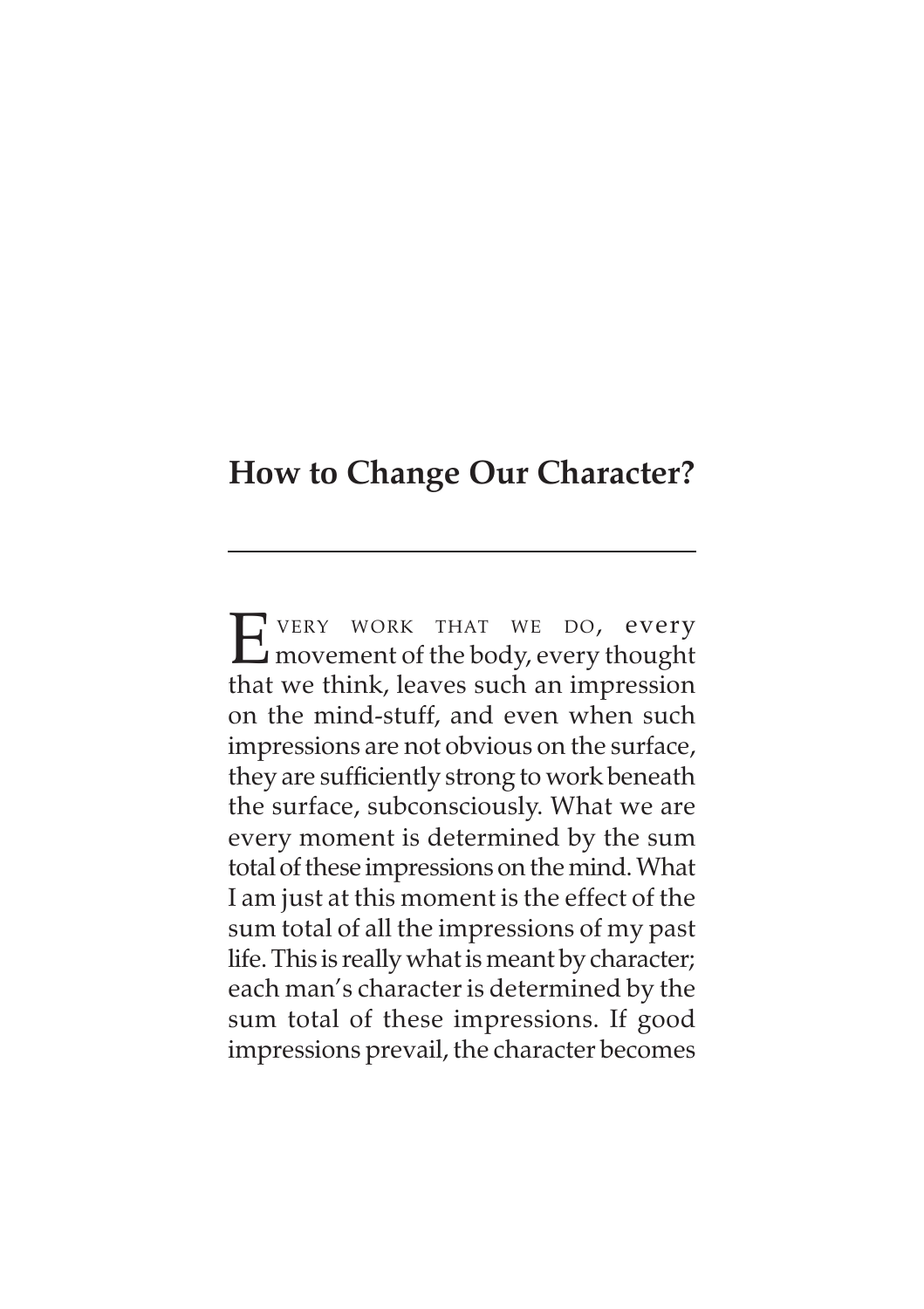good; if bad, it becomes bad. If a man continuously hears bad words, thinks bad thoughts, does bad actions, his mind will be full of bad impressions; and they will influence his thought and work without his being conscious of the fact. In fact, these bad impressions are always working, and their resultant must be evil, and that man will be a bad man; he cannot help it. The sum total of these impressions in him will create the strong motive power for doing bad actions. He will be like a machine in the hands of his impressions, and they will force him to do evil. Similarly, if a man thinks good thoughts and does good works, the sum total of these impressions will be good; and they, in a similar manner, will force him to do good even in spite of himself. When a man has done so much good work and thought so many good thoughts that there is an irresistible tendency in him to do good, in spite of himself and even if he wishes to do evil, his mind, as the sum total of his tendencies, will not allow him to do so; the tendencies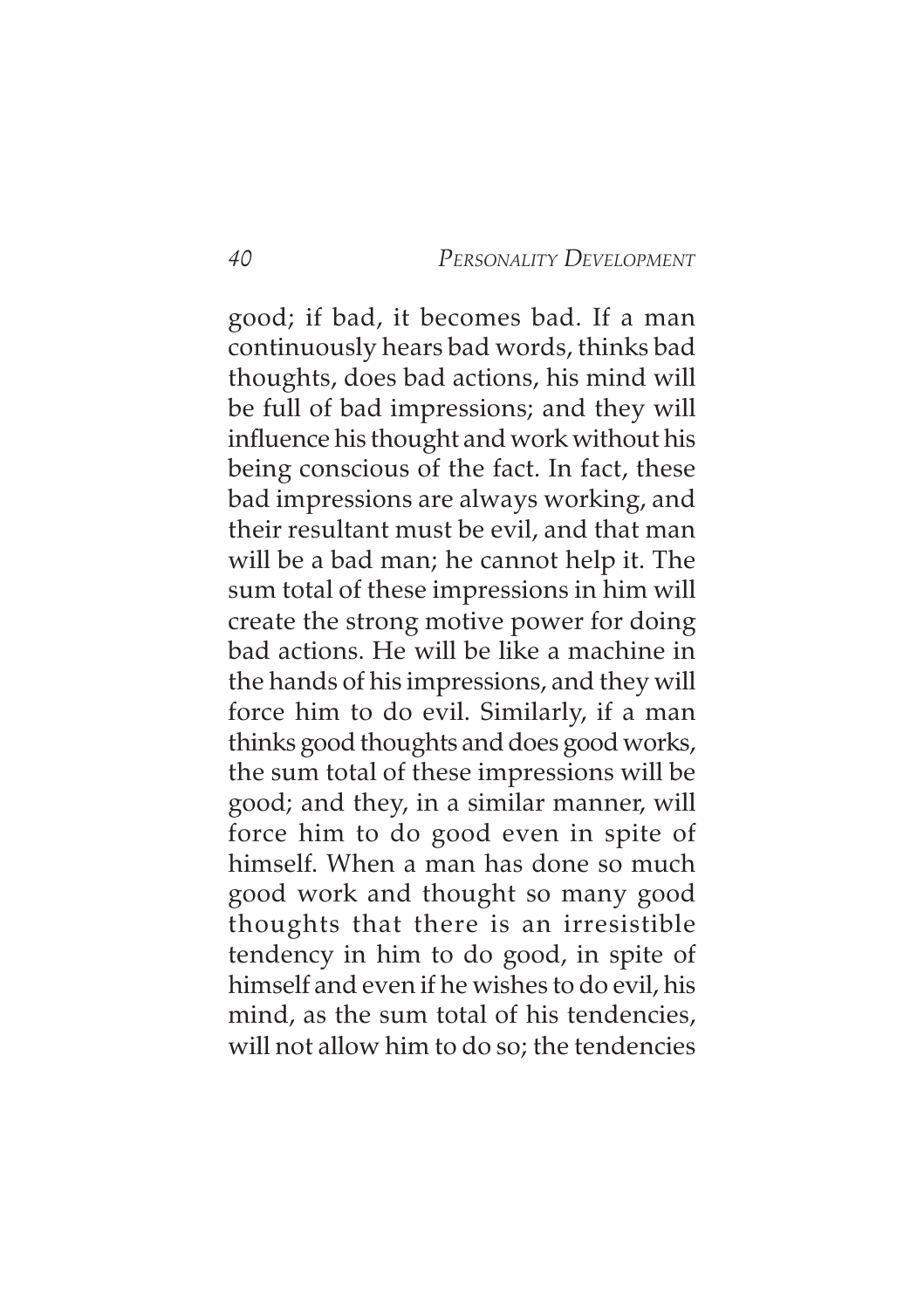## *HOW TO CHANGE OUR CHARACTER? 41*

will turn him back; he is completely under the influence of the good tendencies. When such is the case, a man's good character is said to be established.<sup>1</sup>

If you really want to judge of the character of a man, look not at his great performances. Every fool may become a hero at one time or another. Watch a man do his most common actions; those are indeed the things which will tell you the real character of a great man. Great occasions rouse even the lowest of human beings to some kind of greatness, but he alone is the really great man whose character is great always, the same wherever he be $2$ 

All the actions that we see in the world, all the movements in human society, all the works that we have around us, are simply the display of thought, the manifestation of the will of man. Machines or instruments, cities, ships, or men-of-war, all these are simply the manifestation of the will of man; and this will is caused by character, and character is manufactured by *Karma*. As is *Karma*, so is the manifestation of the will.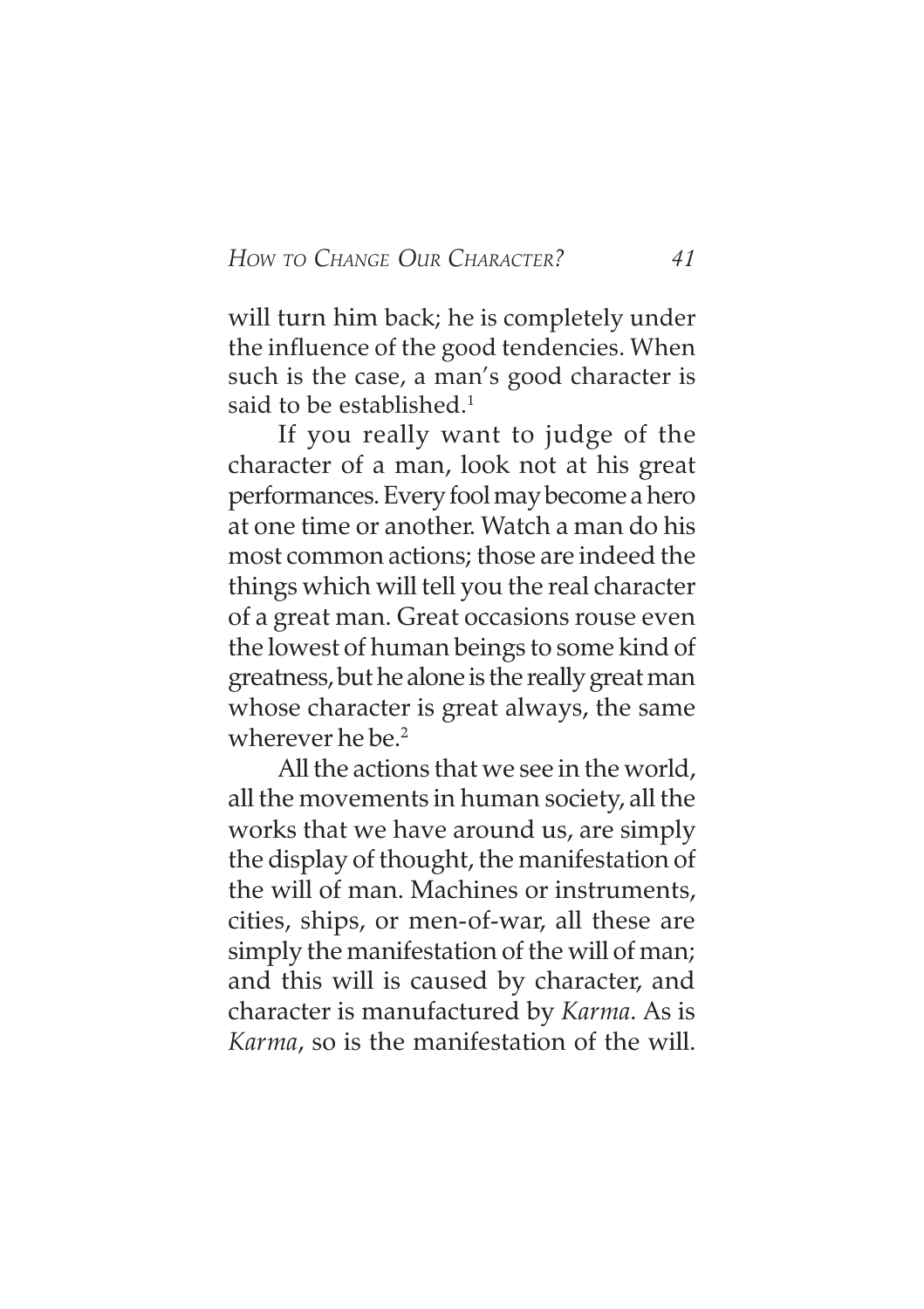The men of mighty will the world has produced have all been tremendous workers—gigantic souls, with wills powerful enough to overturn worlds, wills they got by persistent work, through ages, and ages.<sup>3</sup>

We are what our thoughts have made us; so take care of what you think. Words are secondary. Thoughts live, they travel far. Each thought we think is tinged with our own character, so that for the pure and holy man, even his jests or abuse will have the twist of his own love and purity and do good.4

Great work requires great and persistent effort for a long time. Neither need we trouble ourselves if a few fail. It is in the nature of things that many should fall, that troubles should come, that tremendous difficulties should arise, that selfishness and all the other devils in the human heart should struggle hard when they are about to be driven out by the fire of spirituality. The road to the Good is the roughest and steepest in the universe. It is a wonder that so many succeed, no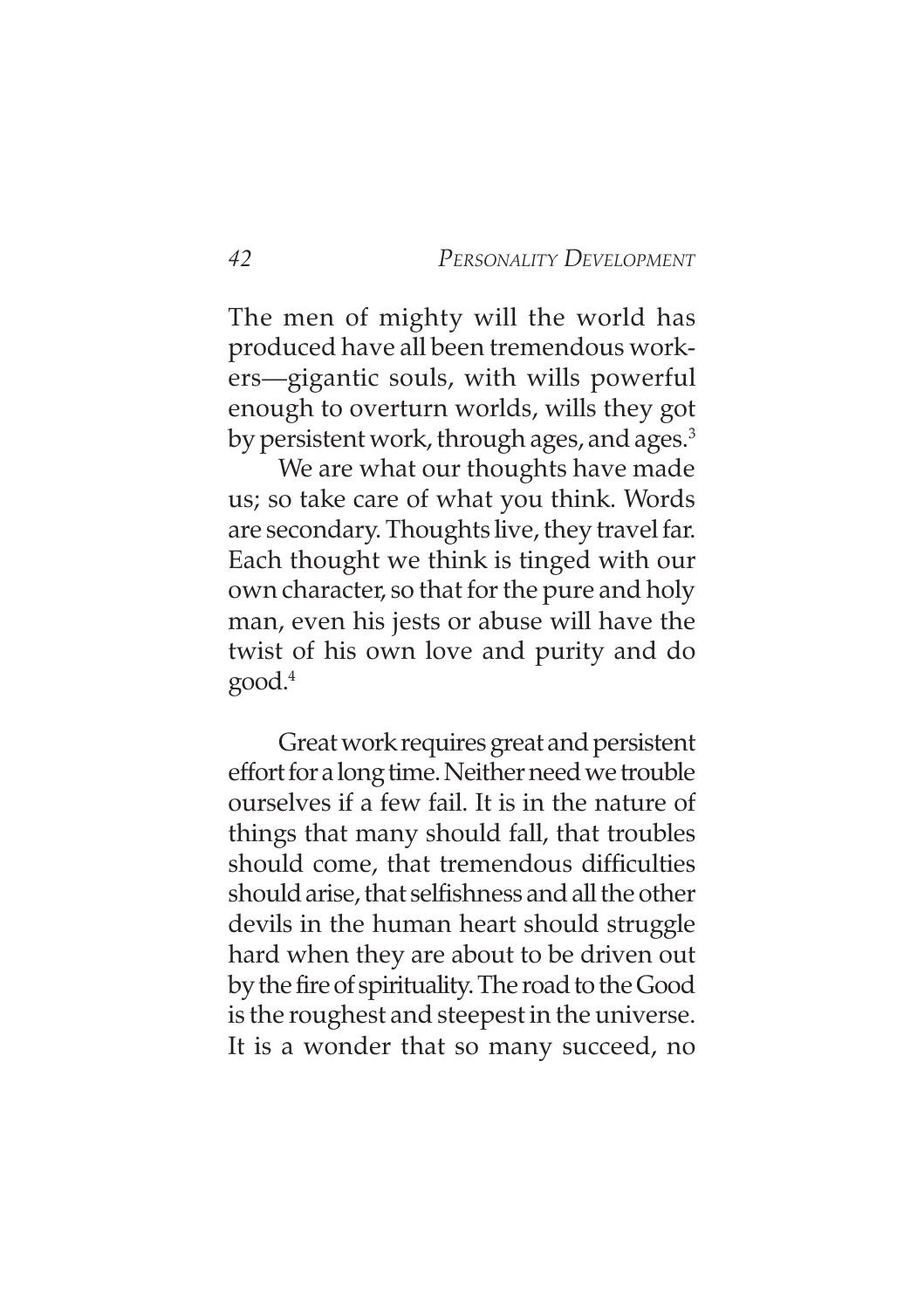## *HOW TO CHANGE OUR CHARACTER? 43*

wonder that so many fall. Character has to be established through a thousand stumbles.<sup>5</sup>

The mind, to have non-attachment, must be clear, good, and rational. Why should we practise? Because each action is like the pulsations quivering over the surface of the lake. The vibration dies out, and what is left? The s*amskaras*, the impressions. When a large number of these impressions are left on the mind, they coalesce and become a habit. It is said, "Habit is second nature", it is first nature also, and the whole nature of man; everything that we are is the result of habit. That gives us consolation, because, if it is only habit, we can make and unmake it at any time. The *samskaras* are left by these vibrations passing out of our mind, each one of them leaving its result. Our character is the sum-total of these marks, and according as some particular wave prevails one takes that tone. If good prevails, one becomes good; if wickedness, one becomes wicked; if joyfulness, one becomes happy. The only remedy for bad habits is counter habits; all the bad habits that have left their impressions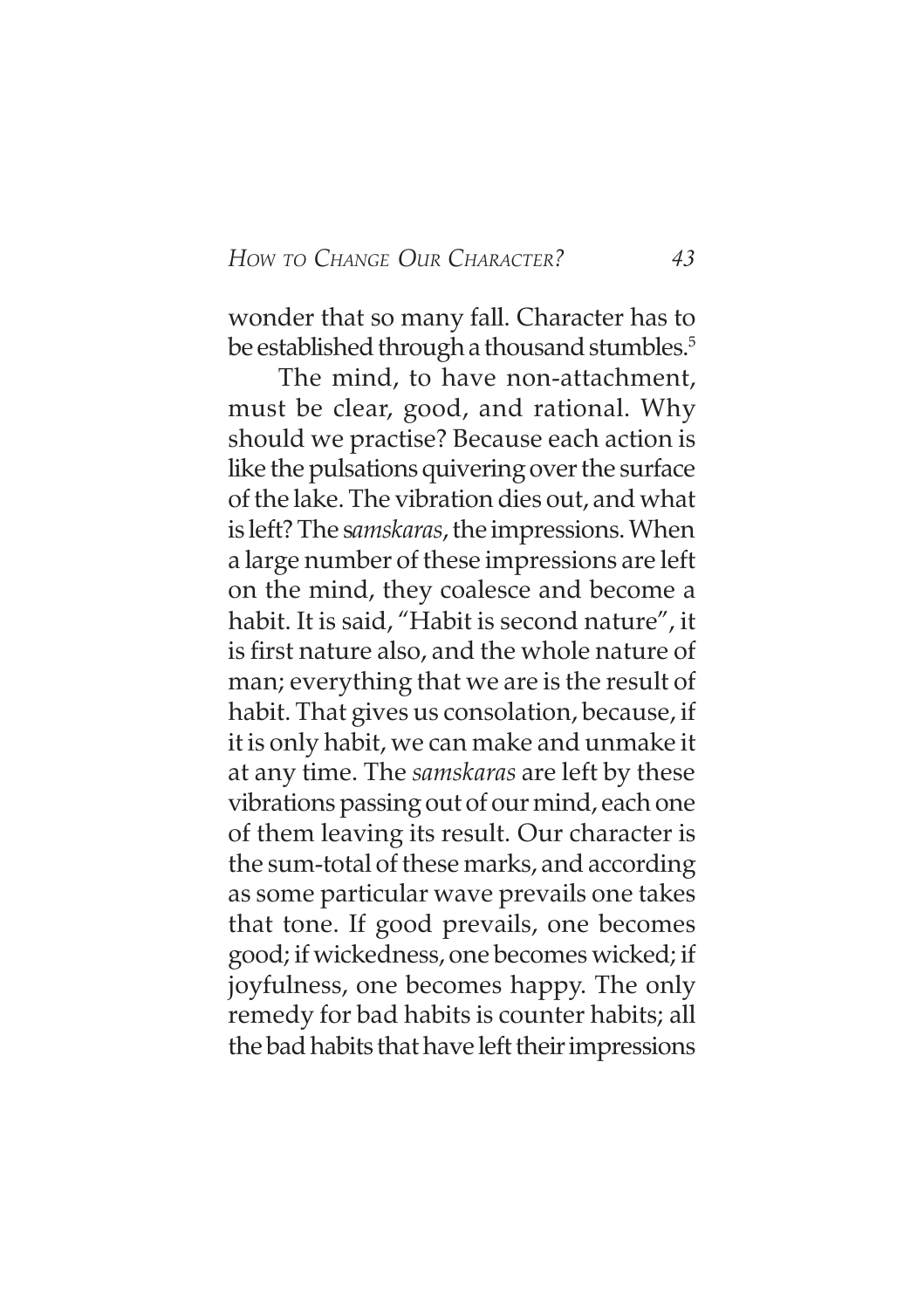are to be controlled by good habits. Go on doing good, thinking holy thoughts continuously; that is the only way to suppress base impressions. Never say any man is hopeless, because he only represents a character, a bundle of habits, which can be checked by new and better ones. Character is repeated habits, and repeated habits alone can reform character.6

Give up, renounce the world. Now we are like dogs strayed into a kitchen and eating a piece of meat, looking round in fear lest at any moment some one may come and drive them out. Instead of that, be a king and know you own the world. This never comes until you give it up and it ceases to bind. Give up mentally, if you do not physically. Give up from the heart of your hearts. Have *vairagya* (renunciation). This is the real sacrifice, and without it, it is impossible to attain spirituality. Do not desire, for what you desire you get, and with it comes terrible bondage.7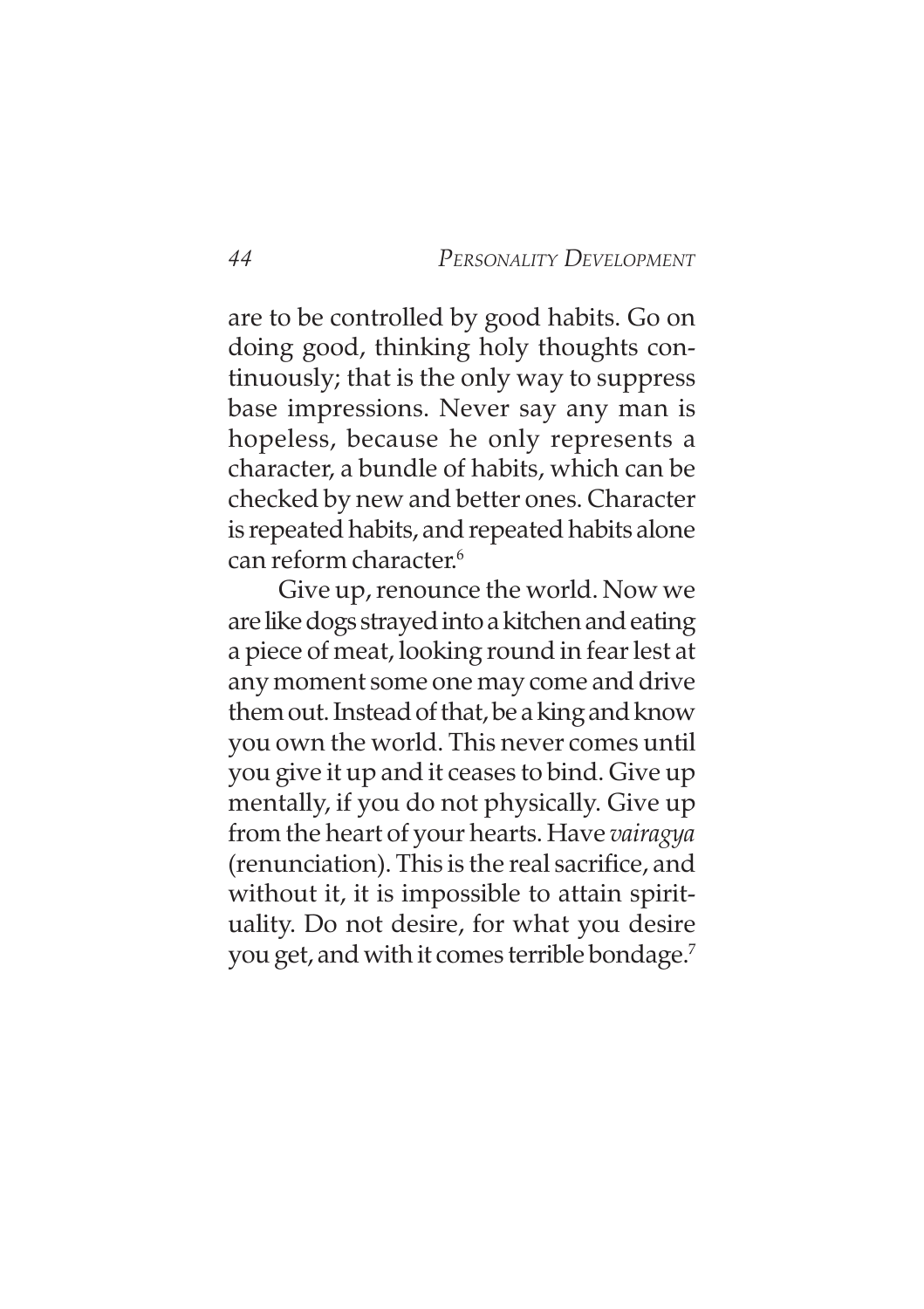## **Influence of Thought**

UST AS EVERY ACTION that emanates from<br>us comes back to us as reaction, even so UST AS EVERY ACTION that emanates from our actions may act on other people and theirs on us. Perhaps all of you have observed it as a fact that when persons do evil actions, they become more and more evil, and when they begin to do good, they become stronger and stronger and learn to do good at all times. This intensification of the influence of action cannot be explained on any other ground than that we can act and react upon each other. To take an illustration from physical science, when I am doing a certain action, my mind may be said to be in a certain state of vibration; all minds which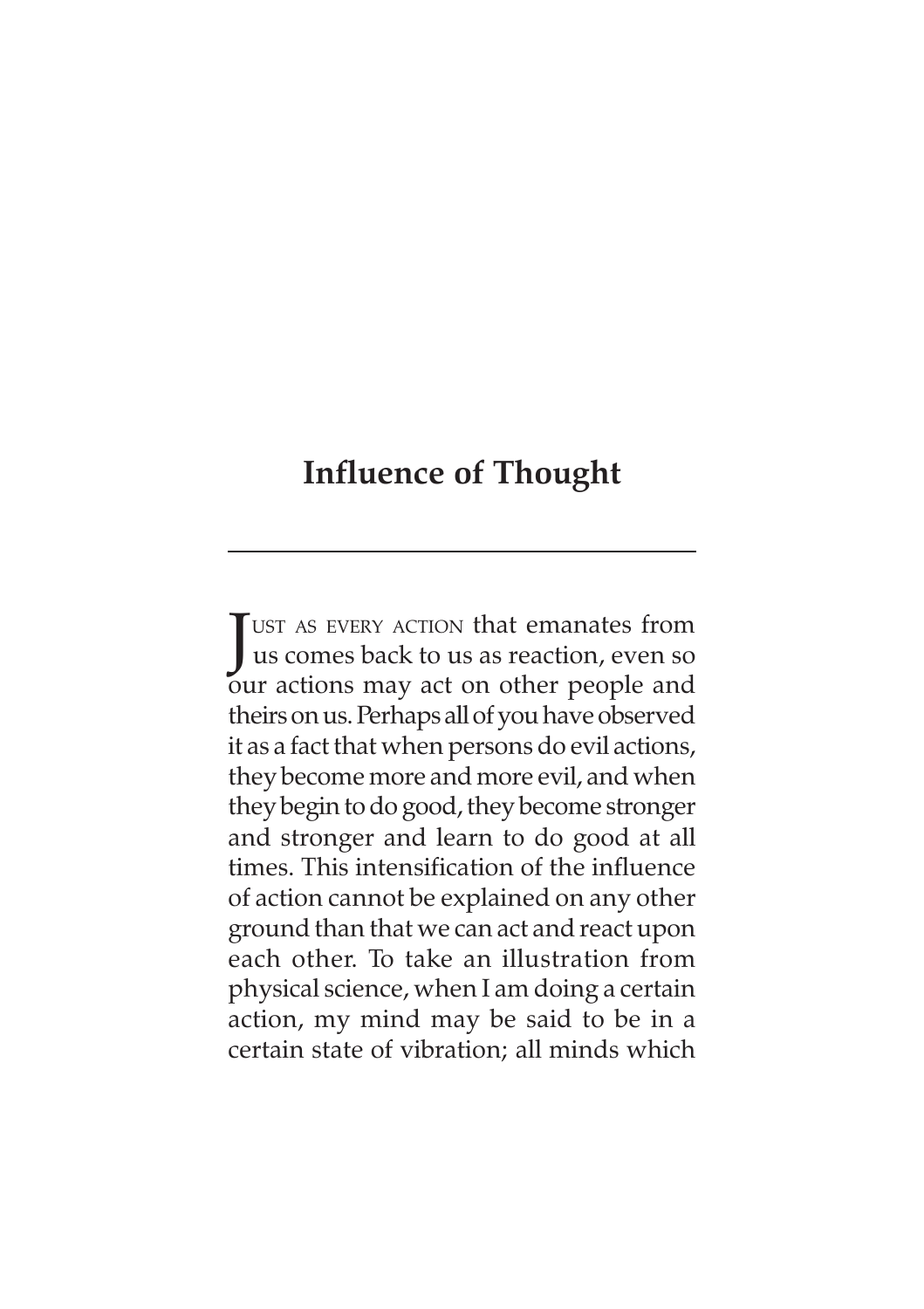are in similar circumstances will have the tendency to be affected by my mind. If there are different musical instruments tuned alike in one room, all of you may have noticed that when one is struck, the others have the tendency to vibrate so as to give the same note. So all minds that have the same tension, so to say, will be equally affected by the same thought. Of course, this influence of thought on mind will vary according to distance and other causes, but the mind is always open to affection. Suppose I am doing an evil act, my mind is in a certain state of vibration, and all minds in the universe, which are in a similar state, have the possibility of being affected by the vibration of my mind. So, when I am doing a good action, my mind is in another state of vibration; and all minds similarly strung have the possibility of being affected by my mind; and this power of mind upon mind is more or less according as the force of the tension is greater or less.<sup>1</sup>

Following this simile further, it is quite possible that, just as light waves may travel for millions of years before they reach any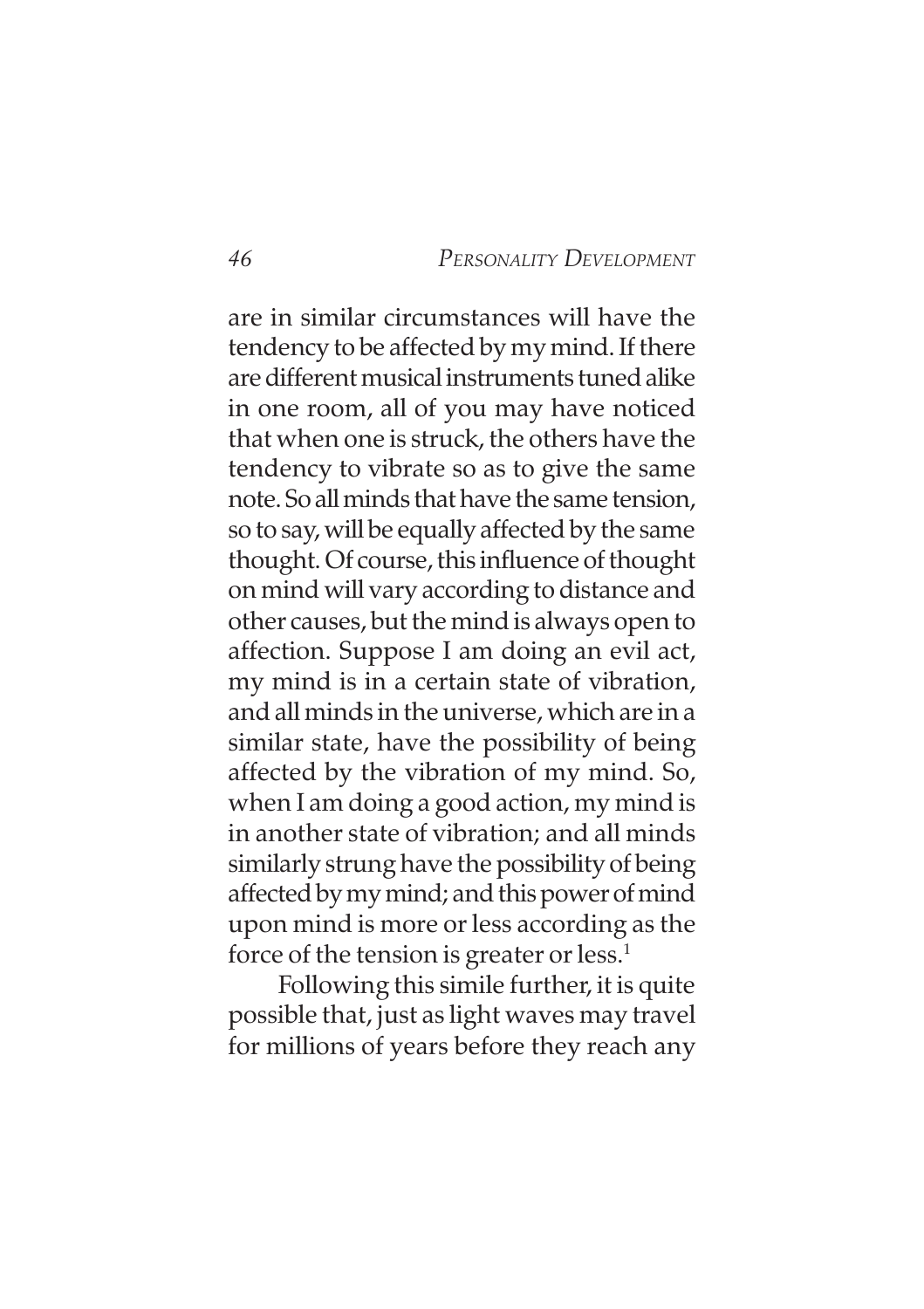### *INFLUENCE OF THOUGHT 47*

object, so thought waves may also travel hundreds of years before they meet an object with which they vibrate in unison. It is quite possible, therefore, that this atmosphere of ours is full of such thought pulsations, both good and evil. Every thought projected from every brain goes on pulsating, as it were, until it meets a fit object that will receive it. Any mind which is open to receive some of these impulses will take them immediately. So, when a man is doing evil actions, he has brought his mind to a certain state of tension and all the waves which correspond to that state of tension, and which may be said to be already in the atmosphere, will struggle to enter into his mind. That is why an evildoer generally goes on doing more and more evil. His actions become intensified. Such also will be the case with the doer of good; he will open himself to all the good waves that are in the atmosphere, and his good actions also will become intensified. We run, therefore, a twofold danger in doing evil: first, we open ourselves to all the evil influences surrounding us; secondly, we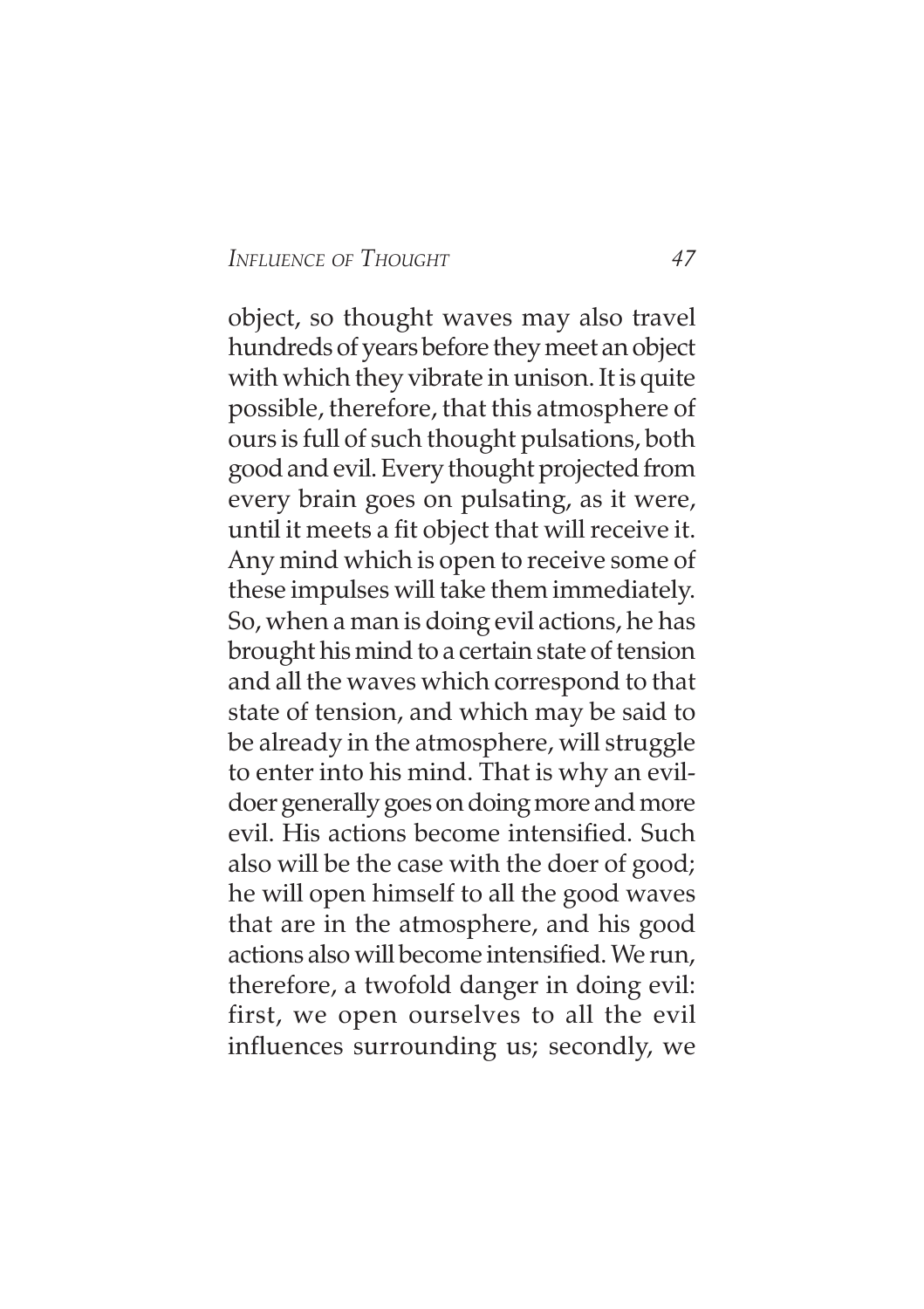create evil which affects others, may be hundreds of years hence. In doing evil we injure ourselves and others also. In doing good we do good to ourselves and to others as well; and, like all other forces in man, these forces of good and evil also gather strength from outside $^2$ 

Fill yourselves with the idea; whatever you do, think well on it. All your actions will be magnified, transformed, deified, by the very power of the thought. If matter is powerful, thought is omnipotent. Bring this thought to bear upon your life, fill yourselves with the thought of your almightiness, your majesty, and your glory. Would to God no superstitions had been put into your head! Would to God we had not been surrounded from our birth by all these superstitious influences and paralysing ideas of our weakness and vileness! Would to God that mankind had had an easier path through which to attain to the noblest and highest truths! But man had to pass through all this; do not make the path more difficult for those who are coming after you.<sup>3</sup>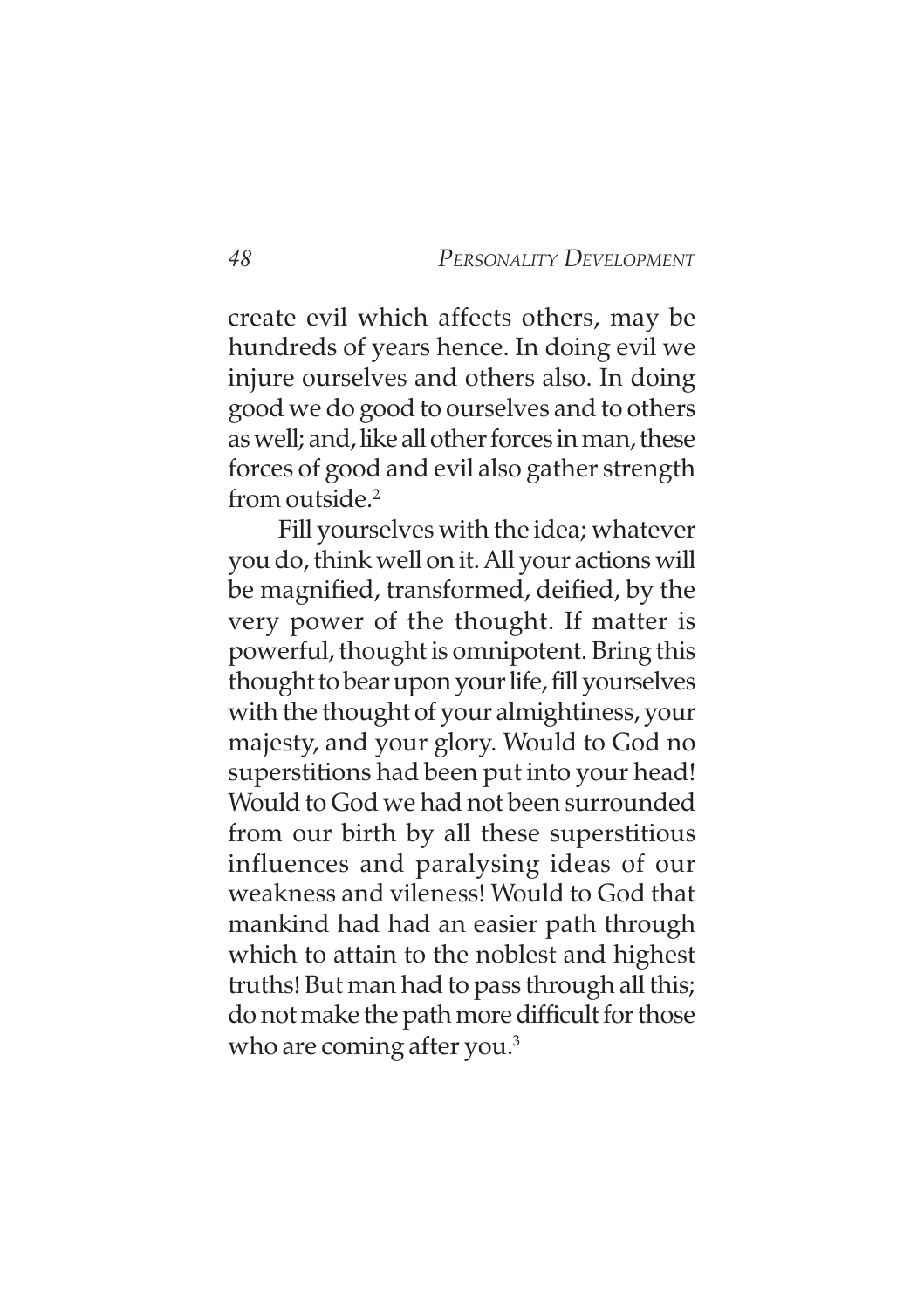# **Control Your Negative Emotions**

WE MUST HAVE THESE four sorts of ideas.<br>We must have friendship for all; we must be merciful towards those that are in misery; when people are happy, we ought to be happy; and to the wicked we must be indifferent. So with all subjects that come before us. If the subject is a good one, we shall feel friendly towards it; if the subject of thought is one that is miserable, we must be merciful towards it. If it is good, we must be glad; if it is evil, we must be indifferent. These attitudes of the mind towards the different subjects that come before it will make the mind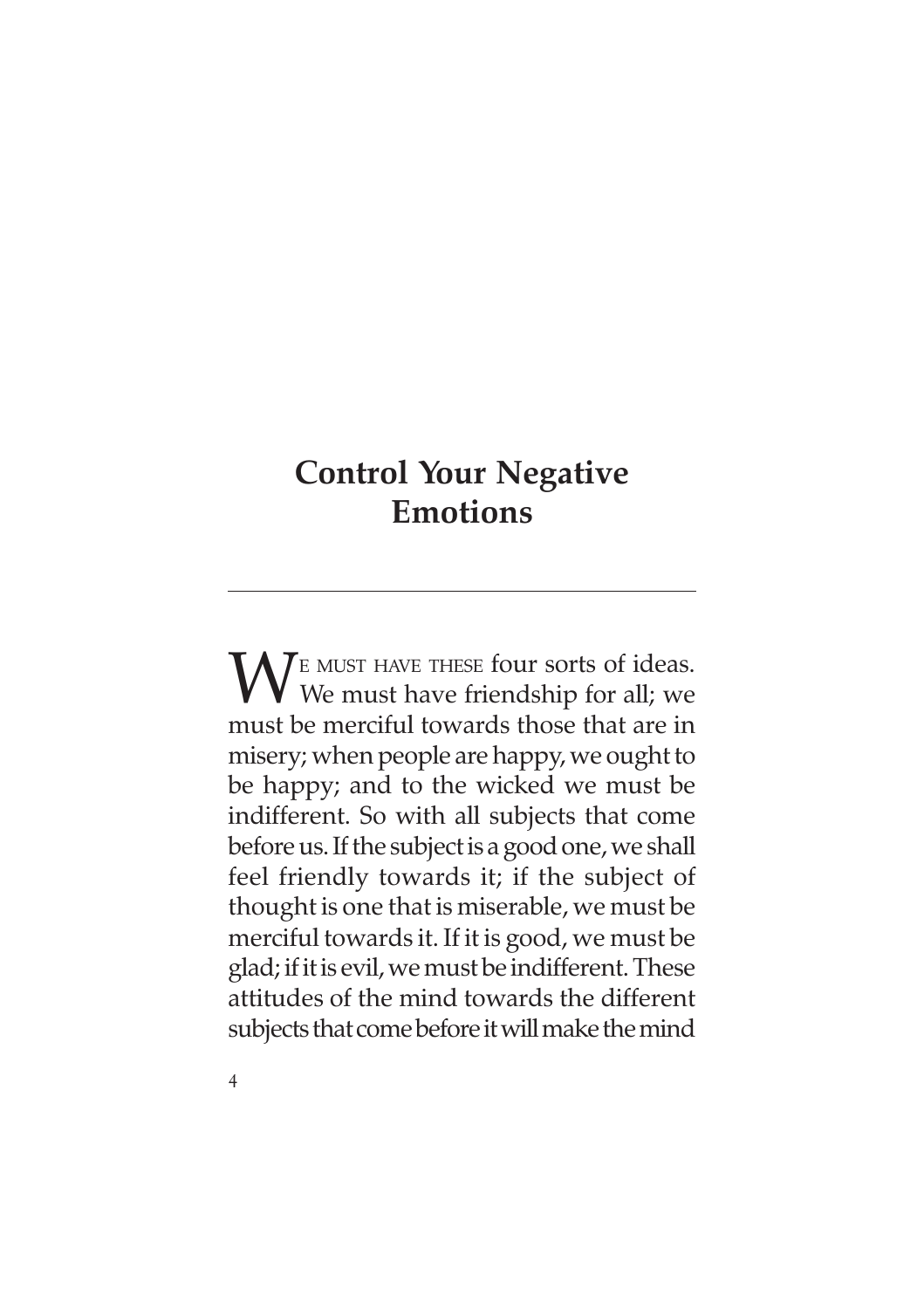peaceful. Most of our difficulties in our daily lives come from being unable to hold our minds in this way. For instance, if a man does evil to us, instantly we want to react evil, and every reaction of evil shows that we are not able to hold the *chitta* down; it comes out in waves towards the object, and we lose our power. Every reaction in the form of hatred or evil is so much loss to the mind; and every evil thought or deed of hatred, or any thought of reaction, if it is controlled, will be laid in our favour. It is not that we lose by thus restraining ourselves; we are gaining infinitely more than we suspect. Each time we suppress hatred, or a feeling of anger, it is so much good energy stored up in our favour; that piece of energy will be converted into the higher powers.1

Every vicious thought will rebound, every thought of hatred which you may have thought, in a cave even, is stored up, and will one day come back to you with tremendous power in the form of some misery here. If you project hatred and jealousy, they will rebound on you with compound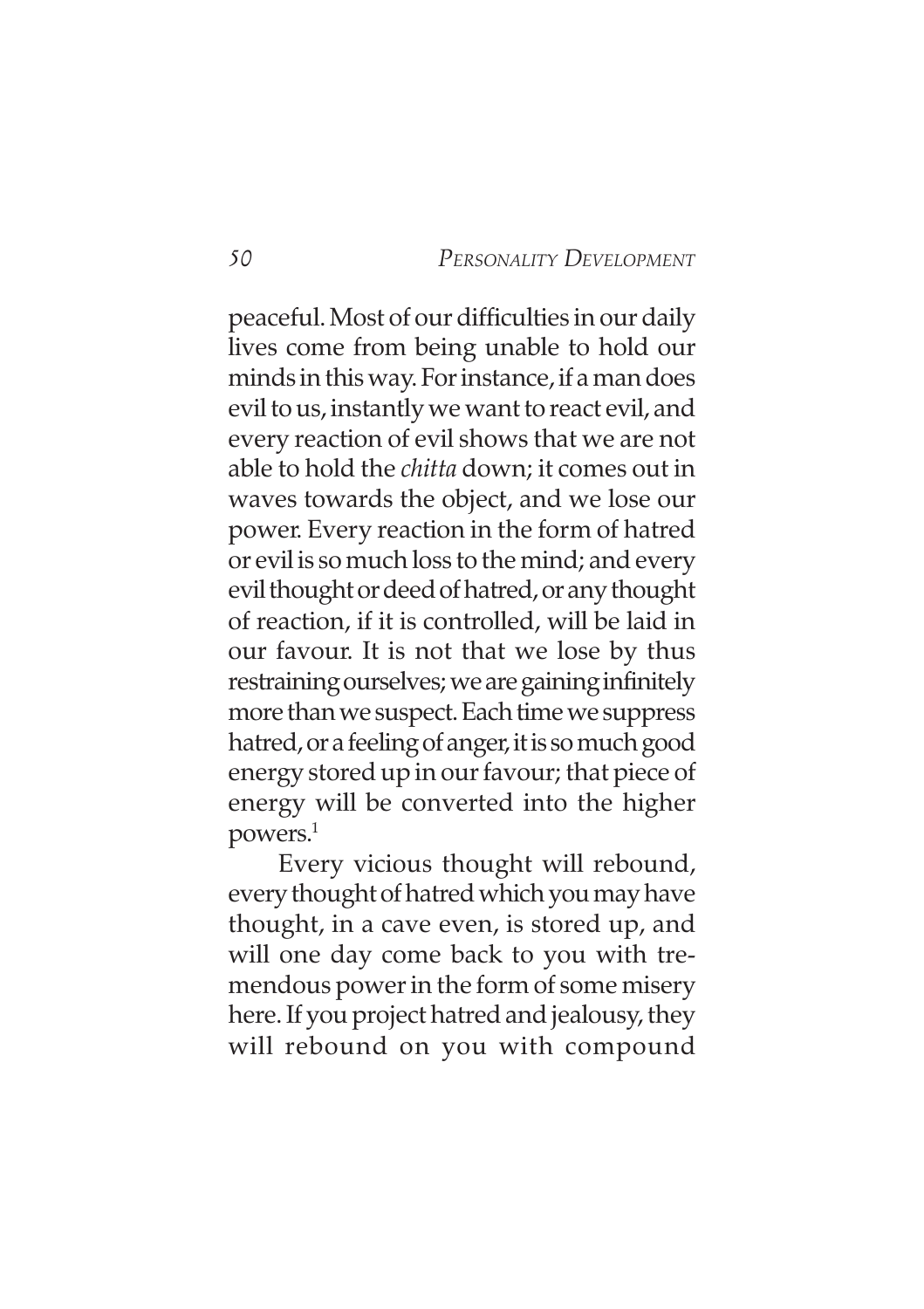## *CONTROL YOUR NEGATIVE EMOTIONS 51*

interest. No power can avert them; when once you have put them in motion, you will have to bear them. Remembering this will prevent you from doing wicked things.<sup>2</sup>

I may remark that this idea explains the ethical theory that you must not hate, and must love. Because, just as in the case of electricity the modern theory is that the power leaves the dynamo and completes the circle back to the dynamo, so with hate and love; they must come back to the source. Therefore do not hate anybody, because that hatred which comes out from you, must, in the long run, come back to you. If you love, that love will come back to you, completing the circle. It is as certain as can be, that every bit of hatred that goes out of the heart of a man comes back to him in full force, nothing can stop it; similarly every impulse of love comes back to him.3

The great secret is—absence of jealousy. Be always ready to concede to the opinions of your brethren, and try always to conciliate. That is the whole secret. Fight on bravely! Life is short! Give it up to a great cause.<sup>4</sup>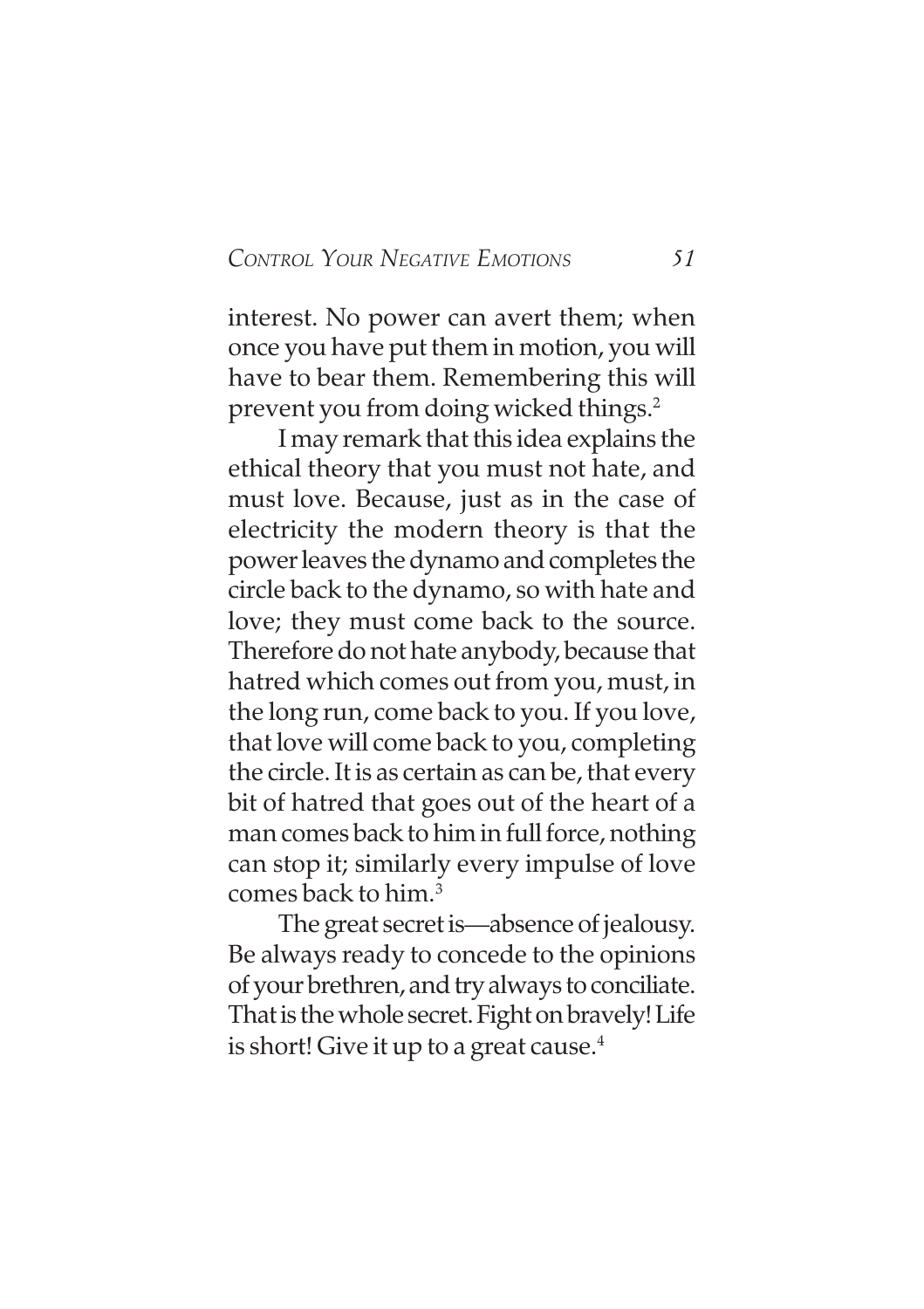## **Change Yourself First**

 $\mathbf{W}^{\text{\tiny{E HAVE SEEN THAT it is the subjective}}$  world that rules the objective. Change the subject, and the object is bound to change; purify yourself, and the world is bound to be purified. This one thing requires to be taught now more than ever before. We are becoming more and more busy about our neighbours, and less and less about ourselves. The world will change if we change; if we are pure, the world will become pure. The question is why I should see evil in others. I cannot see evil unless I be evil. I cannot be miserable unless I am weak. Things that used to make me miserable when I was a child, do not do so now. The subject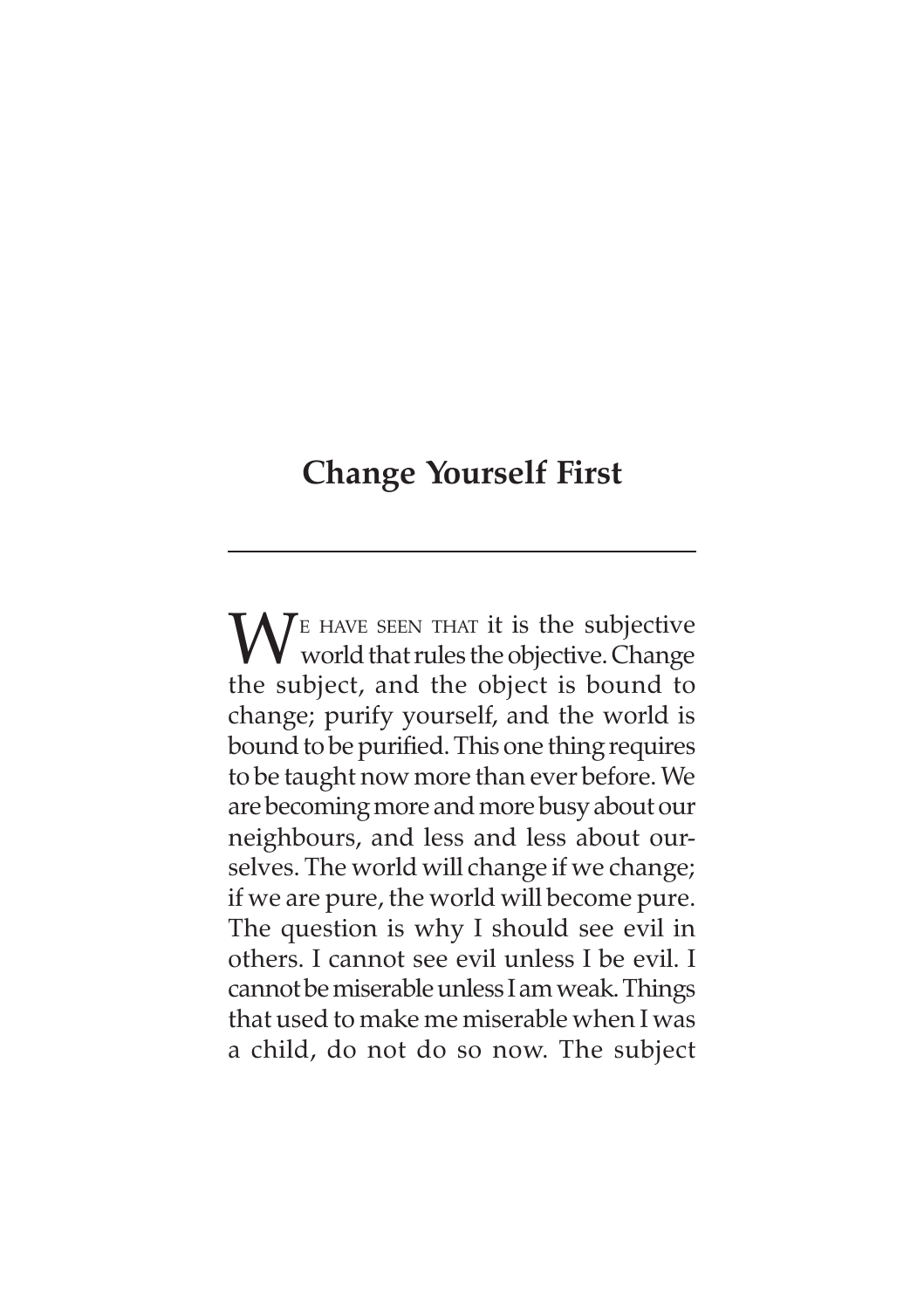## *CHANGE YOURSELF FIRST 53*

changed, so the object was bound to change; so says the Vedanta.<sup>1</sup>

Thus the man that has practised control over himself cannot be acted upon by anything outside; there is no more slavery for him. His mind has become free. Such a man alone is fit to live well in the world. We generally find men holding two opinions regarding the world. Some are pessimists and say, "How horrible this world is, how wicked!" Some others are optimists and say, "How beautiful this world is, how wonderful!" To those who have not controlled their own minds, the world is either full of evil or at best a mixture of good and evil. This very world will become to us an optimistic world when we become masters of our own minds. Nothing will then work upon us as good or evil; we shall find everything to be in its proper place, to be harmonious.<sup>2</sup>

The more we grow in love and virtue and holiness, the more we see love and virtue and holiness outside. All condemnation of others really condemns ourselves. Adjust the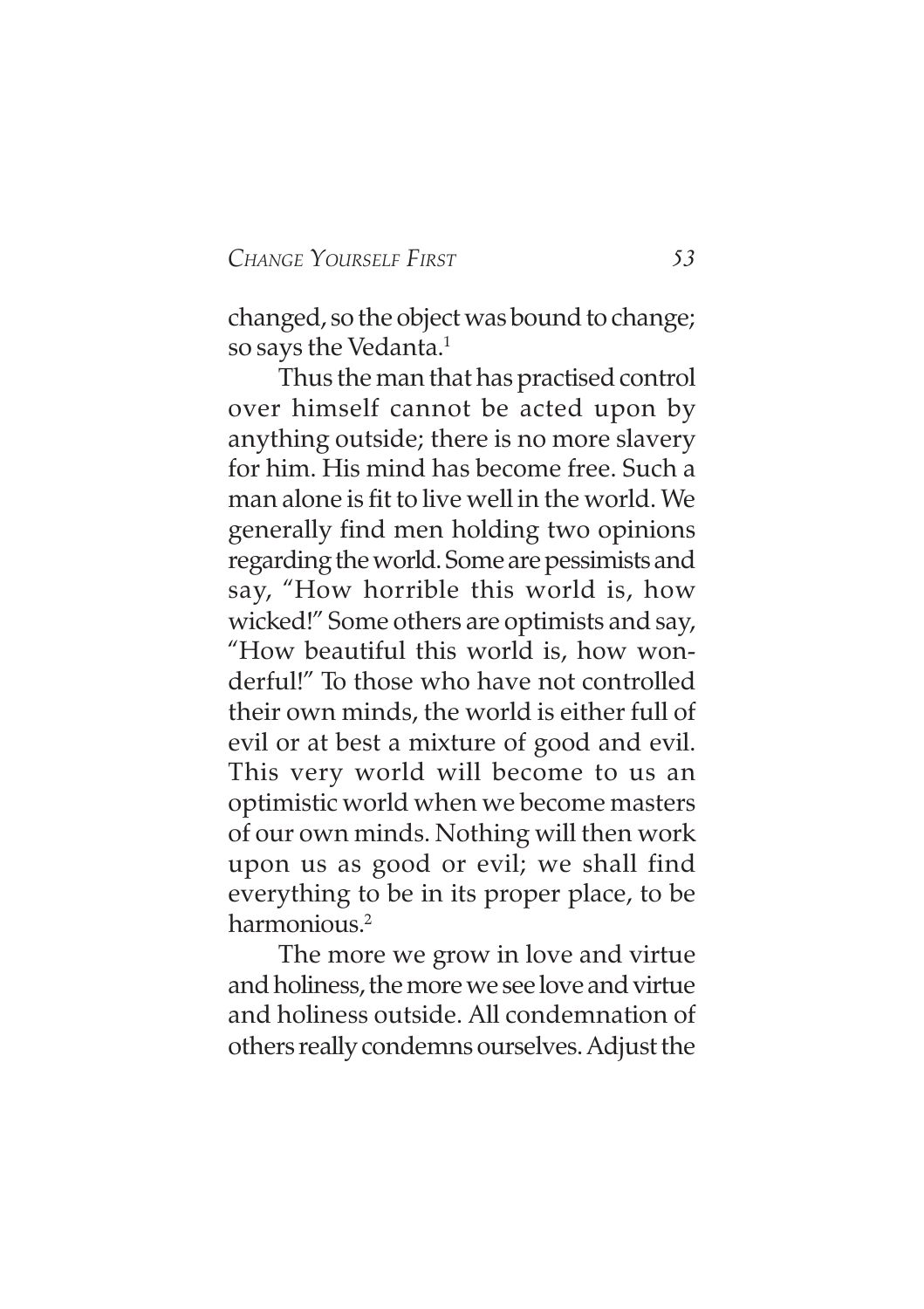microcosm (which is in your power to do) and the macrocosm will adjust itself for you. It is like the *hydrostatic paradox*, one drop of water can balance the universe. We cannot see outside what we are not inside. The universe is to us what the huge engine is to the miniature engine; and indication of any error in the tiny engine leads us to imagine trouble in the huge one.

Every step that has been really gained in the world has been gained by love; criticising can never do any good, it has been tried for thousands of years. Condemnation accomplishes nothing.3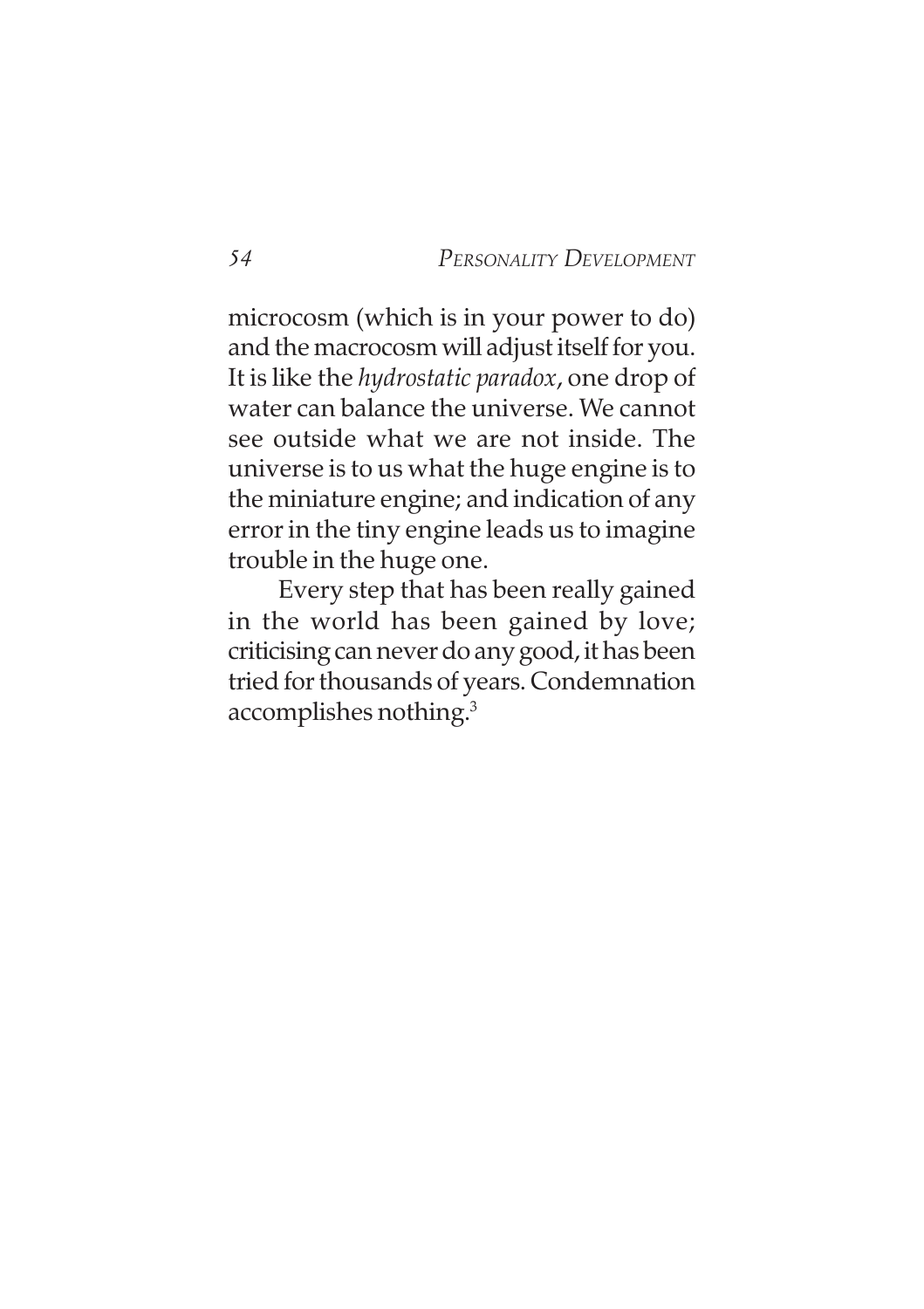# **Take the Whole Responsibility on Yourself**

WE ARE RESPONSIBLE FOR what we are;<br>and whatever we wish ourselves to be, we have the power to make ourselves. If what we are now has been the result of our own past actions, it certainly follows that whatever we wish to be in future can be produced by our present actions; so we have to know how to act.<sup>1</sup>

We get only that for which we are fitted. Let us give up our pride and understand this, that never is misery undeserved. There never has been a blow undeserved; there never has been an evil for which I did not pave the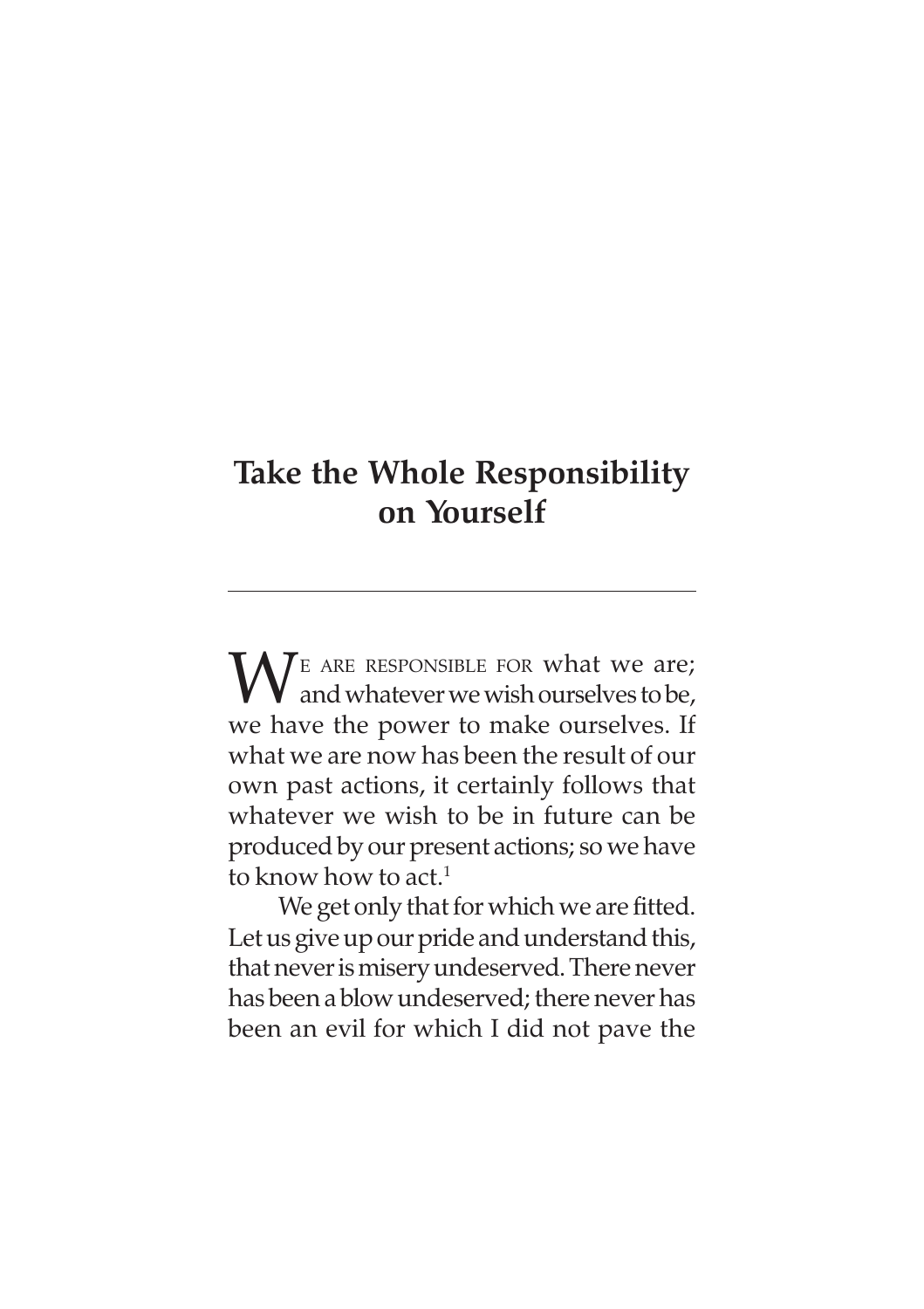way with my own hands. We ought to know that. Analyse yourselves and you will find that every blow you have received, came to you because you prepared yourselves for it. You did half, and the external world did the other half; that is how the blow came. That will sober us down. At the same time, from this very analysis will come a note of hope, and the note of hope is: "I have no control of the external world, but that which is in me and nearer unto me, my own world, is in my control. If the two together are required to make a failure, if the two together are necessary to give me a blow, I will not contribute the one which is in my keeping; and how then can the blow come? If I get real control of myself, the blow will never come."2

Nothing makes us work so well at our best and highest as when all responsibility is thrown upon ourselves. I challenge everyone of you. How will you behave if I put a little baby in your hands? Your whole life will be changed for the moment; whatever you may be, you must become selfless for the time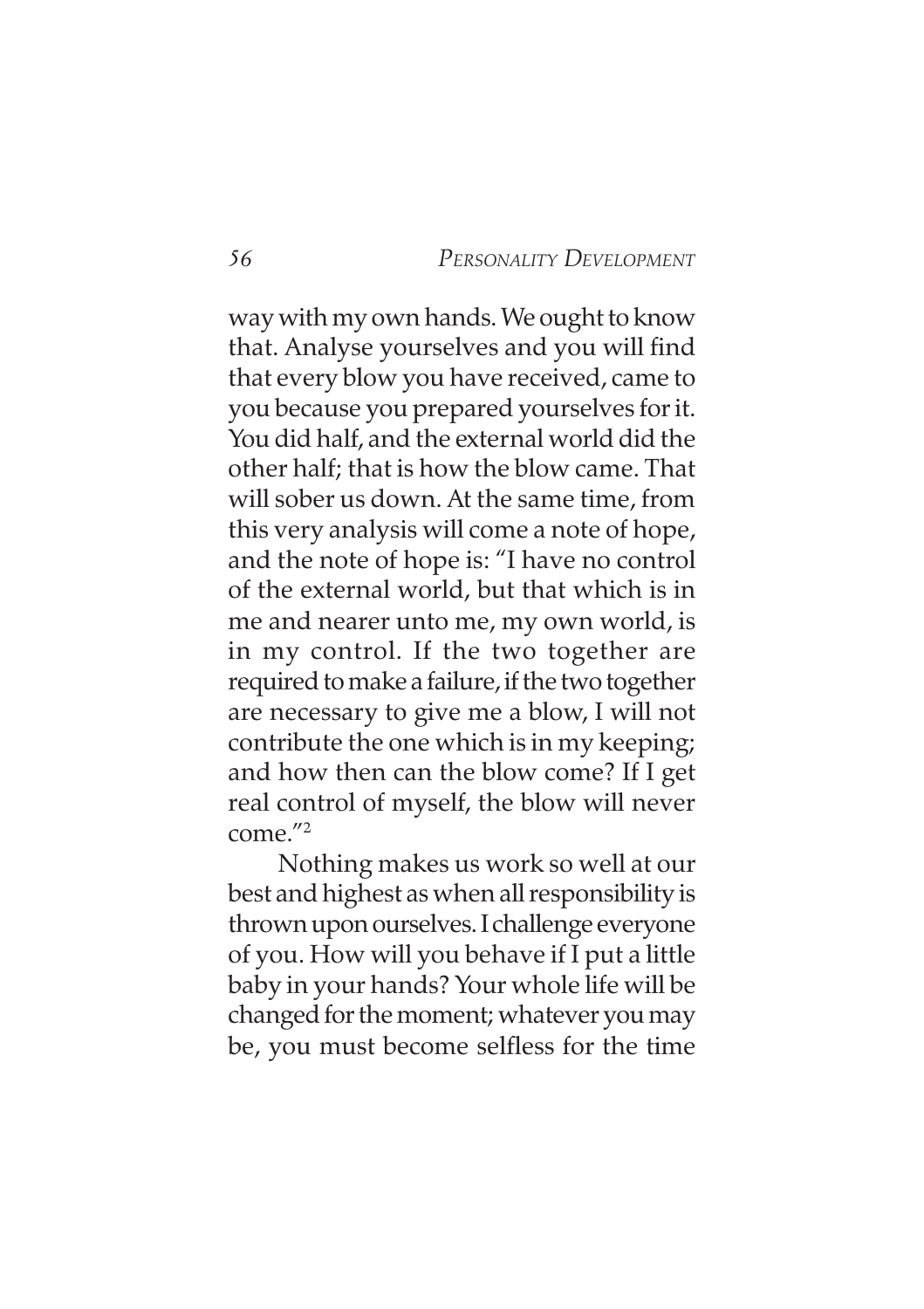## *TAKE THE WHOLE RESPONSIBILITY ON YOURSELF 57*

being. You will give up all your criminal ideas as soon as responsibility is thrown upon you—your whole character will change. So if the whole responsibility is thrown upon our own shoulders, we shall be at our highest and best; when we have nobody to grope towards, no devil to lay our blame upon, no Personal God to carry our burdens, when we are alone responsible, then we shall rise to our highest and best. I am responsible for my fate, I am the bringer of good unto myself, I am the bringer of evil.3

This life is a hard fact; work your way through it boldly, though it may be adamantine; no matter, the soul is stronger. It lays no responsibility on little gods; for you are the makers of your own fortunes. You make yourselves suffer, you make good and evil, and it is you who put your hands before your eyes and say it is dark. Take your hands away and see the light; you are effulgent, you are perfect already, from the very beginning.4

This is the only solution of the problem. Those that blame others—and, alas! the number of them is increasing every day—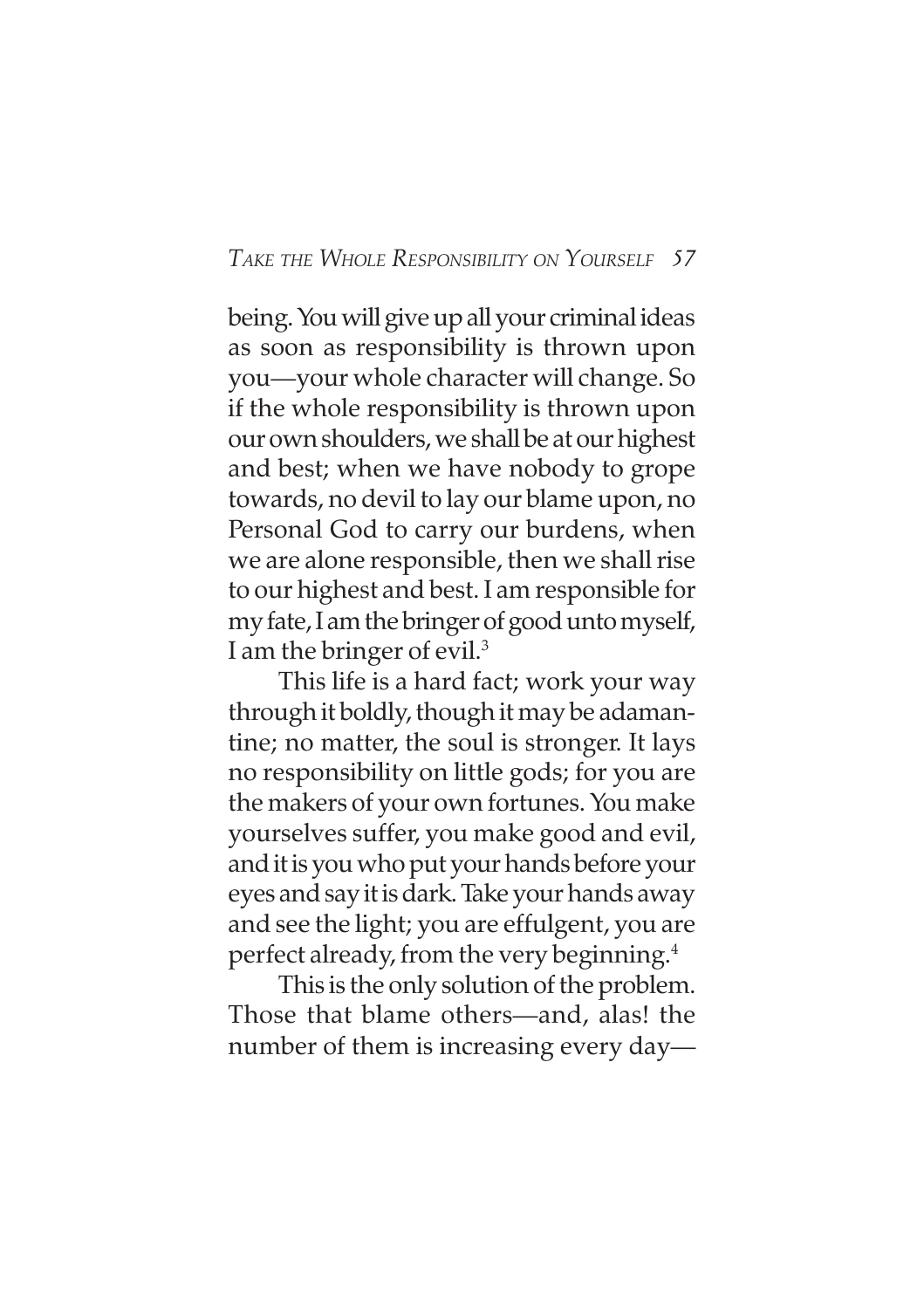are generally miserable with helpless brains; they have brought themselves to that pass through their own mistakes and blame others, but this does not alter their position. It does not serve them in any way. This attempt to throw the blame upon others only weakens them the more. Therefore, blame none for your own faults, stand upon your own feet, and take the whole responsibility upon yourselves. Say, "This misery that I am suffering is of my own doing, and that very thing proves that it will have to be undone by me alone." That which I created, I can demolish; that which is created by some one else I shall never be able to destroy. Therefore, stand up, be bold, be strong. Take the whole responsibility on your own shoulders, and know that you are the creator of your own destiny. All the strength and succour you want is within yourselves. Therefore, make your own future. "Let the dead past bury its dead." The infinite future is before you, and you must always remember that each word, thought, and deed, lays up a store for you and that as the bad thoughts and bad works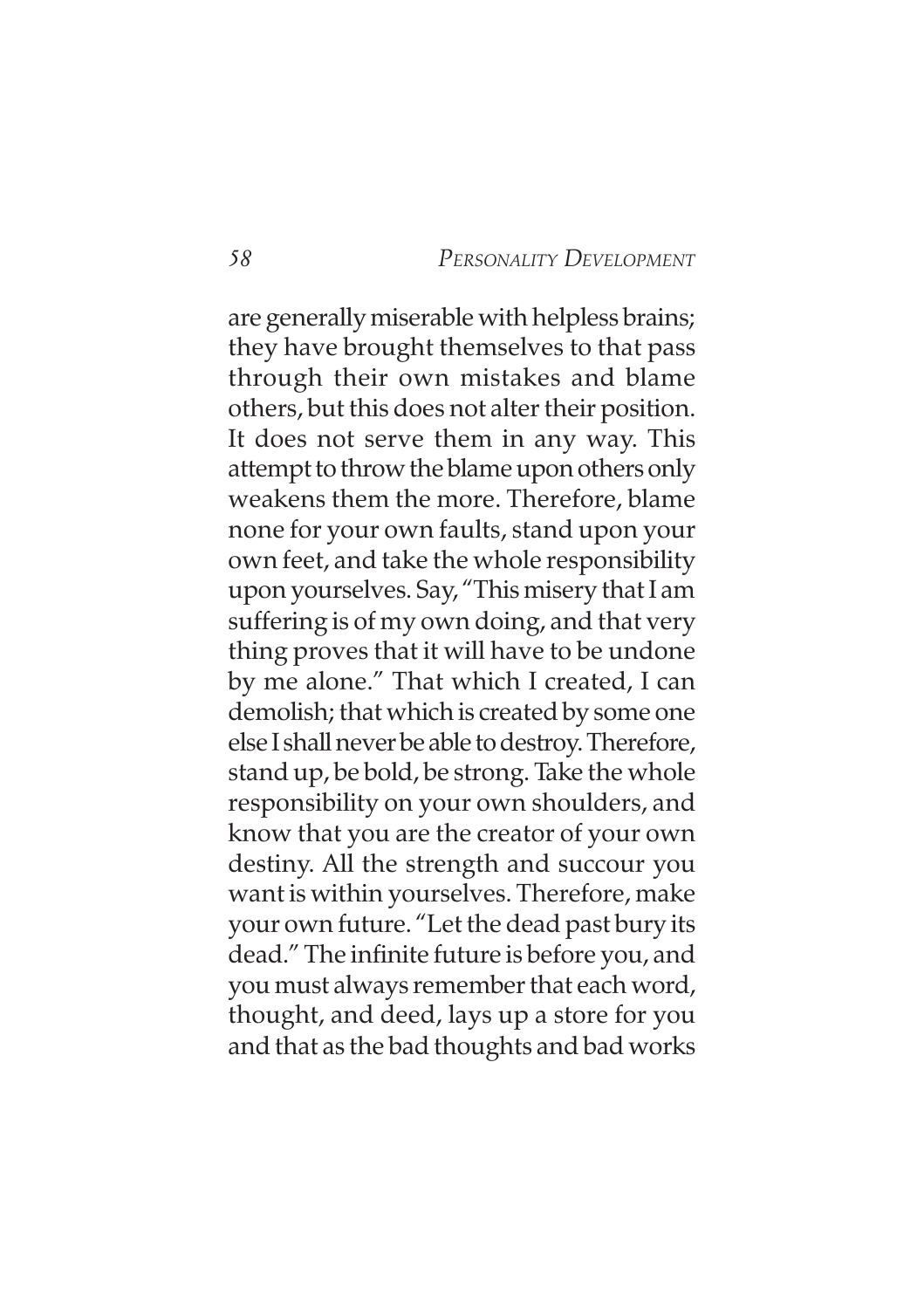## *TAKE THE WHOLE RESPONSIBILITY ON YOURSELF 59*

are ready to spring upon you like tigers, so also there is the inspiring hope that the good thoughts and good deeds are ready with the power of a hundred thousand angels to defend you always and for ever.<sup>5</sup>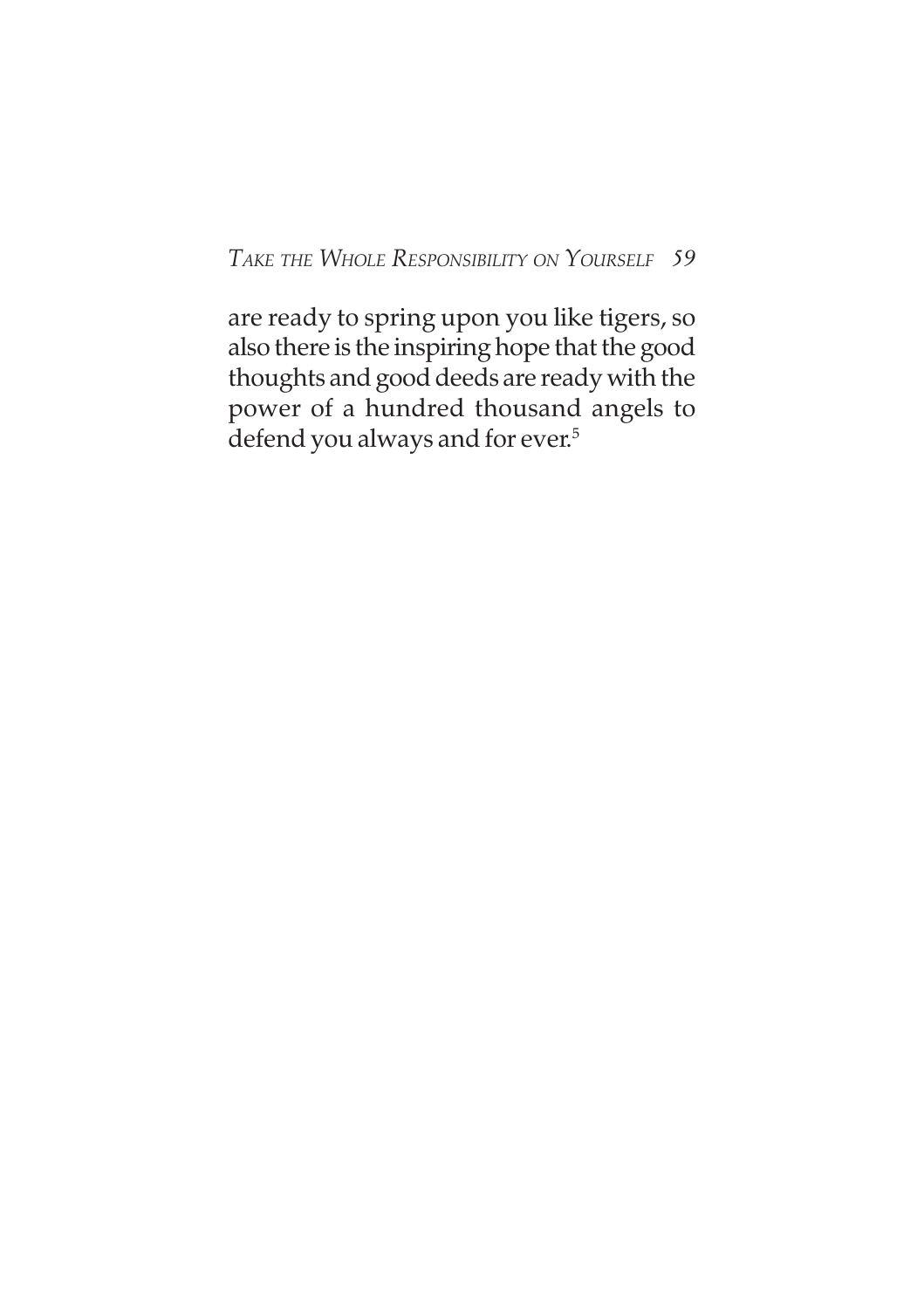## **How to Work?**

WORK FOR WORK'S SAKE. There are some who are really the salt of the earth in every country and who work for work's sake, who do not care for name, or fame, or even to go to heaven. They work just because good will come of it. There are others who do good to the poor and help mankind from still higher motives, because they believe in doing good and love good. The motive for name and fame seldom brings immediate results, as a rule; they come to us when we are old and have almost done with life.

If a man works without any selfish motive in view, does he not gain anything? Yes, he gains the highest. Unselfishness is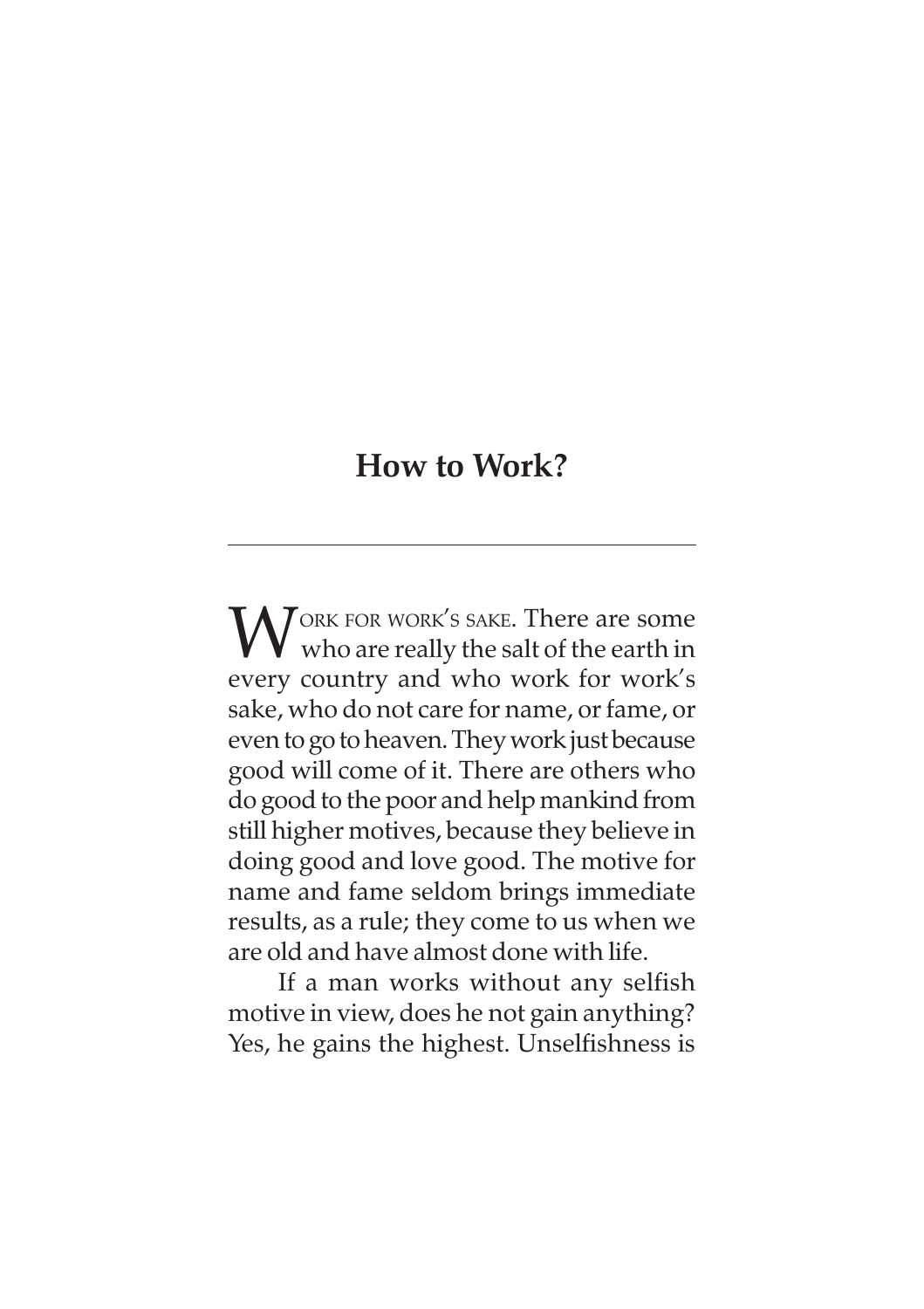*HOW TO WORK? 61*

more paying, only people have not the patience to practise it. It is more paying from the point of view of health also. Love, truth and unselfishness are not merely moral figures of speech, but they form our highest ideal, because in them lies such a manifestation of power. $1$ 

Real activity, which is the goal of Vedanta, is combined with eternal calmness, the calmness which cannot be ruffled, the balance of mind which is never disturbed, whatever happens. And we all know from our experience in life that that is the best attitude for work.

I have been asked many times how we can work if we do not have the passion which we generally feel for work. I also thought in that way years ago, but as I am growing older, getting more experience, I find it is not true. The less passion there is, the better we work. The calmer we are, the better for us, and the more the amount of work we can do. When we let loose our feelings, we waste so much energy, shatter our nerves, disturb our minds, and accomplish very little work. The energy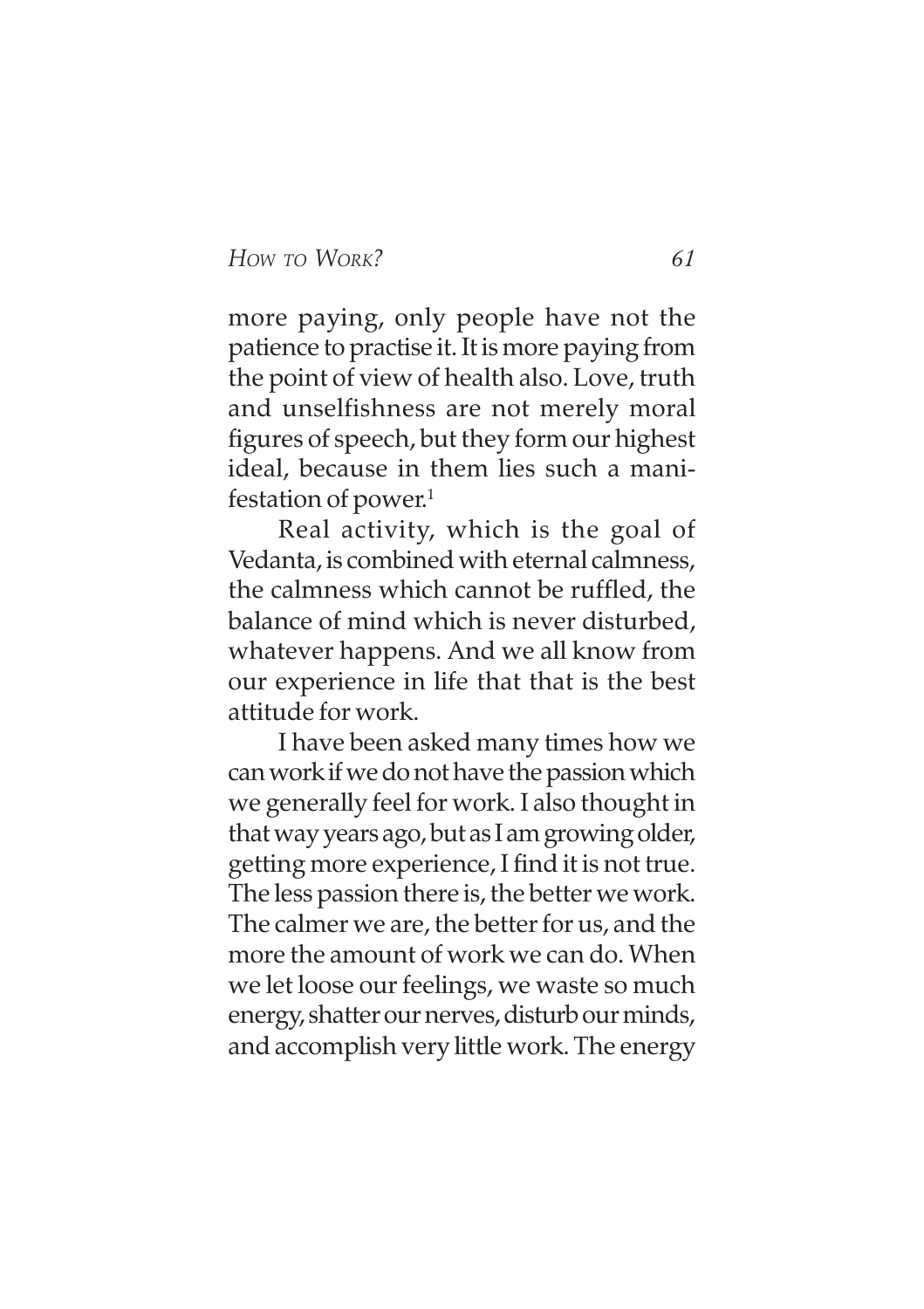which ought to have gone out as work is spent as mere feeling, which counts for nothing. It is only when the mind is very calm and collected that the whole of its energy is spent in doing good work. And if you read the lives of the great workers which the world has produced, you will find that they were wonderfully calm men. Nothing, as it were, could throw them off their balance. That is why the man who becomes angry never does a great amount of work, and the man whom nothing can make angry accomplishes so much. The man who gives way to anger, or hatred, or any other passion, cannot work; he only breaks himself to pieces, and does nothing practical. It is the calm, forgiving, equable, well-balanced mind that does the greatest amount of work.2

You will say, "What is the use of learning how to work? Everyone works in some way or other in this world." But there is such a thing as frittering away our energies. With regard to Karma-Yoga, the *Gita* says that it is doing work with cleverness and as a science; by knowing how to work, one can obtain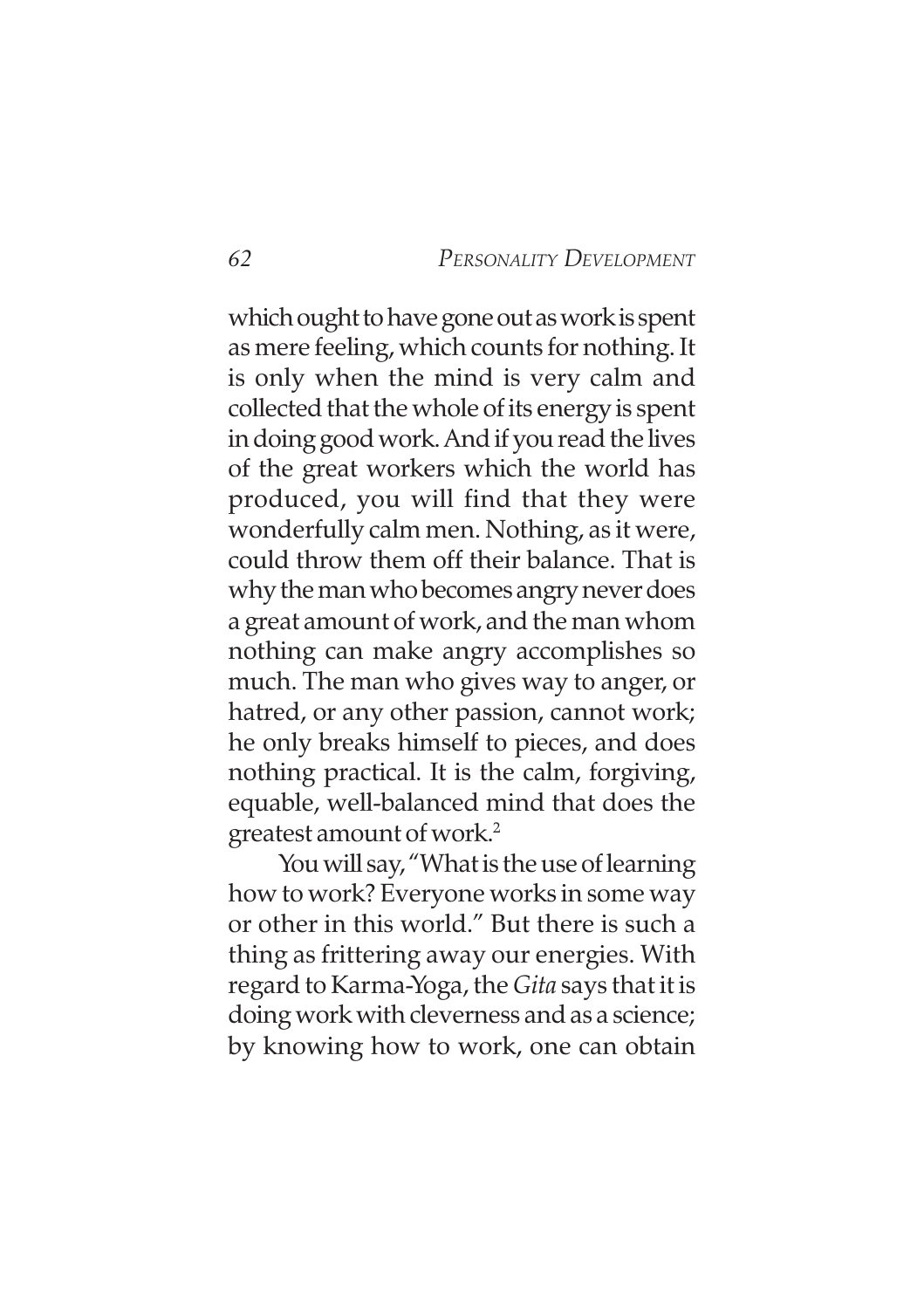*HOW TO WORK? 63*

the greatest results. You must remember that all work is simply to bring out the power of the mind which is already there, to wake up the soul. The power is inside every man, so is knowing; the different works are like blows to bring them out, to cause these giants to wake up.<sup>3</sup>

Inactivity should be avoided by all means. Activity always means resistance. Resist all evils, mental and physical; and when you have succeeded in resisting, then will calmness come. It is very easy to say, "Hate nobody, resist not evil," but we know what that kind of thing generally means in practice. When the eyes of society are turned towards us, we may make a show of non-resistance, but in our hearts it is canker all the time. We feel the utter want of the calm of non-resistance; we feel that it would be better for us to resist. If you desire wealth, and know at the same time that the whole world regards him who aims at wealth as a very wicked man, you, perhaps, will not dare to plunge into the struggle for wealth, yet your mind will be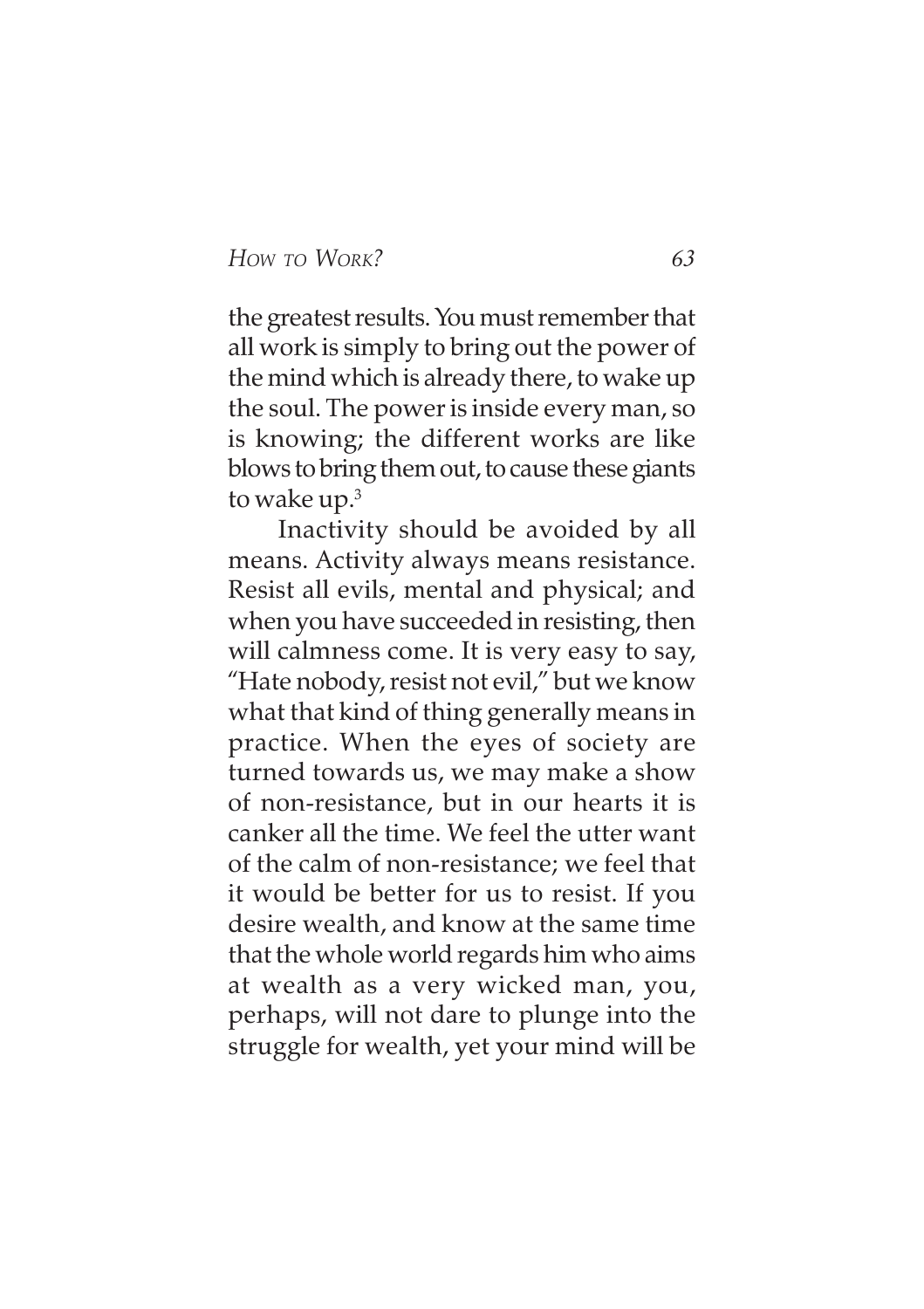running day and night after money. This is hypocrisy and will serve no purpose. Plunge into the world, and then, after a time, when you have suffered and enjoyed all that is in it, will renunciation come; then will calmness come.4

He who always speculates as to what awaits him in future, accomplishes nothing whatsoever. What you have understood as true and good, just do that at once. What's the good of calculating what may or may not befall in future? The span of life is so, so short—and can anything be accomplished in it if you go on forecasting and computing results. God is the only dispenser of results; leave it to Him to do all that. What have you got to do with it? Don't look that way, but go on working.<sup>5</sup>

It is the worker who is attached to results that grumbles about the nature of the duty which has fallen to his lot; to the unattached worker all duties are equally good, and form efficient instruments with which selfishness and sensuality may be killed, and the freedom of the soul secured.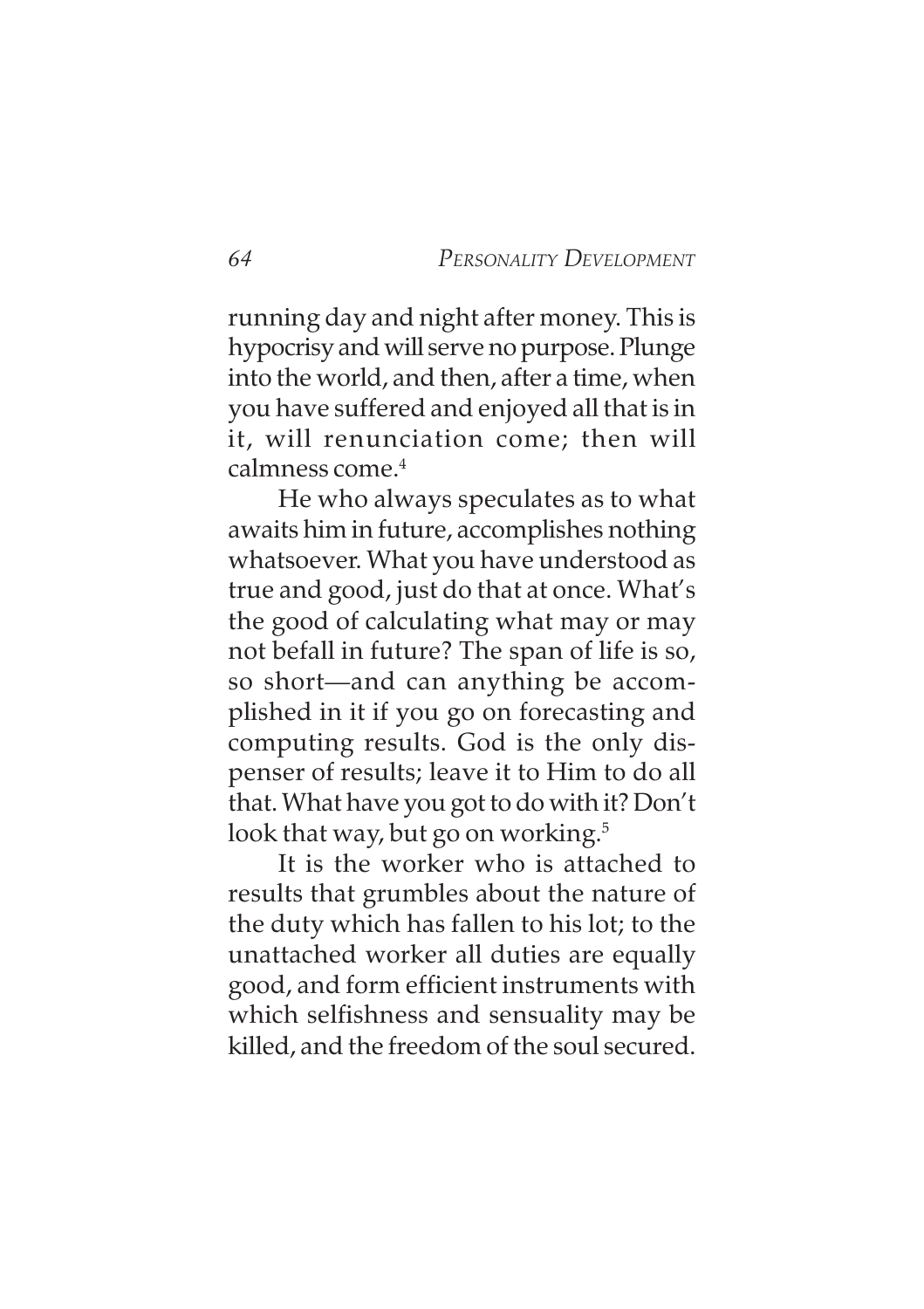*HOW TO WORK? 65*

We are all apt to think too highly of ourselves. Our duties are determined by our deserts to a much larger extent than we are willing to grant. Competition rouses envy, and it kills the kindliness of the heart. To the grumbler all duties are distasteful; nothing will ever satisfy him, and his whole life is doomed to prove a failure. Let us work on, doing as we go whatever happens to be our duty, and being ever ready to put our shoulders to the wheel. Then surely shall we see the Light!<sup>6</sup>

So work, says the Vedanta, putting God in everything, and knowing Him to be in everything. Work incessantly, holding life as something deified, as God Himself, and knowing that this is all we have to do, this is all we should ask for. God is in everything, where else shall we go to find Him? He is already in every work, in every thought, in every feeling. Thus knowing, we must work—this is the only way, there is no other. Thus the effects of work will not bind us. We have seen how false desires are the cause of all the misery and evil we suffer, but when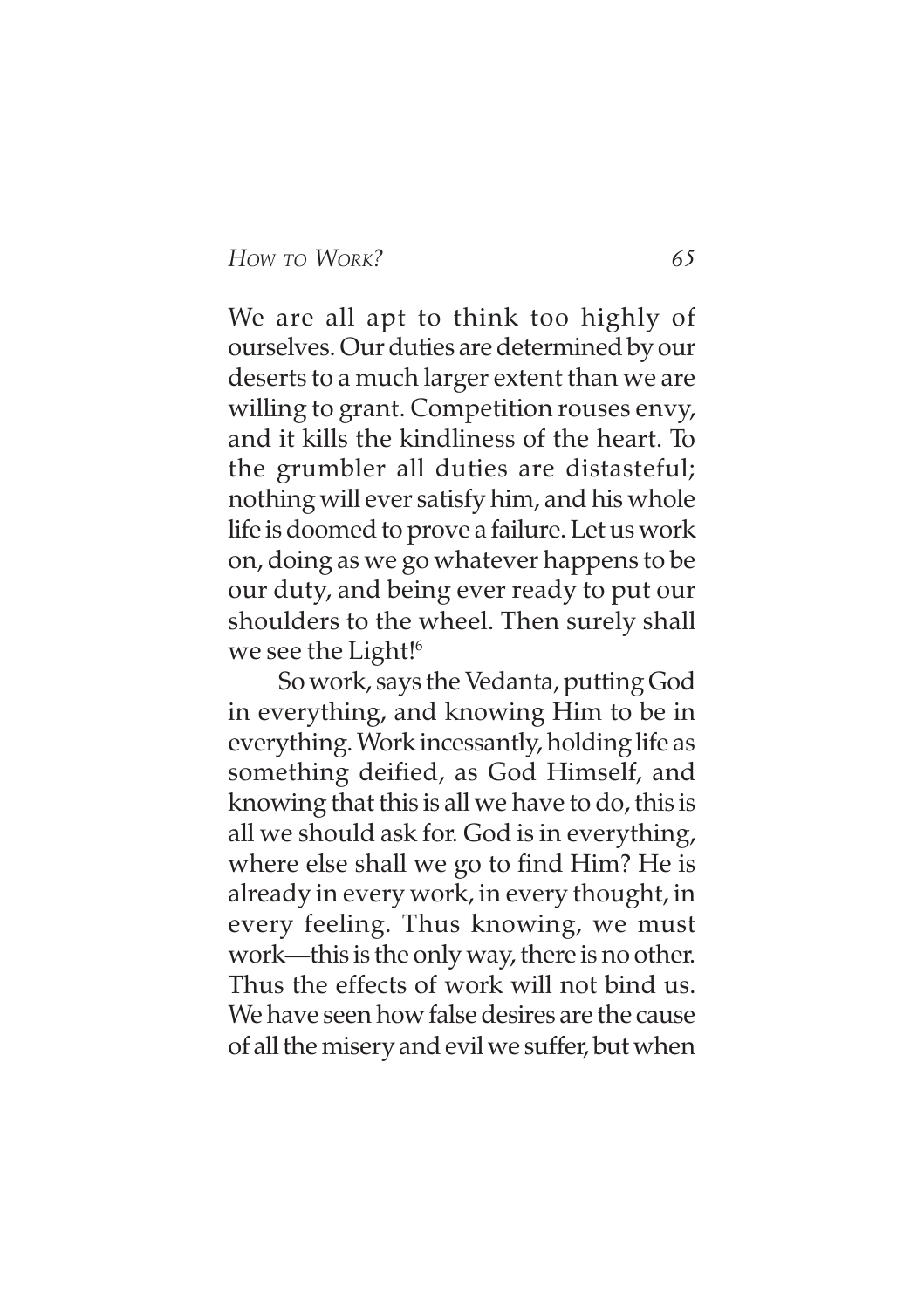they are thus deified, purified, through God, they bring no evil, they bring no misery. Those who have not learnt this secret will have to live in a demoniacal world until they discover it. Many do not know what an infinite mine of bliss is in them, around them, everywhere; they have not yet discovered it. What is a demoniacal world? The Vedanta says, ignorance.<sup>7</sup>

Even the greatest fool can accomplish a task if it be after his heart. But the intelligent man is he who can convert every work into one that suits his taste. No work is petty. Everything in this world is like a banyanseed, which, though appearing tiny as a mustard-seed, has yet the gigantic banyan tree latent within it. He indeed is intelligent who notices this and succeeds in making all work truly great.<sup>8</sup>

Duty of any kind is not to be slighted. A man who does the lower work is not, for that reason only, a lower man than he who does the higher work; a man should not be judged by the nature of his duties, but by the manner in which he does them. His

5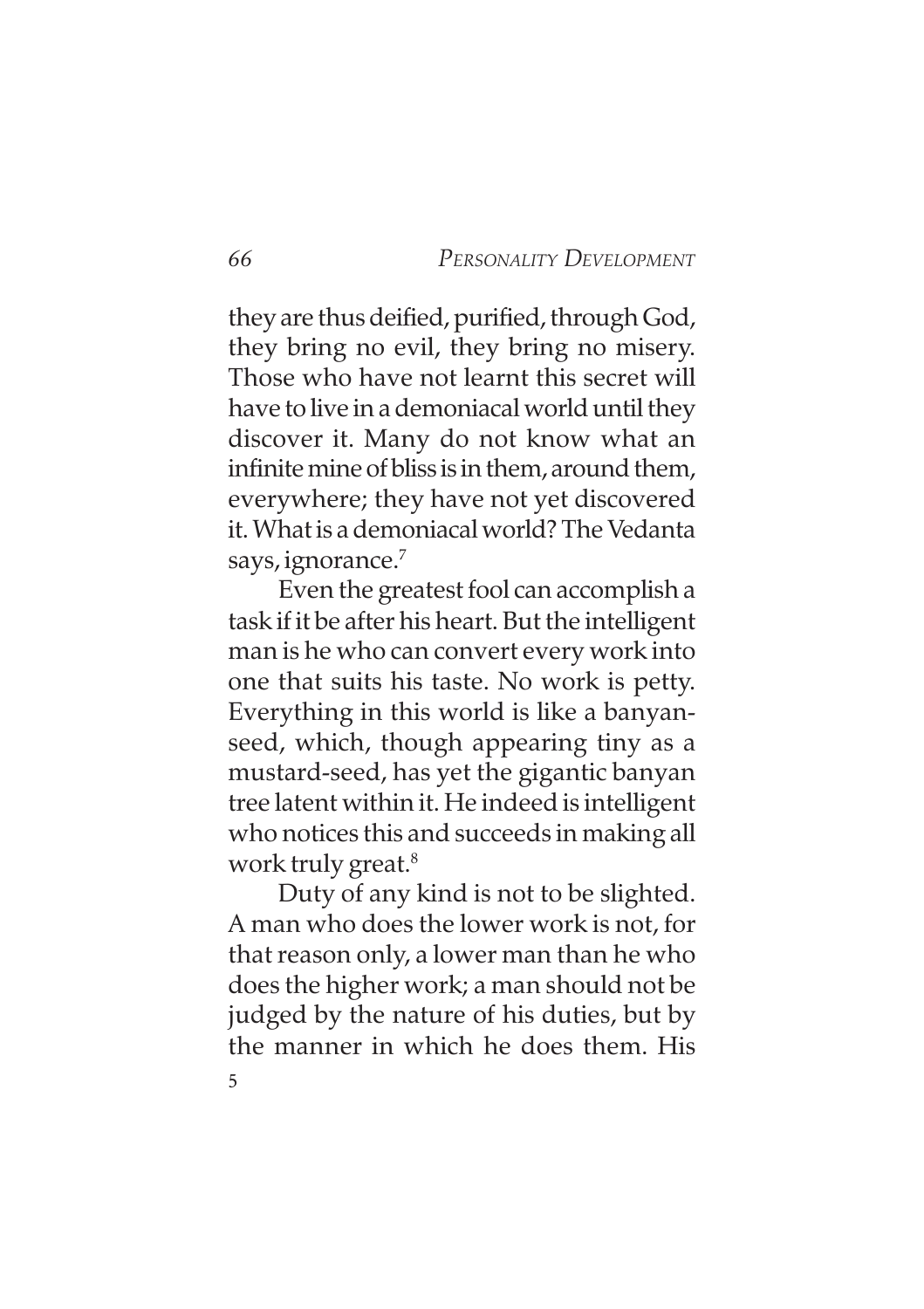*HOW TO WORK? 67*

manner of doing them and his power to do them are indeed the test of a man. A shoemaker who can turn out a strong, nice pair of shoes in the shortest possible time is a better man, according to his profession and his work, than a professor who talks nonsense every day of his life.

Every duty is holy, and devotion to duty is the highest form of the worship of God; it is certainly a source of great help in enlightening and emancipating the deluded and ignorance-encumbered souls of the *Baddhas*—the bound ones.

By doing well the duty which is nearest to us, the duty which is in our hands now, we make ourselves stronger; and improving our strength in this manner step by step, we may even reach a state in which it shall be our privilege to do the most coveted and honoured duties in life and in society.<sup>9</sup>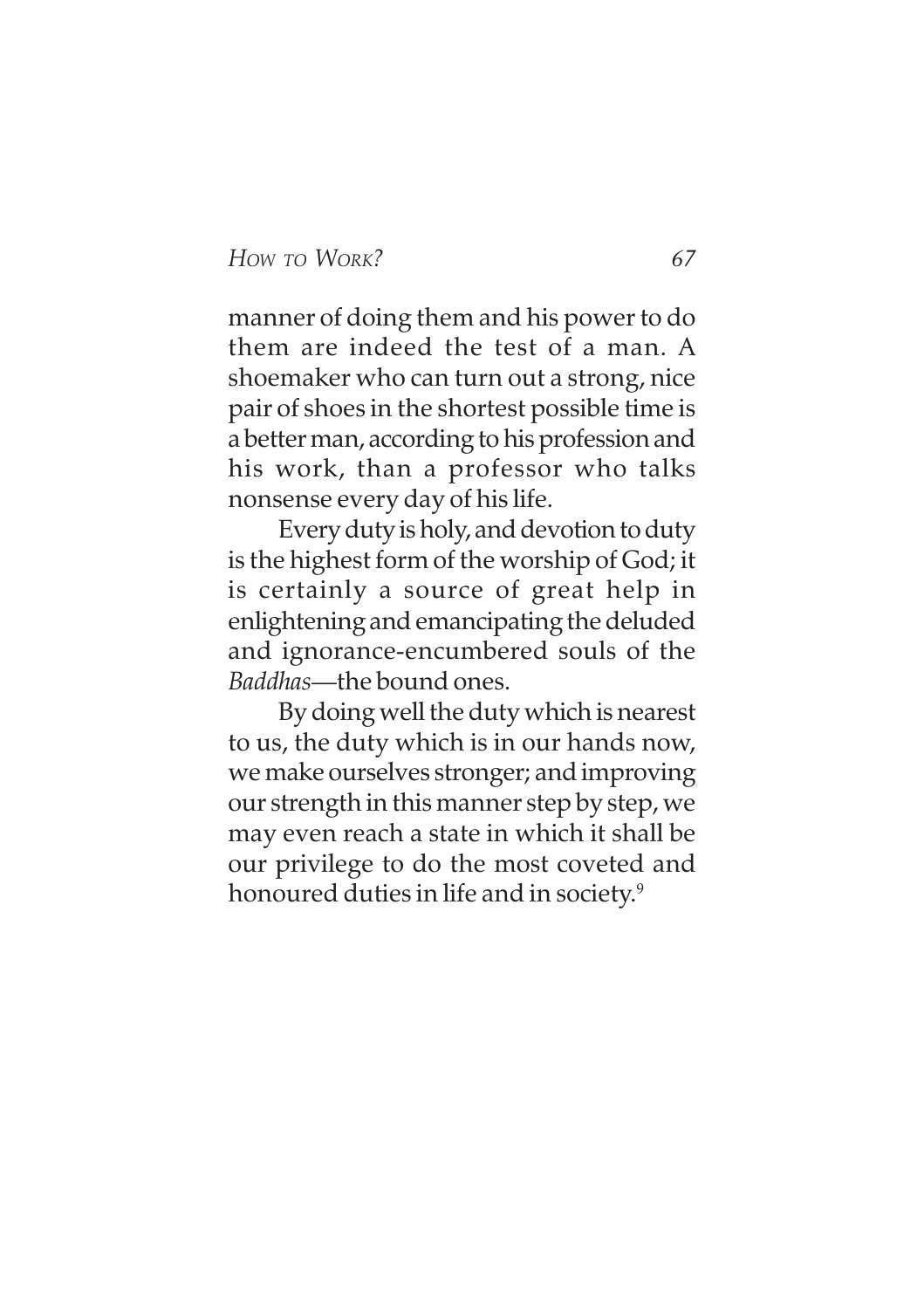## **Work Like a Master**

THE WHOLE GIST OF THIS teaching is that you should work like a *master* and not as a *slave*; work incessantly, but do not do slave's work. Do you not see how everybody works? Nobody can be altogether at rest; ninety-nine per cent of mankind work like slaves, and the result is misery; it is all selfish work. Work through freedom! Work through love! The word "love" is very difficult to understand; love never comes until there is freedom. There is no true love possible in the slave. If you buy a slave and tie him down in chains and make him work for you, he will work like a drudge, but there will be no love in him. So when we ourselves work for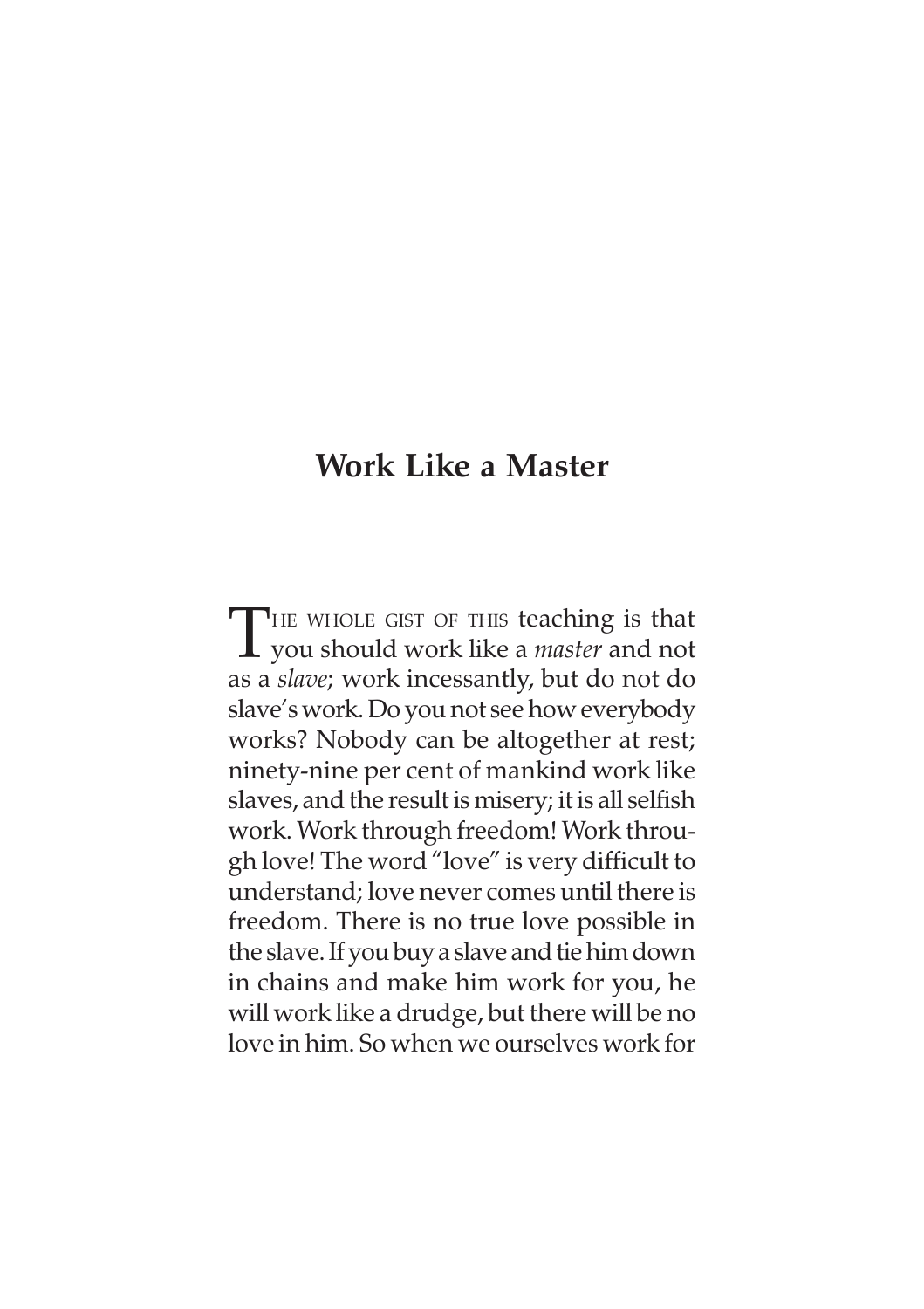## *WORK LIKE A MASTER 69*

the things of the world as slaves, there can be no love in us, and our work is not true work. This is true of work done for relatives and friends, and is true of work done for our own selves. Selfish work is slave's work; and here is a test. Every act of love brings happiness; there is no act of love which does not bring peace and blessedness as its reaction.1

The man who works through freedom and love cares nothing for results. But the slave wants his whipping; the servant wants his pay. So with all life; take for instance the public life. The public speaker wants a little applause or a little hissing and hooting. If you keep him in a corner without it, you kill him, for he requires it. This is working through slavery. To expect something in return, under such conditions, becomes second nature. Next comes the work of the servant, who requires some pay; I give this, and you give me that. Nothing is easier to say, "I work for work's sake", but nothing is so difficult to attain.2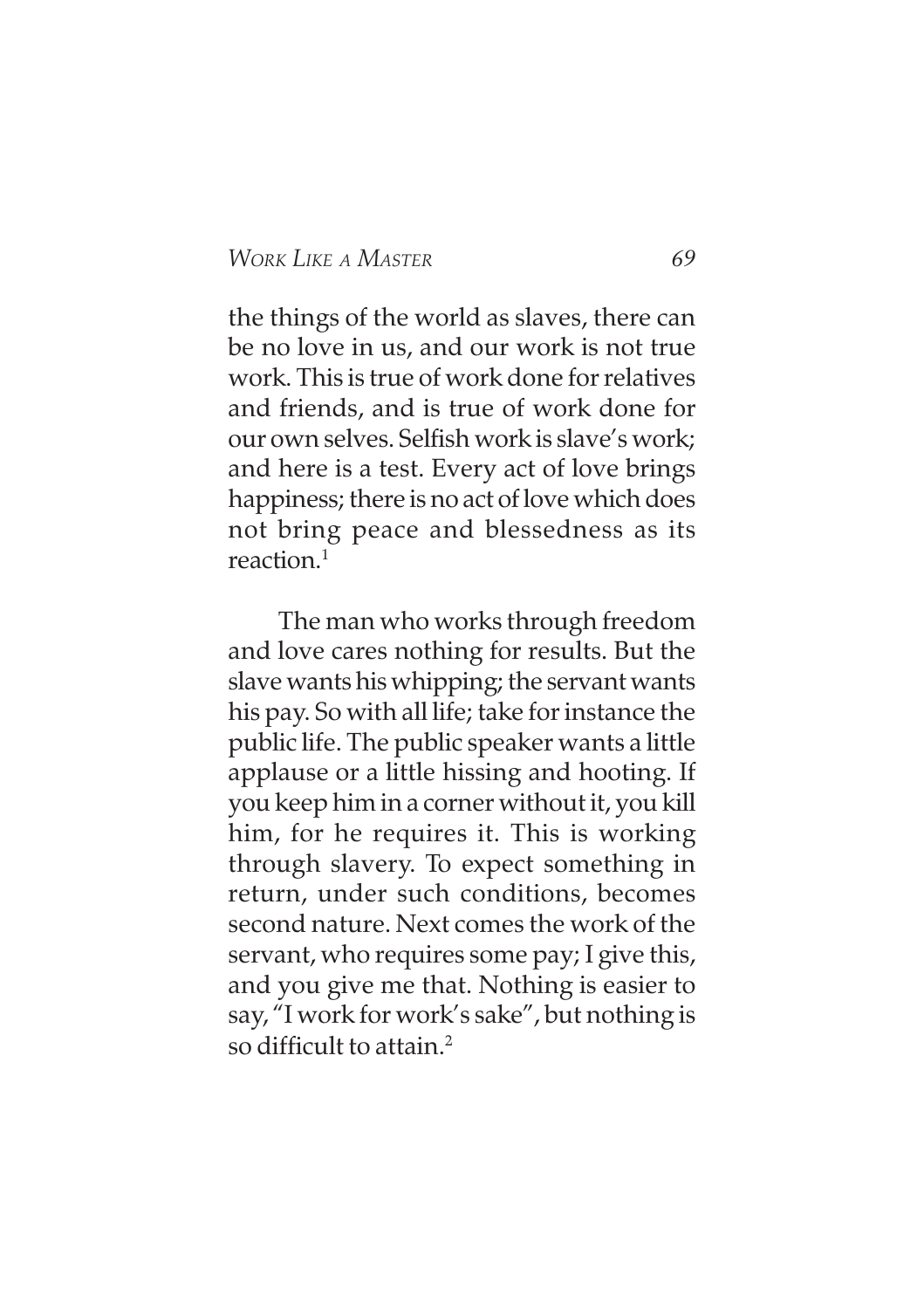We must work. Ordinary mankind, driven everywhere by false desire, what do they know of work? The man propelled by his own feelings and his own senses, what does he know about work? He works, who is not propelled by his own desires, by any selfishness whatsoever. He works, who has no ulterior motive in view. He works, who has nothing to gain from work.<sup>3</sup>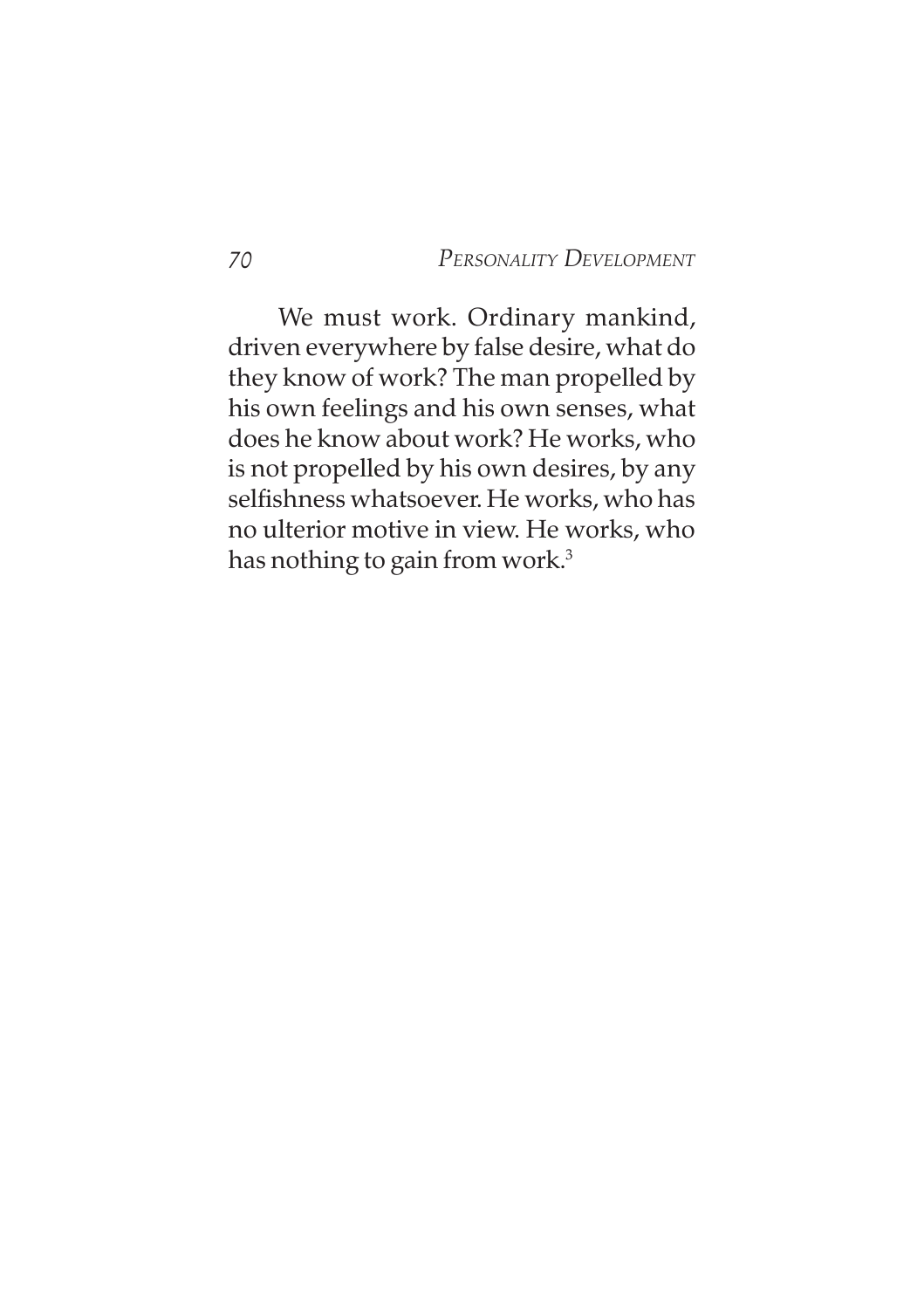## **Doing Good to This World**

UR DUTY TO OTHERS means helping others; doing good to the world. Why should we do good to the world? Apparently to help the world, but really to help ourselves. We should always try to help the world, that should be the highest motive in us; but if we consider well, we find that the world does not require our help at all. This world was not made that you or I should come and help it. I once read a sermon in which it was said, "All this beautiful world is very good, because it gives us time and opportunity to help others." Apparently, this is a very beautiful sentiment, but is it not a blasphemy to say that the world needs our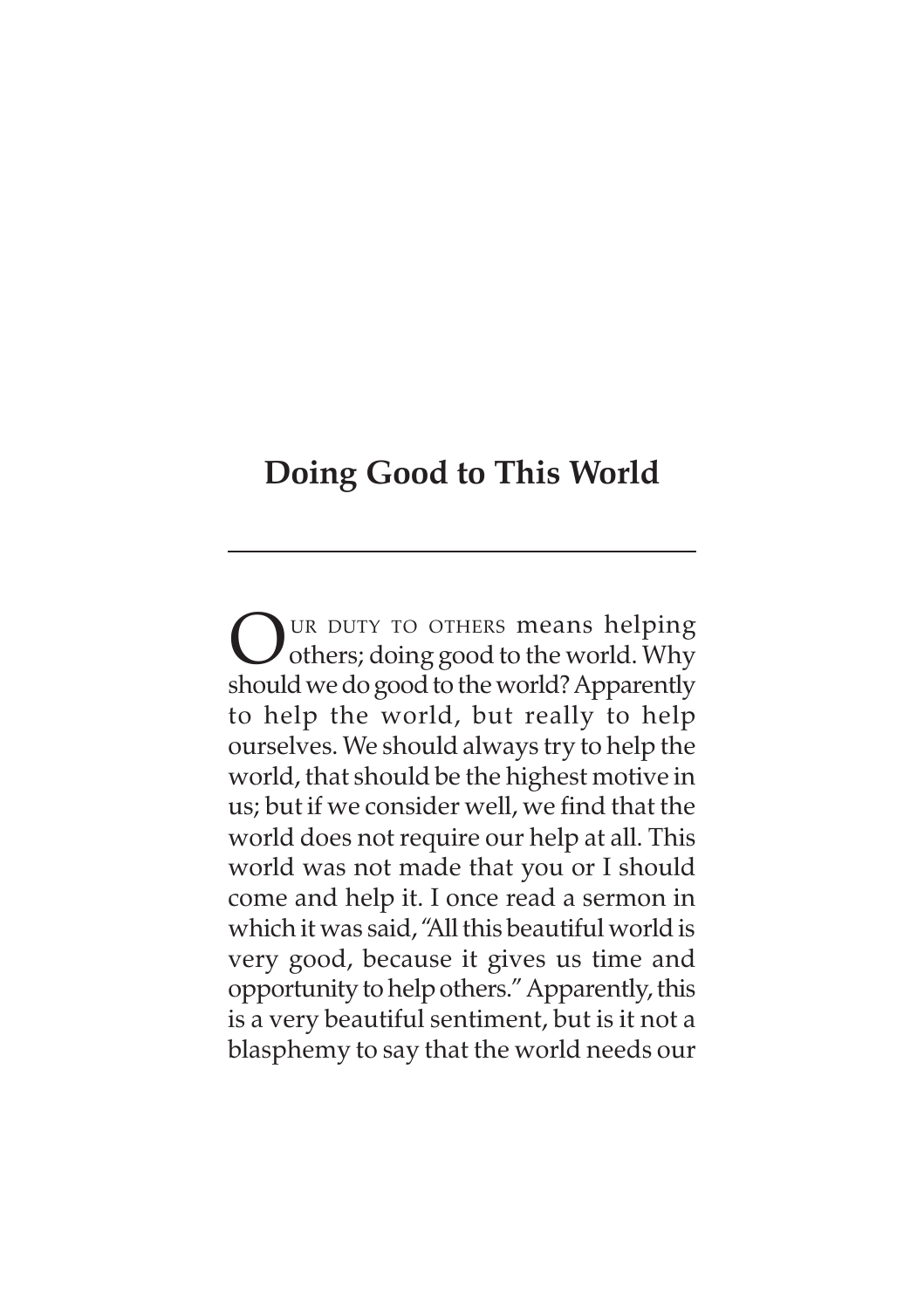help? We cannot deny that there is much misery in it; to go out and help others is, therefore, the best thing we can do, although in the long run, we shall find that helping others is only helping ourselves.<sup>1</sup>

Yet we must do good; the desire to do good is the highest motive power we have, if we know all the time that it is a privilege to help others. Do not stand on a high pedestal and take five cents in your hand and say, "Here, my poor man," but be grateful that the poor man is there, so that by making a gift to him you are able to help yourself. It is not the receiver that is blessed, but it is the giver. Be thankful that you are allowed to exercise your power of benevolence and mercy in the world, and thus become pure and perfect.<sup>2</sup>

We become forgetful of the ego when we think of the body as dedicated to the service of others—the body with which most complacently we identify the ego. And in the long run comes the consciousness of disembodiedness. The more intently you think of the well-being of others, the more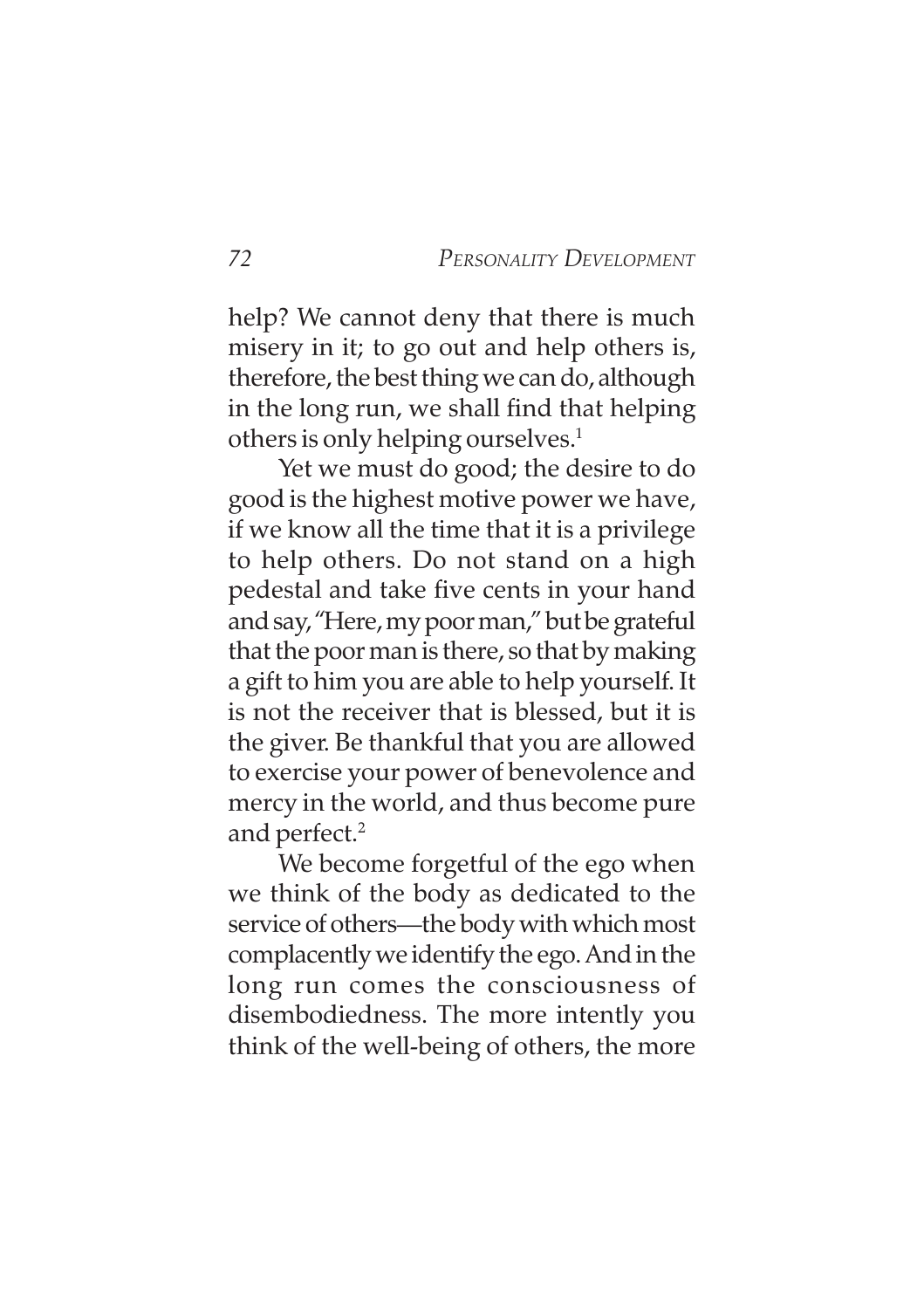## *DOING GOOD TO THIS WORLD 73*

oblivious of self you become. In this way, as gradually your heart gets purified by work, you will come to feel the truth that your own Self is pervading all beings and all things. Thus it is that doing good to others constitutes a way, a means of revealing one's own Self or Atman. Know this also to be one of the spiritual practices, a discipline for God-realisation. Its aim also is Self-realisation.<sup>3</sup>

When you give something to a man and expect nothing—do not even expect the man to be grateful—his ingratitude will not tell upon you, because you never expected anything, never thought you had any right to anything in the way of a return. You gave him what he deserved; his own *Karma* got it for him; your *Karma* made you the carrier thereof. Why should you be proud of having given away something? You are the porter that carried the money or other kind of gift, and the world deserved it by its own *Karma*. Where is then the reason for pride in you? There is nothing very great in what you give to the world.4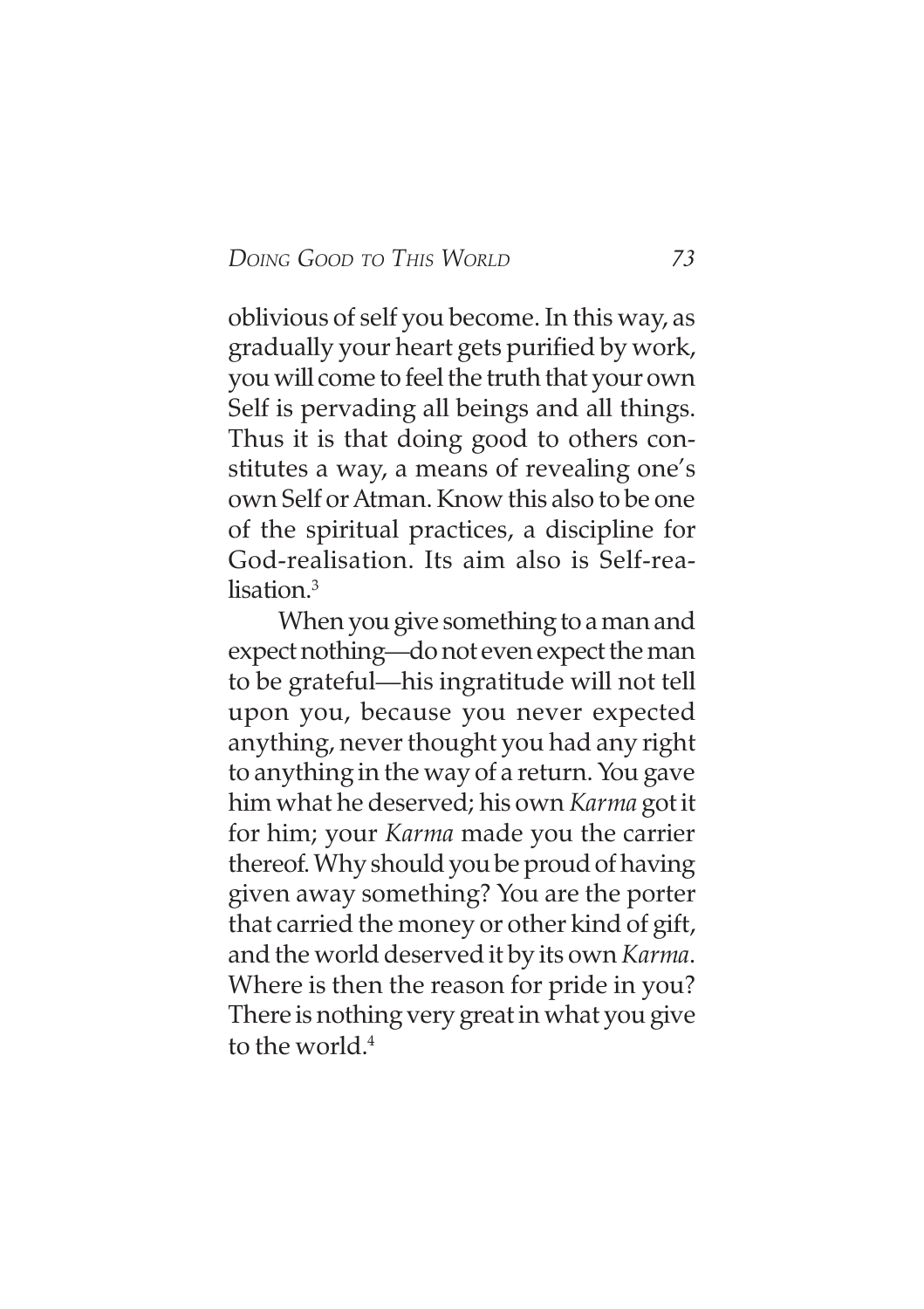Ask nothing; want nothing in return. Give what you have to give; it will come back to you—but do not think of that now, it will come back multiplied a thousandfold—but the attention must not be on that. Yet have the power to give; give, and there it ends. Learn that the whole of life is giving, that nature will force you to give. So, give willingly. Sooner or later you will have to give up. You come into life to accumulate. With clenched hands, you want to take. But nature puts a hand on your throat and makes your hands open. Whether you will it or not, you have to give. The moment you say, "I will not", the blow comes; you are hurt. None is there but will be compelled, in the long run, to give up everything. And the more one struggles against this law, the more miserable one feels. It is because we dare not give, because we are not resigned enough to accede to this grand demand of nature, that we are miserable. The forest is gone, but we get heat in return. The sun is taking up water from the ocean, to return it in showers. You are a machine for taking and giving: you take,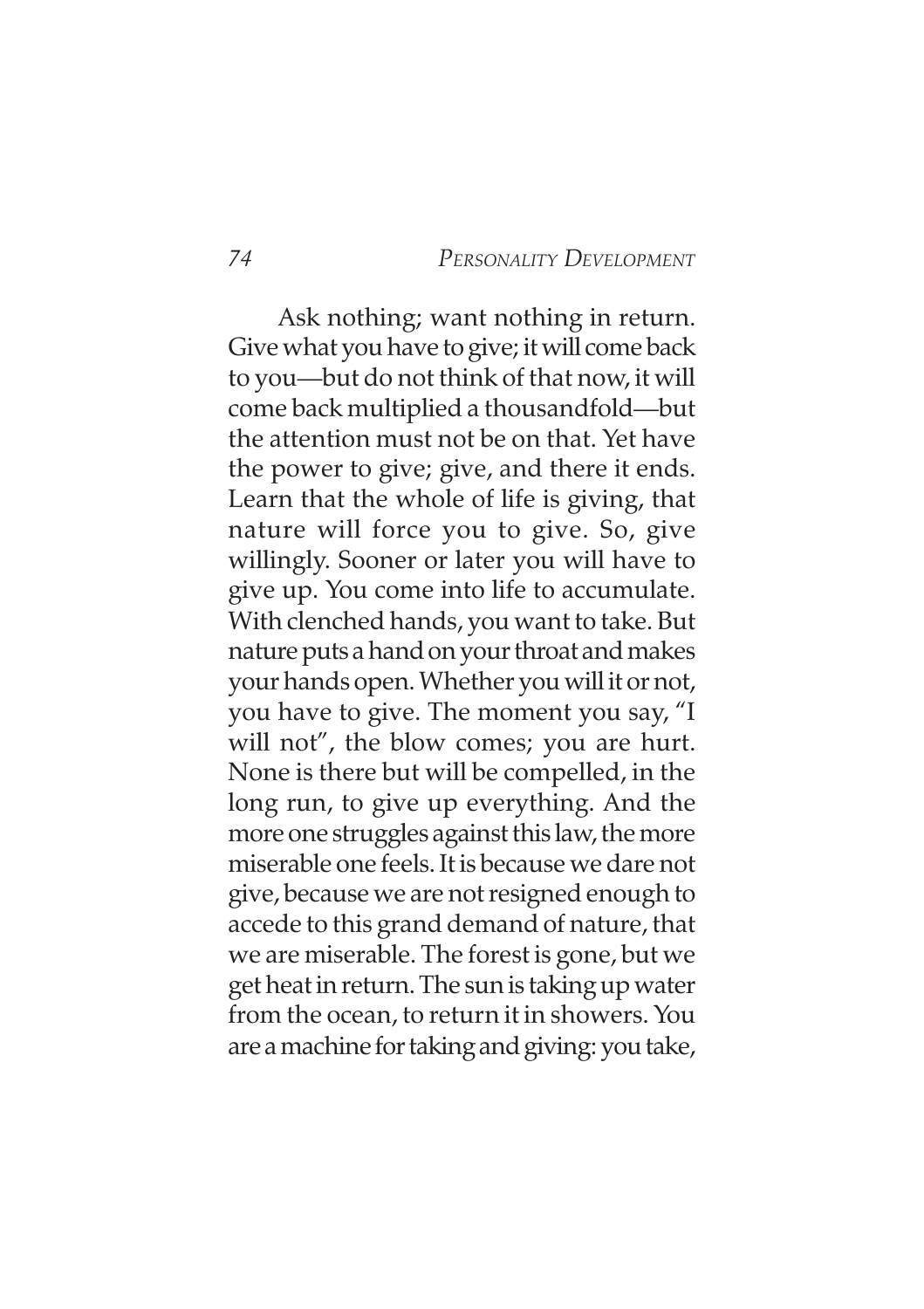*DOING GOOD TO THIS WORLD 75*

in order to give. Ask, therefore, nothing in return; but the more you give, the more will come to you. The quicker you can empty the air out of this room, the quicker it will be filled up by the external air; and if you close all the doors and every aperture, that which is within will remain, but that which is outside will never come in, and that which is within will stagnate, degenerate, and become poisoned. A river is continually emptying itself into the ocean and is continually filling up again. Bar not the exit into the ocean. The moment you do that, death seizes you.5

Wisdom, knowledge, wealth, men, strength, prowess, and whatever else nature gathers and provides us with, are all only for diffusion, when the moment of need is at hand. We often forget this fact, put the stamp of "*mine only*" upon the entrusted deposits, and *pari passu*, we sow the seed of our own ruin!6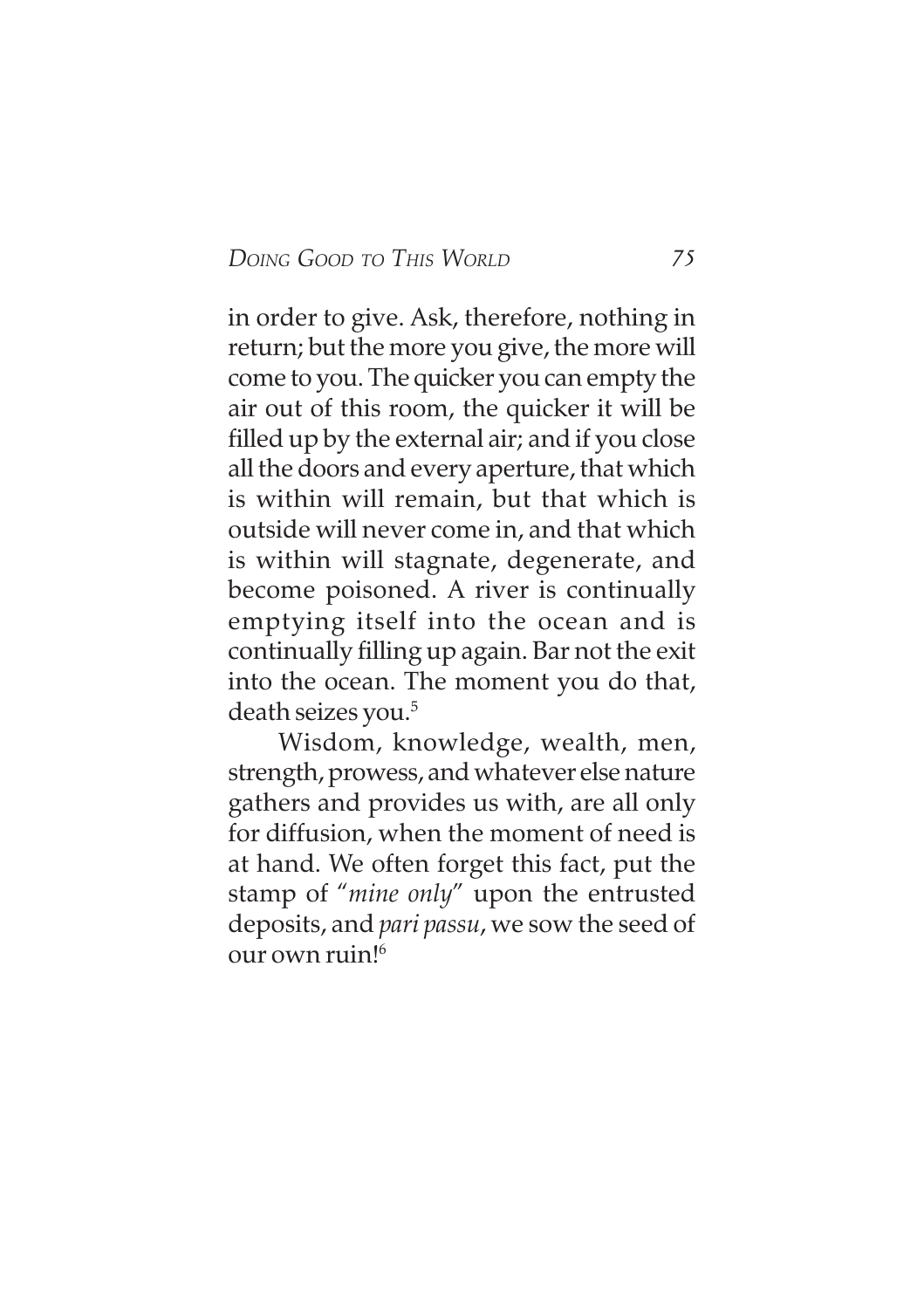# **Unselfishness Will Bring Success**

 $\triangle$  LL OUTGOING ENERGY following a selfish  $\mathbf \Lambda$ motive is frittered away; it will not cause power to return to you; but if restrained, it will result in development of power. This self-control will tend to produce a mighty will, a character which makes a Christ or a Buddha. Foolish men do not know this secret; they nevertheless want to rule mankind. Even a fool may rule the whole world if he works and waits. Let him wait a few years, restrain that foolish idea of governing; and when that idea is wholly gone, he will be a power in the world. The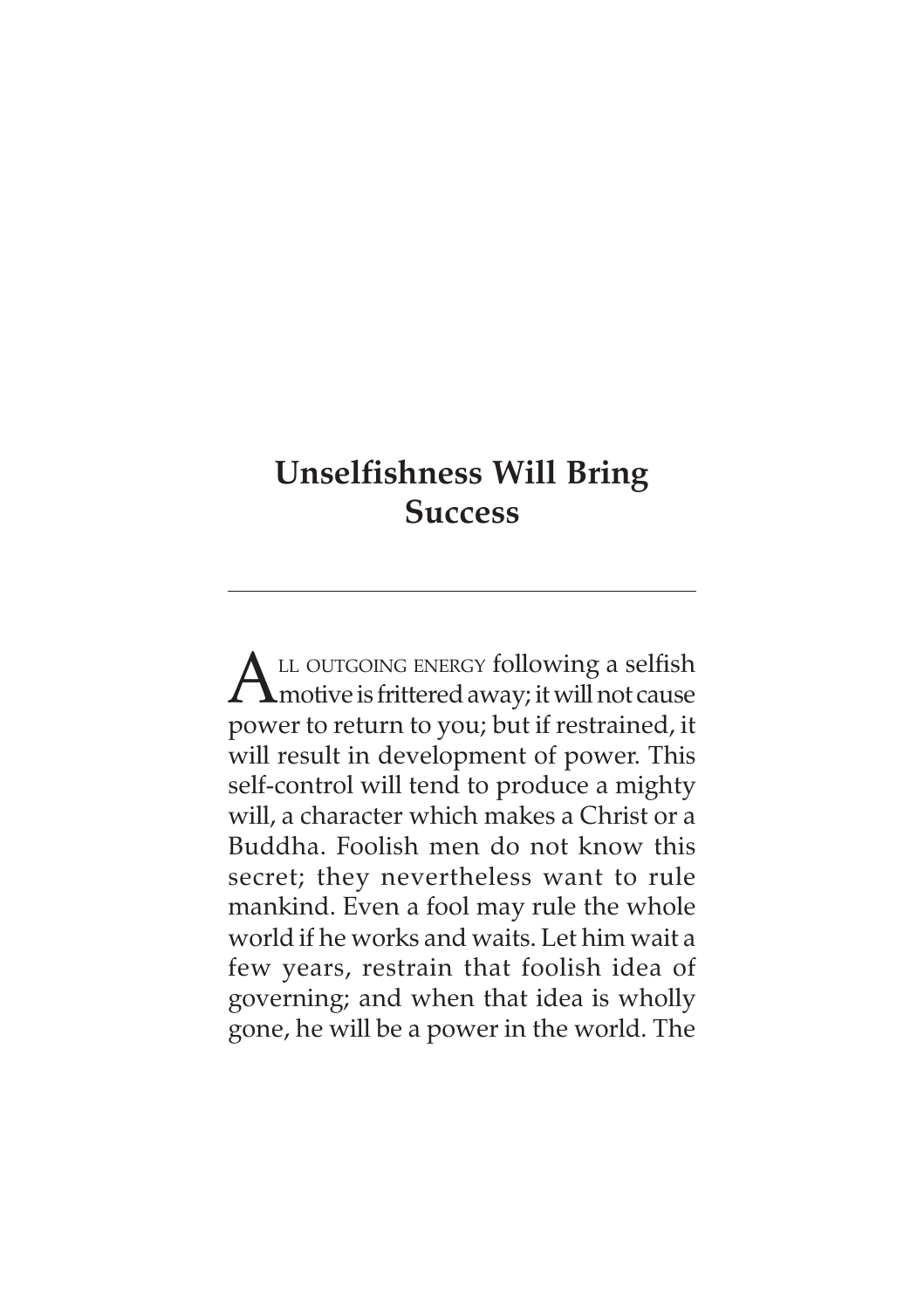*UNSELFISHNESS WILL BRING SUCCESS 77*

majority of us cannot see beyond a few years…. Just a little narrow circle—that is our world. We have not the patience to look beyond, and thus become immoral and wicked. This is our weakness, our powerlessness.1

Selfishness is the chief sin, thinking of ourselves first. He who thinks, "I will eat first, I will have more money than others, and I will possess everything", he who thinks, "I will get to heaven before others, I will get *Mukti* before others" is the selfish man. The unselfish man says, "I will be last, I do not care to go to heaven, I will even go to hell if by doing so I can help my brothers." This unselfishness is the test of religion. He who has more of this unselfishness is more spiritual and nearer to God. Whether he is learned or ignorant, he is nearer to God than anybody else, whether he knows it or not. And if a man is selfish, even though he has visited all the temples, seen all the places of pilgrimage, and painted himself like a leopard, he is still further off from God.<sup>2</sup>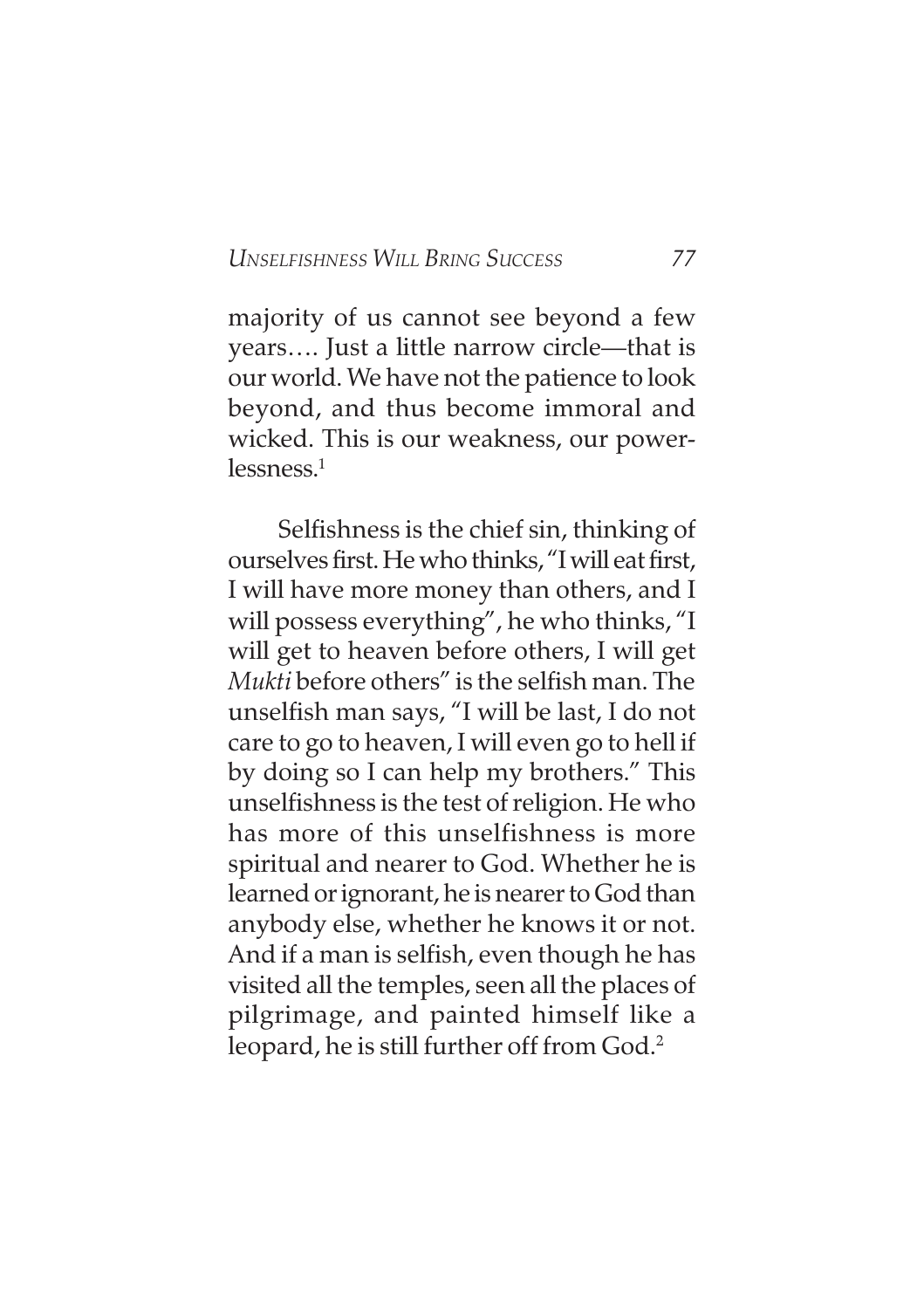Every successful man must have behind him somewhere tremendous integrity, tremendous sincerity, and that is the cause of his signal success in life. He may not have been perfectly unselfish; yet he was tending towards it. If he had been perfectly unselfish, his would have been as great a success as that of the Buddha or of the Christ. The degree of unselfishness marks the degree of success everywhere.<sup>3</sup>

Life is ever expanding, contraction is death. The self-seeking man who is looking after his personal comforts and leading a lazy life—there is no room for him even in hell.<sup>4</sup>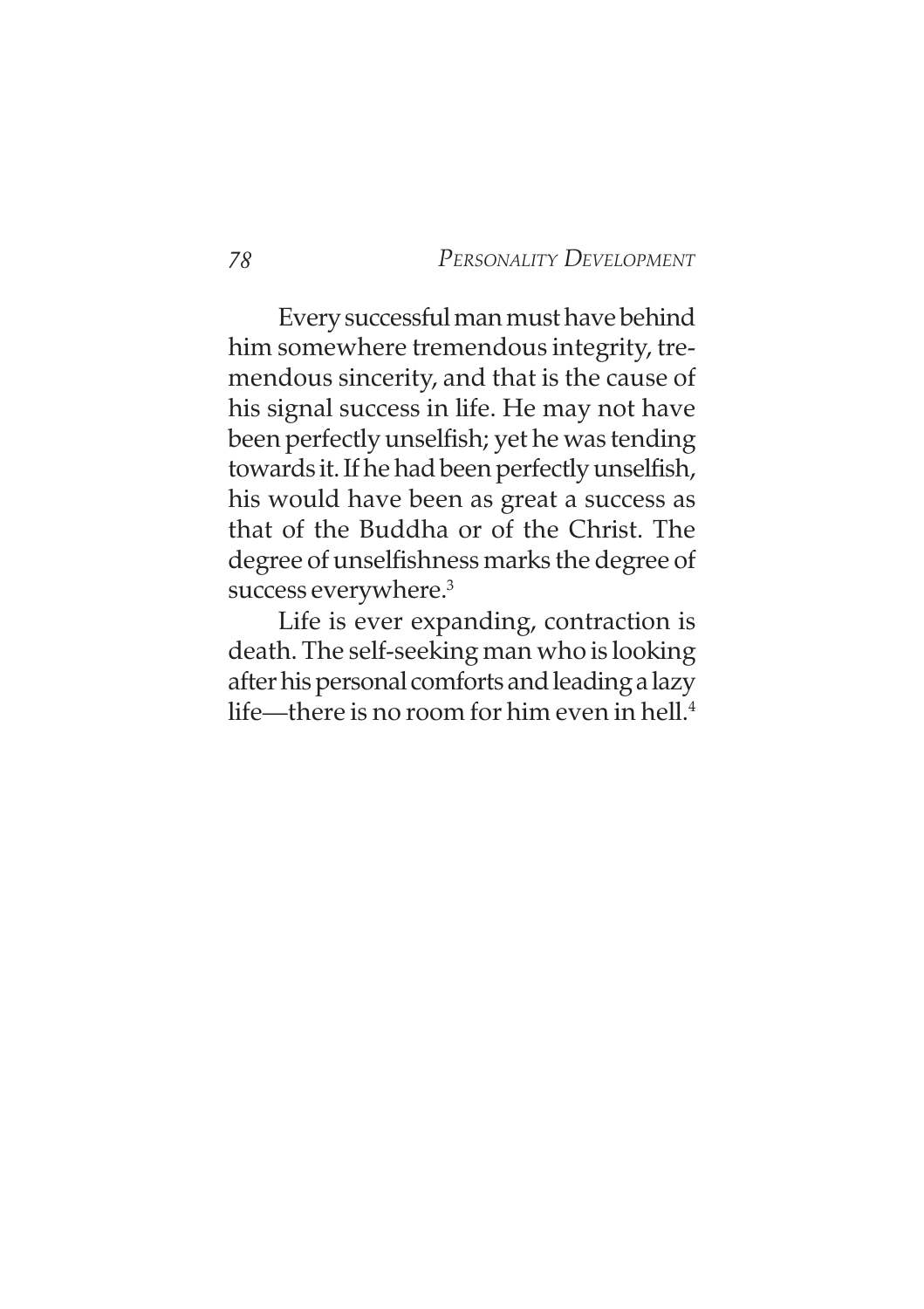## **It Is Love That Pays**

**NOTHING ELSE IS NECESSARY but these—**<br>love, sincerity, and patience. What is life but growth, i.e. expansion, i.e. love? Therefore all love is life, it is the only law of life; all selfishness is death, and this is true here or hereafter. It is life to do good, it is death not to do good to others. Ninety per cent of human brutes you see are dead, are ghosts—for none lives, my boys, but he who loves. Feel, my children, feel; feel for the poor, the ignorant, the downtrodden; feel till the heart stops and the brain reels and you think you will go mad—then pour the soul out at the feet of the Lord, and then will come power, help,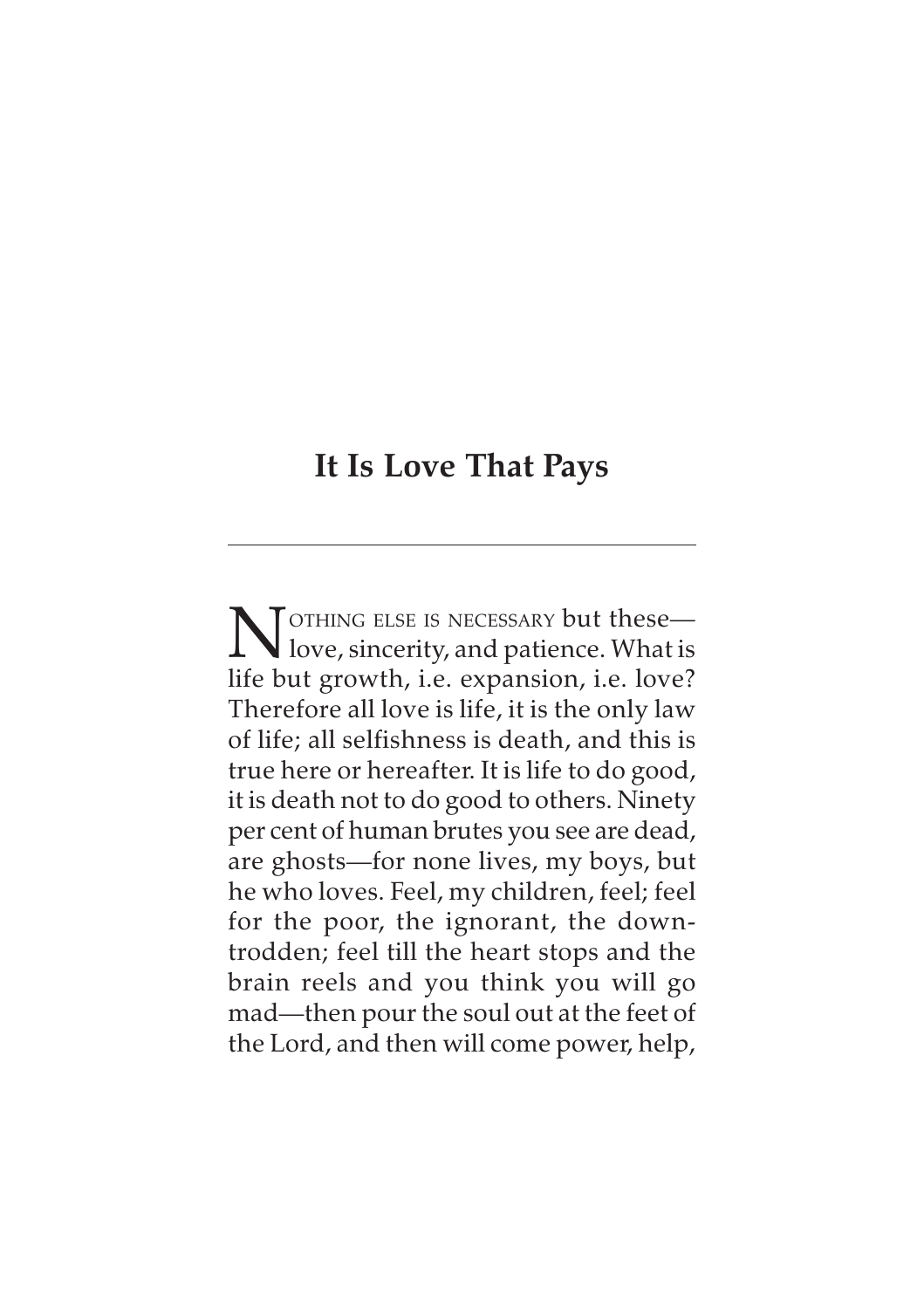and indomitable energy…Be not afraid, my children. Look not up in that attitude of fear towards that infinite starry vault as if it would crush you. Wait! In a few hours more, the whole of it will be under your feet. Wait, money does not pay, nor name; fame does not pay, nor learning. It is love that pays; it is character that cleaves its way through adamantine walls of difficulties.<sup>1</sup>

Those who are men and yet have no feeling in the heart for man, well, are such to be counted as men at all?<sup>2</sup>

Duty is seldom sweet. It is only when love greases its wheels that it runs smoothly; it is a continuous friction otherwise. How else could parents do their duties to their children, husbands to their wives, and vice versa? Do we not meet with cases of friction every day in our lives? Duty is sweet only through love, and love shines in freedom alone. Yet is it freedom to be a slave to the senses, to anger, to jealousies and a hundred other petty things that must occur every day in human life? In all these little roughnesses that we meet with in life, the highest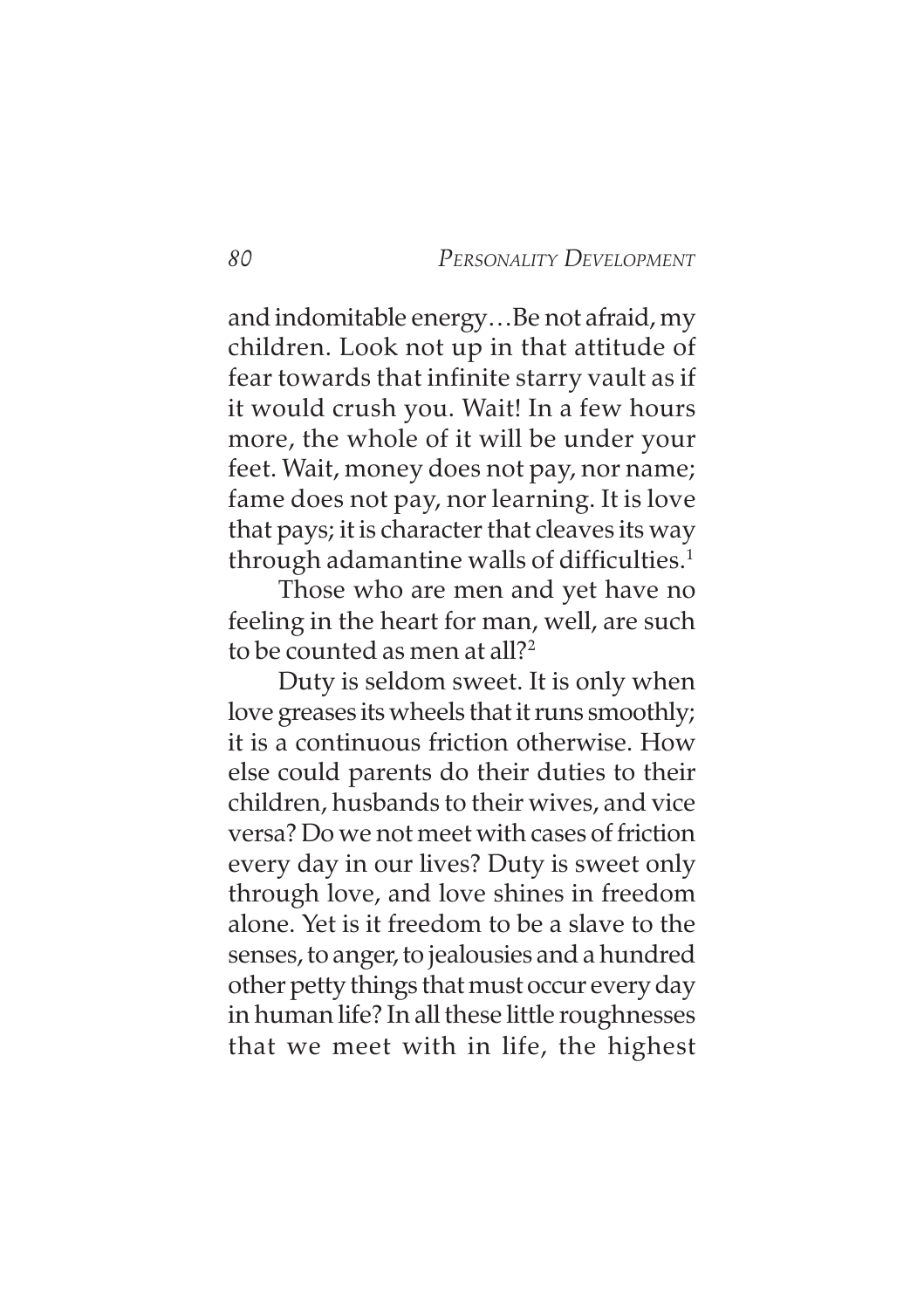## *IT IS LOVE THAT PAYS 81*

expression of freedom is to forbear. Women, slaves to their own irritable, jealous tempers, are apt to blame their husbands, and assert their own "freedom", as they think, not knowing that thereby they only prove that they are slaves. So it is with husbands who eternally find fault with their wives.<sup>3</sup>

Love never fails, my son; today or tomorrow or ages after, truth will conquer. Love shall win the victory. Do you love your fellow-men? Where should you go to seek for God—are not all the poor, the miserable, the weak, Gods? Why not worship them first? Why go to dig a well on the shores of the Ganga? Believe in the omnipotent power of love. Who cares for these tinsel puffs of name? I never keep watch of what the newspapers are saying. Have you love?— You are omnipotent. Are you perfectly unselfish? If so, you are irresistible. It is character that pays everywhere. It is the Lord who protects His children in the depths of the sea.4

The individual's life is in the life of the whole, the individual's happiness is in the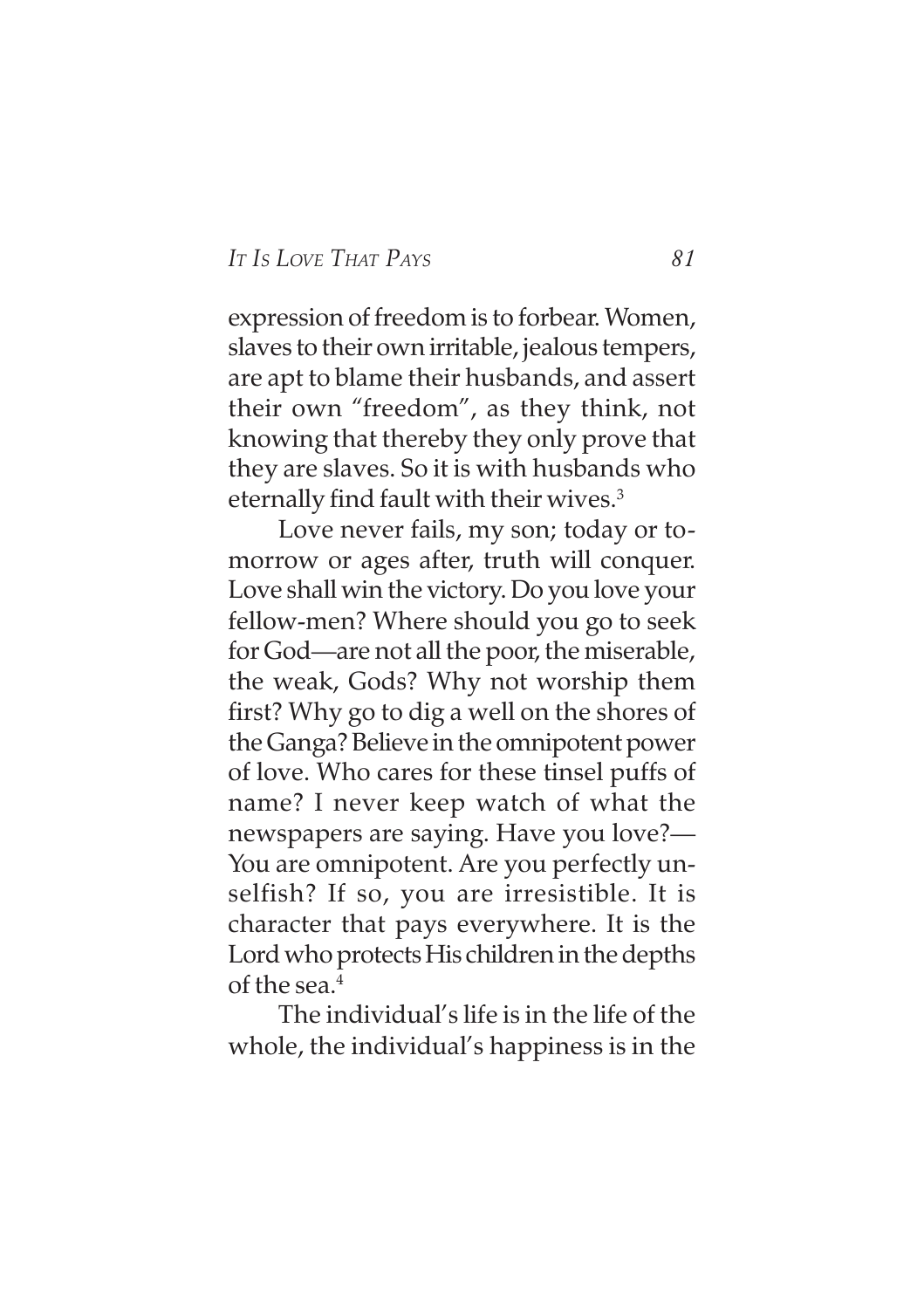happiness of the whole; apart from the whole, the individual's existence is inconceivable—this is an eternal truth and is the bed-rock on which the universe is built. To move slowly towards the infinite whole, bearing a constant feeling of intense sympathy and sameness with it, being happy with its happiness and being distressed in its affliction, is the individual's sole duty. Not only is it his duty, but in its transgression is his death, while compliance with this great truth leads to life immortal.<sup>5</sup>

If in this hell of a world one can bring a little joy and peace even for a day into the heart of a single person, that much alone is true; this I have learnt after suffering all my life; all else is mere moonshine....<sup>6</sup>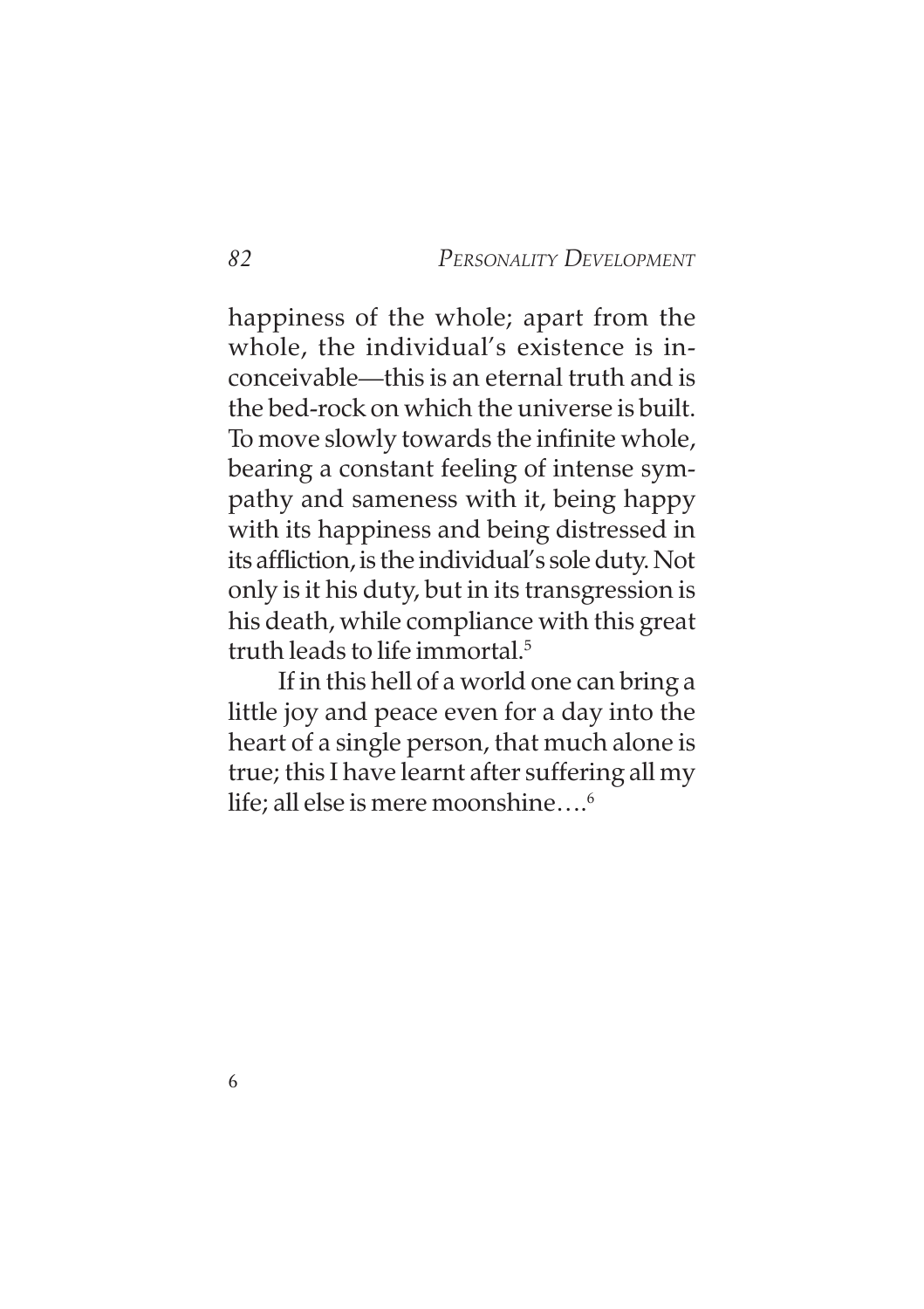## **Weakness Is Death**

THE WEAK HAVE NO place here, in this life<br>or in any other life. Weakness leads to slavery. Weakness leads to all kinds of misery, physical and mental. Weakness is death. There are hundreds of thousands of microbes surrounding us, but they cannot harm us unless we become weak, until the body is ready and predisposed to receive them. There may be a million microbes of misery, floating about us. Never mind! They dare not approach us, they have no power to get a hold on us, until the mind is weakened. This is the great fact: strength is life, weakness is death. Strength is felicity, life eternal,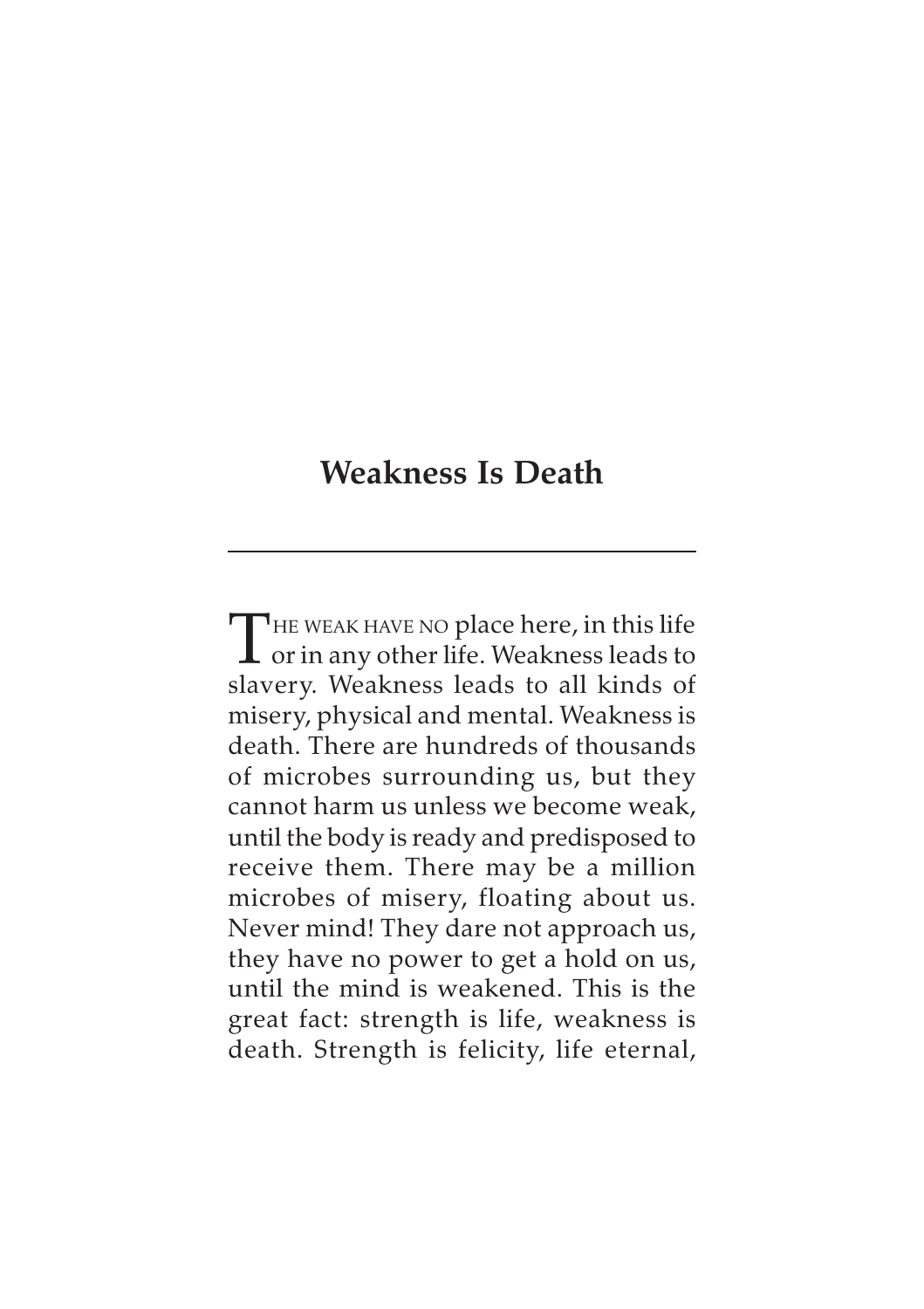immortal; weakness is constant strain and misery; weakness is death.<sup>1</sup>

See how we are flying like hunted hares from all that is terrible, and like them, hiding our heads and thinking we are safe. See how the whole world is flying from everything terrible. Once when I was in Varanasi, I was passing through a place where there was a large tank of water on one side and a high wall on the other. It was in the grounds where there were many monkeys. The monkeys of Varanasi are huge brutes and are sometimes surly. They now took it into their heads not to allow me to pass through their street, so they howled and shrieked and clutched at my feet as I passed. As they pressed closer, I began to run, but the faster I ran, the faster came the monkeys and they began to bite at me. It seemed impossible to escape, but just then I met a stranger who called out to me, "Face the brutes." I turned and faced the monkeys, and they fell back and finally fled. That is a lesson for all life face the terrible, face it boldly. Like the monkeys, the hardships of life fall back when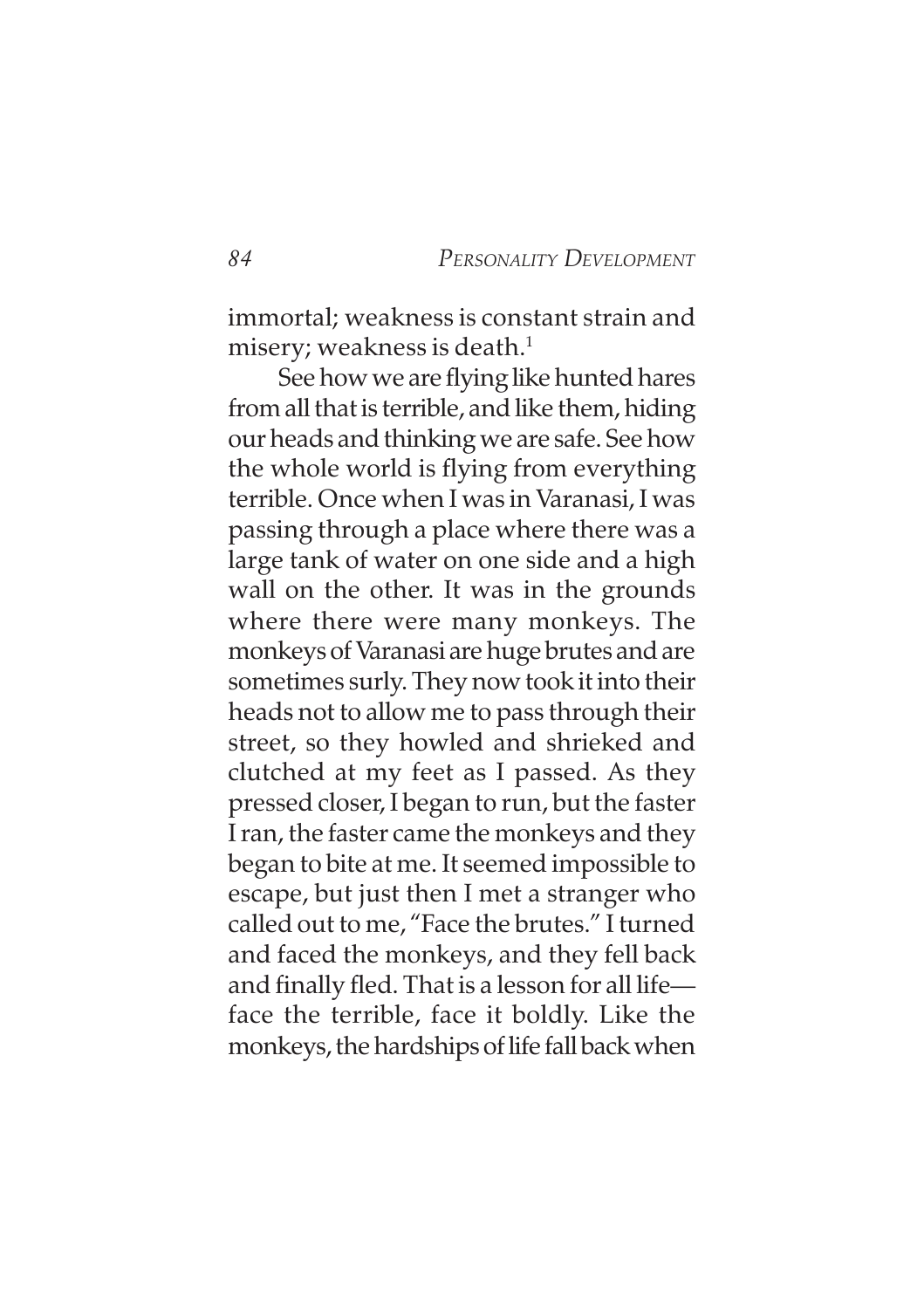## *WEAKNESS IS DEATH 85*

we cease to flee before them. If we are ever to gain freedom, it must be by conquering nature, never by running away. Cowards never win victories. We have to fight fear and troubles and ignorance if we expect them to flee before us.<sup>2</sup>

Strength, strength it is that we want so much in this life, for what we call sin and sorrow have all one cause, and that is our weakness. With weakness comes ignorance, and with ignorance comes misery. It will make us strong. Then miseries will be laughed at, then the violence of the vile will be smiled at, and the ferocious tiger will reveal, behind its tiger's nature, my own  $Self<sup>3</sup>$ 

Be strong, my young friends; that is my advice to you. You will be nearer to Heaven through football than through the study of the *Gita*. These are bold words; but I have to say them, for I love you. I know where the shoe pinches. I have gained a little experience. You will understand the *Gita* better with your biceps, your muscles, a little stronger. You will understand the mighty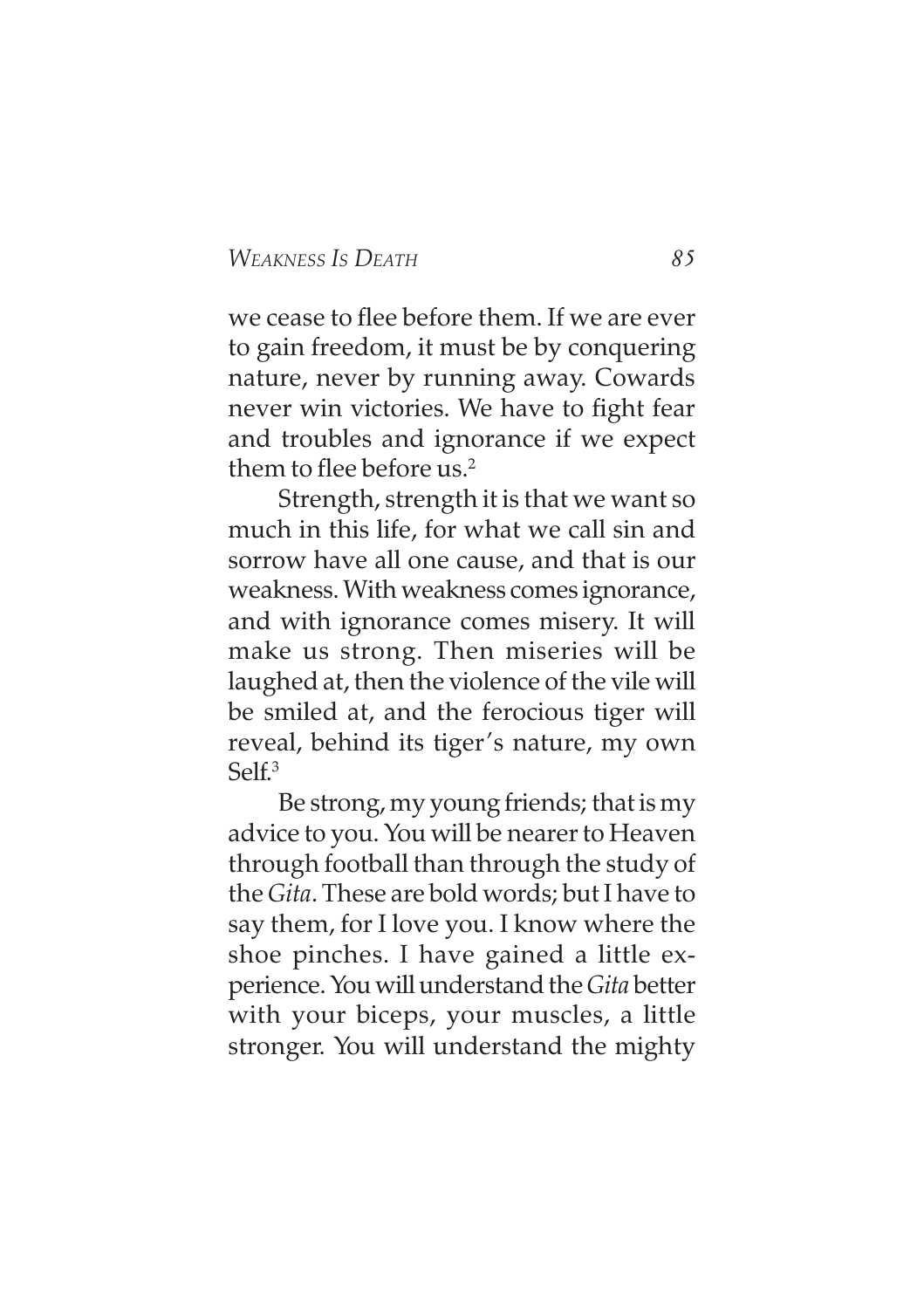genius and the mighty strength of Krishna better with a little of strong blood in you. You will understand the Upanishads better and the glory of the Atman when your body stands firm upon your feet, and you feel yourselves as men.4

Do not talk of the wickedness of the world and all its sins. Weep that you are bound to see wickedness yet. Weep that you are bound to see sin everywhere, and if you want to help the world, do not condemn it. Do not weaken it more. For what is sin and what is misery, and what are all these, but the results of weakness? The world is made weaker and weaker every day by such teachings. Men are taught from childhood that they are weak and sinners. Teach them that they are all glorious children of immortality, even those who are the weakest in manifestation. Let positive, strong, helpful thought enter into their brains from very childhood. Lay yourselves open to these thoughts, and not to weakening and paralysing ones. Say to your own minds, "I am He. I am He." Let it ring day and night in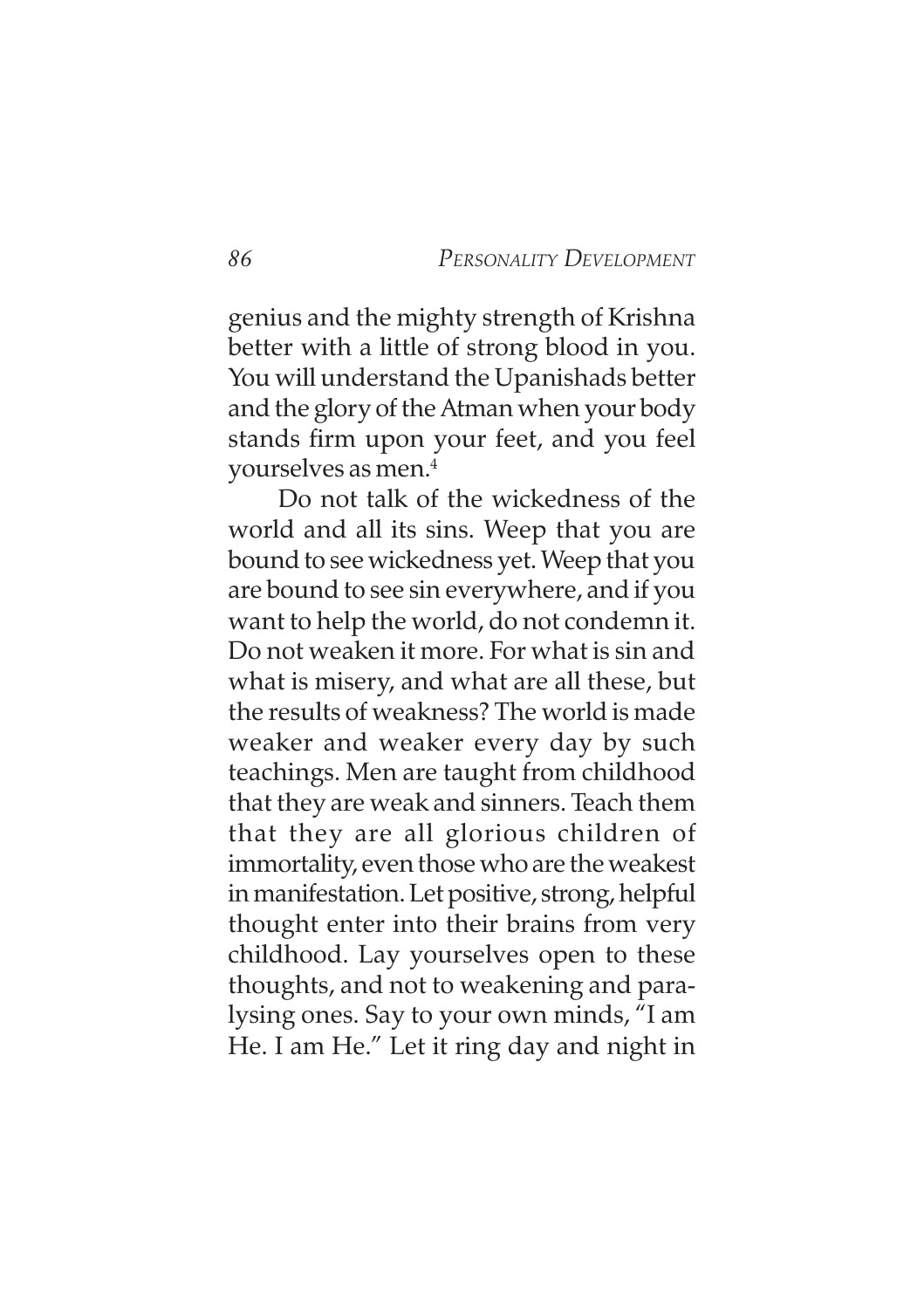*WEAKNESS IS DEATH 87*

your minds like a song, and at the point of death declare, "I am He." That is the Truth; the infinite strength of the world is yours. Drive out the superstition that has covered your minds. Let us be brave. Know the Truth and practise the Truth. The goal may be distant, but awake, arise, and stop not till the goal is reached.<sup>5</sup>

Weak men, when they lose everything and feel themselves weak, try all sorts of uncanny methods of making money, and come to astrology and all these things. "It is the coward and the fool who says, 'This is fate'"—so says the Sanskrit proverb. But it is the strong man who stands up and says, "I will make my fate." It is people who are getting old who talk of fate. Young men generally do not come to astrology. We may be under planetary influence, but it should not matter much to us.…

Let stars come, what harm is there? If a star disturbs my life, it would not be worth a cent. You will find that astrology and all these mystical things are generally signs of a weak mind; therefore as soon as they are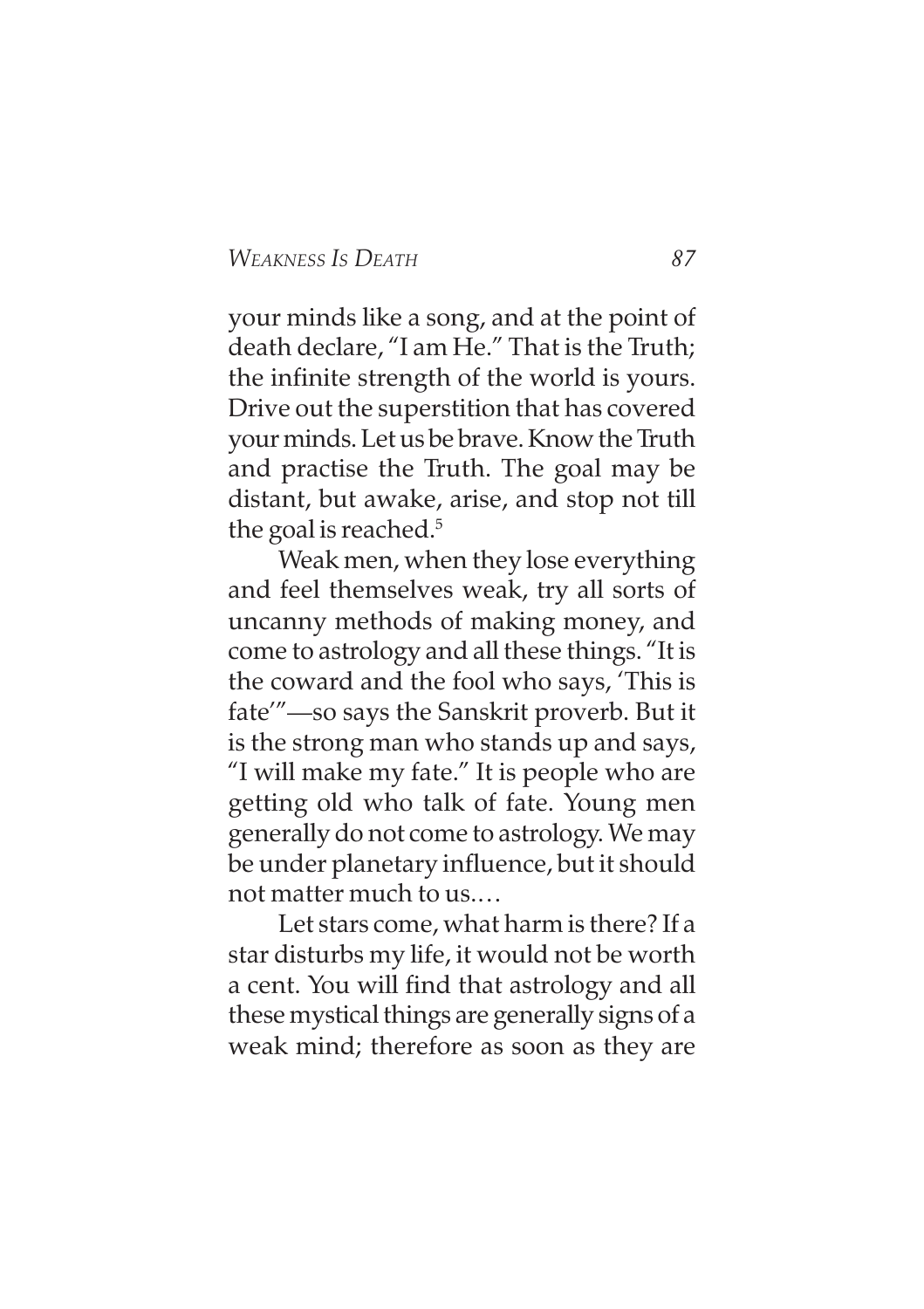becoming prominent in our minds, we should see a physician, take good food and rest.6

This I lay down as the first essential in all I teach: anything that brings spiritual, mental, or physical weakness, touch it not with the toes of your feet. Religion is the manifestation of the natural strength that is in man. A spring of infinite power is coiled up and is inside this little body, and that spring is spreading itself. And as it goes on spreading, body after body is found insufficient; it throws them off and takes higher bodies. This is the history of man, of religion, civilisation, or progress. That giant Prometheus, who is bound, is getting himself unbound. It is always a manifestation of strength, and all these ideas such as astrology, although there may be a grain of truth in them, should be avoided.<sup>7</sup>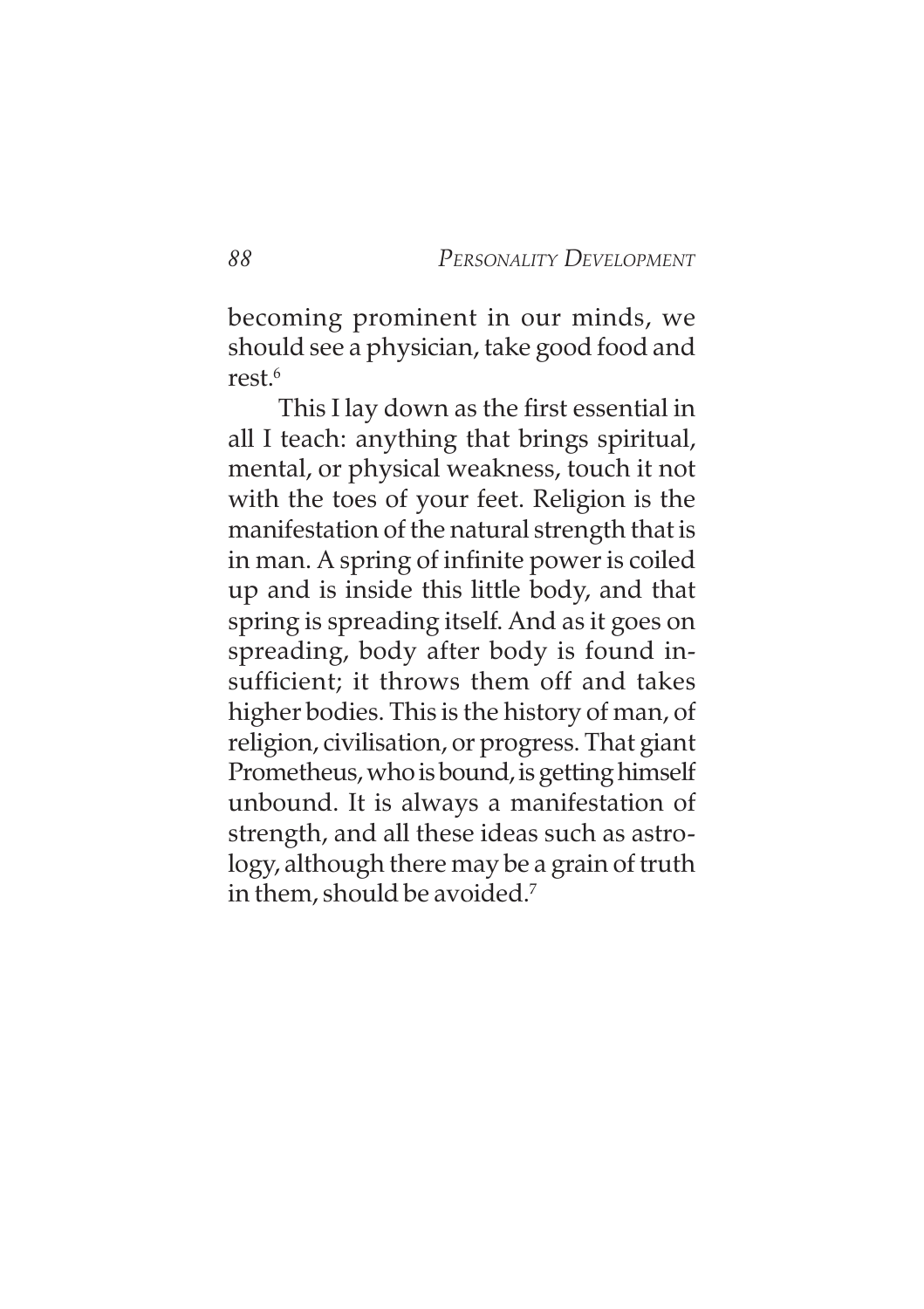## **Be Brave**

NONCE READ A STORY about some ships that<br>were caught in a cyclone in the South Sea were caught in a cyclone in the South Sea Islands, and there was a picture of it in the *Illustrated London News*. All of them were wrecked except one English vessel, which weathered the storm. The picture showed the men who were going to be drowned, standing on the decks and cheering the people who were sailing through the storm. Be brave and generous like that.<sup>1</sup>

Whenever darkness comes, assert the reality and everything adverse must vanish. For, after all, it is but a dream. Mountainhigh though the difficulties appear, terrible and gloomy though all things seem, they are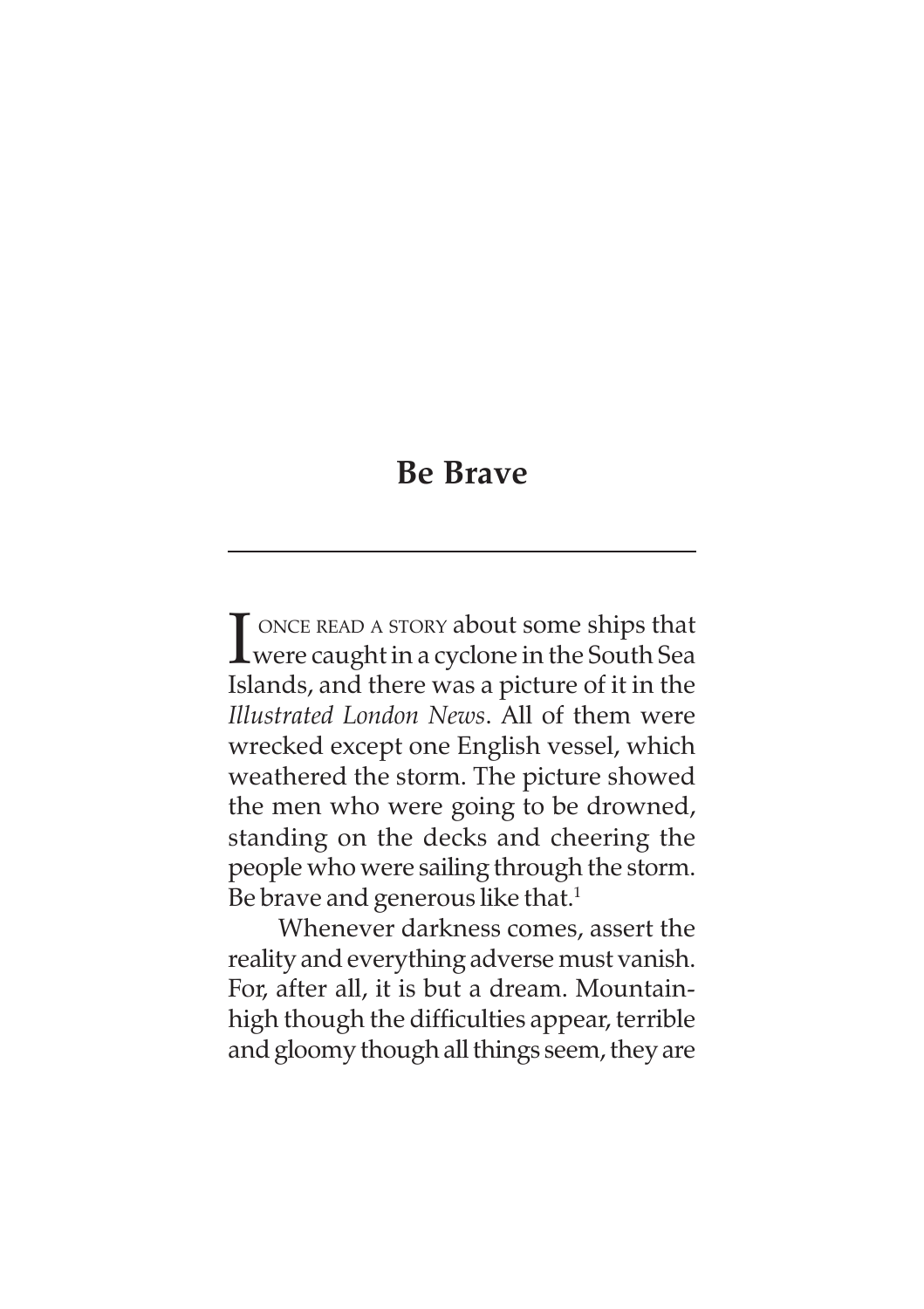but delusions. Fear not—it is banished. Crush it, and it vanishes. Stamp upon it, and it dies. Be not afraid. Think not how many times you fail. Never mind. Time is infinite. Go forward; assert yourself again and again, and light must come. You may pray to everyone that was ever born, but who will come to help you? And what of the way of death from which none knows escape? Help thyself out by thyself. None else can help thee, friend. For thou alone art thy greatest enemy, thou alone art thy greatest friend. Get hold of the Self, then. Stand up. Don't be afraid.<sup>2</sup>

Go on bravely. Do not expect success in a day or a year. Always hold on to the highest. Be steady. Avoid jealousy and selfishness. Be obedient and eternally faithful to the cause of truth, humanity, and your country, and you will move the world. Remember it is the person, the life, which is the secret of power—nothing else.…Jealousy is the bane of all slaves. It is the bane of our nation. Avoid that always. All blessings attend you and all success.3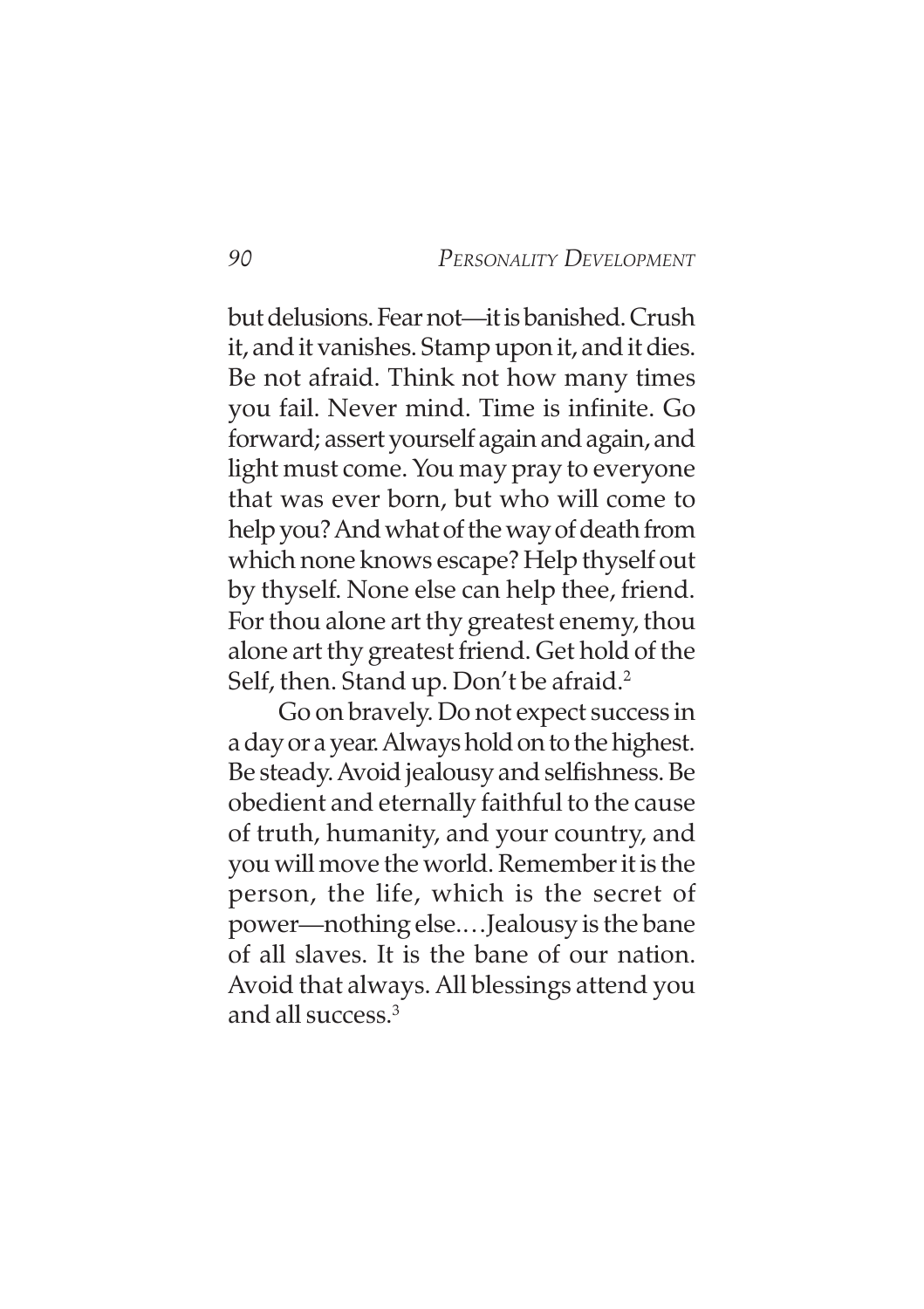# **Heroism**

 $\sum_{\text{see how all those things and the rest will fall over the following.}$ follow of themselves after you. Give up that hateful malice, that dog-like bickering and barking at one another, and take your stand on good purpose, right means, righteous courage, and be brave. When you are born a man, leave some indelible mark behind you. "When you first came to this world, O Tulsi,<sup>1</sup> the world rejoiced and you cried; now live

<sup>1</sup> A poet and a devotee—the author of the *Ramcharitmanasa*. Here the poet is addressing himself.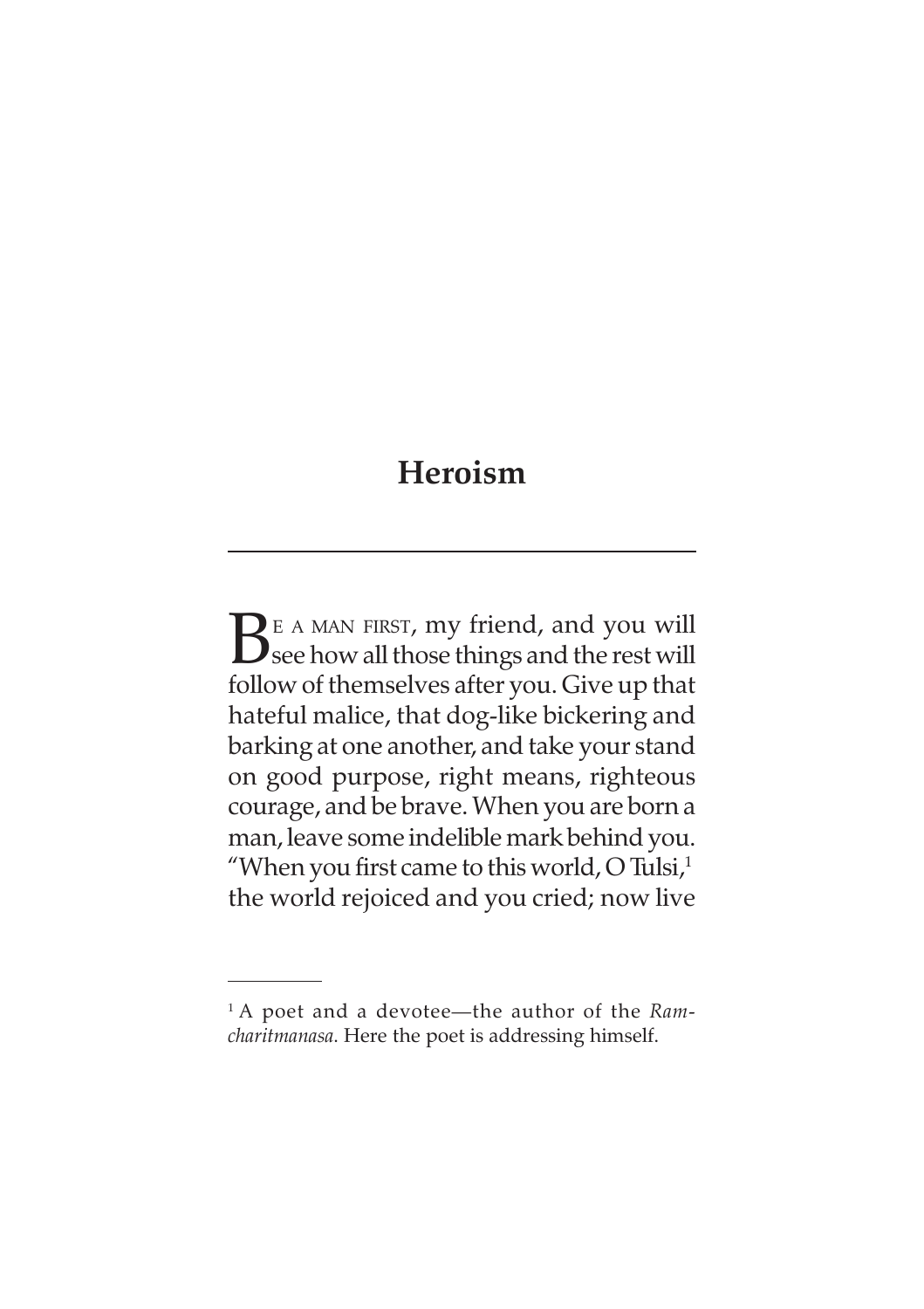your life in doing such acts that when you will leave this world, the world will cry for you and you will leave it laughing." If you can do that, then you are a man; otherwise, what good are you? $1$ 

Let the world say what it chooses, I shall tread the path of duty—know this to be the line of action for a hero. Otherwise, if one has to attend day and night to what this man says or that man writes, no great work is achieved in this world. Do you know this Sanskrit Shloka: "Let those who are versed in the ethical codes praise or blame, let Lakshmi, the goddess of Fortune, come or go wherever she wisheth, let death overtake him today or after a century, the wise man never swerves from the path of rectitude." Let people praise you or blame you, let fortune smile or frown upon you, let your body fall today or after a Yuga, see that you do not deviate from the path of Truth. How much of tempest and waves one has to weather, before one reaches the haven of Peace! The greater a man has become, the fiercer ordeal he has had to pass through.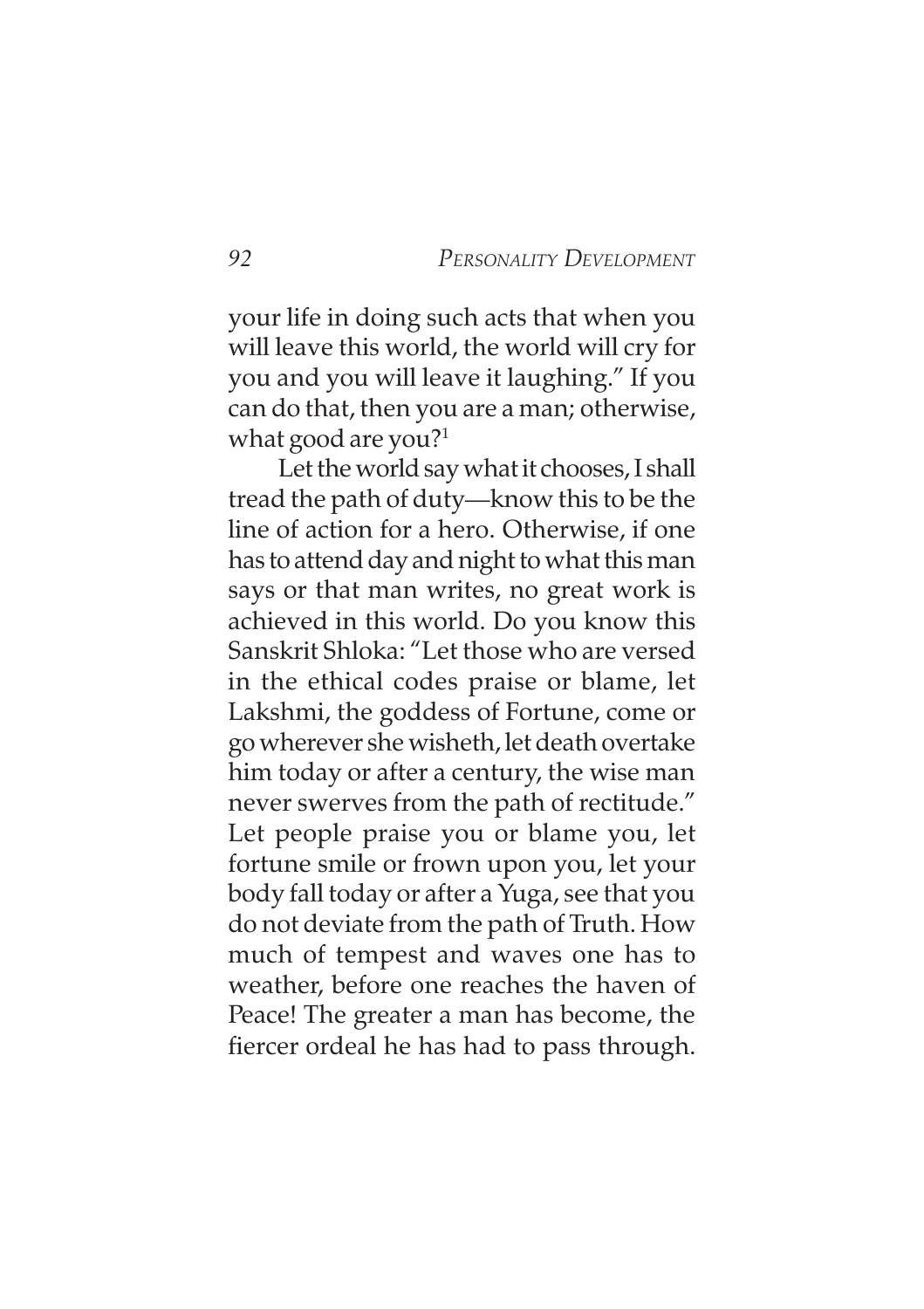#### *HEROISM 93*

Their lives have been tested true by the touchstone of practical life, and only then have they been acknowledged great by the world. Those who are faint-hearted and cowardly sink their barks near the shore, frightened by the raging of waves on the sea. He who is a hero never casts a glance at these. Come what may, I must attain my ideal first—this is *Purushakara*, manly endeavour; without such manly endeavour no amount of Divine help will be of any avail to banish your inertia.2

Those who are always down-hearted and dispirited in this life can do no work; from life to life they come and go wailing and moaning. "The earth is enjoyed by heroes"—this is the unfailing truth. Be a hero. Always say, "I have no fear." Tell this to everybody—"Have no fear ". Fear is death, fear is sin, fear is hell, fear is unrighteousness, fear is wrong life. All the negative thoughts and ideas that are in this world have proceeded from this evil spirit of fear. This fear alone has kept the sun, air and death in their respective places and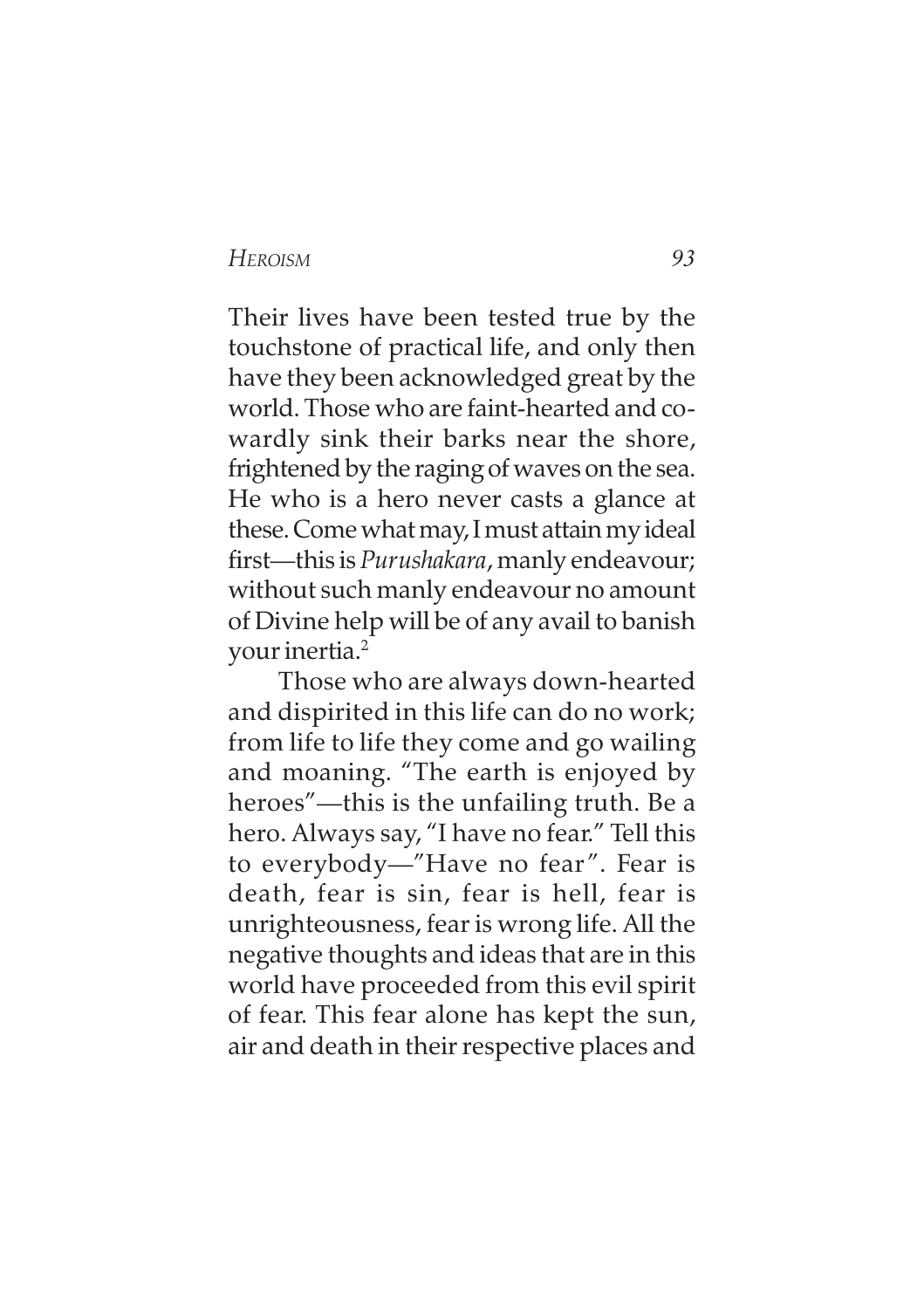functions, allowing none to escape from their bounds....

In this embodied existence, you will be tossed again and again on the waves of happiness and misery, prosperity and adversity—but know them all to be of momentary duration. Never care for them.<sup>3</sup>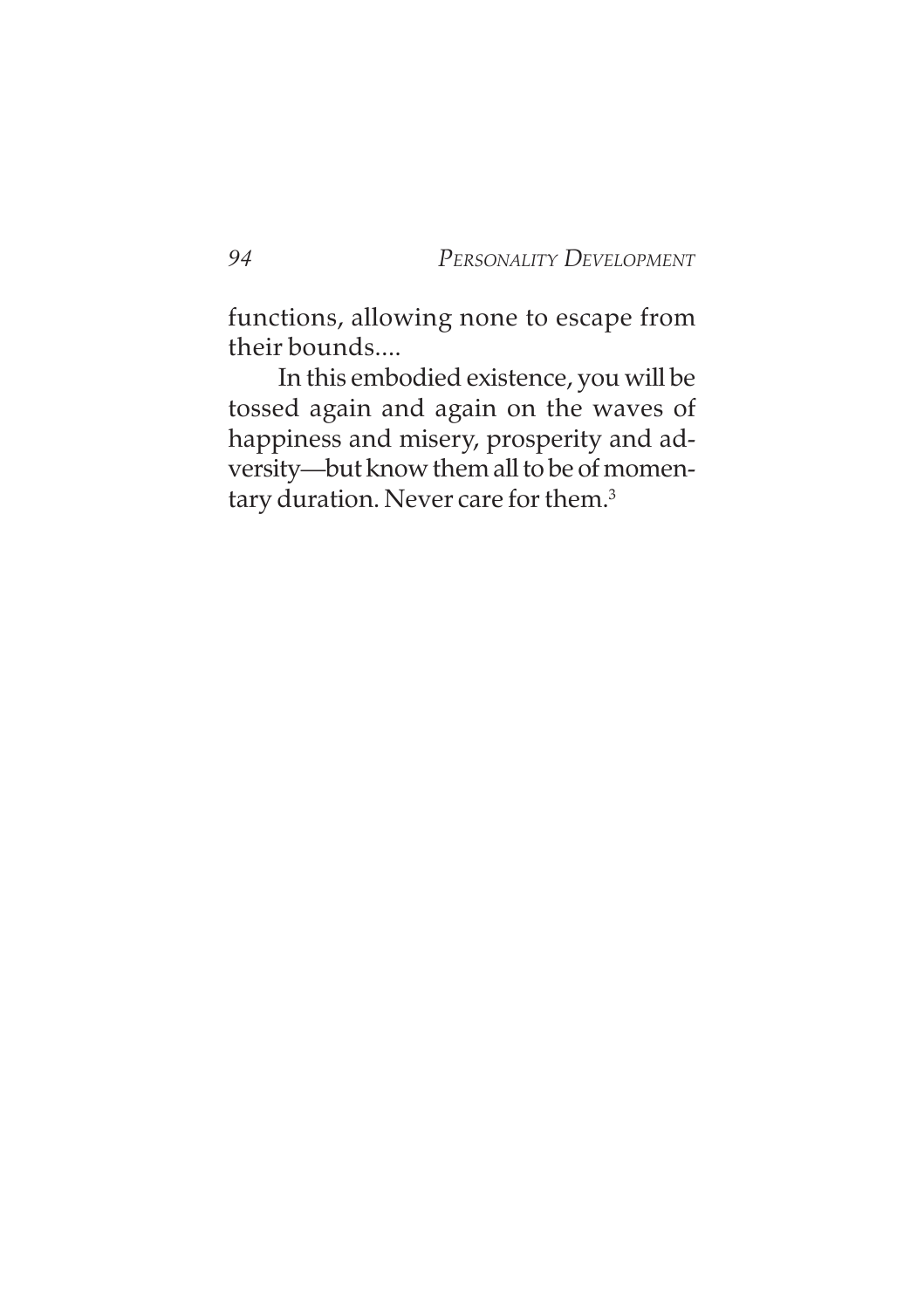# **Faith in Oneself**

THE IDEAL OF FAITH IN ourselves is of the<br>greatest help to us. If faith in ourselves had been more extensively taught and practised, I am sure a very large portion of the evils and miseries that we have would have vanished. Throughout the history of mankind, if any motive power has been more potent than another in the lives of all great men and women, it is that of faith in themselves. Born with the consciousness that they were to be great, they became great. Let a man go down as low as possible; there must come a time when out of sheer desperation he will take an upward curve and will learn to have faith in himself. But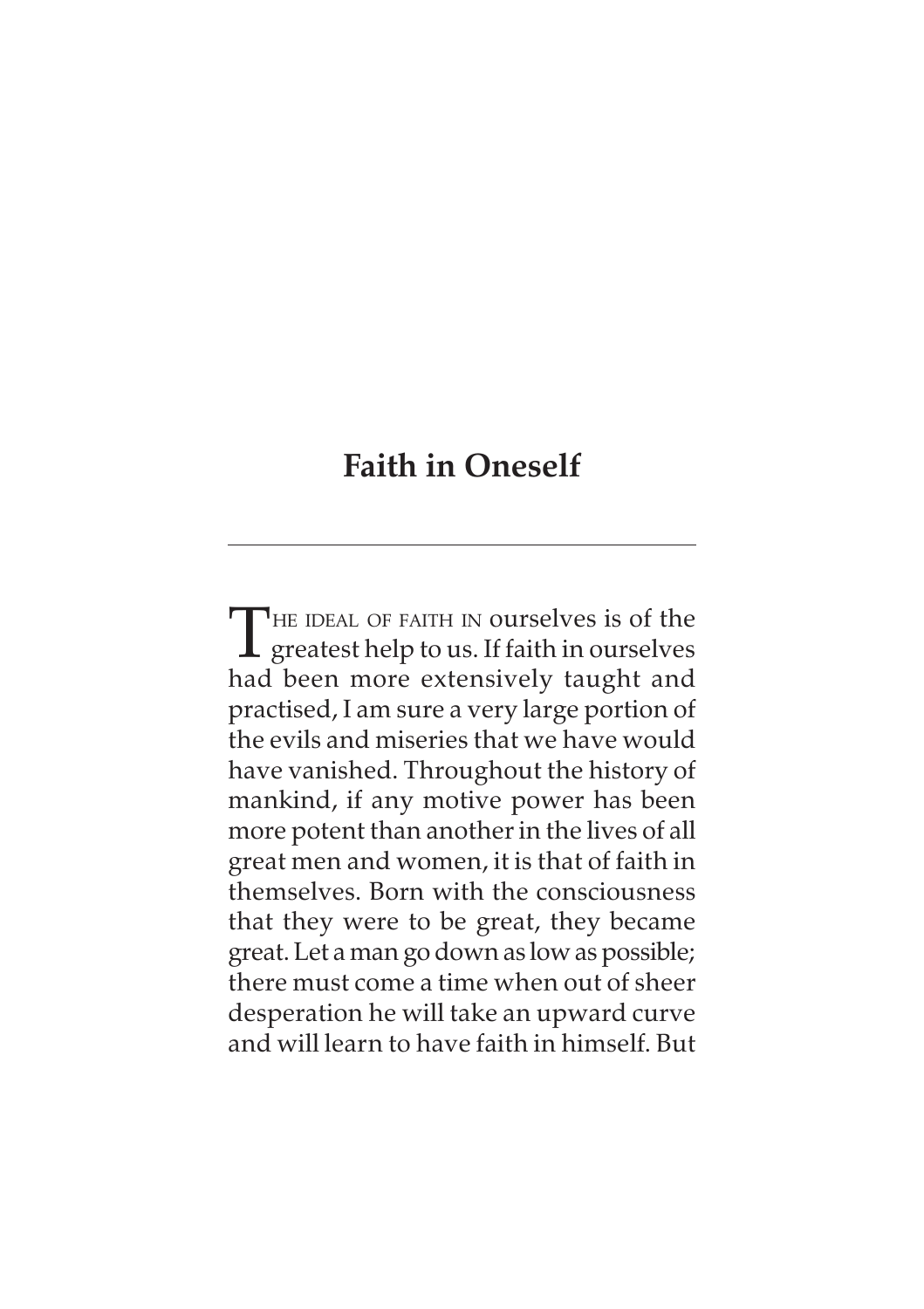it is better for us that we should know it from the very first.<sup>1</sup>

To the man who has begun to hate himself the gate to degeneration has already opened; and the same is true of a nation.

Our first duty is not to hate ourselves, because to advance we must have faith in ourselves first and then in God. He who has no faith in himself can never have faith in God<sup>2</sup>

Whatever you think, that you will be. If you think yourselves weak, weak you will be; if you think yourselves strong, strong you will be; if you think yourselves impure, impure you will be; if you think yourselves pure, pure you will be. This teaches us not to think ourselves as weak, but as strong, omnipotent, omniscient. No matter that I have not expressed it yet, it is in me. All knowledge is in me, all power, all purity, and all freedom. Why cannot I express this knowledge? Because I do not believe in it. Let me believe in it, and it must and will come out.3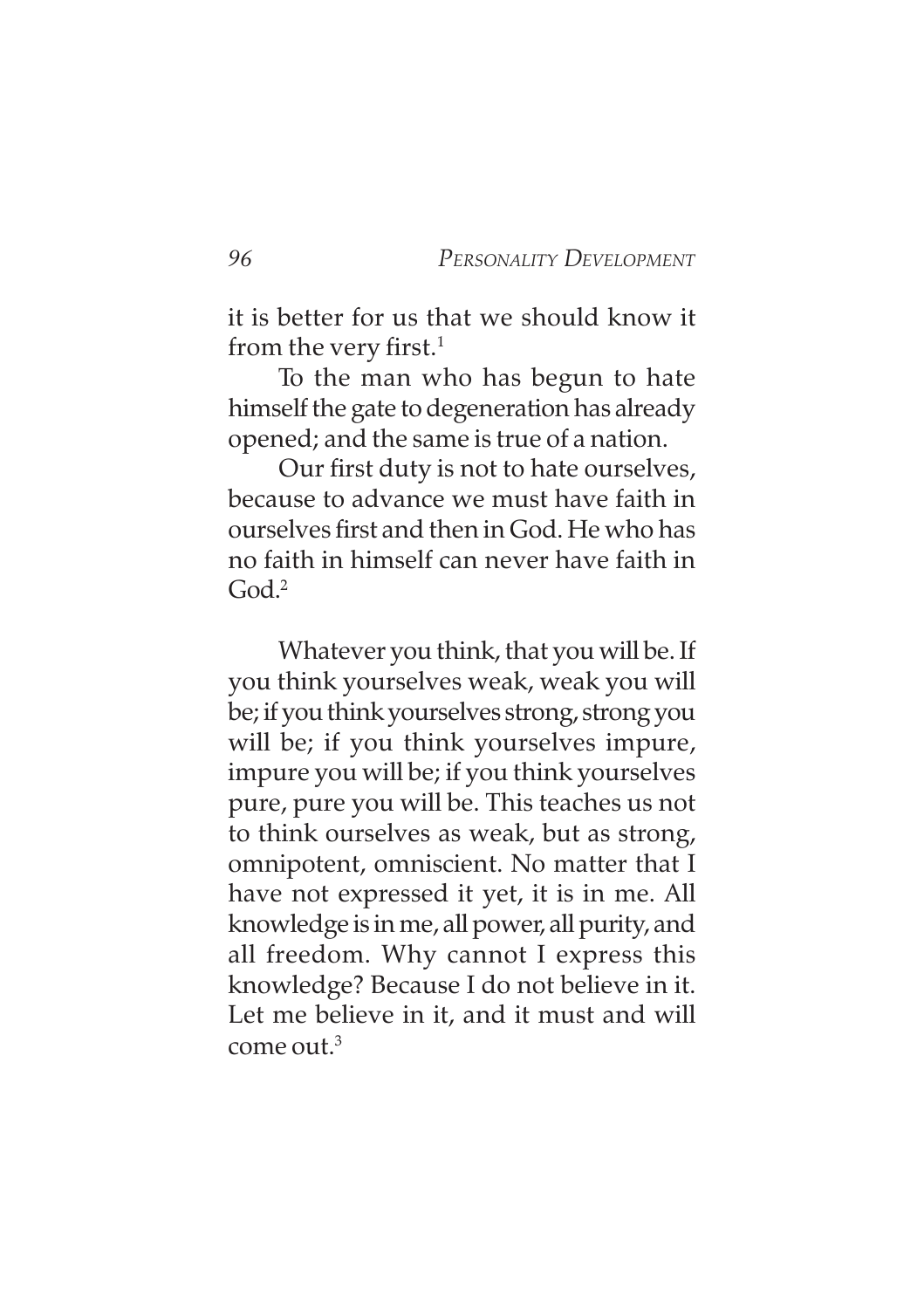*FAITH IN ONESELF 97*

The history of the world is the history of a few men who had faith in themselves. That faith calls out the divinity within. You can do anything. You fail only when you do not strive sufficiently to manifest infinite power. As soon as a man or a nation loses faith, death comes.<sup>4</sup>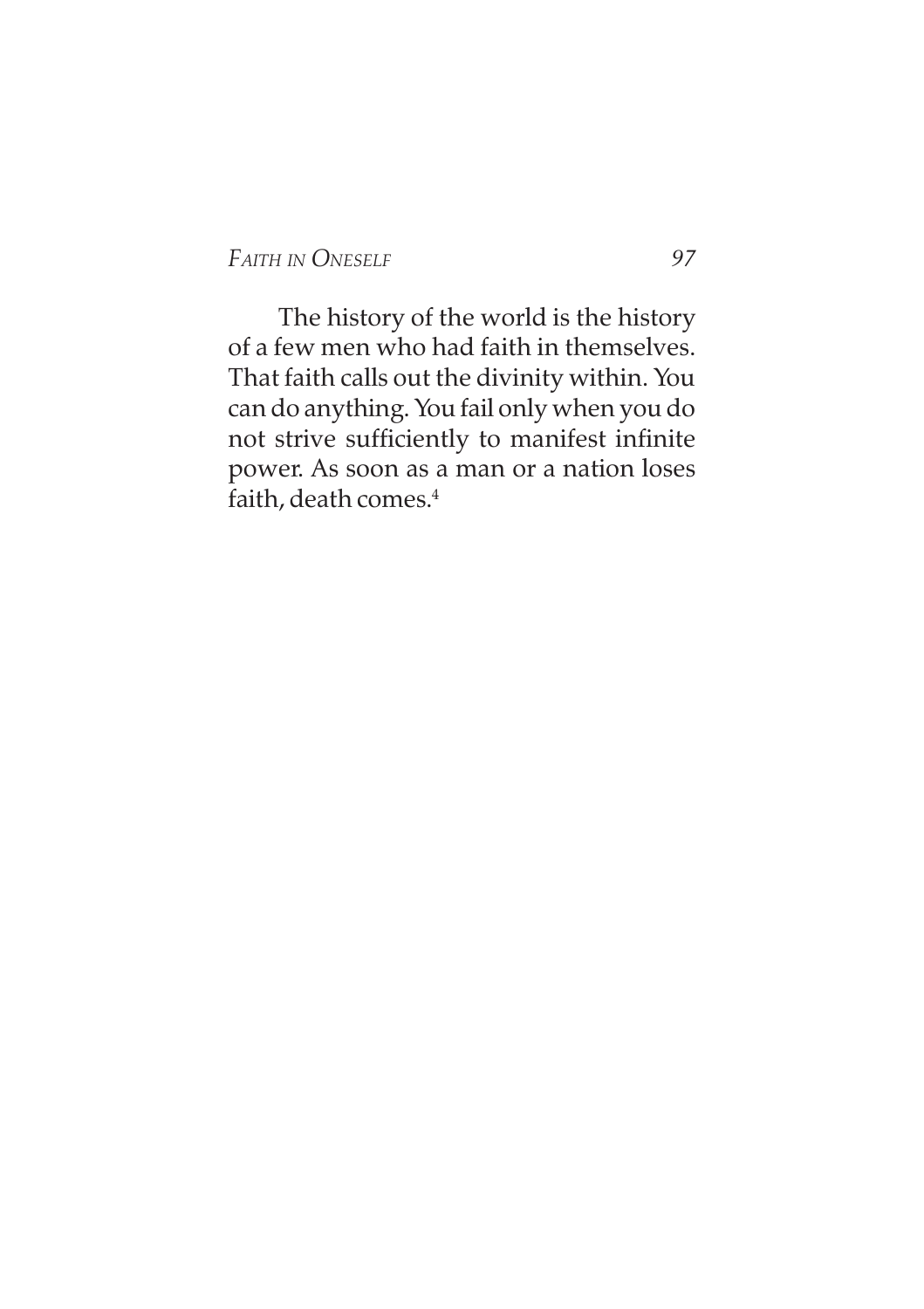# **Imitation Is Bad**

**NEXT, YOU MUST understand this, my**<br>friend, that we have many things to<br>learn from other nations. The many vho sexue learn from other nations. The man who says he has nothing more to learn is already at his last grasp. The nation that says it knows everything is on the very brink of destruction! "As long as I live, so long do I learn." But one point to note here is that when we take anything from others, we must mould it after our own way. We shall add to our stock what others have to teach, but we must always be careful to keep intact what is essentially our own.<sup>1</sup>

None can teach another. You have to realise truth and work it out for yourself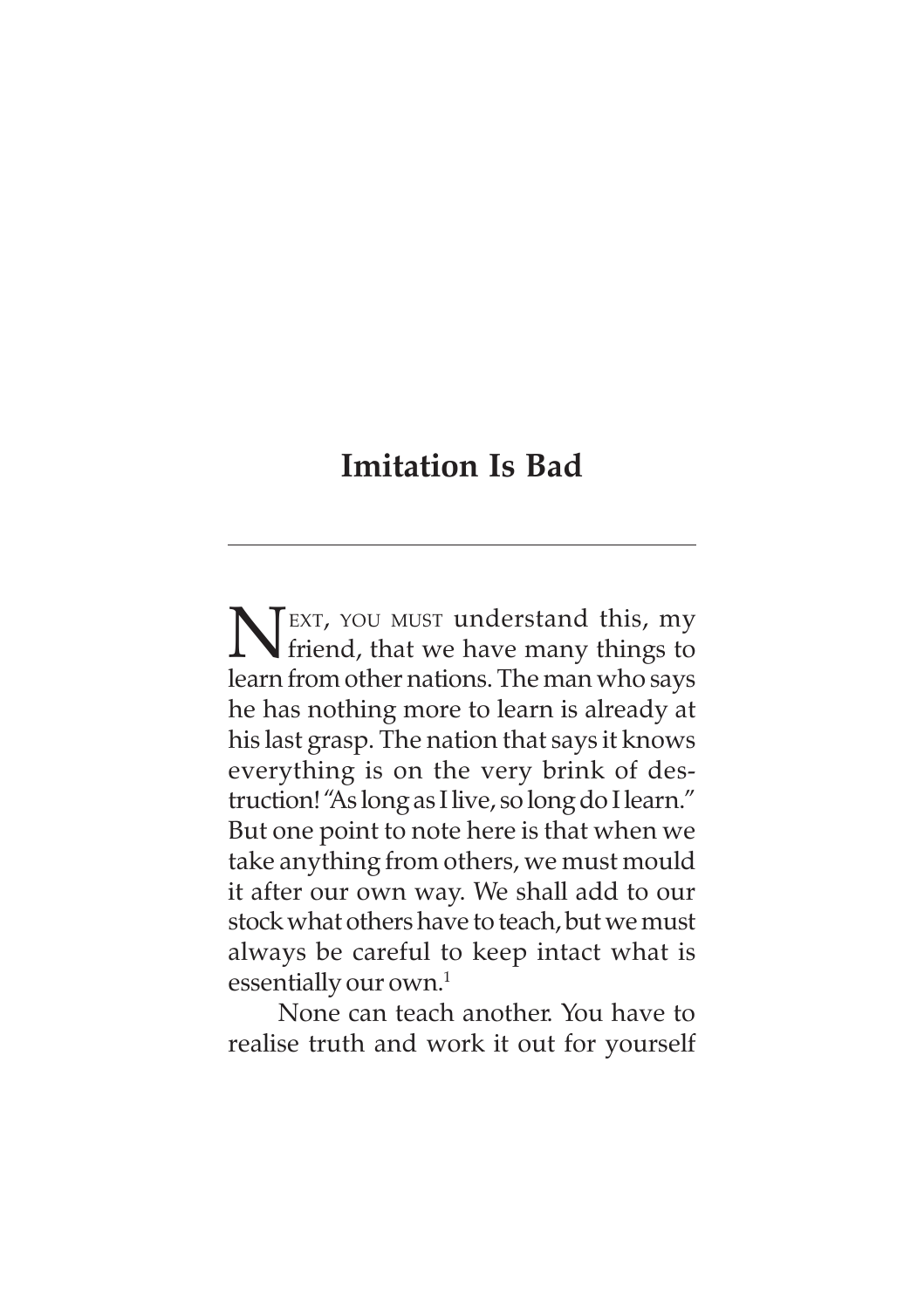*IMITATION IS BAD 99*

according to your own nature…. All must struggle to be individuals—strong, standing on your own feet, thinking your own thoughts, realising your own Self. No use swallowing doctrines others pass on standing up together like soldiers in jail, sitting down together, all eating the same food, all nodding their heads at the same time. Variation is the sign of life. Sameness is the sign of death.<sup>2</sup>

Another great lesson we have to remember; imitation is not civilisation... Imitation, cowardly imitation, never makes for progress. It is verily the sign of awful degradation in a man... We have indeed many things to learn from others, yea, that man who refuses to learn is already dead... Learn everything that is good from others, but bring it in, and in your own way absorb it; do not become others. Do not be dragged away out of this Indian life; do not for a moment think that it would be better for India if all the Indians dressed, ate, and behaved like another race.3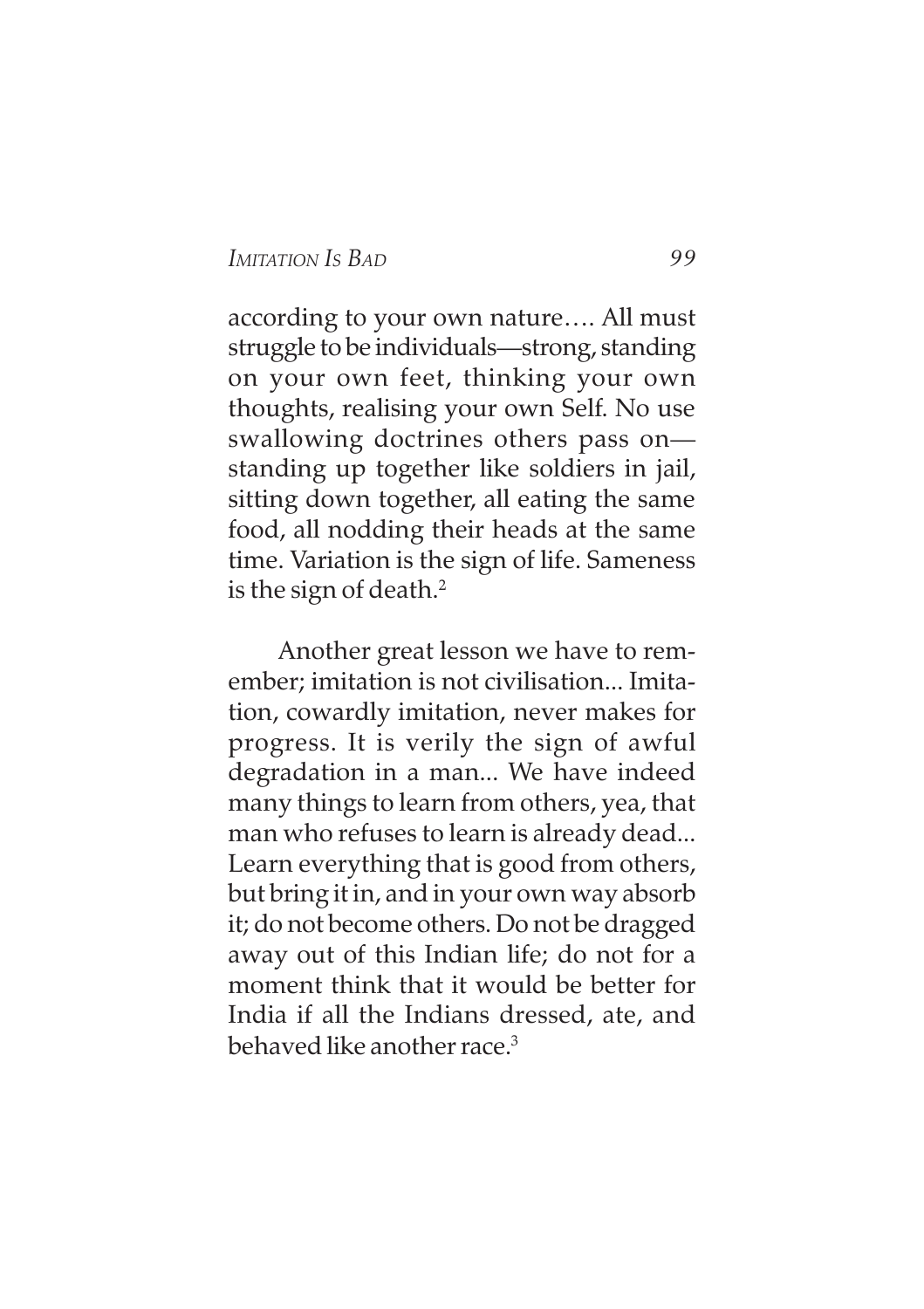The seed is put in the ground, and earth and air and water are placed around it. Does the seed become the earth, or the air, or the water? No. It becomes a plant, it develops after the law of its own growth, assimilates the air, the earth, and the water, converts them into plant substance, and grows into a plant...[Similarly] each must assimilate the spirit of the others and yet preserve his individuality and grow according to his own law of growth.<sup>4</sup>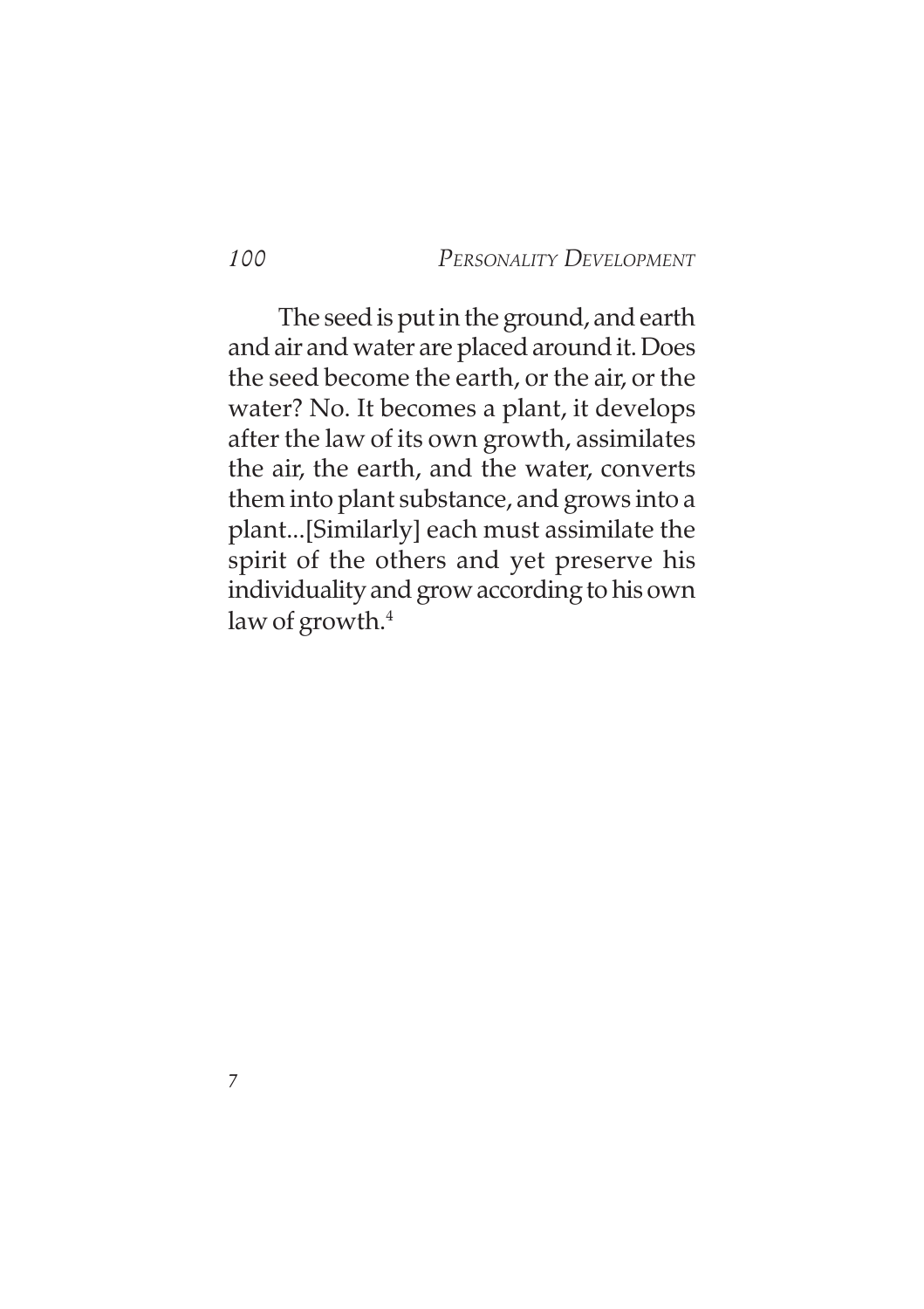# **What Is Ethics?**

ONE IDEA STANDS OUT AS the centre of all<br>ethical systems, expressed in various<br>forms, namely, deign good to ethers. The forms, namely, doing good to others. The guiding motive of mankind should be charity towards men, charity towards all animals. But these are all various expressions of that eternal truth that, "I am the universe; this universe is one." Or else, where is the reason? Why should I do good to my fellowmen? Why should I do good to others? What compels me? It is sympathy, the feeling of sameness everywhere. The hardest hearts feel sympathy for beings sometimes. Even the man who gets frightened if he is told that this assumed individuality is really a delusion, that it is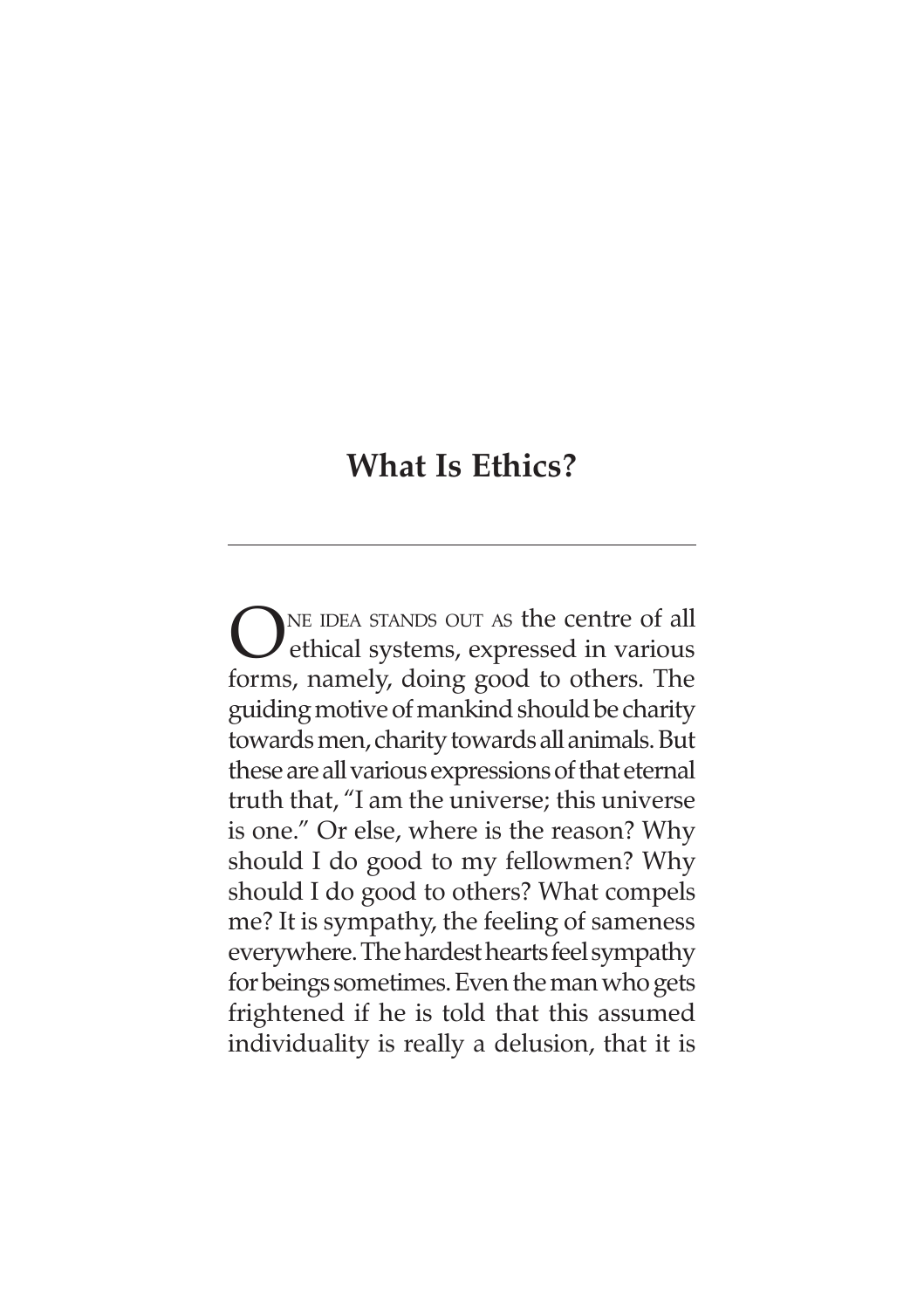ignoble to try to cling to this apparent individuality, that very man will tell you that extreme self-abnegation is the centre of all morality. And what is perfect self-abnegation? It means the abnegation of this apparent self, the abnegation of all selfishness. This idea of "me and mine"—*Ahamkara* and *Mamata*—is the result of past superstition, and the more this present self passes away, the more the real Self becomes manifest. This is true selfabnegation, the centre, the basis, the gist of all moral teaching; and whether man knows it or not, the whole world is slowly going towards it, practising it more or less. Only, the vast majority of mankind are doing it unconsciously. Let them do it consciously. Let them make the sacrifice, knowing that this "me and mine" is not the real Self, but only a limitation. But one glimpse of that infinite reality which is behind—but one spark of that infinite fire that is the All—represents the present man; the Infinite is his true nature.<sup>1</sup>

Doing good to others is virtue (*Dharma*); injuring others is sin. Strength and manliness are virtue; weakness and cowardice are sin.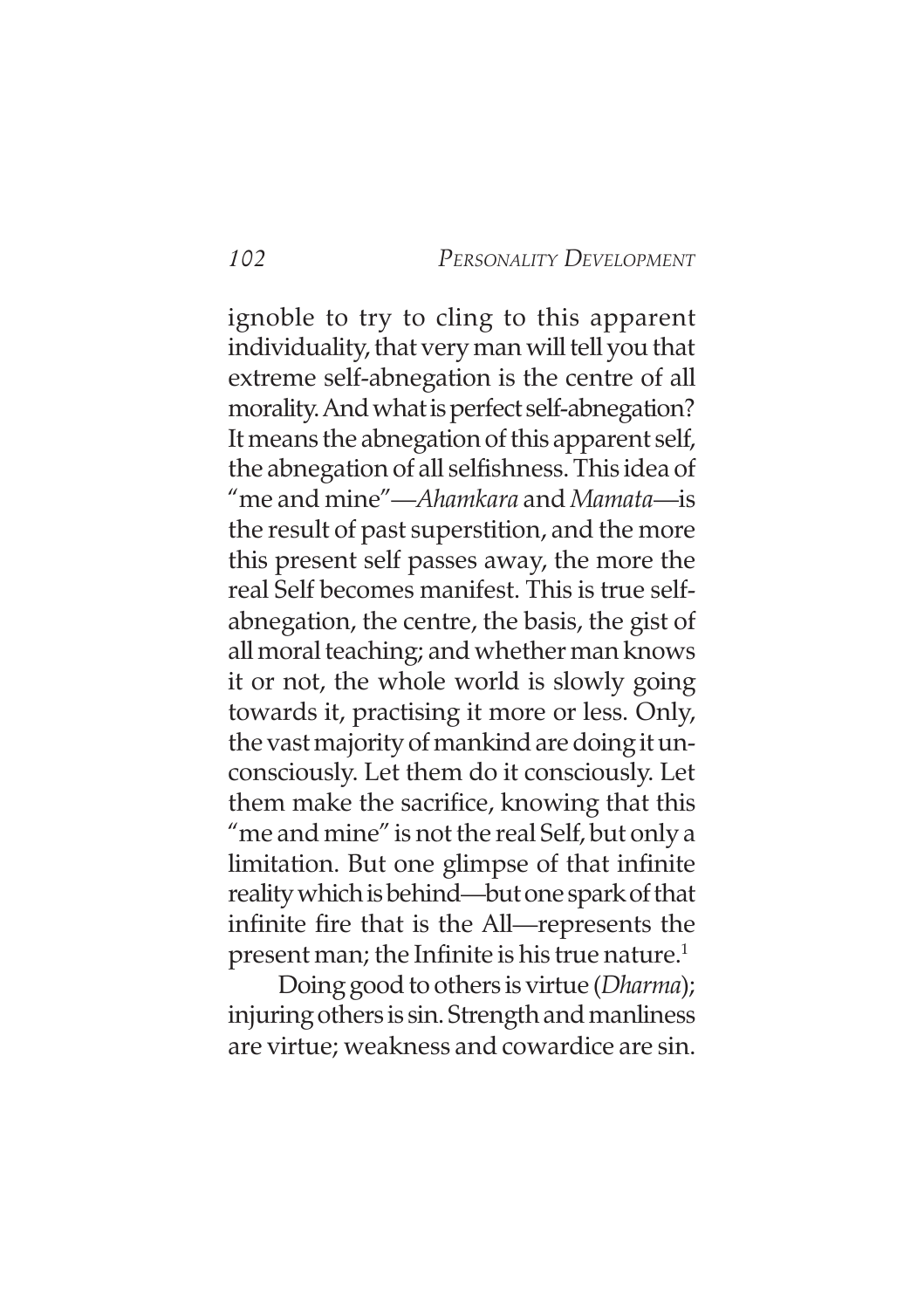*WHAT IS ETHICS? 103*

Independence is virtue; dependence is sin. Loving others is virtue; hating others is sin. Faith in God and in one's own Self is virtue; doubt is sin. Knowledge of oneness is virtue; seeing diversity is sin. The different scriptures only show the means of attaining virtue.<sup>2</sup>

It is the quintessence of all ethics, preached in any language, or in any religion, or by any prophet in the world. "Be thou unselfish", "Not 'I', but 'thou'"—that is the background of all ethical codes. And what is meant by this is the recognition of nonindividuality—that you are a part of me, and I of you; the recognition that in hurting you I hurt myself, and in helping you I help myself; the recognition that there cannot possibly be death for me when you live. When one worm lives in this universe, how can I die? For my life is in the life of that worm. At the same time it will teach us that we cannot leave one of our fellow-beings without helping him, that in his good consists my good.<sup>3</sup>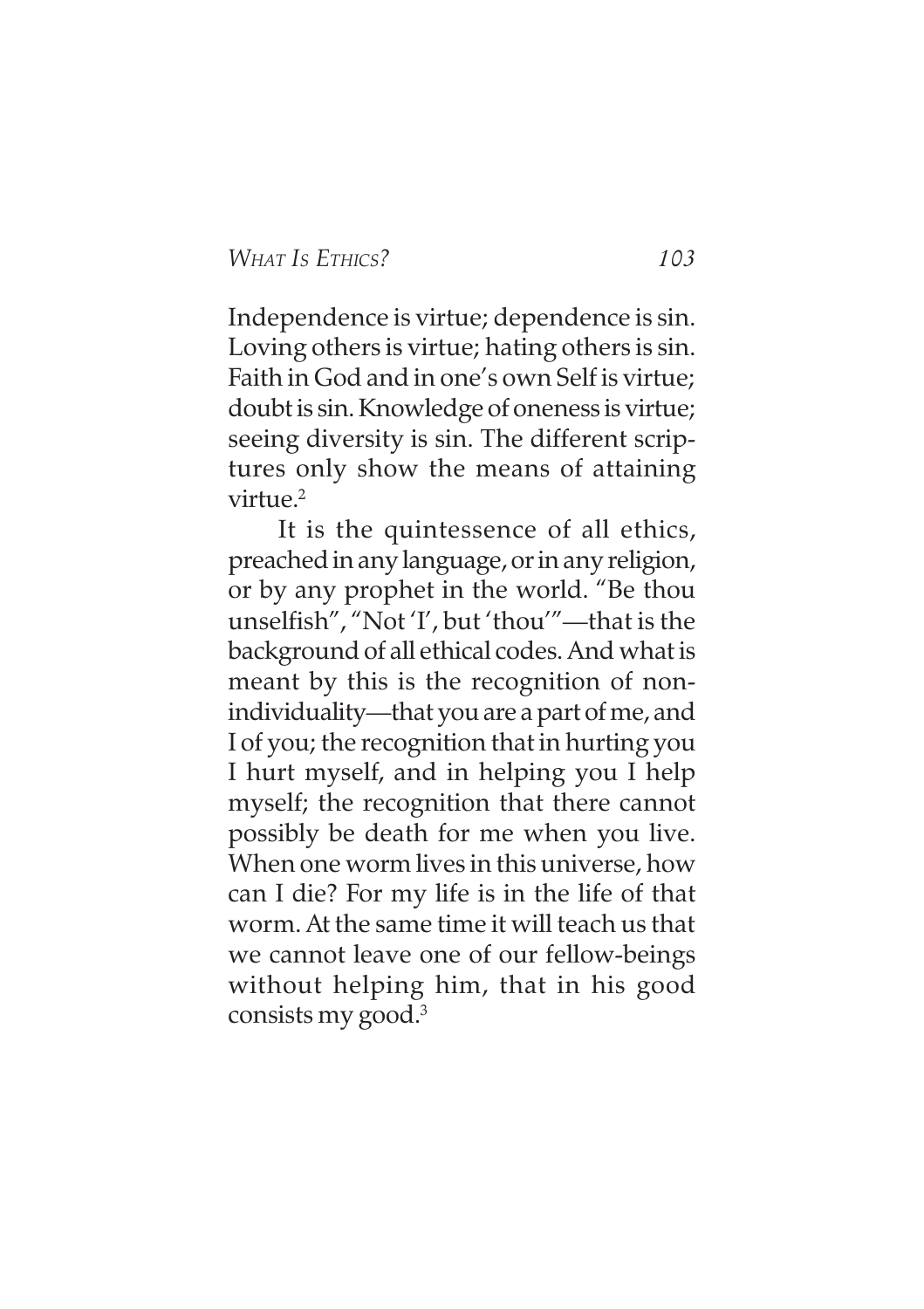## **Hold On to the Ideal**

THAT IS THE ONE GREAT FIRST STEP—the real<br>desire for the ideal. Everything comes easy after that…. The struggle is the great lesson. Mind you, the great benefit in this life is struggle. It is through that we pass. If there is any road to Heaven, it is through Hell. Through Hell to Heaven is always the way. When the soul has wrestled with circumstances and has met death, a thousand times death on the way, but nothing daunted has struggled forward again and again and yet again, then the soul comes out as a giant and laughs at the ideal he has been struggling for, because he finds how much greater is he than the ideal. I am the end,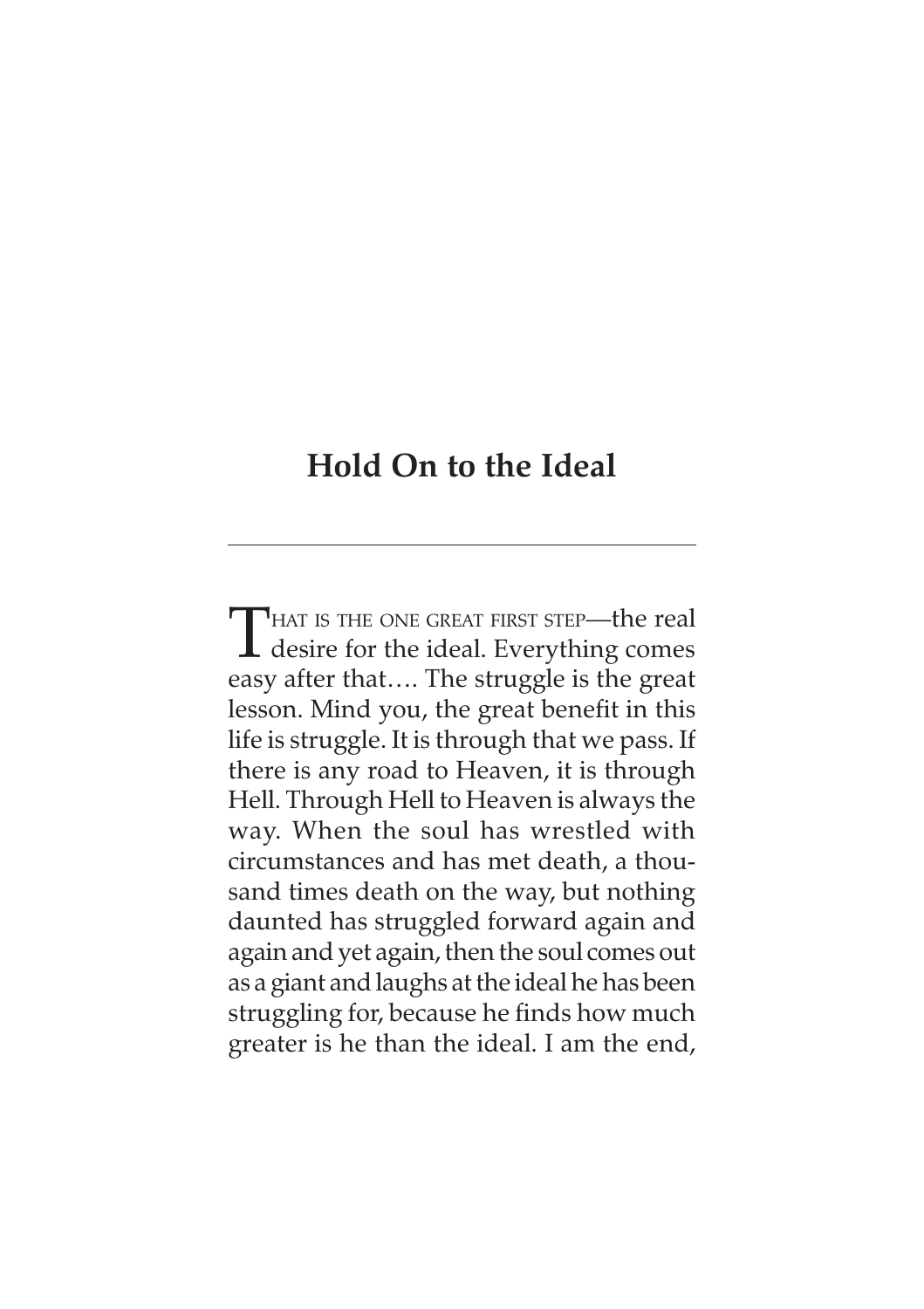## *HOLD ON TO THE IDEAL 105*

my own Self, and nothing else, for what is there to compare to my own Self? Can a bag of gold be the ideal of my Soul? Certainly not! My Soul is the highest ideal that I can have. Realising my own real nature is the one goal of my life.

There is nothing that is absolutely evil. The devil has a place here as well as God, else he would not be here. Just as I told you, it is through Hell that we pass to Heaven. Our mistakes have places here. Go on! Do not look back if you think you have done something that is not right. Now, do you believe you could be what you are today, had you not made those mistakes before? Bless your mistakes, then. They have been angels unawares. Blessed be torture! Blessed be happiness! Do not care what be your lot. Hold on to the ideal. March on! Do not look back upon little mistakes and things. In this battlefield of ours, the dust of mistakes must be raised. Those who are so thin-skinned that they cannot bear the dust, let them get out of the ranks. $1$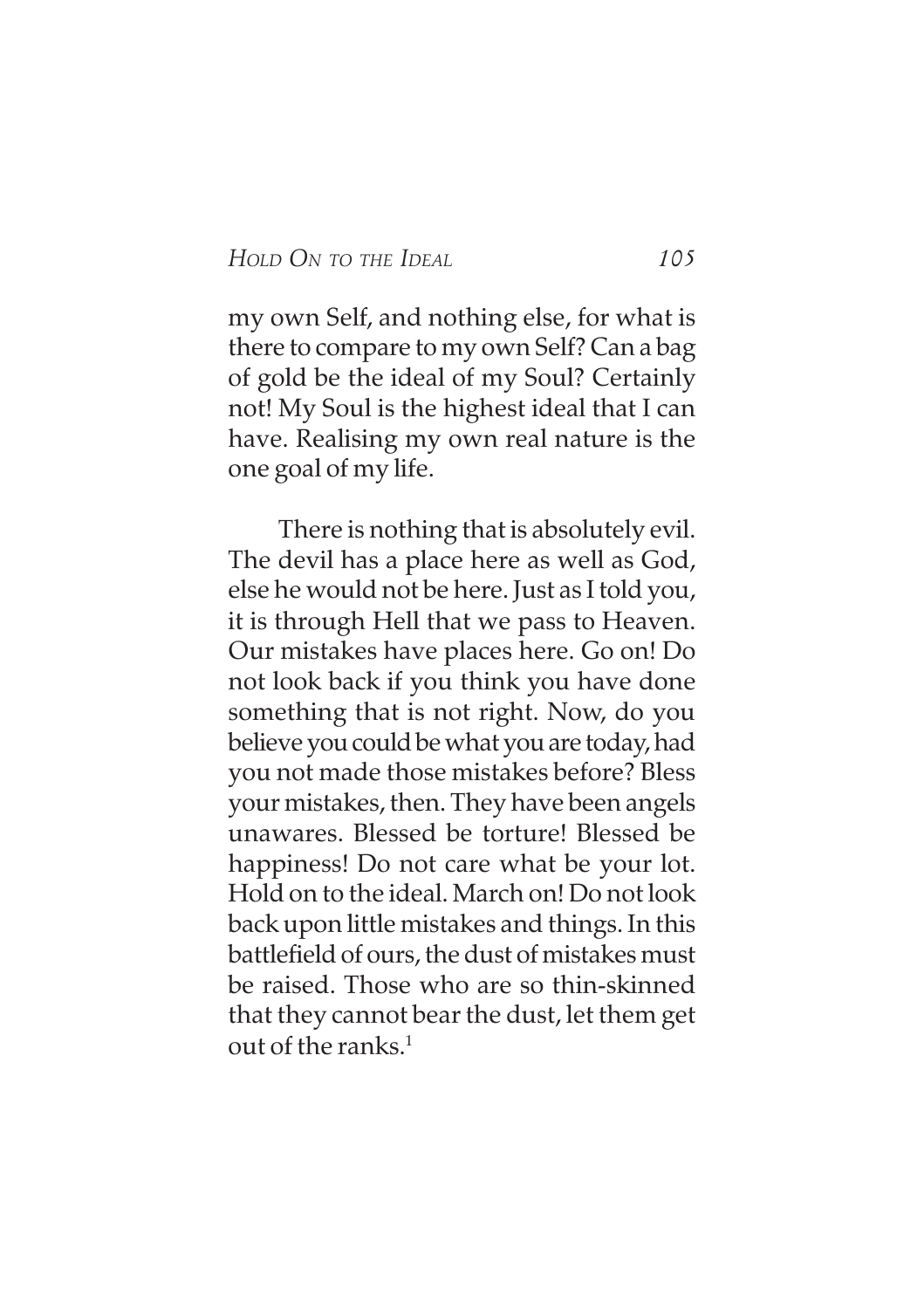If a man with an ideal makes a thousand mistakes, I am sure that the man without an ideal makes fifty thousand. Therefore, it is better to have an ideal. And this ideal we must hear about as much as we can, till it enters into our hearts, into our brains, into our very veins, until it tingles in every drop of our blood and permeates every pore in our body. We must meditate upon it. "Out of the fullness of the heart the mouth speaketh," and out of the fullness of the heart the hand works too.

It is thought which is the propelling force in us. Fill the mind with the highest thoughts, hear them day after day, think them month after month. Never mind failures; they are quite natural, they are the beauty of life, these failures. What would life be without them? It would not be worth having if it were not for struggles. Where would be the poetry of life? Never mind the struggles, the mistakes. I never heard a cow tell a lie, but it is only a cow—never a man. So never mind these failures, these little backslidings; hold the ideal a thousand times, and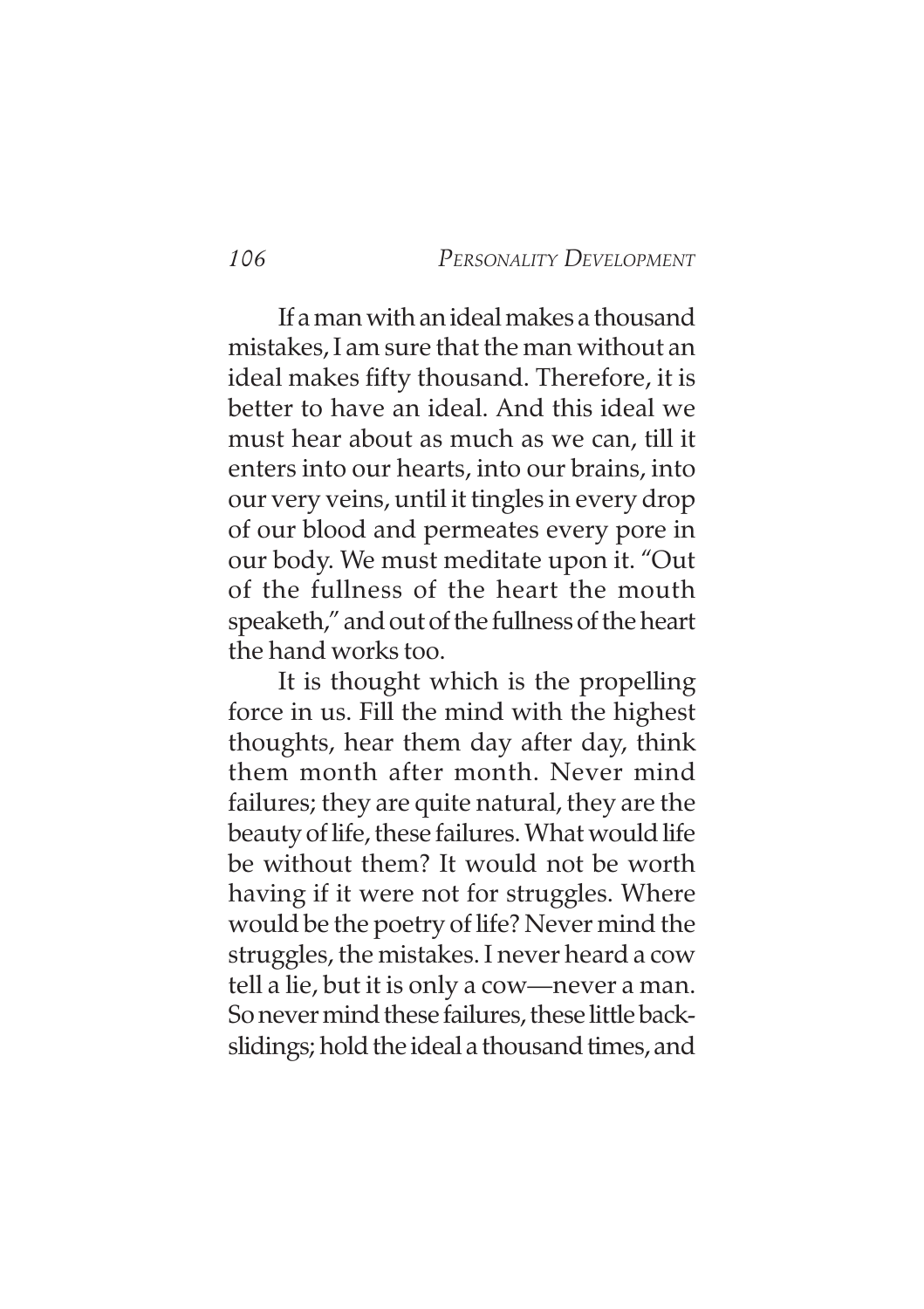## *HOLD ON TO THE IDEAL 107*

if you fail a thousand times, make the attempt once more. The ideal of man is to see God in everything. But if you cannot see Him in everything, see Him in one thing, in that thing which you like best, and then see Him in another. So on you can go. There is infinite life before the soul. Take your time and you will achieve your end.<sup>2</sup>

Take up one idea. Make that one idea your life—think of it, dream of it, live on that idea. Let the brain, muscles, nerves, every part of your body, be full of that idea, and just leave every other idea alone. This is the way to success, and this is the way great spiritual giants are produced. Others are mere talking machines.<sup>3</sup>

The life of the practical is in the ideal. It is the ideal that has penetrated the whole of our lives, whether we philosophise, or perform the hard, everyday duties of life. The rays of the ideal, reflected and refracted in various straight or tortuous lines, are pouring in through every aperture and windhole, and consciously or unconsciously, every function has to be performed in its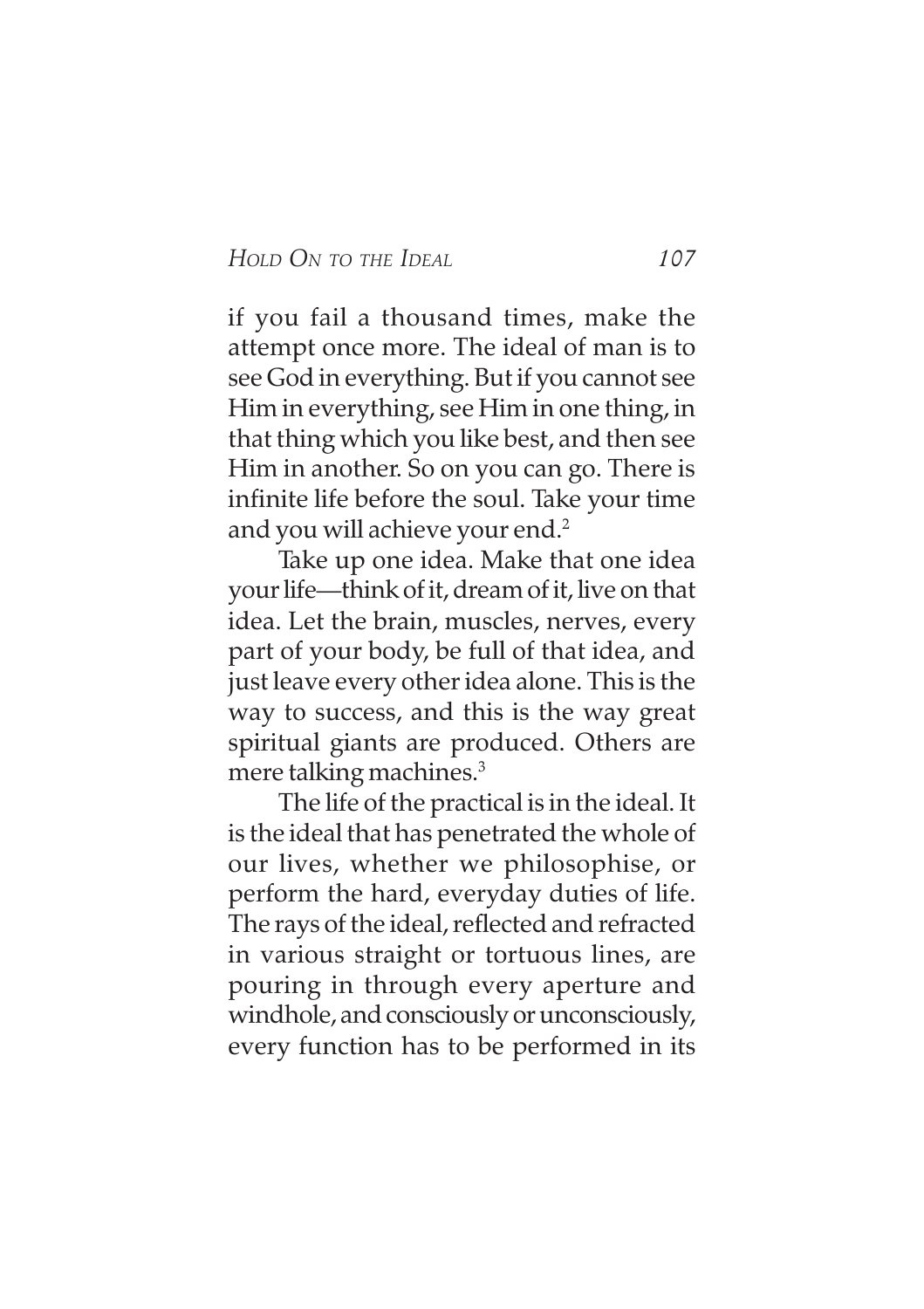light, every object has to be seen transformed, heightened, or deformed by it. It is the ideal that has made us what we are, and will make us what we are going to be. It is the power of the ideal that has enshrouded us, and is felt in our joys or sorrows, in our great acts or mean doings, in our virtues and vices.4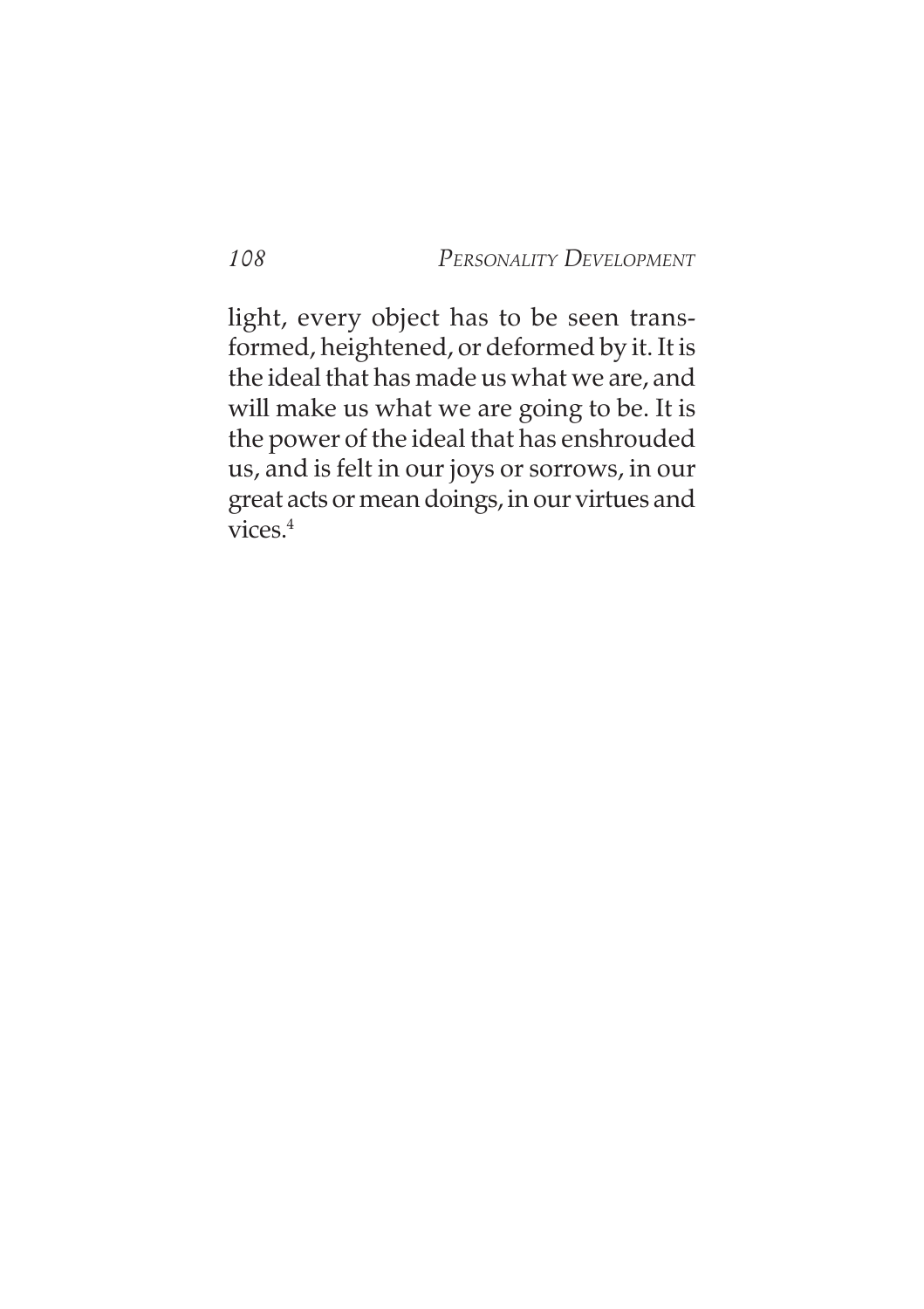# **The Power of Concentration**

THE MAIN DIFFERENCE BETWEEN men and the<br>animals is the difference in their power of concentration. All success in any line of work is the result of this. Everybody knows something about concentration. We see its results every day. High achievements in art, music, etc. are the results of concentration. An animal has very little power of concentration. Those who have trained animals find much difficulty in the fact that the animal is constantly forgetting what is told him. He cannot concentrate his mind long upon anything at a time. Herein is the difference between man and the animals man has the greater power of concentration.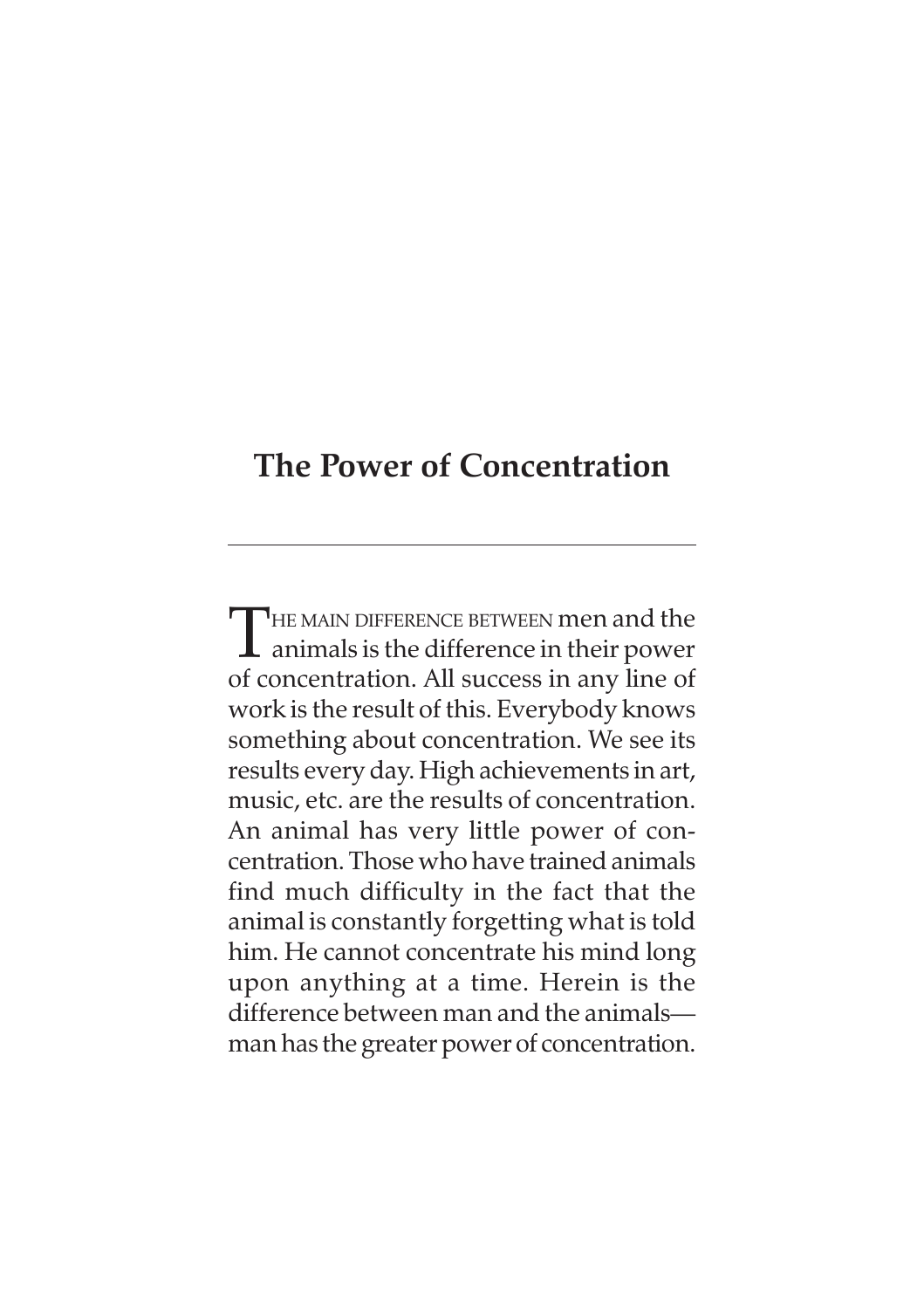The difference in their power of concentration also constitutes the difference between man and man. Compare the lowest with the highest man. The difference is in the degree of concentration. This is the only difference.

Everybody's mind becomes concentrated at times. We all concentrate upon those things we love, and we love those things upon which we concentrate our minds. What mother is there that does not love the face of her homeliest child? That face is to her the most beautiful in the world. She loves it because she concentrates her mind upon it; and if every one could concentrate his mind on that same face, everyone would love it. It would be to all the most beautiful face. We all concentrate our minds upon those things we love.

The great trouble with such concentrations is that we do not control the mind; it controls us. Something outside of ourselves, as it were, draws the mind into it and holds it as long as it chooses. We hear melodious tones or see a beautiful painting,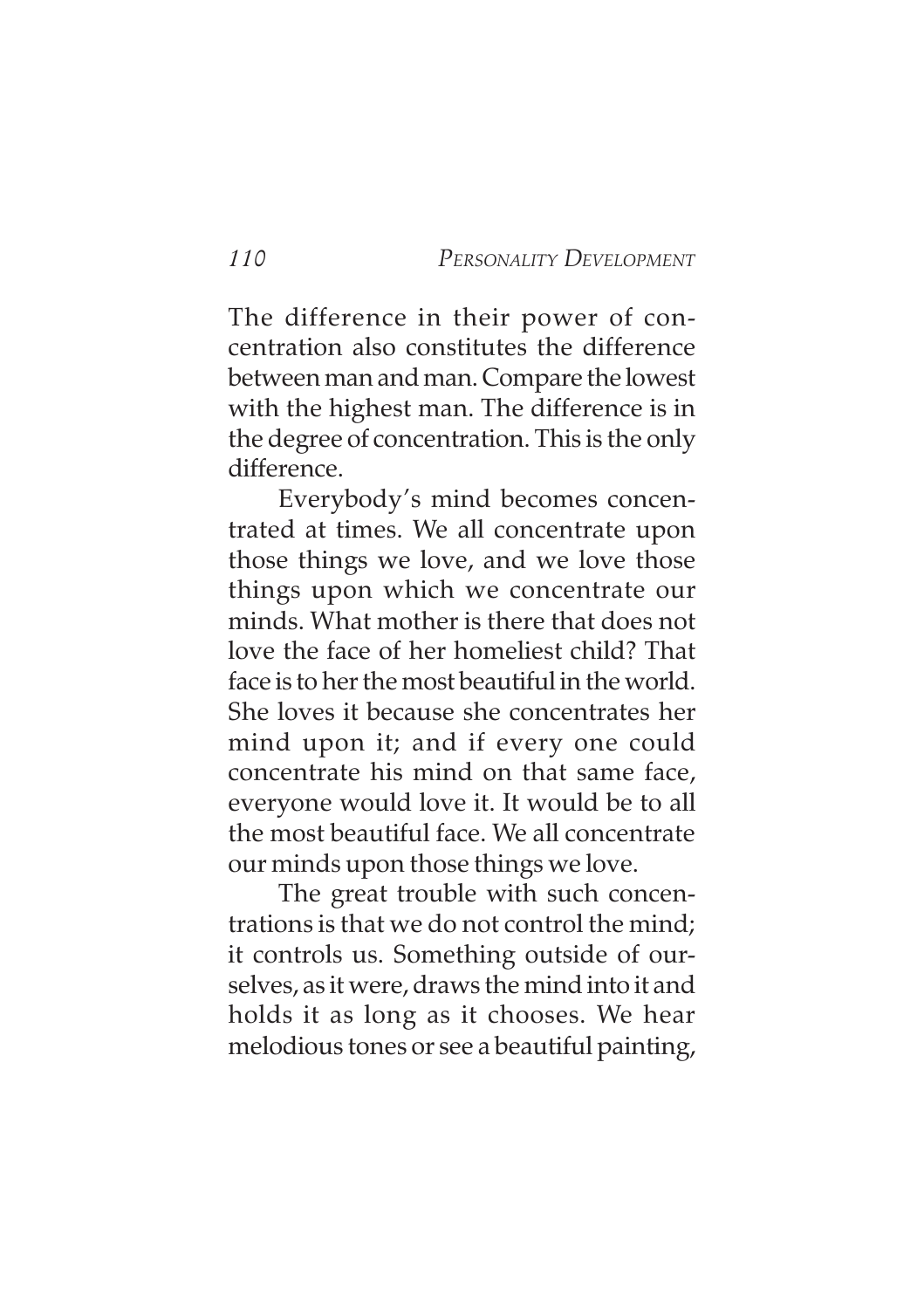#### *THE POWER OF CONCENTRATION 111*

and the mind is held fast; we cannot take it away.

If I speak to you well upon a subject you like, your mind becomes concentrated upon what I am saying. I draw your mind away from yourself and hold it upon the subject in spite of yourself. Thus our attention is held, our minds are concentrated upon various things, in spite of ourselves. We cannot help it.

Now the question is: Can this concentration be developed, and can we become masters of it? The Yogis say, yes. The Yogis say that we can get perfect control of the mind. On the ethical side there is danger in the development of the power of concentration—the danger of concentrating the mind upon an object and then being unable to detach at will. This state causes great suffering. Almost all of our suffering is caused by our not having the power of detachment. So along with the development of concentration we must develop the power of detachment. We must learn not only to attach the mind to one thing exclusively, but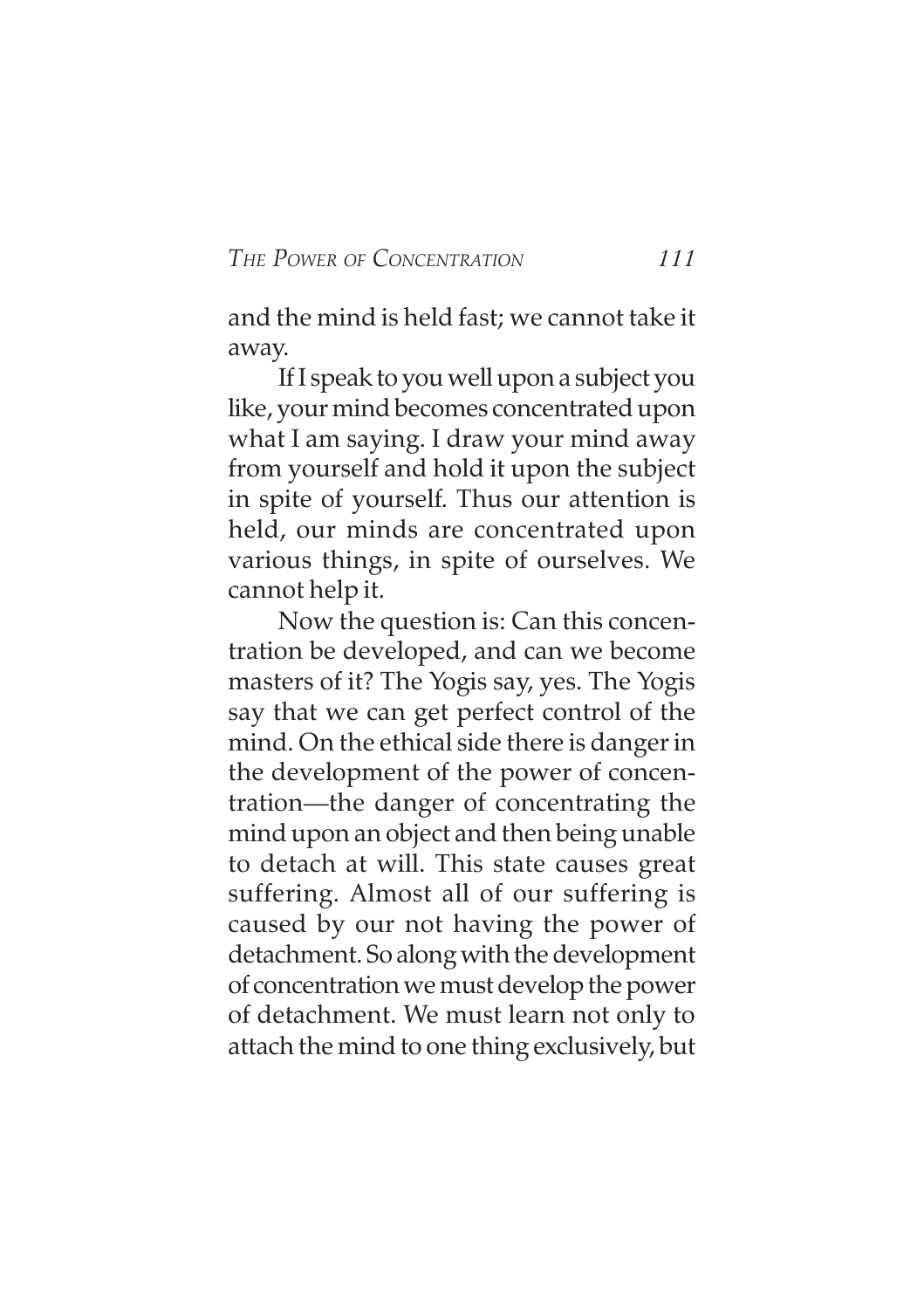also to detach it at a moment's notice and place it on something else. These two should be developed together to make it safe.

This is the systematic development of the mind. To me the very essence of education is concentration of mind, not the collecting of facts. If I had to do my education over again, and had any voice in the matter, I would not study facts at all. I would develop the power of concentration and detachment, and then with a perfect instrument I could collect facts at will. Side by side, in the child, should be developed the power of concentration and detachment $1$ 

How has all the knowledge in the world been gained but by the concentration of the powers of the mind? The world is ready to give up its secrets if we only know how to knock, how to give it the necessary blow. The strength and force of the blow come through concentration. There is no limit to the power of the human mind. The more concentrated it is, the more power is brought to bear on one point; that is the secret.<sup>2</sup>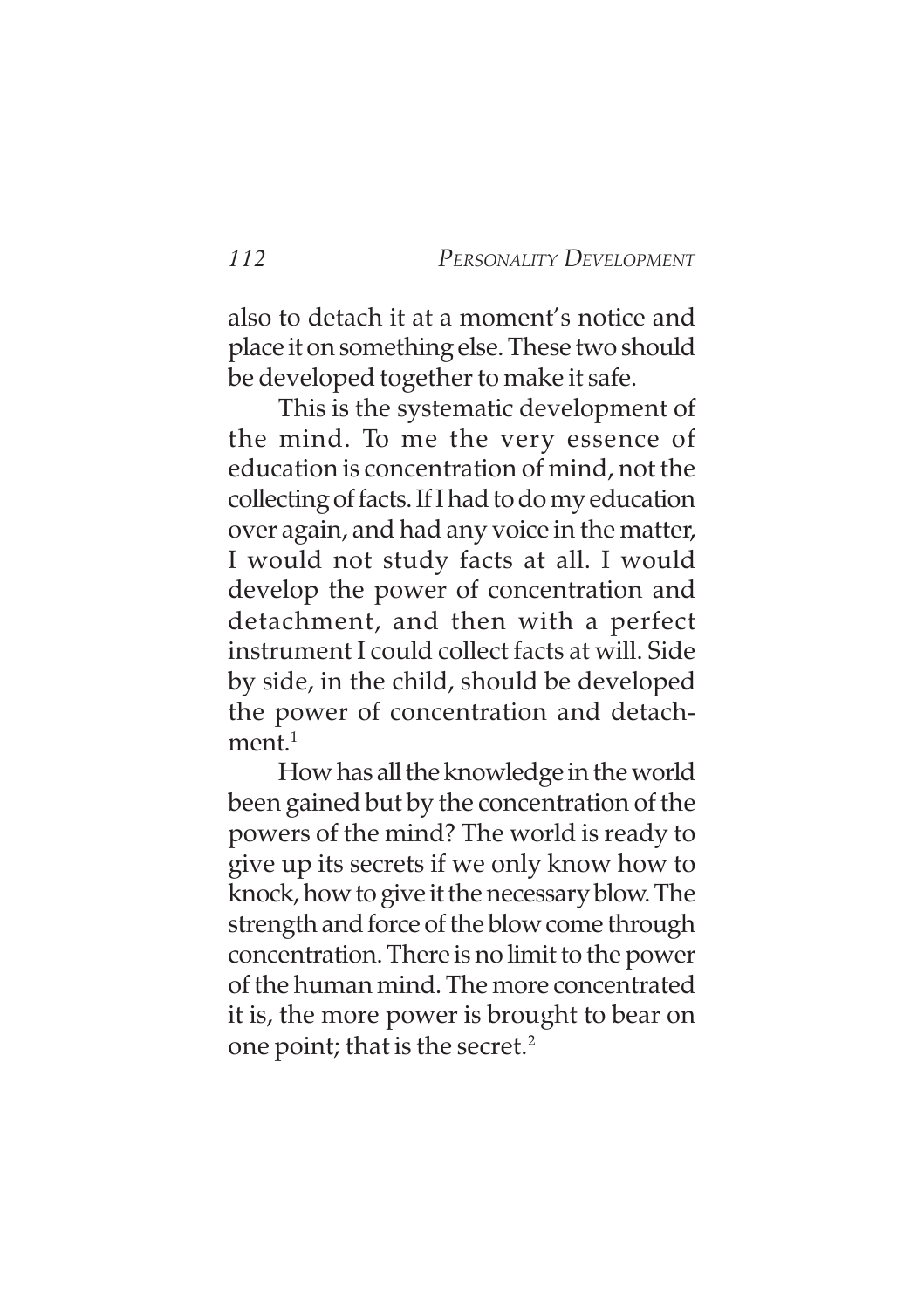#### *THE POWER OF CONCENTRATION 113*

In training the mind the first step is to begin with breathing. Regular breathing puts the body in a harmonious condition; and it is then easier to reach the mind. In practicing breathing, the first thing to consider is *Asana* or posture. Any posture in which a person can sit easily is his proper position. The spine should be kept free, and the weight of the body should be supported by the ribs. Do not try by contrivances to control the mind; simple breathing is all that is necessary in that  $line<sup>3</sup>$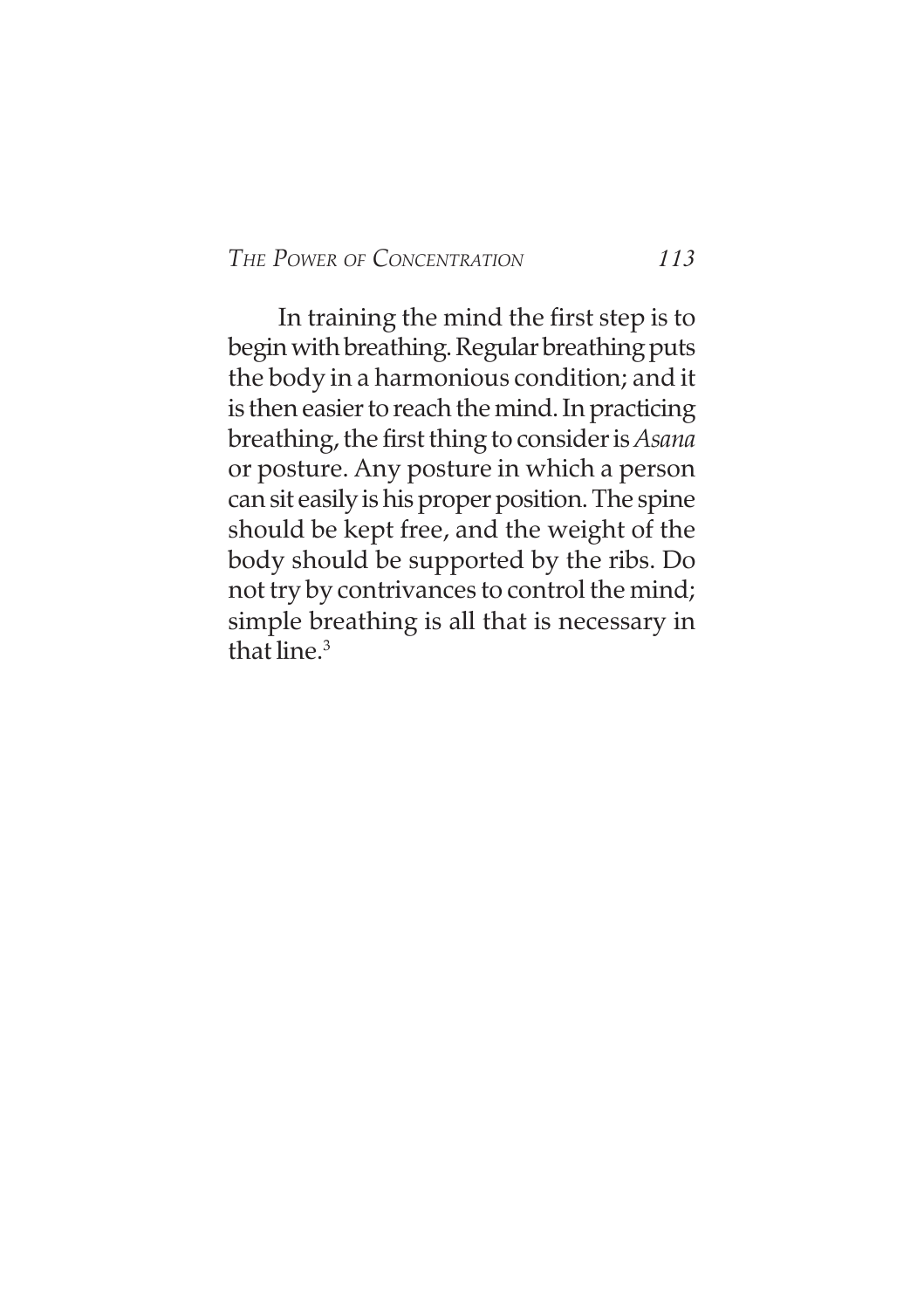# **Develop the Sense of Equality**

**D**O NOT PITY ANYONE. LOOK upon all as<br>your equal, cleanse yourself of the<br>primal sin of incorrelity  $N_0$  are all agreed and primal sin of inequality. We are all equal and must not think, "I am good and you are bad, and I am trying to reclaim you". Equality is the sign of the free....

Only sinners see sin. See not man, see only the Lord. We manufacture our own heaven and can make a heaven even in hell. Sinners are only to be found in hell, and as long as we see them around us, we are there ourselves.1

Men must have education. They speak of democracy, of the equality of all men, these days. But how will a man know he is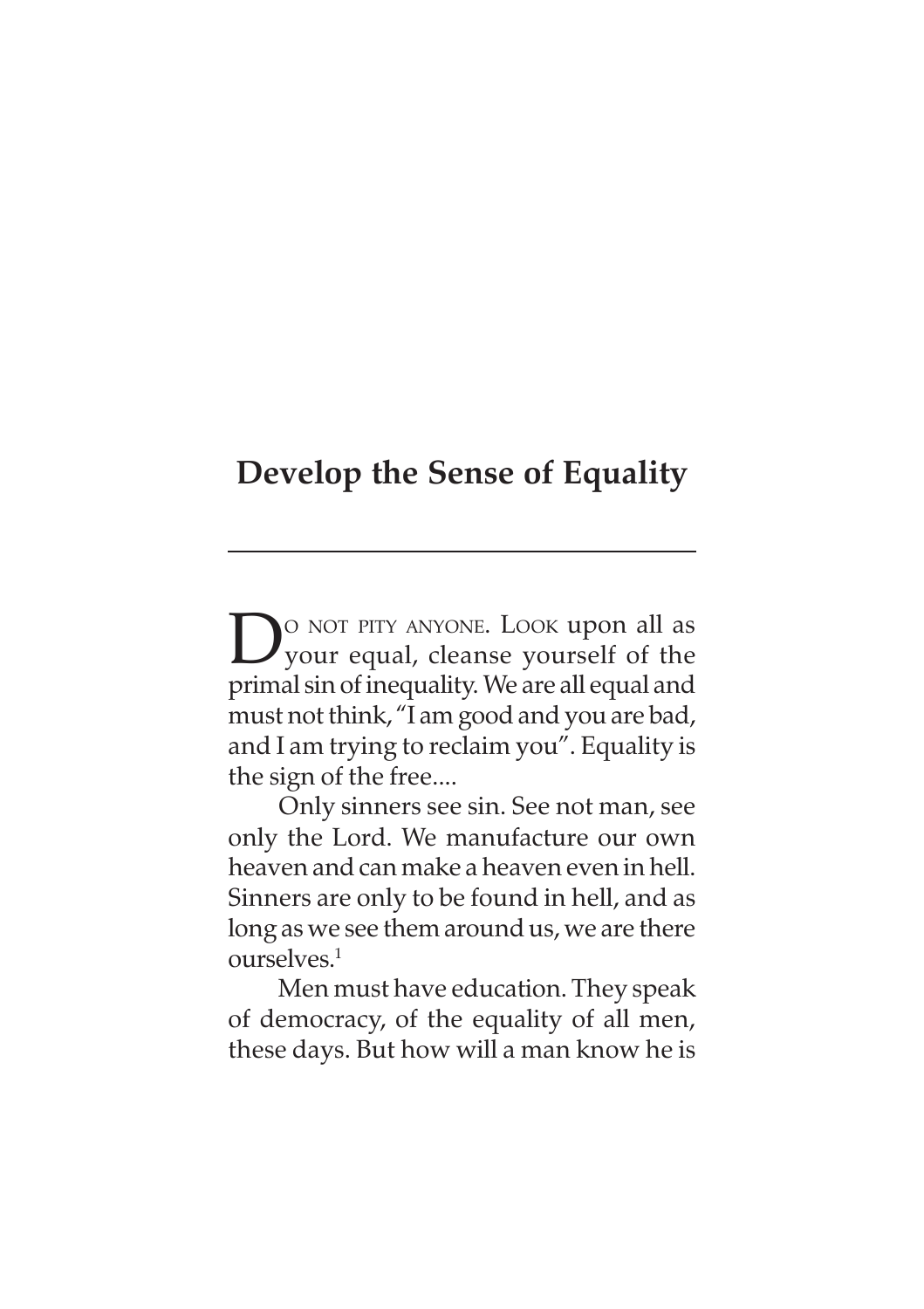*DEVELOP THE SENSE OF EQUALITY 115*

equal with all? He must have a strong brain, a clear mind free of nonsensical ideas; he must pierce through the mass of superstitions encrusting his mind to the pure truth that is in his inmost Self. Then he will know that all perfections, all powers are already within himself, that these have not to be given him by others. When he realises this, he becomes free that moment, he achieves equality. He also realises that every one else is equally as perfect as he, and he does not have to exercise any power, physical, mental or moral, over his brother men. He abandons the idea that there was ever any man who was lower than himself. Then he can talk of equality; not until then.<sup>2</sup>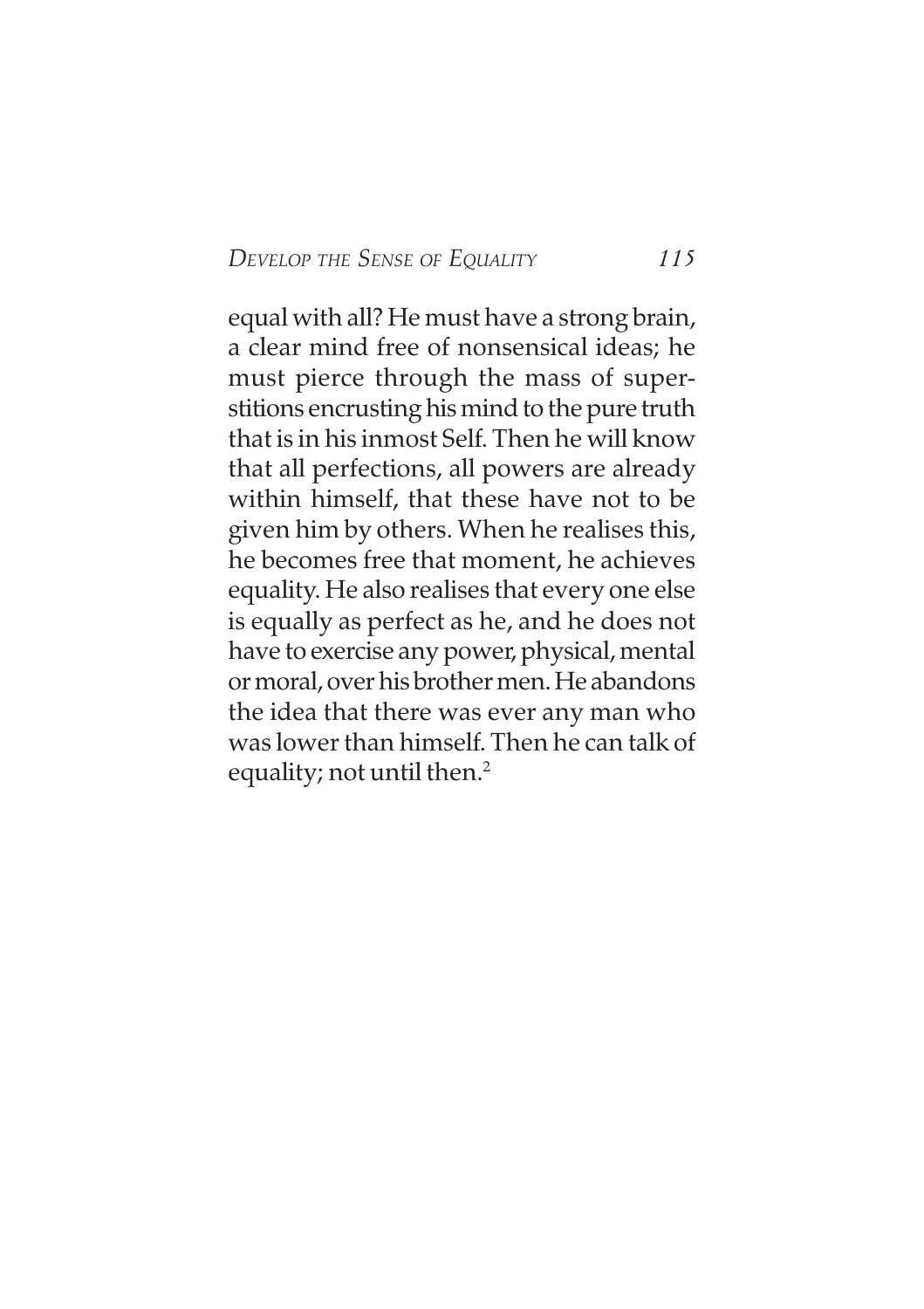# **Be Free**

LEARN TO FEEL YOURSELF in other bodies,<br>
to know that we are all one. Throw all other nonsense to the winds. Spit out your actions, good or bad, and never think of them again. What is done is done. Throw off superstition. Have no weakness even in the face of death. Do not repent, do not brood over past deeds, and do not remember your good deeds; be *azad* (free). The weak, the fearful, the ignorant will never reach Atman. You cannot undo, the effect must come, face it, but be careful never to do the same thing again. Give up the burden of all deeds to the Lord; give all, both good and bad. Do not keep the good and give only the bad. God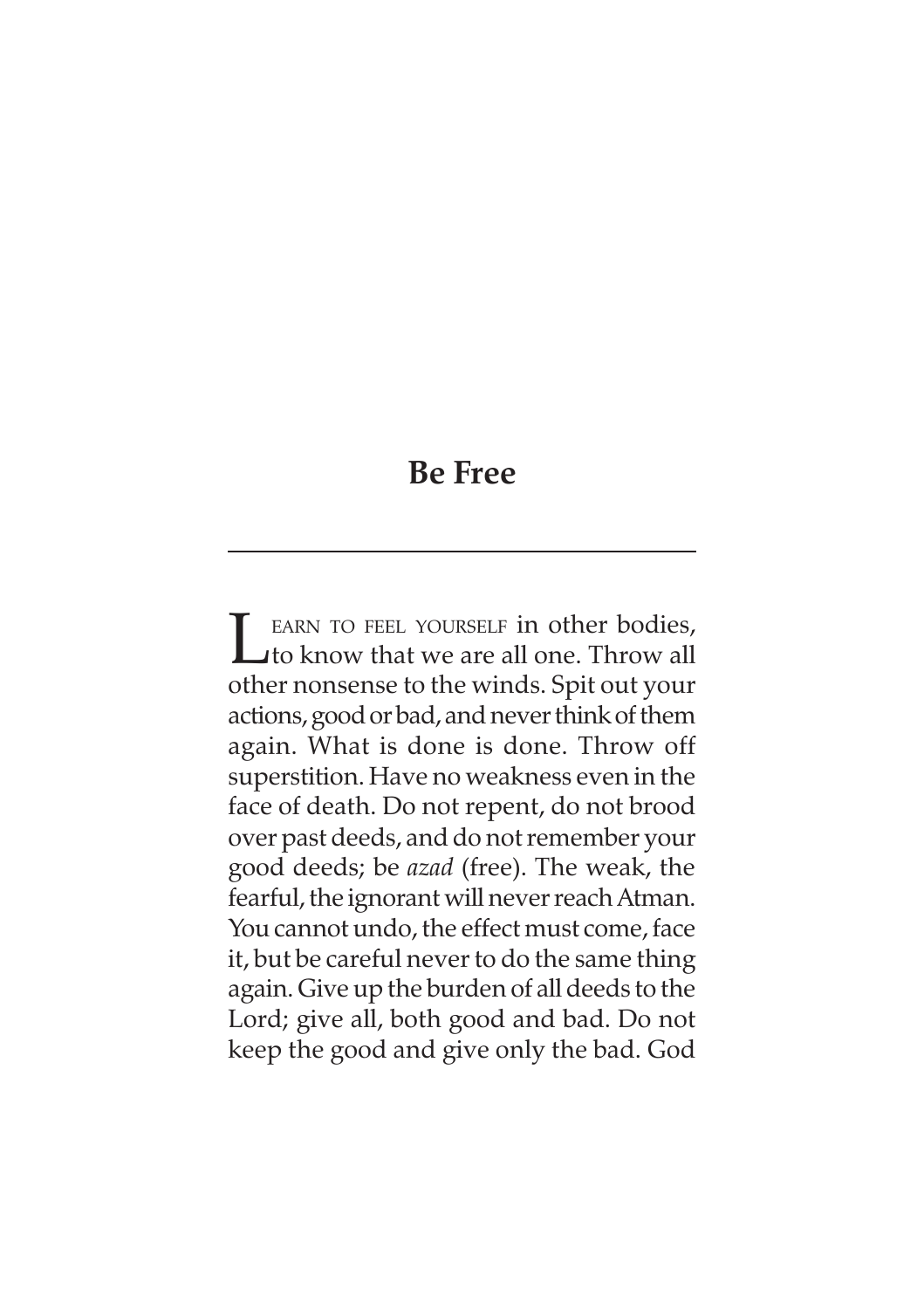*BE FREE 117*

helps those who do not help themselves.<sup>1</sup>

When you have acquired the feeling of non-attachment, there will then be neither good nor evil for you. It is only selfishness that causes the difference between good and evil. It is a very hard thing to understand, but you will come to learn in time that nothing in the universe has power over you until you allow it to exercise such a power. Nothing has power over the Self of man, until the Self becomes a fool and loses independence. So, by non-attachment you overcome and deny the power of anything to act upon you. It is very easy to say that nothing has the right to act upon you until you allow it to do so; but what is the true sign of the man who…is neither happy nor unhappy when acted upon by the external world? The sign is that good or ill fortune causes no change in his mind: in all conditions he continues to remain the same.<sup>2</sup>

All these things which we call causes of misery and evil, we shall laugh at when we arrive at that wonderful state of equality, that sameness. This is what is called in Vedanta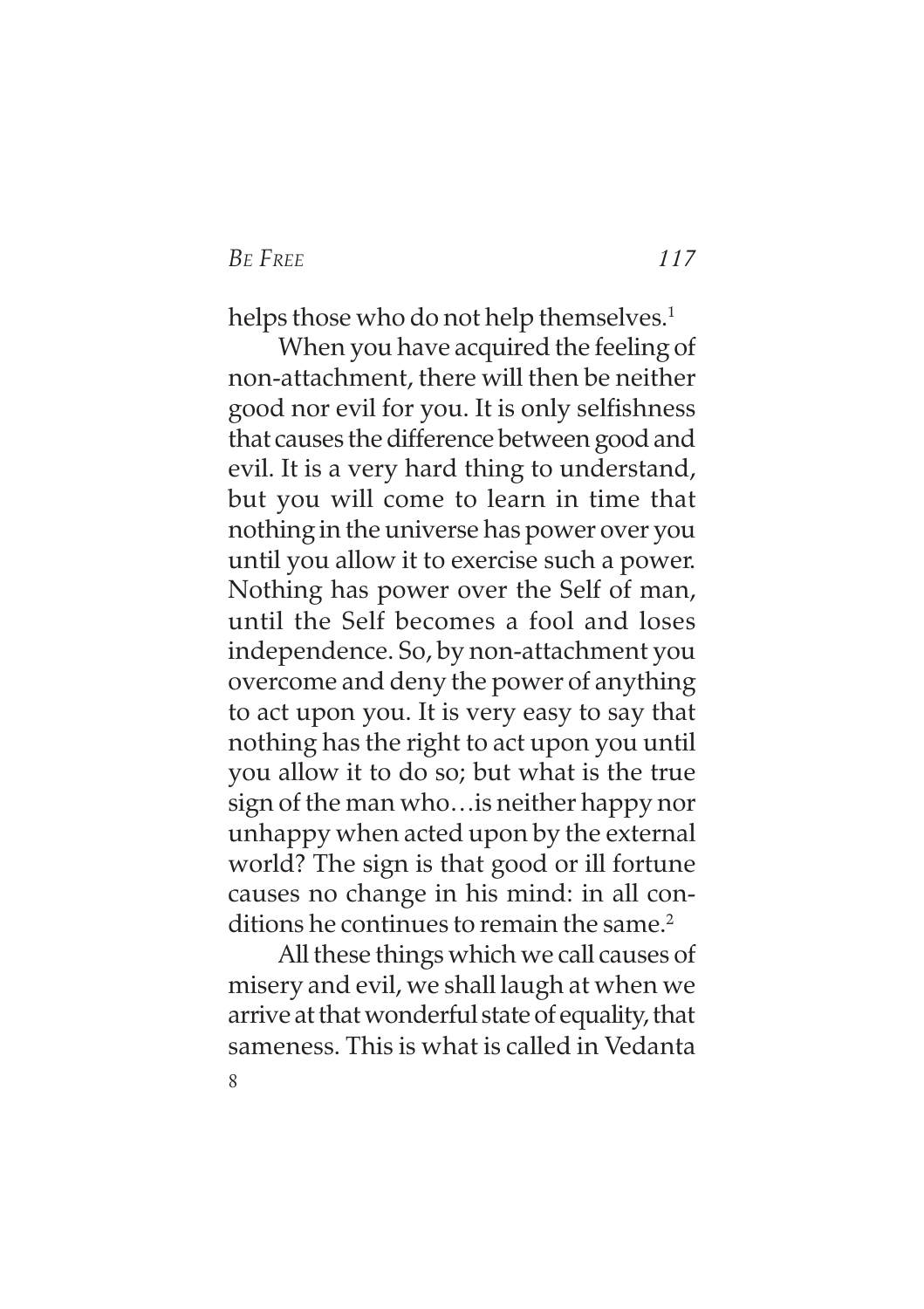attaining to freedom. The sign of approaching that freedom is more and more of this sameness and equality. In misery and happiness the same, in success and defeat the same—such a mind is nearing that state of freedom.3

He who has succeeded in attaching or detaching his mind to or from the centres at will has succeeded in *Pratyahara*, which means, "gathering towards," checking the outgoing powers of the mind, freeing it from the thraldom of the senses. When we can do this, we shall really possess character; then alone we shall have taken a long step towards freedom; before that we are mere machines.4

The sage wants liberty; he finds that sense-objects are all vain and that there is no end to pleasures and pains. How many rich people in the world want to find fresh pleasures! All pleasures are old, and they want new ones. Do you not see how many foolish things they are inventing every day, just to titillate the nerves for a moment, and that done, how there comes a reaction? The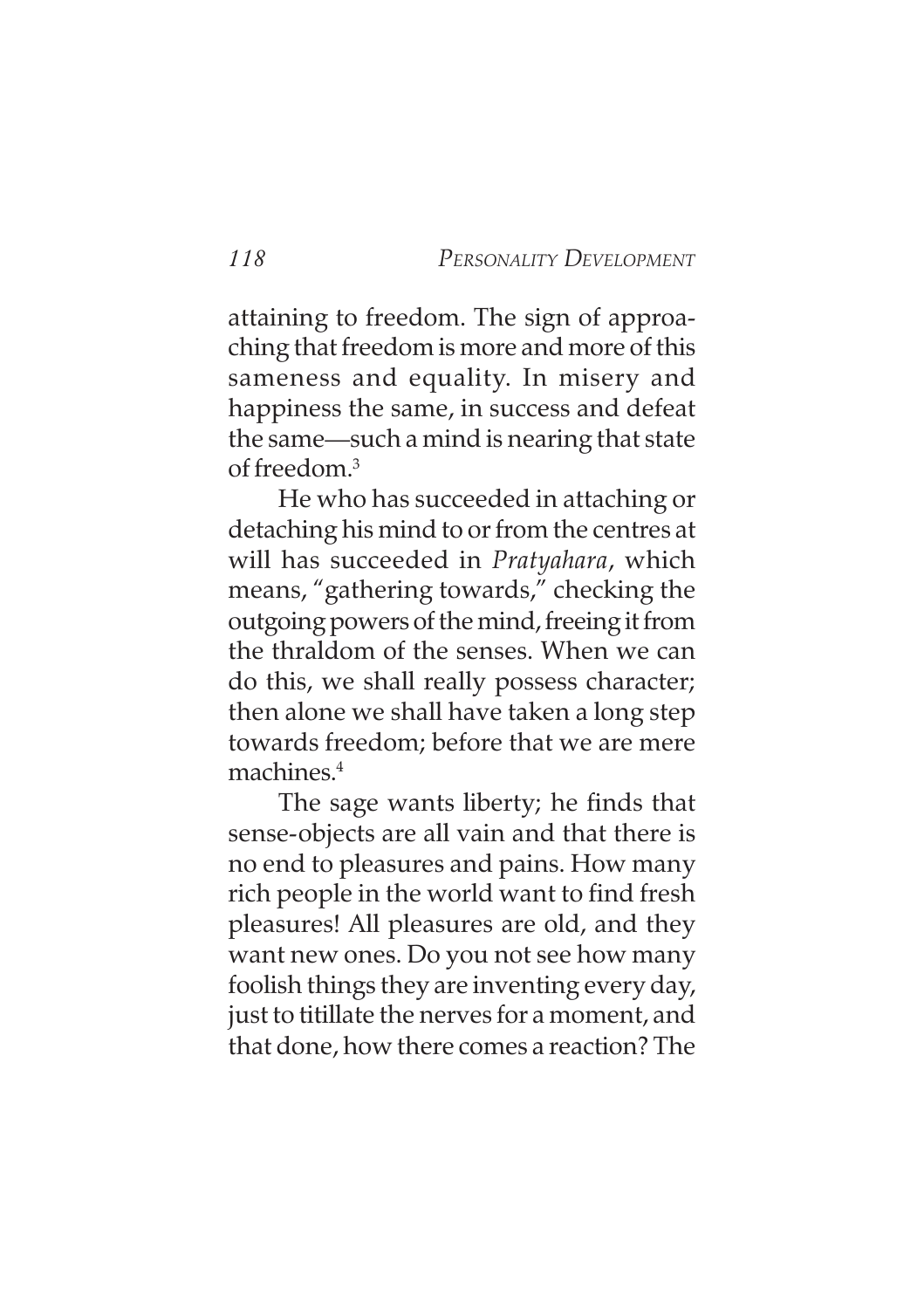*BE FREE 119*

majority of people are just like a flock of sheep. If the leading sheep falls into a ditch, all the rest follow and break their necks. In the same way, what one leading member of a society does, all the others do, without thinking what they are doing. When a man begins to see the vanity of worldly things, he will feel he ought not to be thus played upon or borne along by nature. That is slavery. If a man has a few kind words said to him, he begins to smile, and when he hears a few harsh words, he begins to weep. He is a slave to a bit of bread, to a breath of air; a slave to dress, a slave to patriotism, to country, to name, and to fame. He is thus in the midst of slavery and the real man has become buried within, through his bondage. What you call man is a slave. When one realises all this slavery, then comes the desire to be free; an intense desire comes. If a piece of burning charcoal be placed on a man's head, see how he struggles to throw it off. Similar will be the struggle for freedom of a man who really understands that he is a slave of nature.5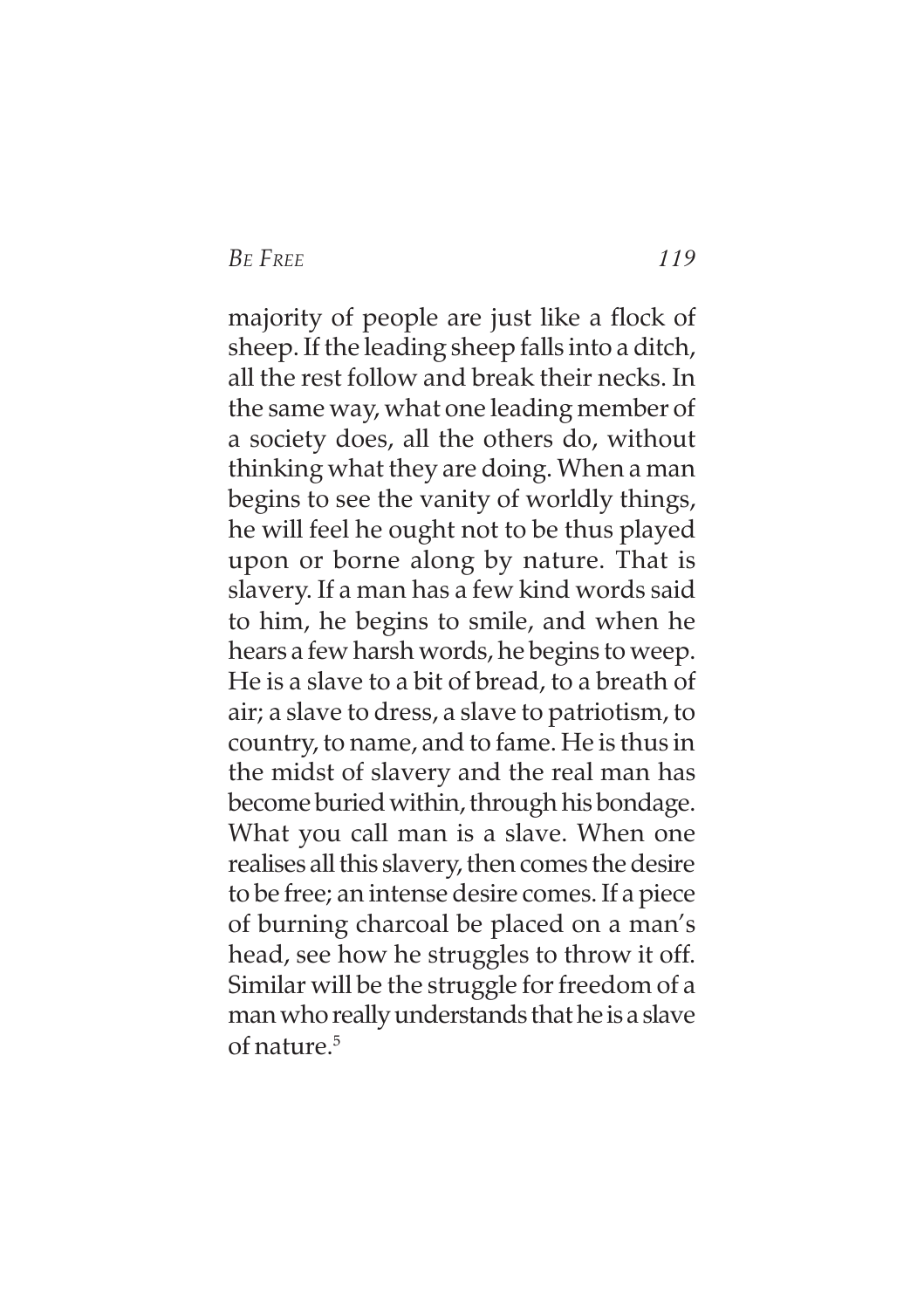Be free, and then have any number of personalities you like. Then we will play like the actor who comes upon the stage and plays the part of a beggar. Contrast him with the actual beggar walking in the streets. The scene is, perhaps, the same in both cases, the words are, perhaps, the same, but yet what difference! The one enjoys his beggary while the other is suffering misery from it. And what makes this difference? the one is free and the other is bound. The actor knows his beggary is not true, but that he has assumed it for play, while the real beggar thinks that it is his too familiar state and that he has to bear it whether he wills it or not. This is the law. So long as we have no knowledge of our real nature, we are beggars, jostled about by every force in nature; and made slaves of by everything in nature; we cry all over the world for help, but help never comes to us; we cry to imaginary beings, and yet it never comes. But still we hope help will come, and thus in weeping, wailing, and hoping, one life is passed, and the same play goes on and  $On.<sup>6</sup>$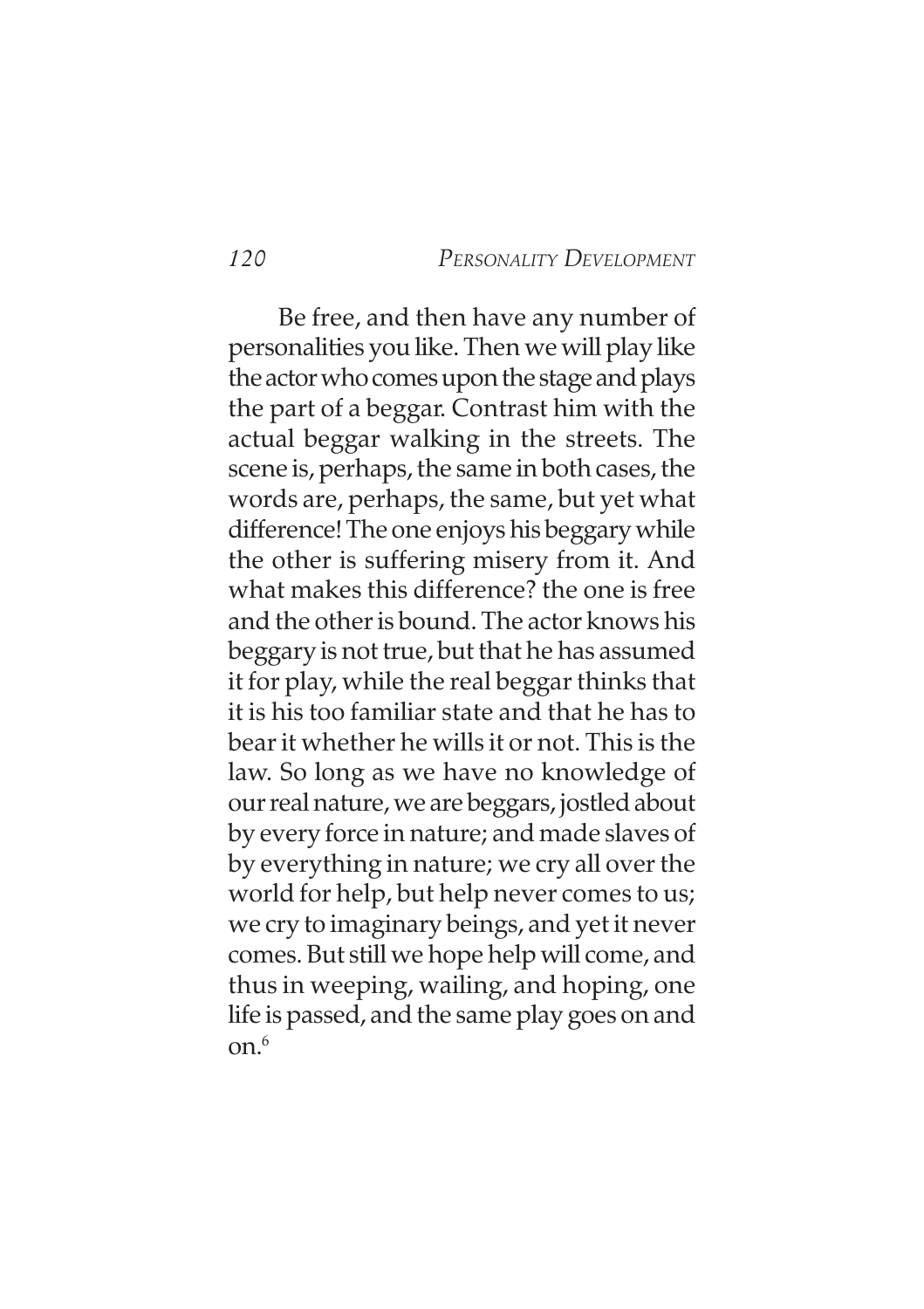# **March On!**

NOW, IF THERE IS ANY ONE amongst you<br>who really wants to study this science, he will have to start with that sort of determination, the same as, nay even more than, that which he puts into any business of life.

And what an amount of attention does business require, and what a rigorous taskmaster it is! Even if the father, the mother, the wife, or the child dies, business cannot stop! Even if the heart is breaking, we still have to go to our place of business, when every hour of work is a pang. That is business, and we think that it is just, that it is right.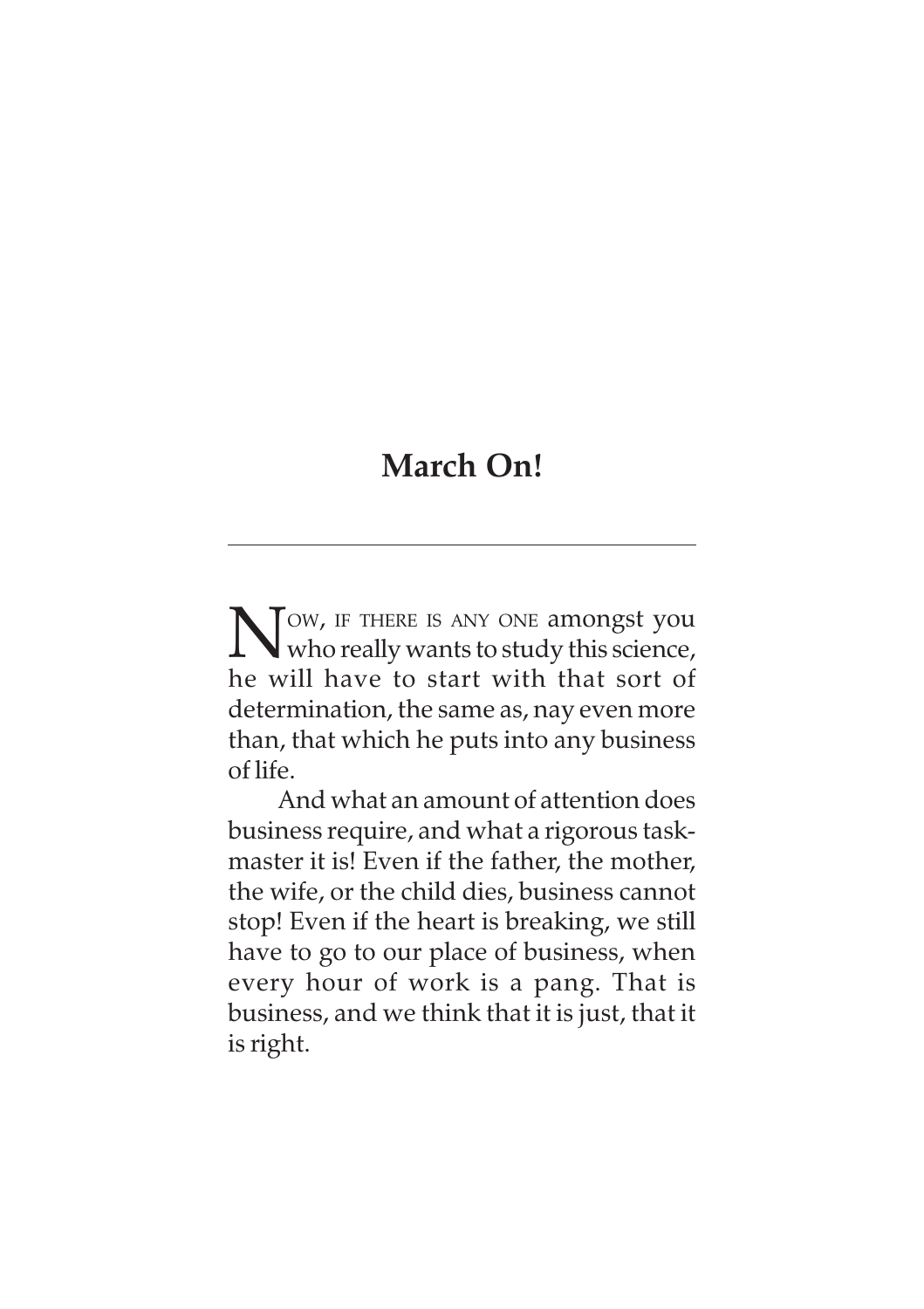This science calls for more application than any business can ever require. Many men can succeed in business; very few in this. Because so much depends upon the particular constitution of the person studying it. As in business all may not make a fortune, but everyone can make something, so in the study of this science each one can get a glimpse which will convince him of its truth and of the fact that there have been men who realised it fully.<sup>1</sup>

Even the least thing well done brings marvellous results; therefore let everyone do what little he can. If the fisherman thinks that he is the Spirit, he will be a better fisherman; if the student thinks he is the Spirit, he will be a better student. If the lawyer thinks that he is the Spirit, he will be a better lawyer, and so on.<sup>2</sup>

Advance like a hero. Don't be thwarted by anything. How many days will this body last, with its happiness and misery? When you have got the human body, then rouse the Atman within and say—I have reached the state of fearlessness!…and then as long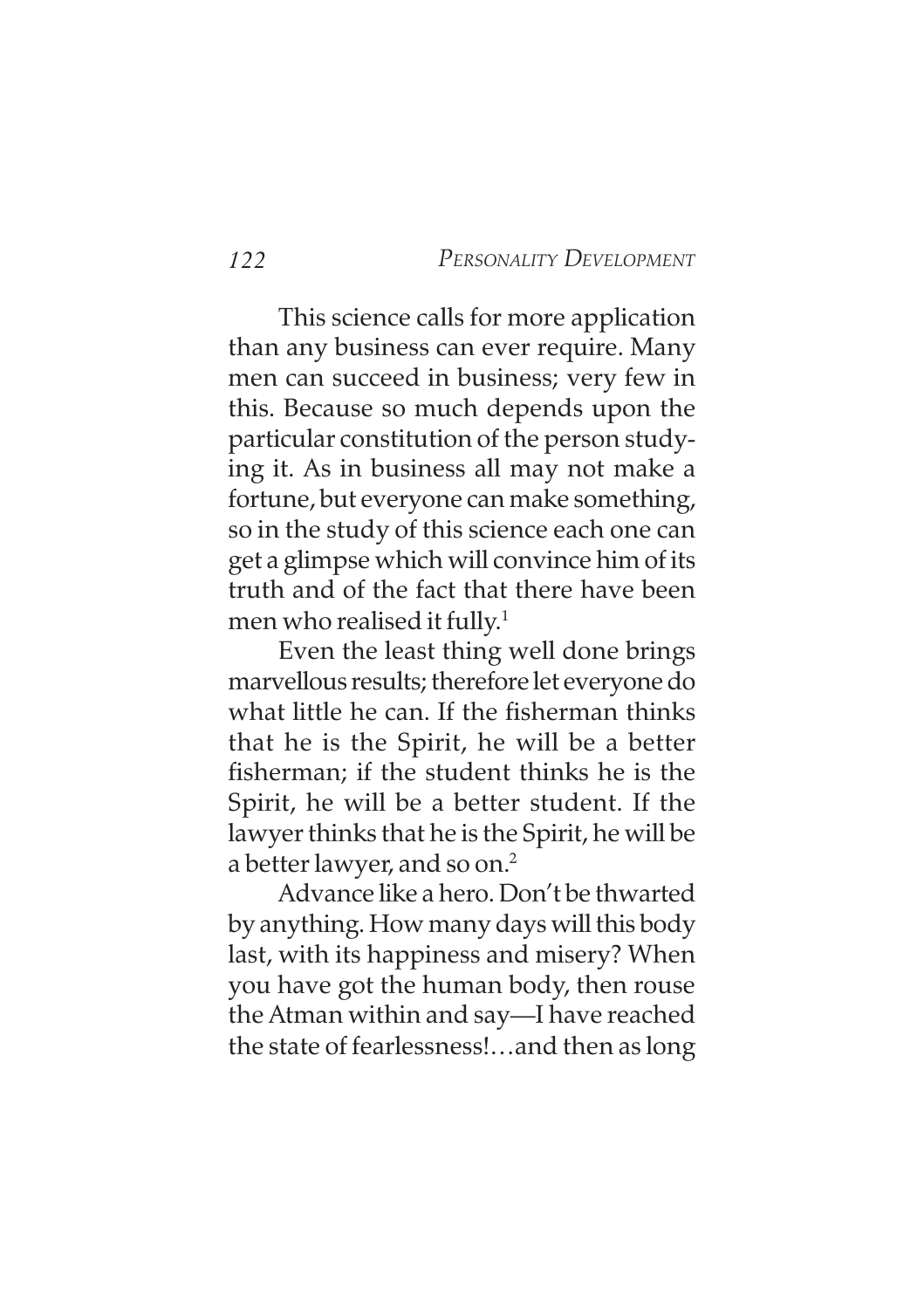*MARCH ON 123*

as the body endures, speak unto others this message of fearlessness: "Thou art That", "Arise, awake, and stop not till the goal is reached!"3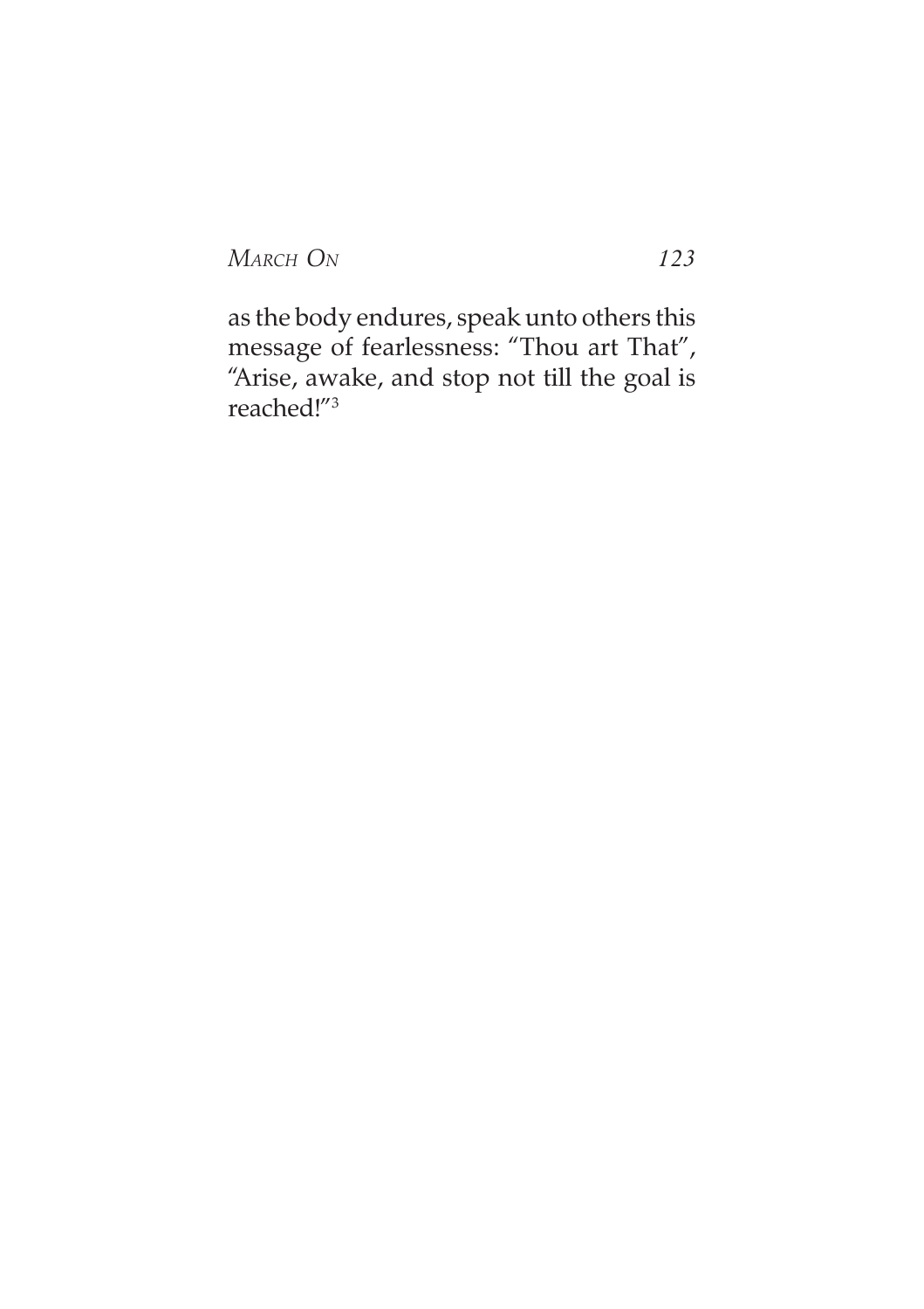[CW below refers to *The Complete Works of Swami Vivekananda,* Advaita Ashrama, Kolkata; *Up* refers to *Upanishad*; the Roman numerals and the Arabic numerals following CW refer to the volume number and to the page numbers respectively.]

#### **Introduction**

| 1. CW, vi, 30.          | 2. <i>Gita</i> , 6. 5-6. |
|-------------------------|--------------------------|
| 3. Katha Up, 1. 3. 3-4. | 4. Kena Up, 1. 1-2.      |
| 5. CW, vii, 501.        | 6. CW, i, 124.           |
| 7. CW, iv, 200.         | 8. CW, v, 308.           |
| 9. CW, i, 208.          | 10. CW, i, 31.           |
| 11. CW, v, 228.         | 12. CW, iii, 193.        |

#### **It Is Personality That Matters**

1. CW, vi, 49. 2. CW, ii, 13-15

#### **Laws of Personality Development**

1. CW, ii, 16-17.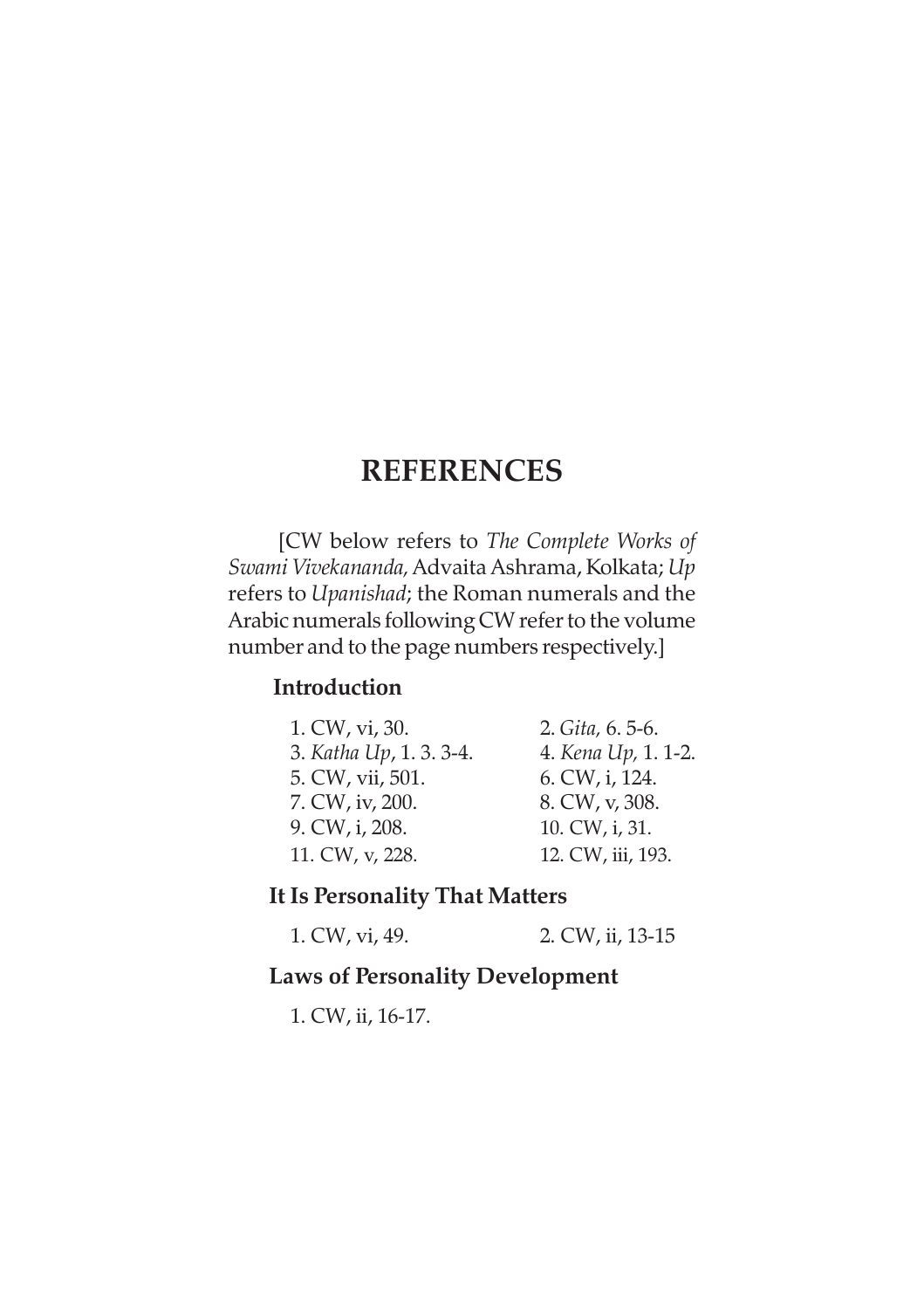# **Different Layers of Personality**

| 1. CW, ii, 424-25. | 2. CW, iv, 256. |
|--------------------|-----------------|
| 3. CW, iv, 191.    |                 |

#### **Man Is Divine**

| 1. CW, i, 11.  | 2. CW, viii, 186. |
|----------------|-------------------|
| 3. CW, i, 388. | 4. CW, iv, 351.   |

## **Pleasure Is Not the Goal**

| 1. CW, i, 27.  | 2. CW, iii, 4. |
|----------------|----------------|
| 3. CW, v, 267. |                |

## **How to Change Our Character**

| $1. \text{CW}$ , i, 54-55. | 2. CW, i, 29.     |
|----------------------------|-------------------|
| 3. CW, i, 30.              | 4. CW, vii, 14.   |
| 5. CW, viii, 383.          | 6. CW, i, 207-08. |
| 7. CW, vii, 90.            |                   |

# **Influence of Thought**

| 1. CW, i, 81.   | 2. CW, i, 81-82. |
|-----------------|------------------|
| 3. CW, ii, 302. |                  |

# **Control Your Negative Emotions**

| 1. CW, i, 222-23. | 2. CW, i, 262. |
|-------------------|----------------|
| 3. CW, i, 196.    | 4. CW, v, 37.  |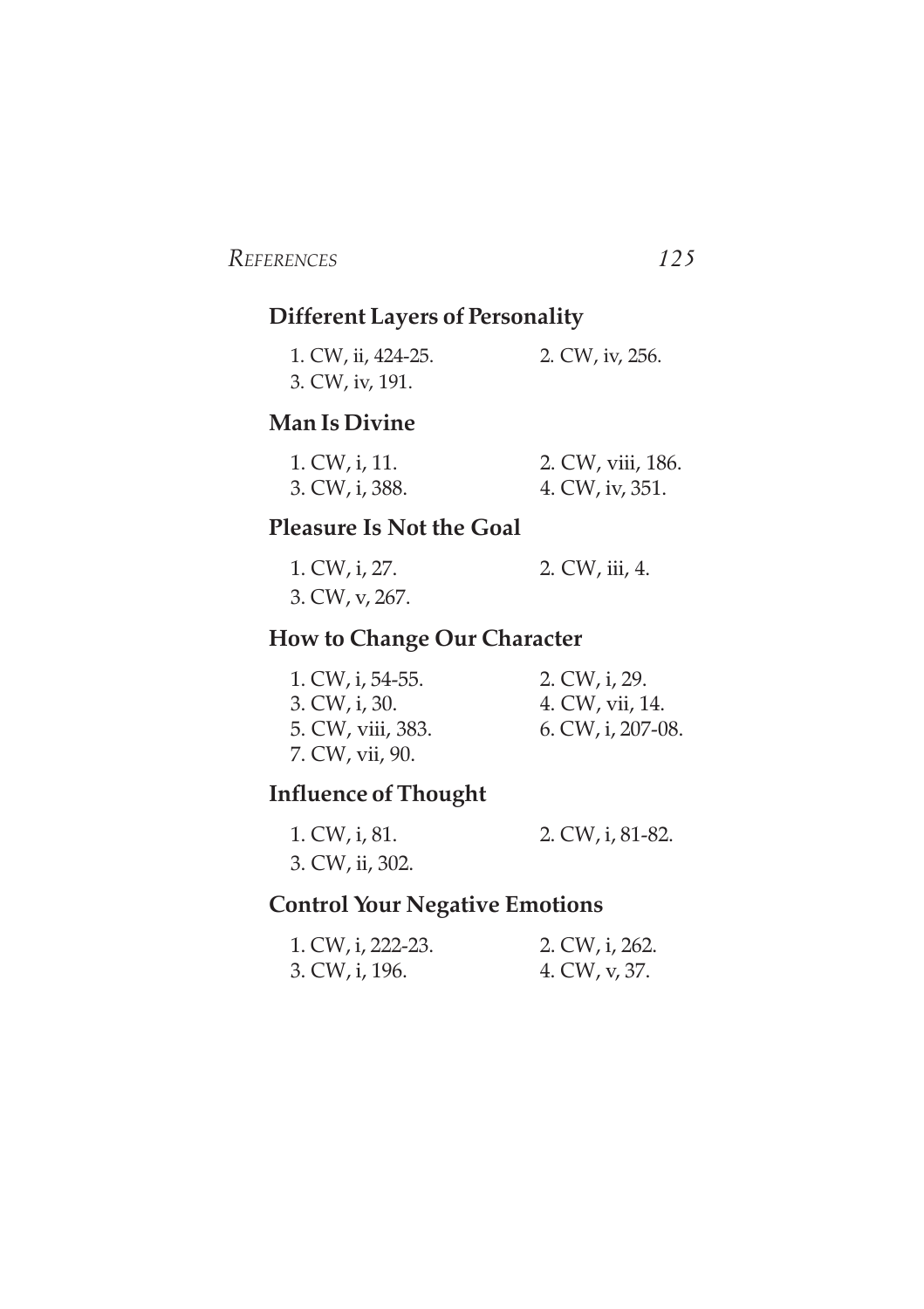## **Change Yourself First**

| 1. CW, i, 426.     | 2. CW, i, 92. |
|--------------------|---------------|
| 3. CW, vii, 27-28. |               |

## **Take the Whole Responsibility on Yourself**

| 1. CW, i, 31.      | 2. CW, ii, 7.   |
|--------------------|-----------------|
| 3. CW, ii, 201-02. | 4. CW, ii, 182. |
| 5. CW, ii, 225.    |                 |

## **How to Work?**

| 1. CW, i, 32.    | 2. CW, ii, 292-93. |
|------------------|--------------------|
| 3. CW, i, 31.    | 4. CW, i, 40.      |
| 5. CW, vi, 455.  | $6.$ CW, i, 71.    |
| 7. CW, ii, 150.  | 8. CW, vii, 508.   |
| 9. CW, v, 239-40 |                    |

#### **Work Like a Master**

| 1. CW, i, 57.   | 2. CW, v, 241. |
|-----------------|----------------|
| 3. CW, ii, 149. |                |

## **Doing Good to This World**

| 1. CW, i, 75.       | 2. CW, i, 76.   |
|---------------------|-----------------|
| 3. CW, vii, 111-12. | 4. CW, i, 90.   |
| 5. CW, ii, 5-6      | 6. CW, iv, 464. |

## **Unselfishness Will Bring Success**

| 1. CW, i, 33.  | 2. CW, iii, 143. |
|----------------|------------------|
| 3. CW, v, 240. | 4. CW, vi, 294.  |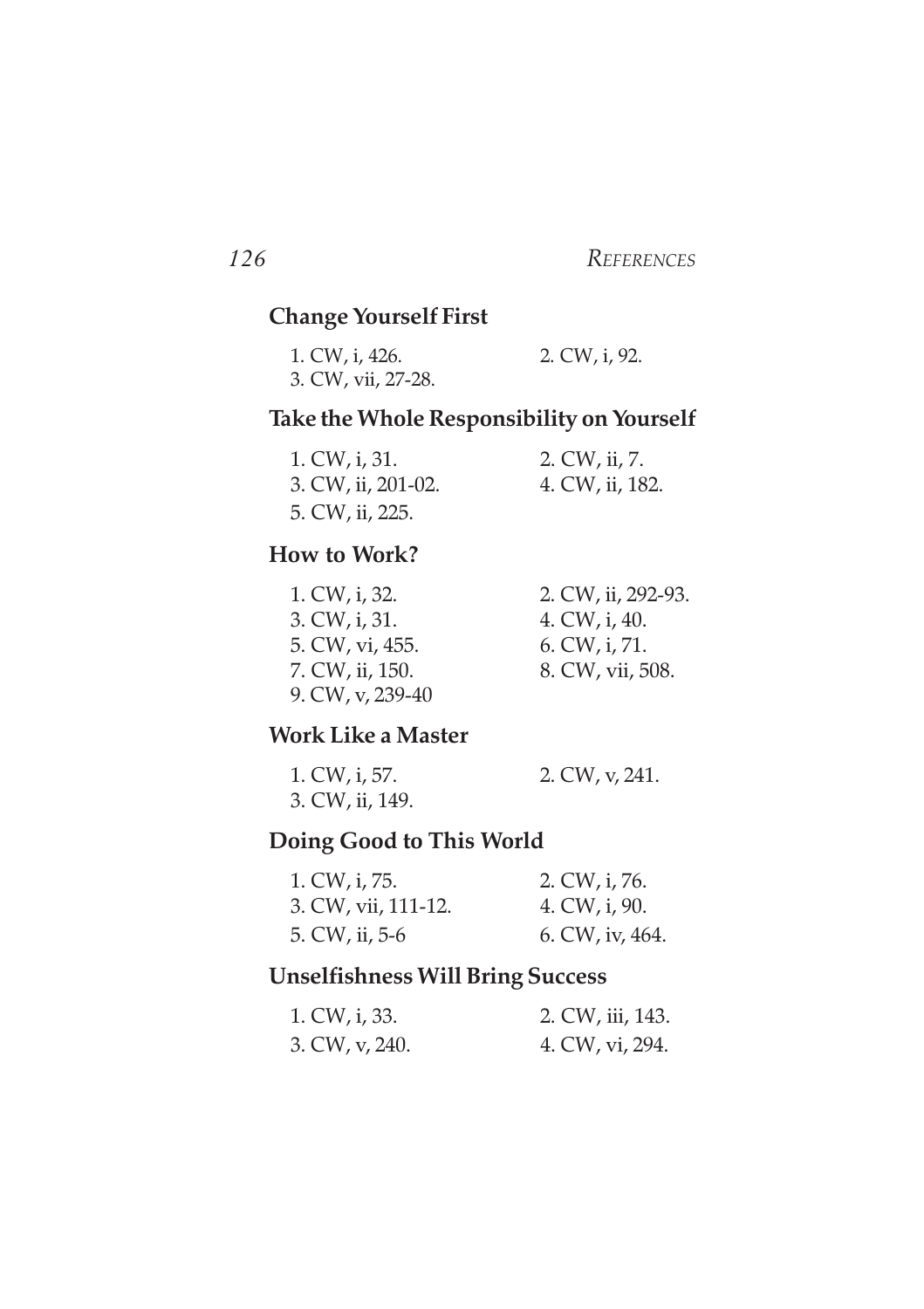# **It Is Love That Pays**

| 1. CW, iv, 367. | 2. CW, vi, 451. |
|-----------------|-----------------|
| 3. CW, i, 67.   | 4. CW, v, 51.   |
| 5. CW, vi, 463. | 6. CW, v, 177.  |

# **Weakness Is Death**

| 1. CW, ii, 3.     | 2. CW, i, 338-39. |
|-------------------|-------------------|
| 3. CW, i, 381.    | 4. CW, iii, 242.  |
| 5. CW, ii, 87.    | 6. CW, viii, 184. |
| 7. CW, viii, 185. |                   |

## **Be Brave**

| 1. CW, ii, 351. | 2. CW, ii, 403. |
|-----------------|-----------------|
| 3. CW, v, 108.  |                 |

## **Heroism**

| 1. CW, v, 462.   | 2. CW, vii, 126. |
|------------------|------------------|
| 3. CW, vii, 136. |                  |

# **Faith in Oneself**

| 1. CW, ii, 301.  | 2. CW, i, 38.     |
|------------------|-------------------|
| 3. CW, iii, 130. | 4. CW, viii, 228. |

# **Imitation Is Bad**

| 1. CW, v, 463.      | 2. CW, vi, 65. |
|---------------------|----------------|
| 3. CW, iii, 381-82. | 4. CW, i, 24.  |